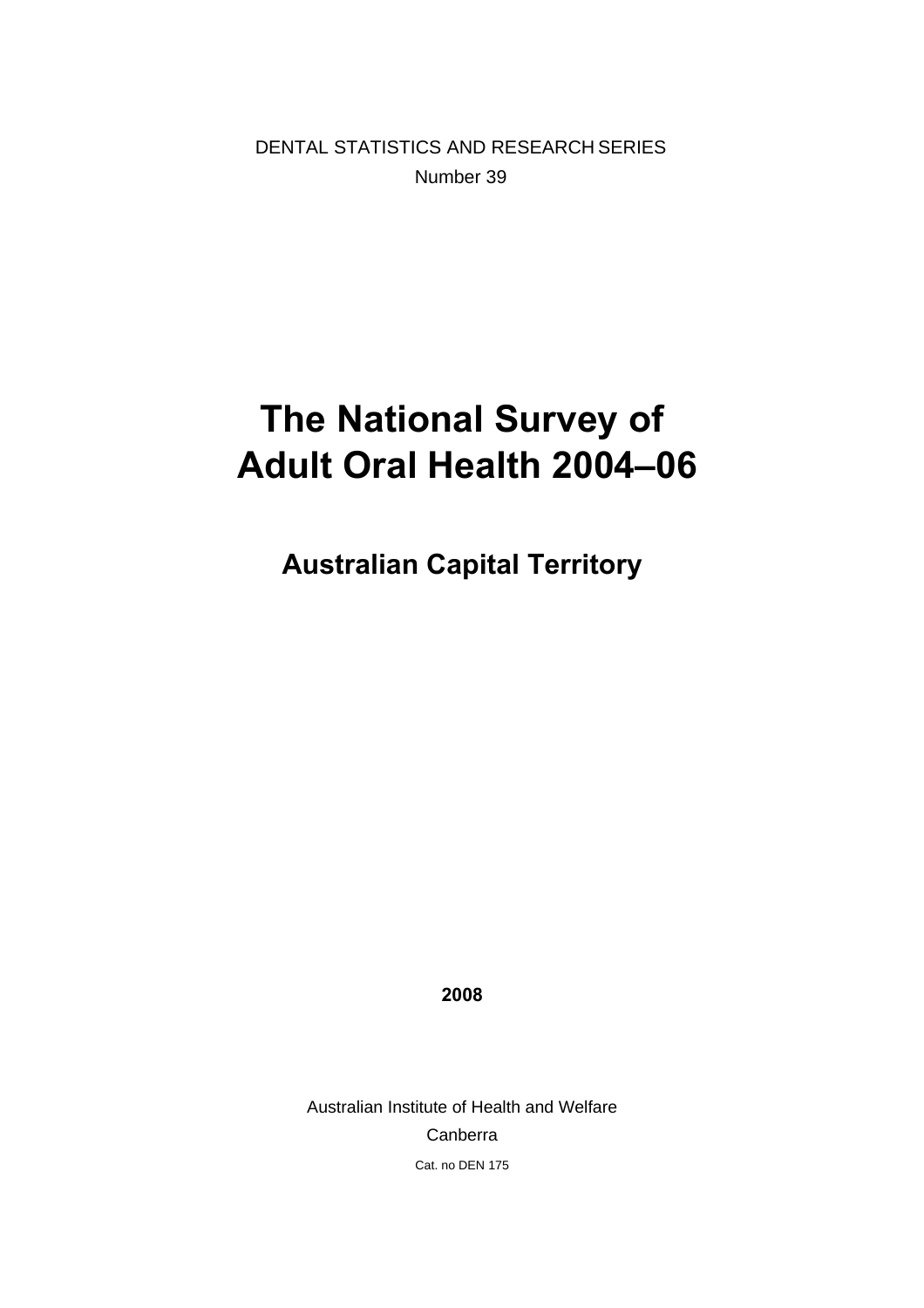© Australian Institute of Health and Welfare 2008

This work is copyright. Apart from any use as permitted under the *Copyright Act 1968*, no part may be reproduced without prior written permission from the Australian Institute of Health and Welfare. Requests and enquiries concerning reproduction and rights should be directed to the Head, Media and Communications Unit, Australian Institute of Health and Welfare, GPO Box 570, Canberra ACT 2601.

This publication is part of the Australian Institute of Health and Welfare's Dental and Statistics Research series. A complete list of the Institute's publications is available from the Institute's website <www.aihw.gov.au>.

ISSN 1321-0254 ISBN 978 1 74024 781 8

#### **Suggested citation**

AIHW Dental Statistics and Research Unit 2008. The National Survey of Adult Oral Health 2004–06: Australian Capital Territory. Cat. no. DEN 175. Dental Statistics and Research Series no. 39. Canberra: Australian Institute of Health and Welfare.

#### **Australian Institute of Health and Welfare**

**Board Chair**  Hon. Peter Collins, AM, QC

#### **Director**

Penny Allbon

Published by the Australian Institute of Health and Welfare Printed by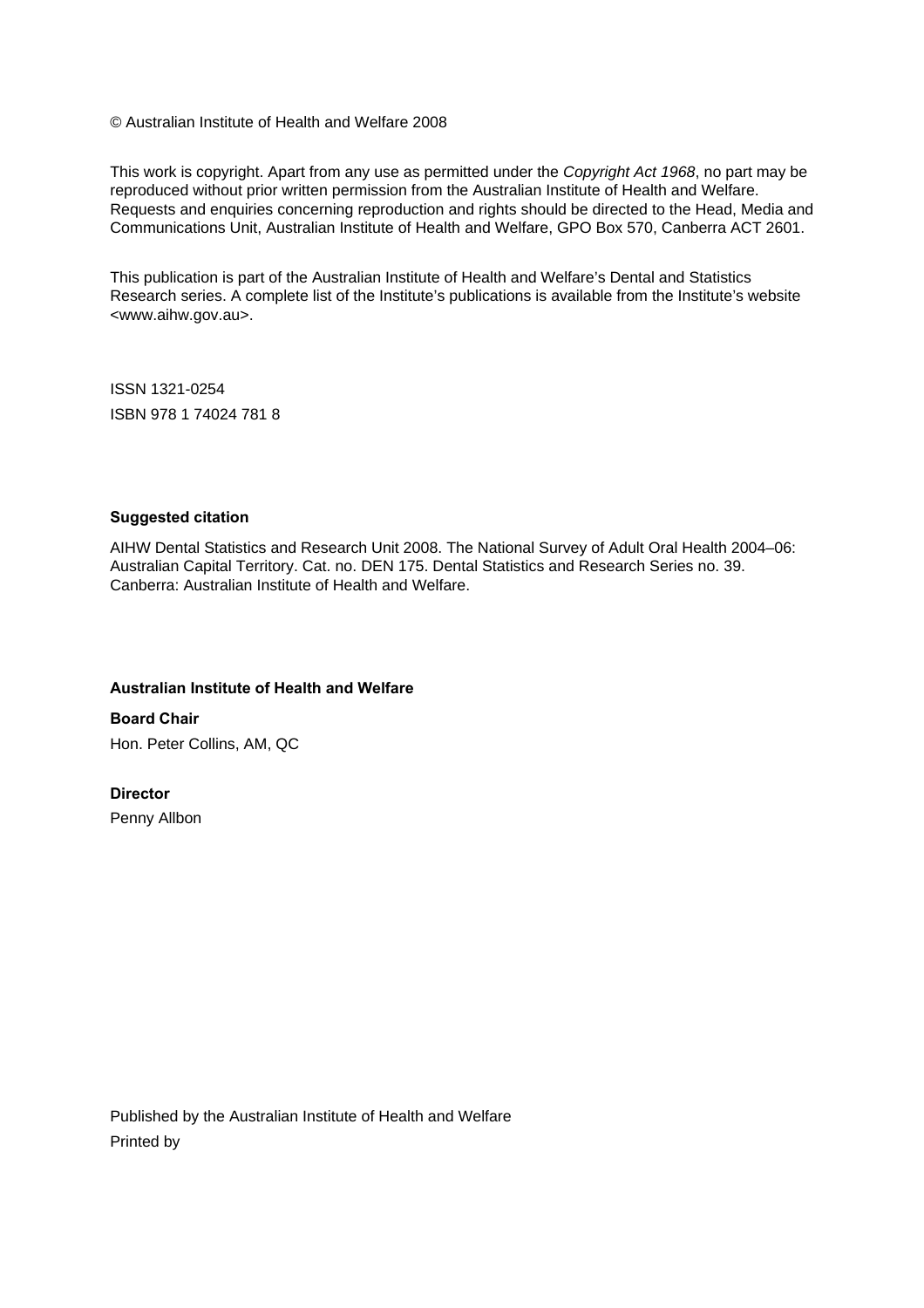# **Contents**

| 1              |                                                                                   |  |
|----------------|-----------------------------------------------------------------------------------|--|
|                |                                                                                   |  |
|                |                                                                                   |  |
|                | Aspects of oral health and dental care relevant to the National Oral Health Plan5 |  |
| $\overline{2}$ |                                                                                   |  |
|                |                                                                                   |  |
|                |                                                                                   |  |
|                |                                                                                   |  |
|                |                                                                                   |  |
|                |                                                                                   |  |
|                |                                                                                   |  |
|                |                                                                                   |  |
|                |                                                                                   |  |
|                |                                                                                   |  |
|                |                                                                                   |  |
| 3              |                                                                                   |  |
|                |                                                                                   |  |
|                |                                                                                   |  |
|                |                                                                                   |  |
|                |                                                                                   |  |
|                |                                                                                   |  |
|                |                                                                                   |  |
|                |                                                                                   |  |
|                |                                                                                   |  |
|                |                                                                                   |  |
|                |                                                                                   |  |
|                |                                                                                   |  |
|                |                                                                                   |  |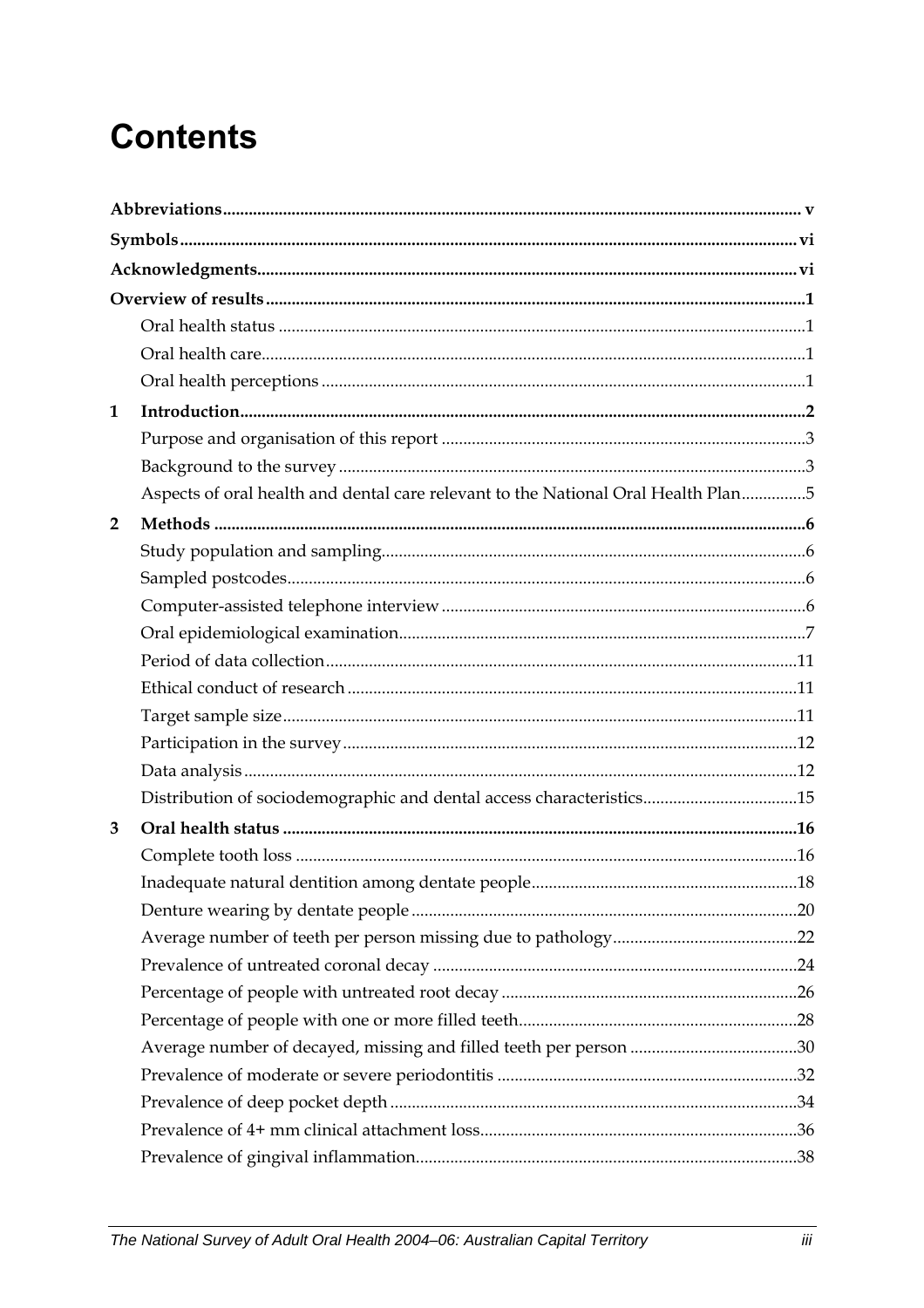| 4 |                                                                              |  |
|---|------------------------------------------------------------------------------|--|
|   |                                                                              |  |
|   |                                                                              |  |
|   |                                                                              |  |
|   |                                                                              |  |
|   |                                                                              |  |
|   |                                                                              |  |
|   |                                                                              |  |
|   |                                                                              |  |
|   |                                                                              |  |
|   |                                                                              |  |
|   |                                                                              |  |
| 5 |                                                                              |  |
|   |                                                                              |  |
|   |                                                                              |  |
|   |                                                                              |  |
|   |                                                                              |  |
|   |                                                                              |  |
|   |                                                                              |  |
|   |                                                                              |  |
|   | Age-standardised comparison between government health cardholders and        |  |
|   | Age-standardised comparison between the dentally insured and the uninsured78 |  |
|   |                                                                              |  |
|   |                                                                              |  |
|   |                                                                              |  |
|   |                                                                              |  |
|   |                                                                              |  |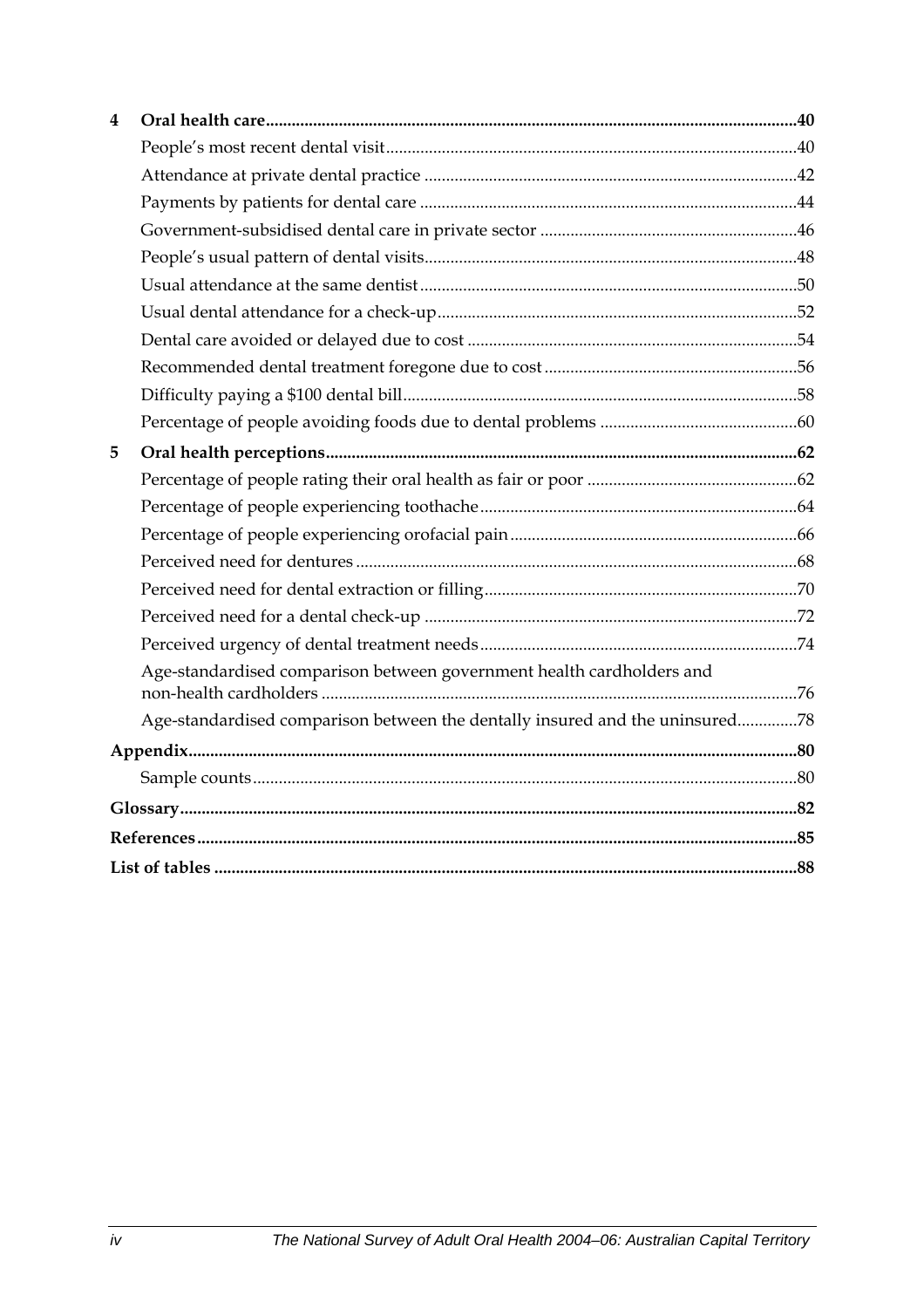# <span id="page-4-0"></span>**Abbreviations**

| American Academy of Periodontology                     |
|--------------------------------------------------------|
| Australian Health Ministers' Advisory Council          |
| Australian Institute of Health and Welfare             |
| Australian Research Centre for Population Oral Health  |
| clinical attachment loss                               |
| computer-assisted telephone interview                  |
| US Centers for Disease Control and Prevention          |
| cemento-enamel junction                                |
| Department of Human Services, Melbourne                |
| number of decayed, missing and filled permanent teeth  |
| Dental Statistics and Research Unit                    |
| Index of Relative Socioeconomic Advantage/Disadvantage |
| missing teeth                                          |
| US National Health and Nutrition Examination Survey    |
| National Health and Medical Research Council           |
| National Oral Health Survey of Australia               |
| National Survey of Adult Oral Health                   |
| Socioeconomic Indices for Areas                        |
|                                                        |

### **Place abbreviations**

| <b>ACT</b> | <b>Australian Capital Territory</b> |
|------------|-------------------------------------|
| <b>NSW</b> | New South Wales                     |
| NT         | Northern Territory                  |
| Qld        | Queensland                          |
| <b>SA</b>  | South Australia                     |
| <b>Tas</b> | Tasmania                            |
| UK         | United Kingdom                      |
| <b>US</b>  | <b>United States</b>                |
| Vic        | Victoria                            |
| WA         | Western Australia                   |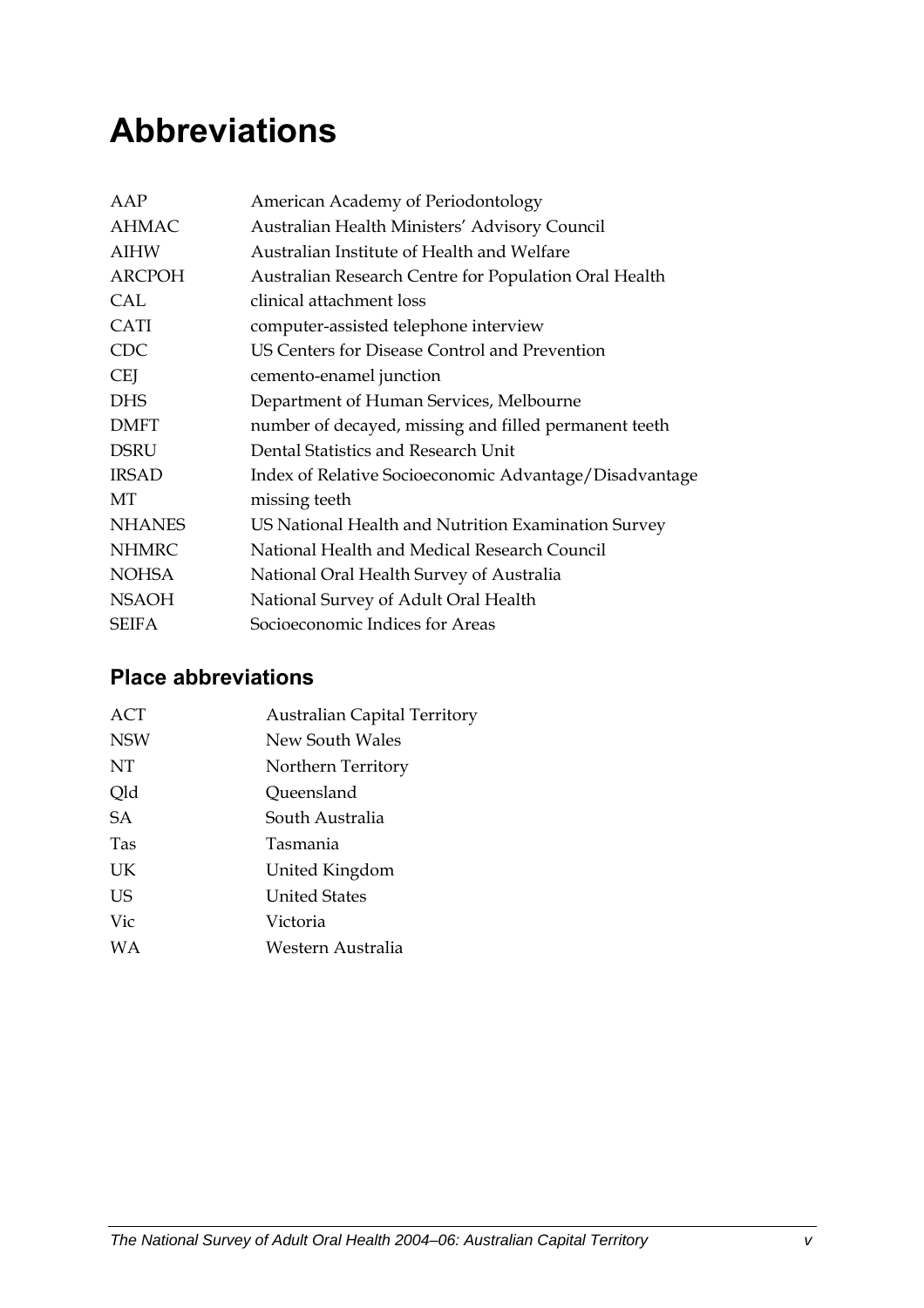# <span id="page-5-0"></span>**Symbols**

- \$ Australian dollars
- % per cent
- . . not applicable
- nil
- > greater than
- < less than
- ≥ greater than or equal to
- ≤ less than or equal to
- <0 estimate is less than zero

# **Acknowledgments**

This publication was prepared by the following authors at the Australian Research Centre for Population Oral Health (ARCPOH):

### **Authors**

Loc Do Anne Ellershaw Jane Harford Liana Luzzi Kaye Roberts-Thomson Gary Slade John Spencer

### **Editorial team**

Alison McLean and Lorna Lucas (ARCPOH) contributed to the editing of this publication and proofreading was by Jo Mason. All three worked to improve the consistency, layout and readability of the text.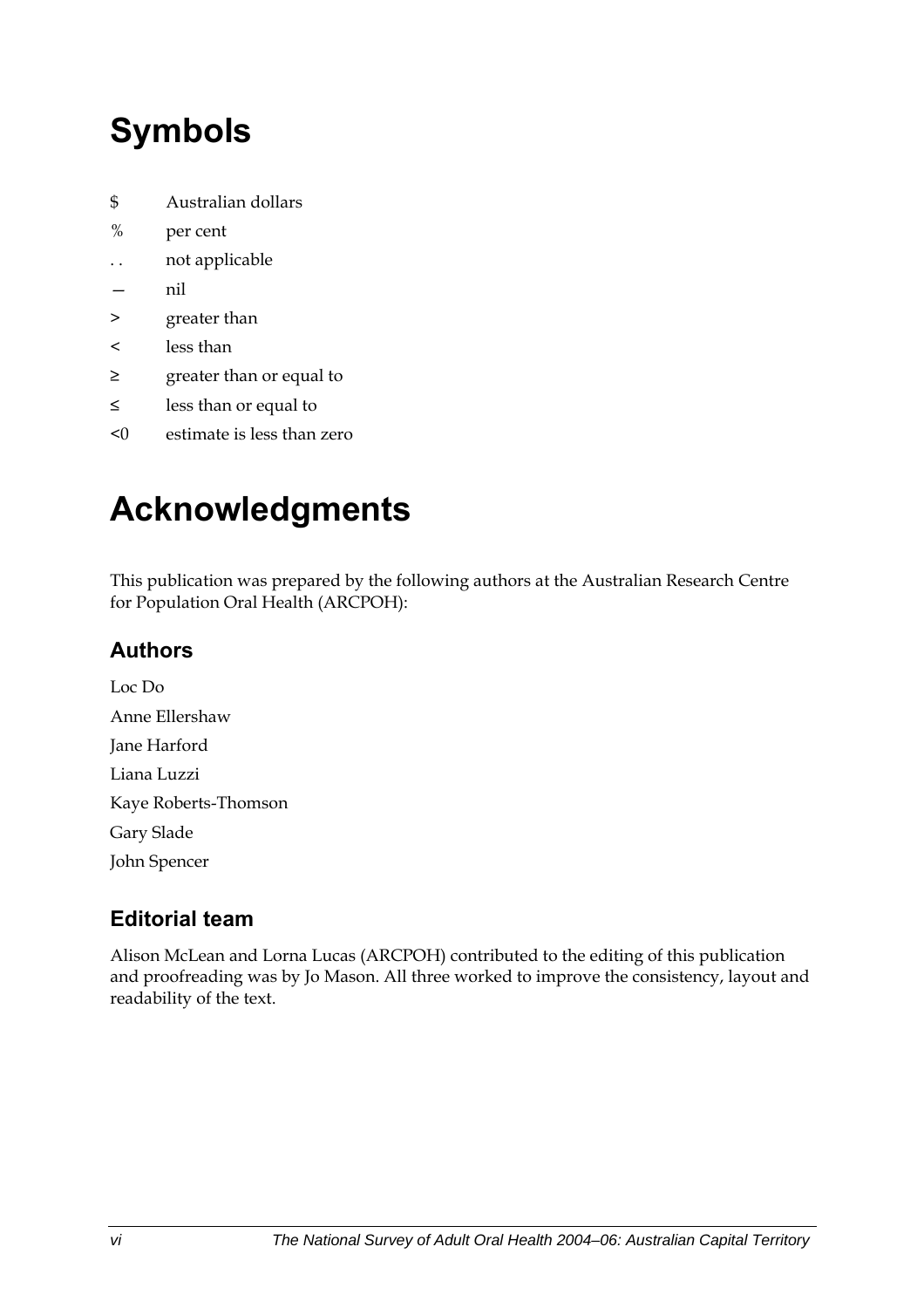#### **ACT Survey personnel**

| Survey manager          | Dr Stuart Long                         |
|-------------------------|----------------------------------------|
| Appointment coordinator | Ms Virginia Mazzarol                   |
| Dentist examiners       | Dr Hugh Gibbon, Dr Julie Sandeep Sandu |
| Dental recorders        | Ms Julie Evans, Ms Julie Kleeson       |

#### **Scientific Advisory Committee members**

Dr Peter Barnard, Australian Dental Association Professor Mike Morgan, The University of Melbourne Mr Gary Niedorfer, Australian Bureau of Statistics Professor Brian Oldenburg, Monash University Professor Eric Reynolds, The University of Melbourne Dr Ken Tallis, Australian Institute of Health and Welfare

#### **Community and Professional Advisory Committee members**

Dr Louise Brown, Australian and New Zealand Academy of Periodontists Ms Samantha Edmonds, Council of Social Service of NSW (NCOSS) Mr Errol Evans, Oral Health Unit, Queensland Health (alternate Dr Paul Wood) Ms Chris Morris, South Australian Dental Service Dr David Neesham, Dental Health Services, Western Australia (alternate Dr Martin Glick) Dr Bill O'Reilly, Australian Dental Association Federal Executive Ms Lindsay Simmons, Council of the Ageing Ms Tracey Slater, Department of Human Services, Victoria

#### **Funding sources for the 2004–06 National Survey of Adult Oral Health**

National Health and Medical Research Council, Project Grant #299060 National Health and Medical Research Council, Project Grant #349514 National Health and Medical Research Council, Capacity Building Grant #349537 Australian Government Department of Health and Ageing, Population Health Division Australian Institute of Health and Welfare Colgate Oral Care Australian Dental Association US Centers for Disease Control and Prevention, Research Participation Program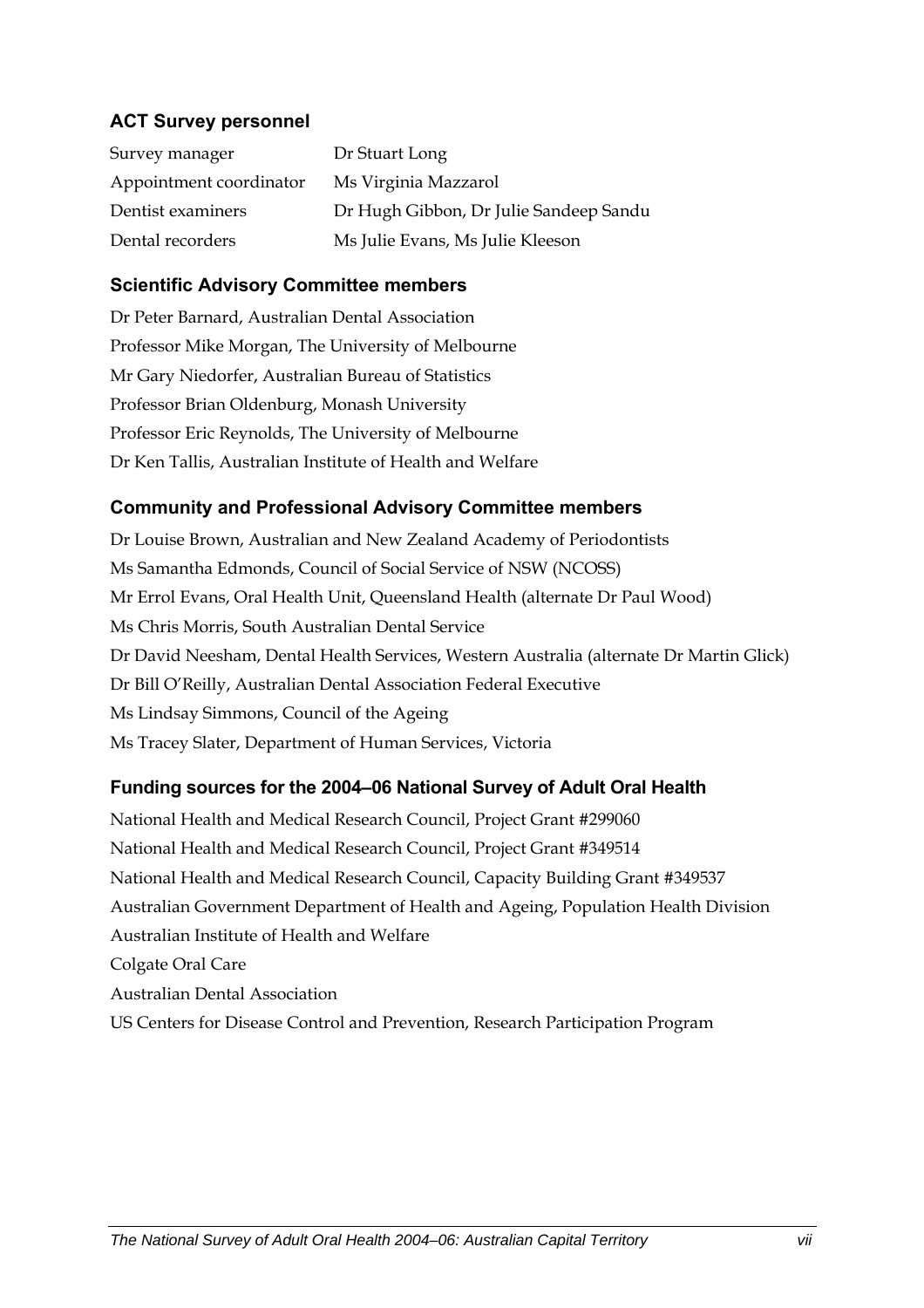#### **ARCPOH interviewers**

| CATI supervisors         | Scott Crowley, Meredith Morgan                                                                                                                                                                                                                                                                                                                                                                                       |
|--------------------------|----------------------------------------------------------------------------------------------------------------------------------------------------------------------------------------------------------------------------------------------------------------------------------------------------------------------------------------------------------------------------------------------------------------------|
| <b>CATI</b> interviewers | Jan Anderson, Olivia Baker, Jenny Cates, Debra Flack,<br>Susie Garner, Alex Holland, Jessica Holder, Dora Jankumas,<br>Claire Leske, Peter Monaghan, Patricia Moyle, Grant Noble,<br>Alison Packer, Mary Porter, Jenny Proeve, Verity Proeve,<br>Edmund Redgrove, Joanne Rogers, Joy Simmons,<br>Kaye Sparrow, Lachlan Spencer, Michelle Storan, Sue Tanner,<br>Zoe Taylor, Theodora Trovas, Jenny Venn, Tammy White |
|                          |                                                                                                                                                                                                                                                                                                                                                                                                                      |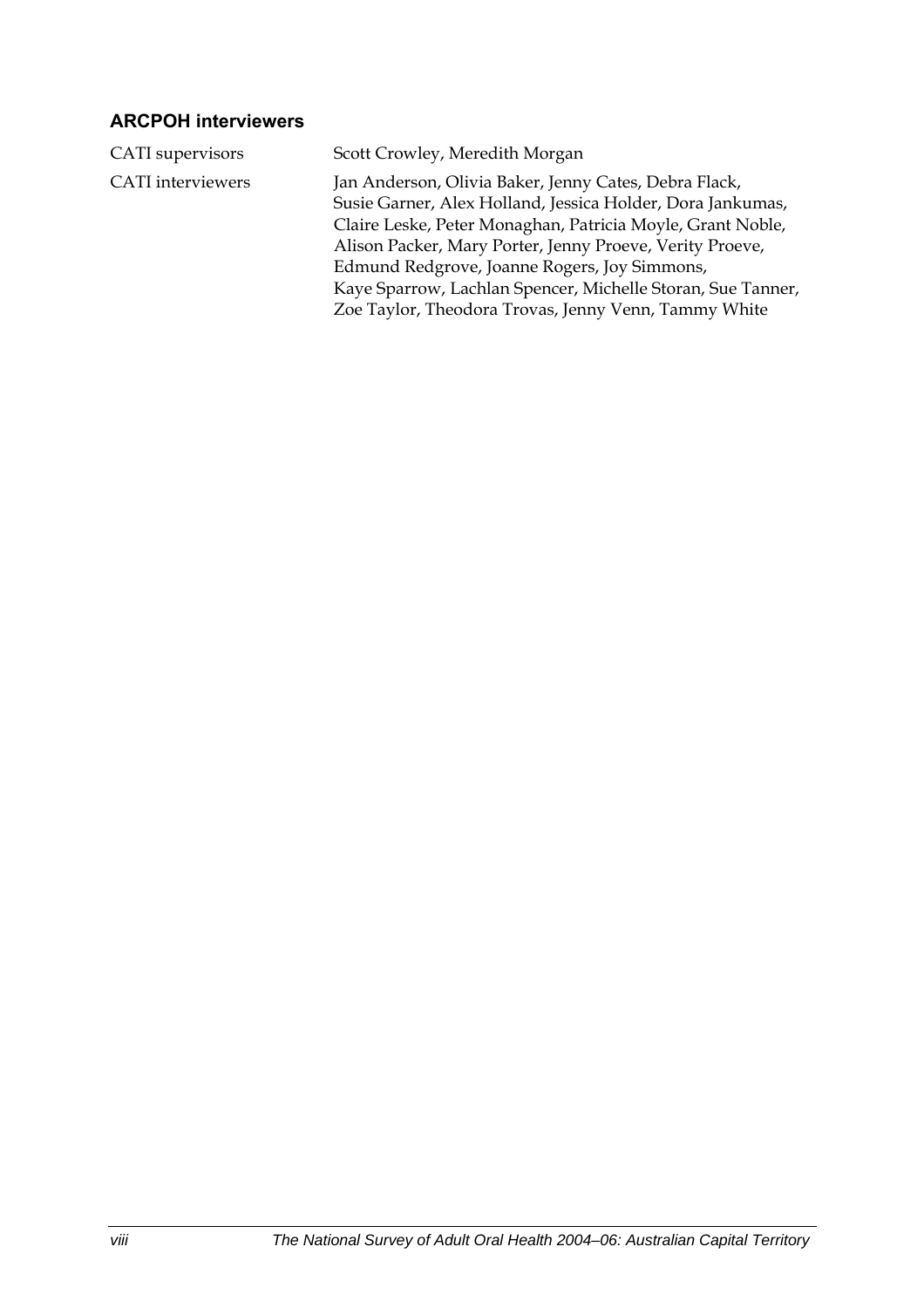# <span id="page-8-0"></span>**Overview of results**

This report describes levels of oral health in the adult population of the Australian Capital Territory (ACT) at the beginning of the twenty-first century. The findings are from the 2004–06 National Survey of Adult Oral Health (NSAOH). In ACT, 1,025 people were interviewed and 400 people were dentally examined for the survey. This report presents percentages and means for 30 oral health indicators in tables that compare three age groups and classify people according to five sociodemographic characteristics: sex, residential locality, socioeconomic status of residential postcode, government health card status and dental insurance.

## **Oral health status**

- 2.8% of people had no natural teeth and among dentate people, an average of 3.1 teeth per person were missing. These and two other indicators of tooth loss were more frequent among government health cardholders compared with non-cardholders.
- 18.7% of people had untreated dental decay and an average of 11.0 teeth per person were decayed, missing or filled. There was relatively little variation among sociodemographic groups in indicators of dental decay experience.
- 18.6% of people had inflamed gums and 12.8% had moderate or severe gum disease. Two indicators of gum disease occurred more frequently among uninsured compared with insured people.

## **Oral health care**

- 66.4% of people had visited a dentist within the preceding 12 months, and 60.4% said they usually did so. These and two other measures of dental attendance varied according to government health card status and dental insurance status.
- 83.5% of people had a dentist that they usually attended, although 28.7% said that they avoided or delayed dental care due to its cost. Barriers to dental care were most strongly associated with having a government health card and a lack of dental insurance.

## **Oral health perceptions**

- 16.1% of people said they had avoided some foods due to dental problems and 15.9% had experienced toothache in the preceding 12 months. Perceptions of poor oral health were associated with having a government health card and a lack of dental insurance.
- 29.9% of people felt they needed an extraction or filling, although only 5.5% said they needed dentures. Need for dental treatment was perceived more frequently by uninsured than insured people.

Age-standardised analysis revealed that government health cardholders had poorer outcomes for 17 of the 29 outcomes, while the uninsured had poorer outcomes for 17 of the 30 indicators reported.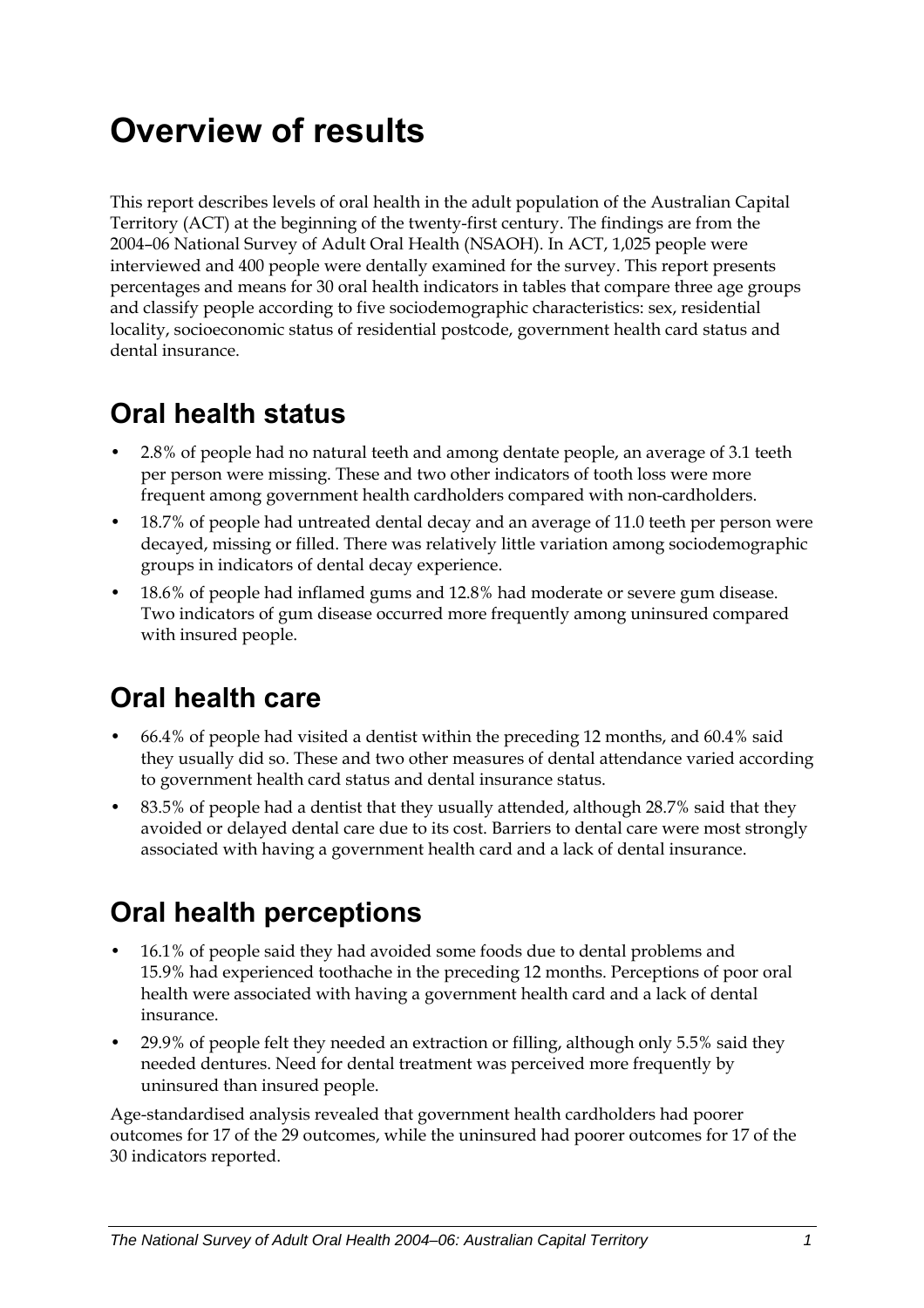# <span id="page-9-0"></span>**1 Introduction**

<span id="page-9-1"></span>This report presents findings from the ACT component of the 2004–06 National Survey of Adult Oral Health (NSAOH). Information was collected using interviews and standardised dental examinations that were conducted among a random sample of ACT residents aged 15 years or more. Three major themes are reported in chapters describing oral health status, oral health care and perceptions of oral health. Statistics summarising those themes are tabulated for the [ACT](#page-9-1) adult population and for three age groups that are further classified according to: sex, residential locality, socioeconomic status of the area in which they live, government health cardholder status and dental insurance.

The 2004–06 NSAOH took place 17 years after the first oral examination survey of Australians conducted in the six states and the Australian Capital Territory (Barnard 1993). State/territory reports from that 1987-88 National Oral Health Survey of Australia (NOHSA) highlighted variations among age groups, between the sexes and between people living in or outside capital cities. The major findings reported from the survey were:

- children's dental decay rates were low by historical standards and when compared internationally
- nearly one-half (48%) of adults had made a dental visit within the preceding year, the majority of them to a private dental practice (88%)
- however, 44% of adults were found to need one or more dental fillings
- the percentage of Australians with complete tooth loss had reduced compared with earlier interview surveys although 50% of people aged 65 years or more had no natural teeth and
- one of the four national oral health targets had been achieved and it was expected that the remaining three targets would be achieved by 2000.

However, the first survey did not collect information about government health cardholder status or socioeconomic status, and results were not contrasted between insured and uninsured.

In the 17-year period since the NOHSA, there has been substantial growth in public sector dental care and dental insurance. Increasingly, national and state/territory health goals call for reductions in socioeconomic inequalities in health, including oral health. For those reasons, this report includes a focus on the relationship between oral health and indicators of socioeconomic status and access to dental care, as well as the traditional demographic markers of age, sex and residential location.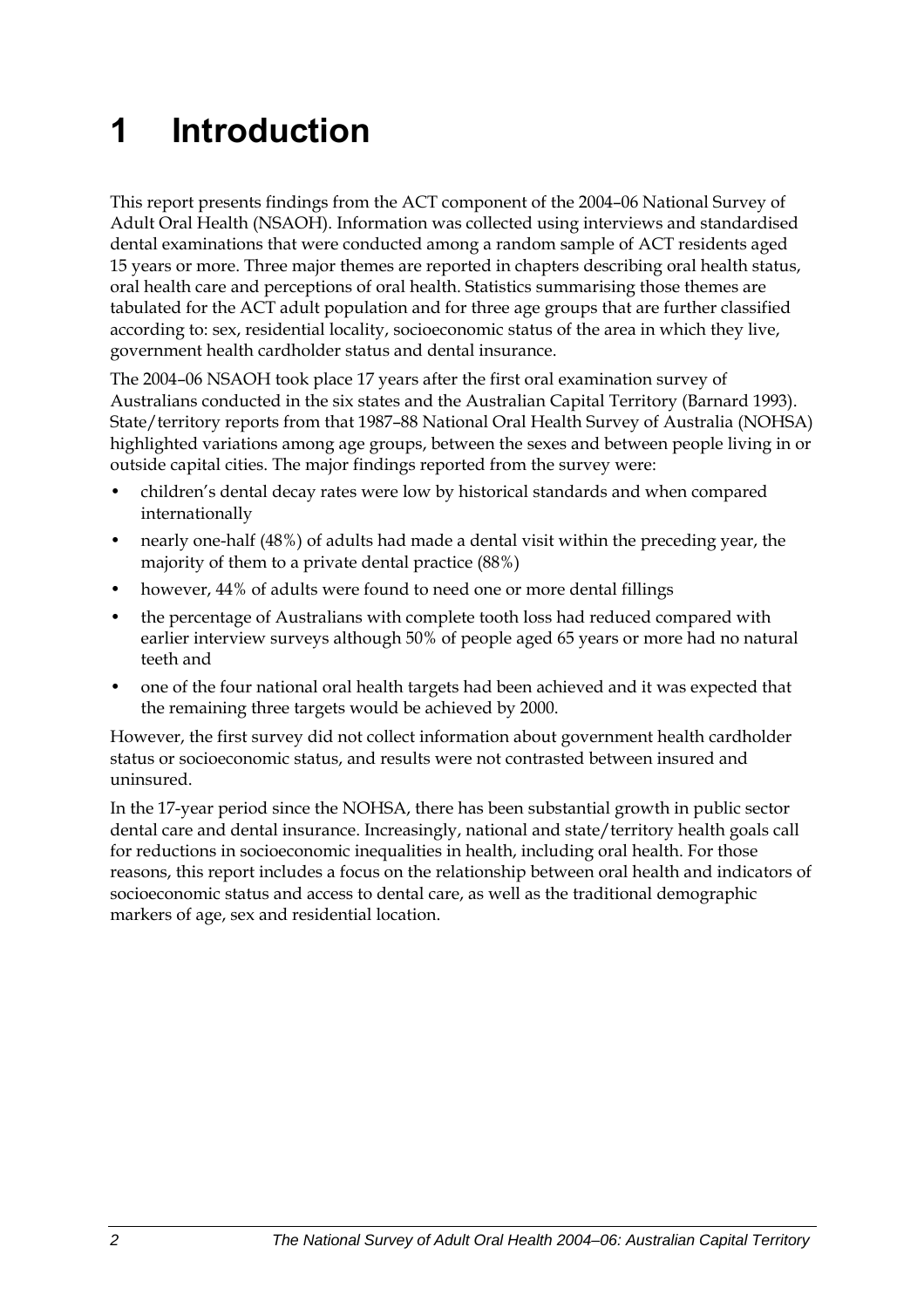## <span id="page-10-0"></span>**Purpose and organisation of this report**

The purpose of this report is to provide a descriptive 'snapshot' of oral health in the adult population of [ACT.](#page-9-1) The findings are intended to provide up-to-date evidence that can contribute to the development of oral health policies and programs in [ACT](#page-9-1).

This introductory chapter outlines the motives for undertaking the survey. Chapter 2 reviews the survey's methods and describes the population distribution of sociodemographic and dental access characteristics presented in later tables. Statistical findings regarding oral health status are tabulated and described in Chapter 3, followed by statistical findings regarding oral health care (Chapter 4) and perceptions of oral health (Chapter 5). The Appendix contains additional tables of oral health statistics for conventional 10-year age groups. These are narrower than the age ranges reported in the chapters, and are presented to permit comparisons with surveys conducted at other places and other times.

The national report of the survey's findings (Slade et al. 2007) provides additional details about the survey, including participation rates and analysis of potential biases due to non-participation. The national report also presents qualitative findings from 'oral histories' conducted with a small number of survey participants to document historical influences on the nation's oral health. Further appendix material is available at:

<http://www.arcpoh.adelaide.edu.au/project/distribution/NSAOH.html>.

## **Background to the survey**

Up-to-date information about population oral health is important because oral diseases have broad implications for the health of the public. Dental problems are ranked among the most frequently reported illness episodes by Australians (AIHW 2000), and provision of dental care accounts for 6.6% of recurrent health expenditure in 2005–06 (AIHW 2007). In the United States the Surgeon General characterised oral disease as a 'silent epidemic' (Surgeon General 2000).

In the 17 years following the 1987–88 NOHSA, no state-wide oral examination surveys of adults have been conducted. Instead, published oral examination surveys were restricted to special groups of the adult population and often they were conducted within selected locations in states. They included studies of oral health in:

- military recruits (Dawson & Smales 1994; Hopcraft & Morgan 2003a,b, 2005, 2006; Morgan et al. 1992)
- adults in Melbourne (Wright et al. 1994)
- community-dwelling elderly people (Bergman et al. 1991; Chalmers, Carter & Spencer 2002; Slade et al. 1993; Slade & Spencer 1995, 1997; Thomson et al. 1995)
- elderly people living in nursing homes or hostels (Chalmers, Carter, Fuss et al. 2002; Chalmers, Hodge et al. 2002; Chalmers et al. 2005; Saub & Evans 2001)
- Aboriginals and Torres Strait Islanders (Endean et al. 2004; Smith et al. 2007)
- immigrants (Marino et al. 2001, 2007) or refugees (Kingsford Smith & Szuster 2000)
- prisoners (Osborn et al. 2003)
- patients receiving dental care in public dental services (Brennan et al. 2000, 2001, 2007; Brennan & Spencer 2004) and
- patients with selected medical conditions (Coates et al. 1996, 2000).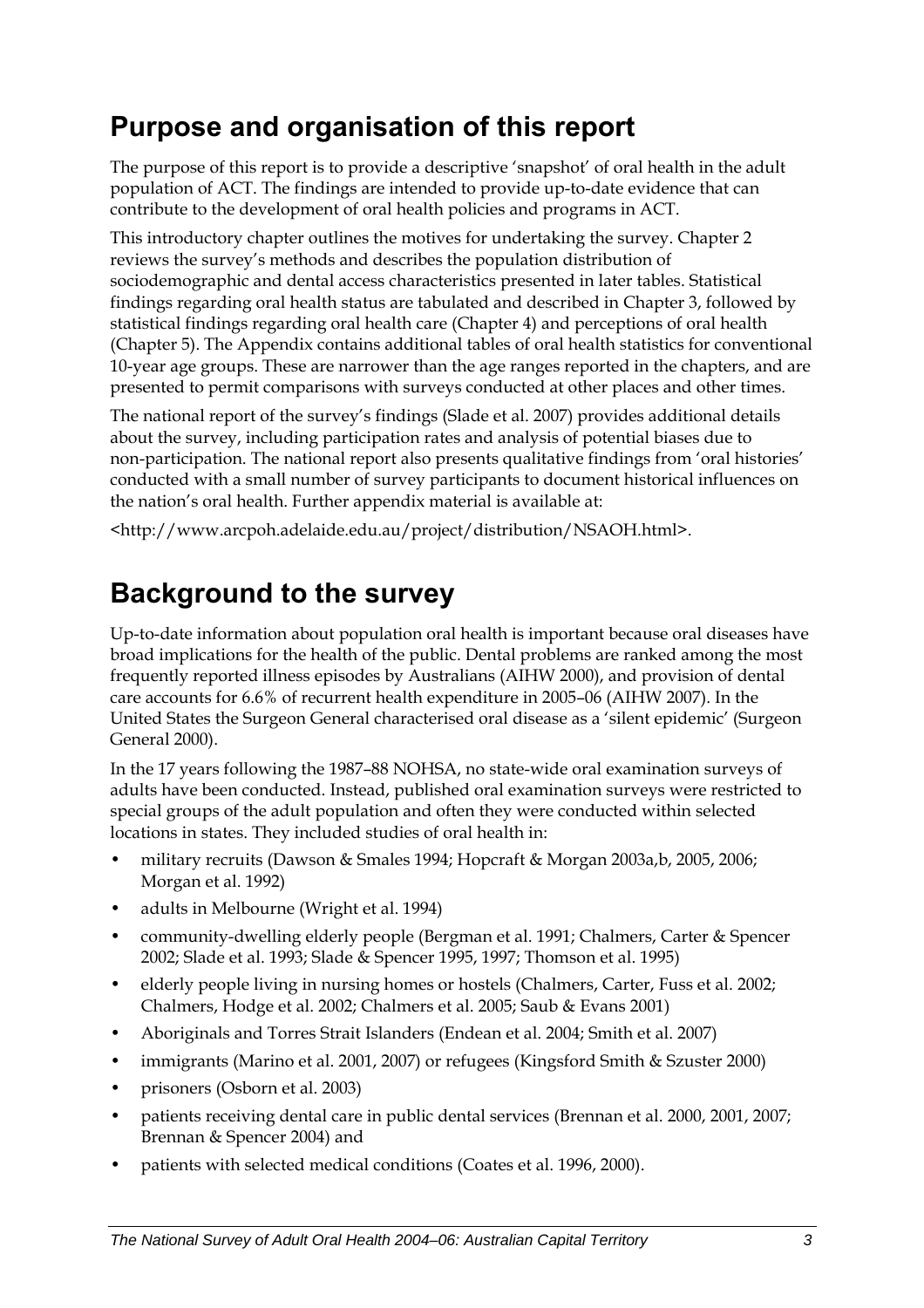By the late 1990s, several collaborative efforts among federal and state/territory stakeholders attempted to secure support for a second national oral health survey, although none were funded. Renewed impetus for a national survey began with the work of the National Advisory Committee on Oral Health (AHMAC 2001). The committee formulated a National Oral Health Plan for the period 2004–13 comprising seven action areas:

- promotion of oral health across the population
- children and adolescents
- older people
- people with low income and social disadvantage
- people with special needs
- Aboriginal and Torres Strait Islander people and
- workforce development.

One of four short-term goals listed for the plan's first action area was the conduct of a national survey of adult oral health. Fulfilment of that goal became possible in 2003 when researchers at the Australian Research Centre for Population Oral Health (ARCPOH) in The University of Adelaide sought project grant funding from the National Health and Medical Research Council (NHMRC). The proposal was for funding to support a collaborative project that pooled resources already committed or promised from the following sources: funding from the Australian Government Department of Health and Ageing to the Dental Statistics and Research Unit (DSRU) within ARCPOH to undertake a telephone interview survey; commitment of staff from oral health sections within state and territory health departments to conduct oral epidemiological examinations; and core funding from the Australian Institute of Health and Welfare (AIHW) to DSRU. Following peer review, the NHMRC awarded a project grant to ARCPOH in November 2003.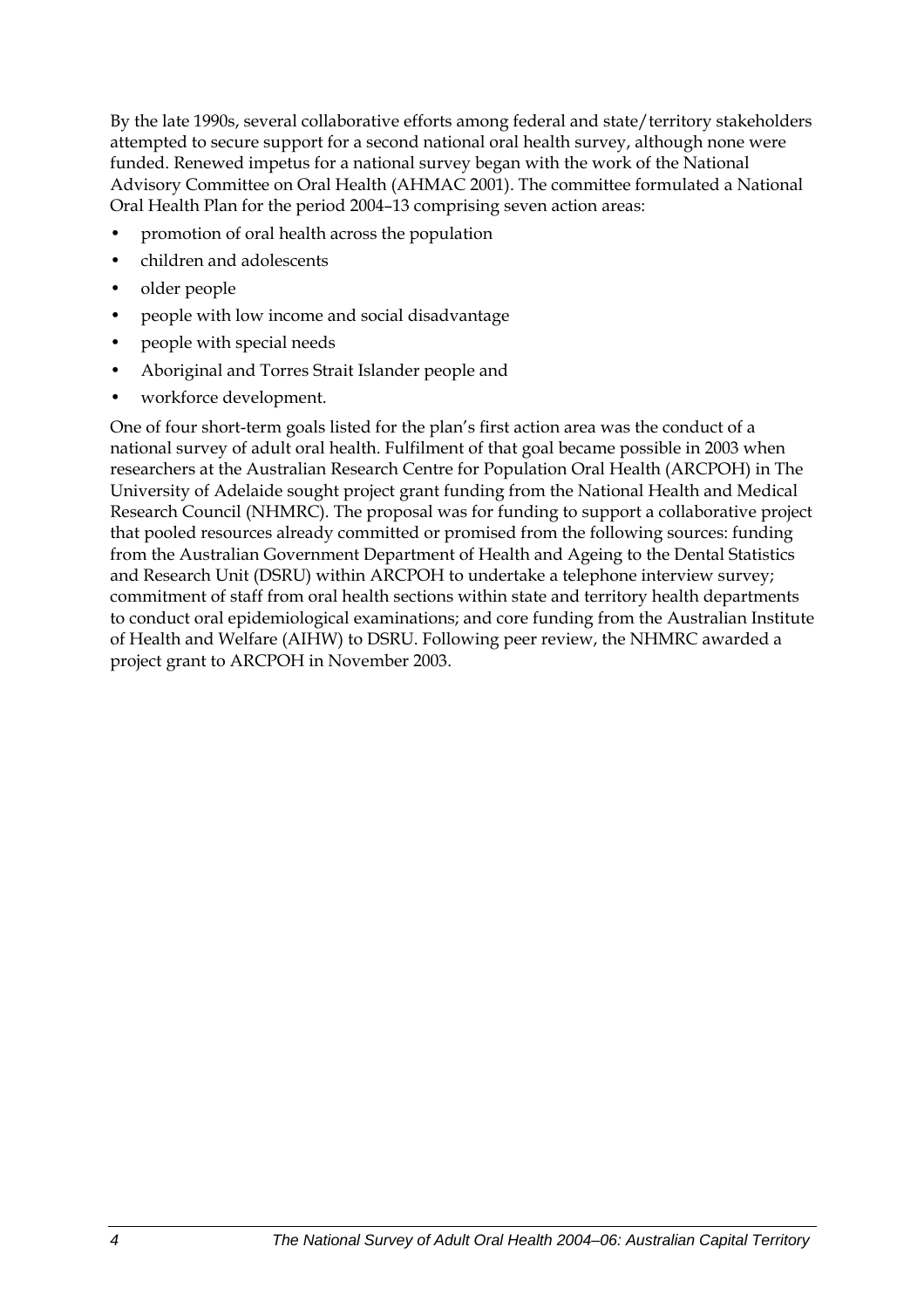## <span id="page-12-0"></span>**Aspects of oral health and dental care relevant to the National Oral Health Plan**

The National Oral Health Plan outlined nine population indicators that were informative in developing the plan and that are cited as key performance indicators to evaluate the outcomes of the plan. This survey reports findings that relate to six of those key performance indicators:

- The percentage of the dentate population reporting a social impact (for example toothache, difficulty chewing, concerned about appearance) because of problems with teeth, mouth or gums in the last 12 months, by age group, living circumstance, government health cardholder status, Indigenous identity and special needs.
- The percentage of the population with untreated decay, by age group, living circumstance, government health cardholder status and Indigenous identity.
- The proportion of the dentate population with a maximum periodontal pocketing of 3.5 mm and 5.5 mm, by age group.
- The mean number of missing teeth and proportion of existing teeth with untreated decay, by age group, living circumstance, government health cardholder status and card status, and Indigenous identity.
- The percentage of the dentate population who visited a dental practitioner in the last 2 years, by age group, living circumstance, government health cardholder status and Indigenous identity.
- The percentage of the dentate population whose reason for visiting a dental practitioner in the last 12 months was for a check-up, by age group, living circumstance, government health cardholder status and Indigenous identity.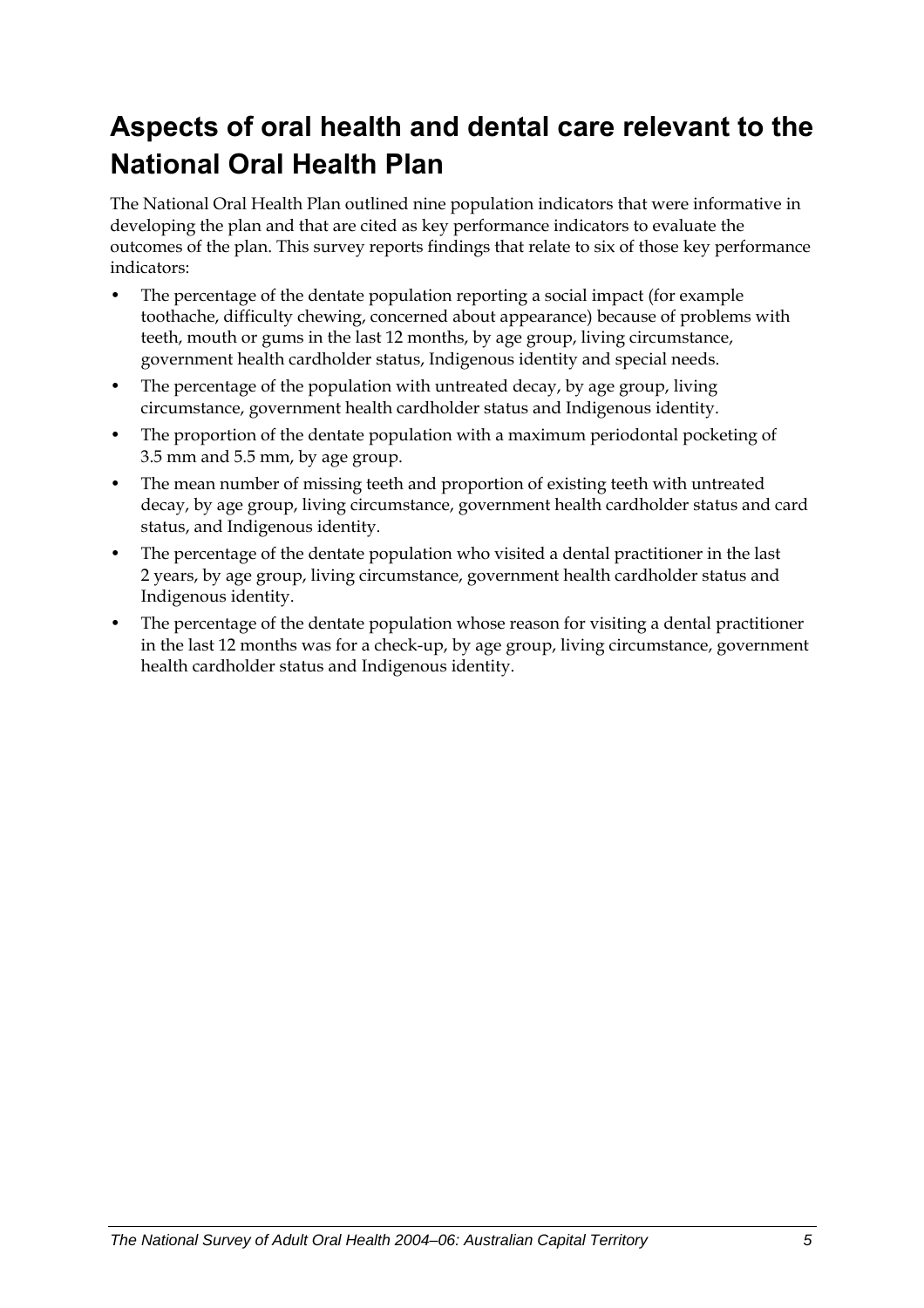# <span id="page-13-0"></span>**2 Methods**

Full details of the survey's methods have been described in Chapter 2 of the national report (Slade et al. 2007). The following summary highlights the main methodological features of the survey.

## **Study population and sampling**

A three-stage, stratified clustered sampling design was used to select people from the target population of Australian residents aged 15 years or more:

- Postcodes were sampled at random from capital city and non-capital city strata in six states and the Northern Territory, and from a single stratum in the Australian Capital Territory. Postcodes represented the geographic clustering in the design and were selected with probability proportional to size, where size was defined as the number of households listed in the 'electronic white pages' in each postcode.
- A systematic sample of households listed in the 'electronic white pages' was selected for each sampled postcode. Thirty households per metropolitan stratum and 40 households per ex-metropolitan stratum were selected.
- One person aged 15 years or more was randomly selected per household. In households with only one person aged 15 years or more, that person was selected. In other households telephone interviewers asked for the name of the person aged ≥15 years who most recently had had a birthday and the name of the person aged ≥15 years who would next have a birthday. A computer algorithm then selected one of those two people at random.

## **Sampled postcodes**

In ACT the following postcodes were sampled: 2600, 2601, 2602, 2603, 2604, 2605, 2606, 2607, 2609, 2611, 2612, 2614, 2615, 2617, 2618, 2620, 2900, 2902, 2903, 2904, 2905, 2906, 2912, 2913, 2914.

## **Computer-assisted telephone interview**

Self-reported information about oral health and characteristics associated with it was obtained though telephone interviews. Interviewers read questions from a computer screen and recorded answers directly onto the computer. They were conducted from a dedicated computer-assisted telephone interview (CATI) suite at University of Adelaide research offices. The methods were based on those advocated by Dillman (2000), including the mailing of a letter to households prior to telephoning, a protocol for contacting each household and standardised procedures for asking questions and recording answers. Interviews were conducted by 29 interviewers, each of whom was trained in the survey methods. Every effort was made to interview the target person although, in certain circumstances, the questions were answered by another adult in the form of a proxy interview.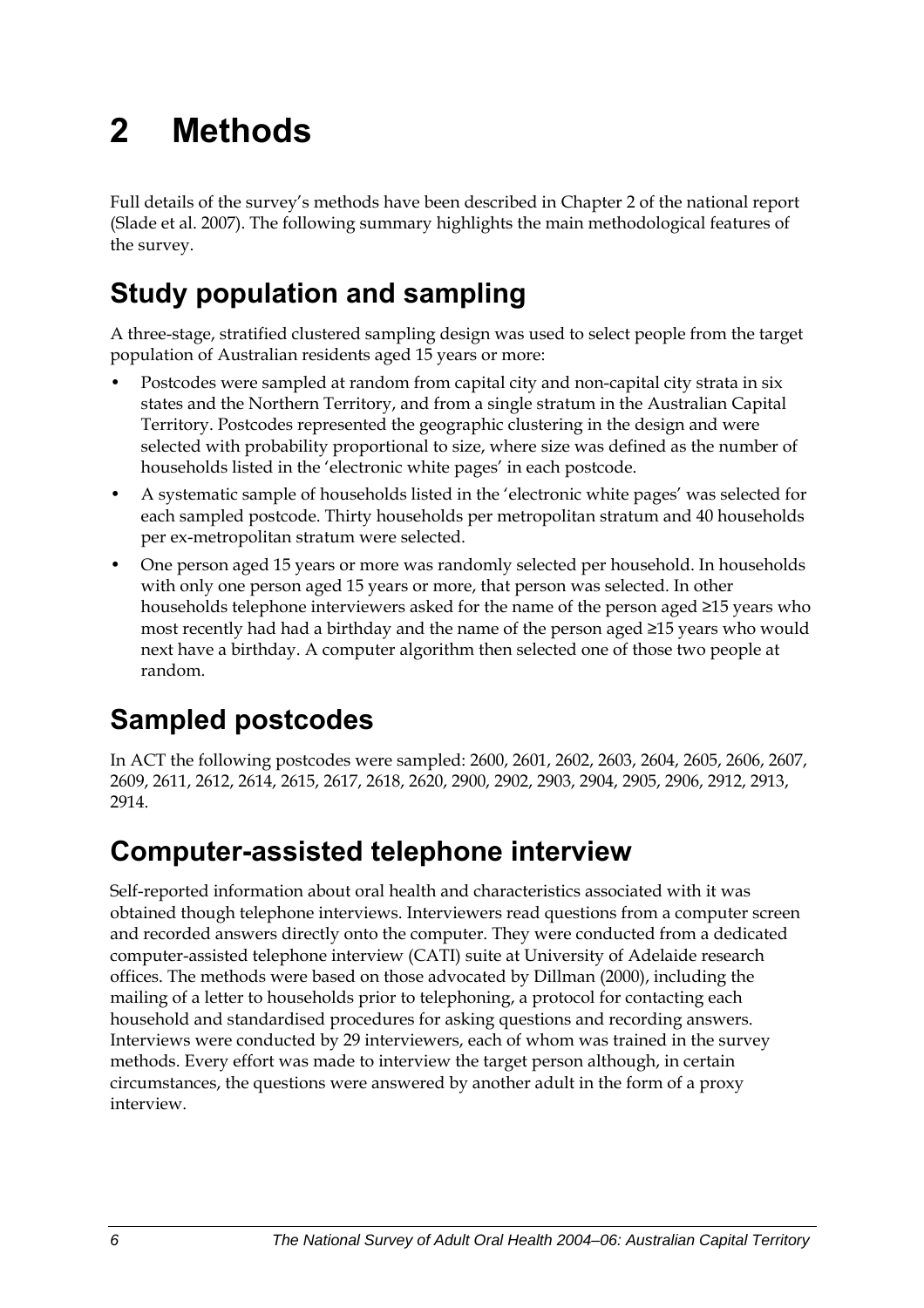<span id="page-14-0"></span>The interview consisted of 79 questions, several with multiple response categories. A copy of the questions used is included in an Appendix available online:

<http://www.arcpoh.adelaide.edu.au/project/distribution/NSAOH.html>.

## **Oral epidemiological examination**

Information about clinical oral status was collected during standardised dental examinations conducted by dentists who undertook training in the survey procedures. Examinations were limited to people who reported having some or all of their own natural teeth at the time of the interview. Examining dentists followed a standardised protocol to record levels of tooth loss, dental decay experience, tooth wear and—for subjects with no medical contraindications to periodontal probing—signs of gum disease. During data collection, replicate examinations were conducted for approximately five study participants per examiner to evaluate the consistency of their findings when judged against the principal survey examiner.

There were 30 examiners nationwide ([Table 1\)](#page-14-1). Prior to their work on the survey, they undertook a 2-day training and calibration session at The University of Adelaide. Separate training sessions were held for the examination teams from each state and territory. Prior to the scheduled training session, each examiner was sent a 50-page manual and a DVD detailing the survey protocol, including the criteria and coding for the examination.

|                   |                     |                           |                | No. of examinations per examiner |      |  |
|-------------------|---------------------|---------------------------|----------------|----------------------------------|------|--|
| <b>State</b>      | No. of<br>examiners | No. of people<br>examined | <b>Minimum</b> | <b>Maximum</b>                   | Mean |  |
| <b>NSW</b>        | 11                  | 1,113                     | 32             | 164                              | 101  |  |
| Vic               | 3                   | 1,181                     | 267            | 585                              | 394  |  |
| Qld               | 3                   | 824                       | 217            | 305                              | 275  |  |
| <b>SA</b>         | 2                   | 629                       | 241            | 388                              | 315  |  |
| <b>WA</b>         | 3                   | 470                       | 134            | 196                              | 157  |  |
| Tas               | 3                   | 385                       | 49             | 186                              | 128  |  |
| <b>ACT</b>        | 2                   | 386                       | 125            | 261                              | 193  |  |
| <b>NT</b>         | 3                   | 517                       | 154            | 203                              | 172  |  |
| <b>All states</b> | 30                  | 5,505                     | 32             | 585                              | 184  |  |

<span id="page-14-1"></span>**Table 1: Distribution of examiners and examinations among states and territories**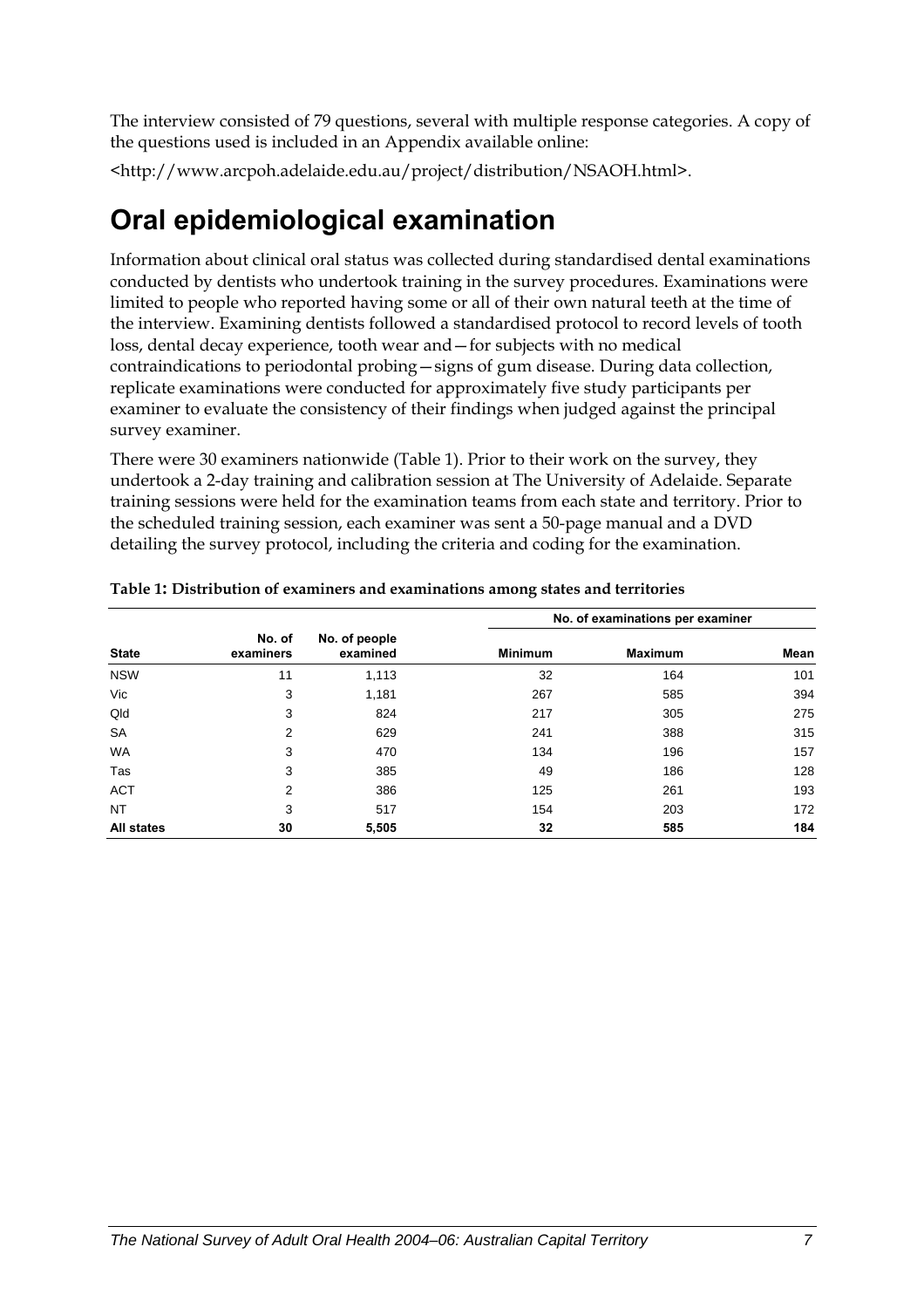### **Scope of examination**

Survey participants were examined in a supine position in standard dental chairs with illumination provided by the chair's overhead dental light. Examiners used an intra-oral mirror that additionally had its own battery-powered light source. A periodontal probe with 2-mm markings was used to record distances, for example when assessing periodontal destruction (described further below); however, sharp explorers were not used and no radiographs were taken. Full details of the examination protocol are provided online:

<http://www.arcpoh.adelaide.edu.au/project/distribution/NSAOH.html>.

The following overview summarises criteria used to assess the main oral health variables reported in this volume.

#### **Tooth loss**

For people aged less than 45 years, examiners distinguished between missing teeth that had been extracted due to decay or periodontal disease and teeth that were absent for any other reason (that is, congenitally missing; unerupted; or extracted for orthodontics, trauma or impaction). For people aged 45 years or more, no such distinction was made, so that an extracted or otherwise absent tooth was recorded as missing. Dental implants, root fragments and deciduous teeth were coded separately and not counted as missing or absent teeth.

#### **Replacement teeth**

All lost teeth were further classified as replaced or not replaced by a fixed bridge or a removable denture that was worn to the examination.

#### **Decay experience of coronal tooth surfaces**

All teeth present were subdivided into five tooth surfaces: mesial, buccal, distal, lingual, and either occlusal (for premolars or molars) or incisal (for incisors and canines). Each coronal surface was assessed and categorised using visual criteria (no explorer was used) and one of the following codes was assigned:

- decay: cavitation of enamel or dentinal involvement or both are present
- recurrent caries: visible caries that is contiguous with a restoration
- filled unsatisfactorily: a filling placed for any reason in a surface that requires replacement but that has none of the above conditions
- filling to treat decay: a filling placed to treat decay in a surface that had none of the above conditions
- filling placed for reasons other than decay: in a surface that has none of the above conditions (incisors and canines only)
- fissure sealant: where none of the above conditions were found
- sound: when none of the above conditions was found.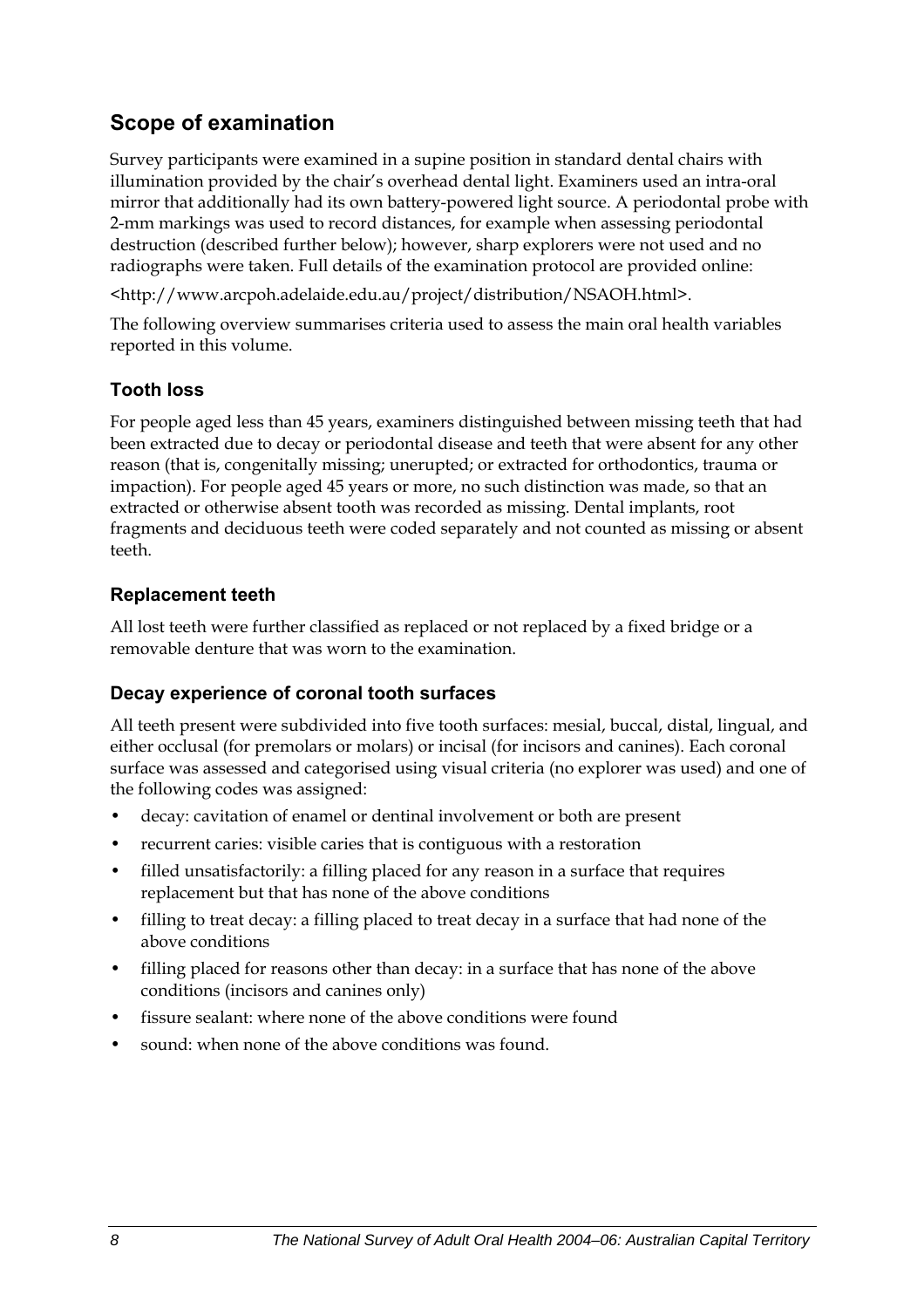#### **Decay experience of tooth root surfaces**

All teeth present were subdivided into four root surfaces: medial, buccal, distal and lingual. Each root surface was assessed visually and, if necessary, using a ball-ended periodontal probe. One of the following codes was assigned:

- decay: a discrete, well-defined or discoloured lesion on the root surface that is soft to exploration using the periodontal probe
- recurrent caries: detectable caries that is contiguous with a restoration
- filled unsatisfactorily: a filling placed for any reason in a surface that has unacceptable defects but meeting none of the above conditions
- filled root surface: one or more permanent restorations placed for any reason but none of the above conditions
- wear of 2 mm or more: recorded only on buccal surfaces with none of the above conditions
- sound root surface: when none of the above conditions was found
- no visible root surface.

#### **Periodontal tissue destruction**

The assessment of periodontal tissue destruction was based on methods used in the US National Health and Nutrition Examination Survey (NHANES 2005). Assessments were made of probing pocket depth and gingival recession, both recorded in millimetres using a periodontal probe that had 2-mm markings. Measurements were made at the mesio-buccal, mid-buccal and disto-buccal aspects of all teeth present, except for third molars. All fractional millimetre measurements were rounded down to the lowest whole millimetre before calling the number. For recession, the cemento-enamel junction (CEJ) was identified or its position was estimated (for example, if a filling obscured its position), and the distance from the CEJ to the free gingival margin was recorded in millimetres. When the CEJ was subgingival, the number called was negative; otherwise it was positive. For probing pocket depth, the distance from the free gingival margin to the bottom of the periodontal crevice/pocket was called.

Examiners did not make a direct measurement of clinical attachment loss; instead, it was computed during data analysis.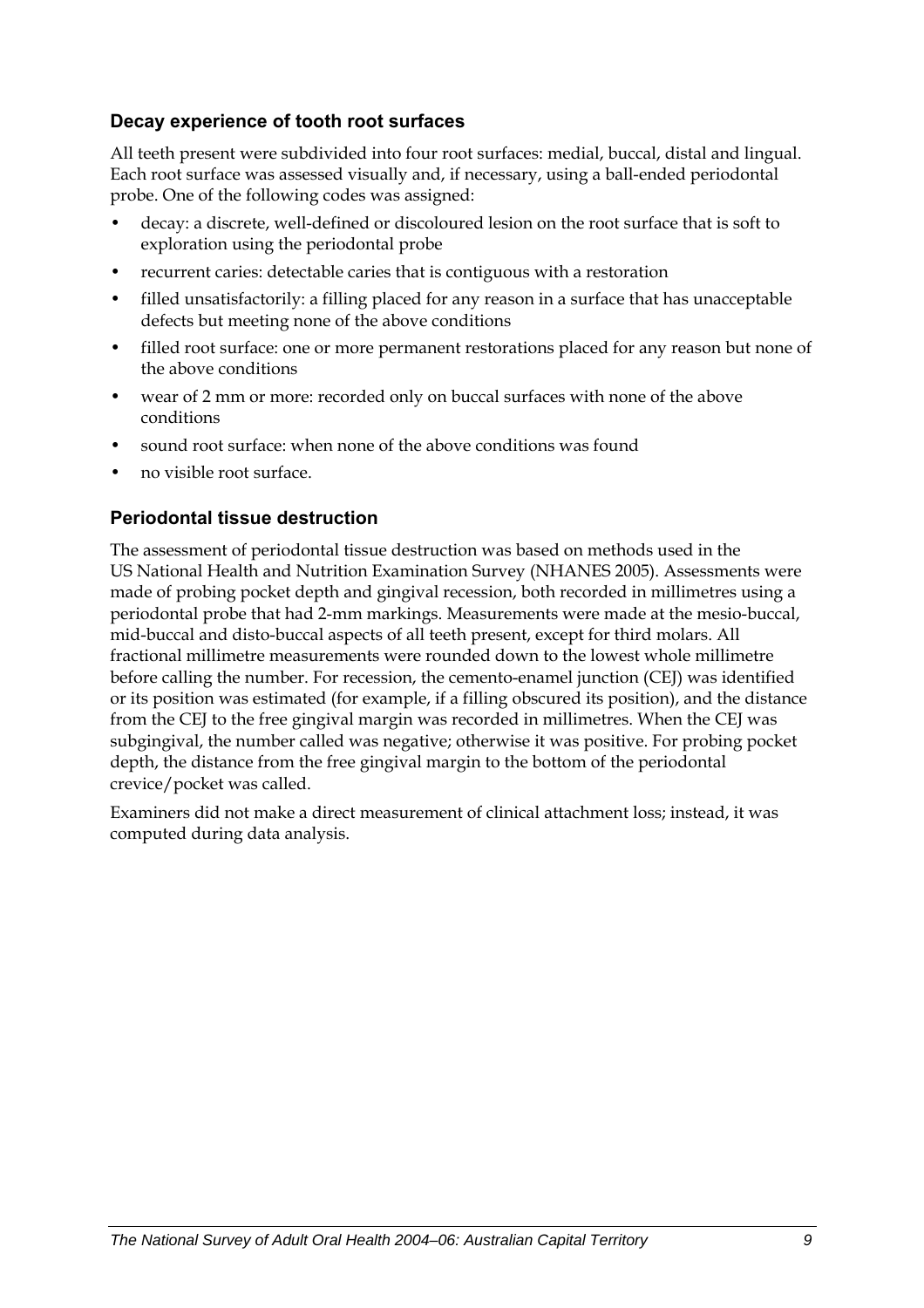#### **Gingival inflammation around six index teeth**

The Loe and Silness (1963) gingival index was used to assess inflammation of the marginal gingival tissues around six index teeth (if present)—the most anterior molar in each dental quadrant (up to four teeth), the right maxillary central incisor and the left mandibular central incisor. Pressure was applied to the free gingival margin on the buccal aspect of the tooth by swiping with the side of a periodontal probe that was held at approximately 90 degrees to the long axis of the tooth. One of the following codes was assigned:

- severe inflammation: marked redness and oedema, ulceration or tendency to spontaneous bleeding
- moderate inflammation: redness, oedema, glazing or bleeding after applying pressure with the probe
- mild inflammation: slight change in colour or slight oedema but no bleeding after applying pressure with the probe
- none of the above.

#### **Data recording for examinations**

Each code called by an examiner was recorded directly onto a laptop computer by state/territory staff who had experience in clinical dental procedures. They were trained in use of the software during the 2-day training session for examination teams held at The University of Adelaide.

#### **Assessment of inter-examiner reliability**

In order to measure inter-examiner reliability, the principal survey examiner attended examination sessions for all but one examiner to conduct masked replicate examinations of survey participants. The remaining examiner withdrew from the survey after completing 32 examinations. Replicate examination entailed assessments of tooth presence, periodontal assessment of teeth in one jaw, and assessment of caries experience in both crowns and roots of teeth. The observed levels of agreement for most oral health indicators were equivalent to benchmarks reported for national oral health surveys conducted in the United Kingdom and the United States.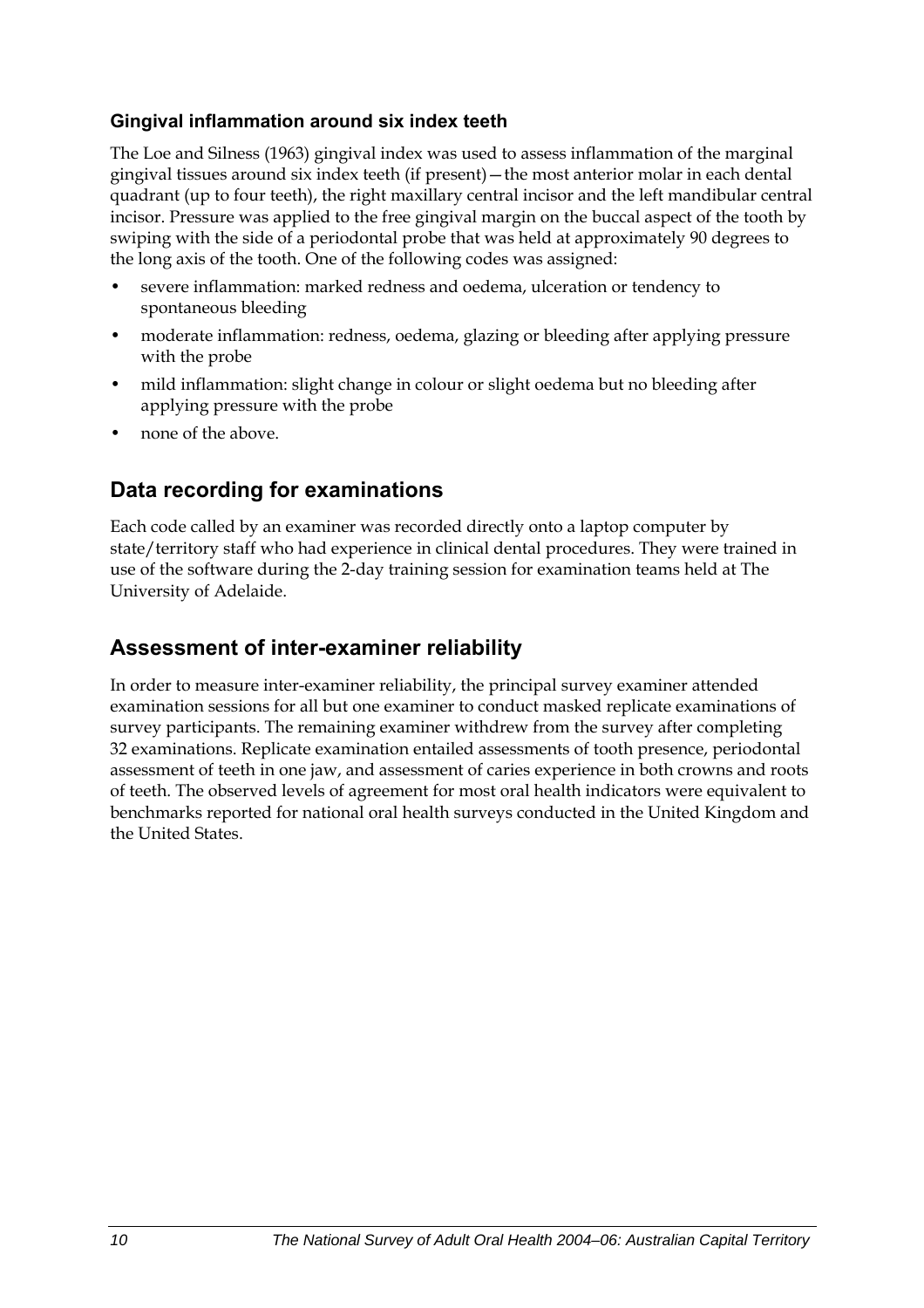## <span id="page-18-0"></span>**Period of data collection**

Data collection began in July 2004 and was completed in September 2006 ([Table 2\)](#page-18-1). Interviews were timed to begin approximately 1 month prior to the planned start of examinations in each jurisdiction.

<span id="page-18-1"></span>

|                        | Dates of interviews |                |                  | Dates of examinations |
|------------------------|---------------------|----------------|------------------|-----------------------|
| <b>State/territory</b> | <b>Beginning</b>    | End            | <b>Beginning</b> | End                   |
| <b>ACT</b>             | <b>July 2004</b>    | October 2004   | <b>July 2004</b> | October 2004          |
| <b>SA</b>              | September 2004      | December 2004  | September 2004   | May 2005              |
| <b>WA</b>              | October 2004        | March 2005     | November 2004    | May 2005              |
| Vic                    | January 2005        | September 2005 | February 2005    | September 2005        |
| <b>NSW</b>             | May 2005            | November 2005  | June 2005        | <b>July 2006</b>      |
| <b>NT</b>              | August 2005         | October 2005   | September 2005   | March 2006            |
| Tas                    | January 2006        | May 2006       | March 2006       | September 2006        |
| Qld                    | March 2006          | September 2006 | <b>June 2006</b> | September 2006        |
| Australia              | <b>July 2004</b>    | September 2006 | <b>July 2004</b> | September 2006        |

**Table 2: Periods of data collection in states and territories** 

## **Ethical conduct of research**

This project was reviewed and approved by The University of Adelaide's Human Research Ethics Committee. Interviewed subjects provided verbal consent prior to answering questions. All examined subjects provided signed, informed consent prior to the examination.

## **Target sample size**

Sample size requirements were calculated for a range of key outcome variables to be reported nationally. One outcome, the capacity to detect a 25% or greater reduction in national age-specific estimates of mean number of decayed teeth since 1987–88, was nominated as the critical threshold that should be detectable with standard statistical power of 80%. Another outcome was a capacity to detect a 10% or greater reduction in national age-specific mean DMFT. This identified a need for 7,500 examinations and 13,560 interviews, assuming a 65% participation rate in the examination. The sample size within each state and territory was planned to be approximately proportional to the population of the jurisdiction.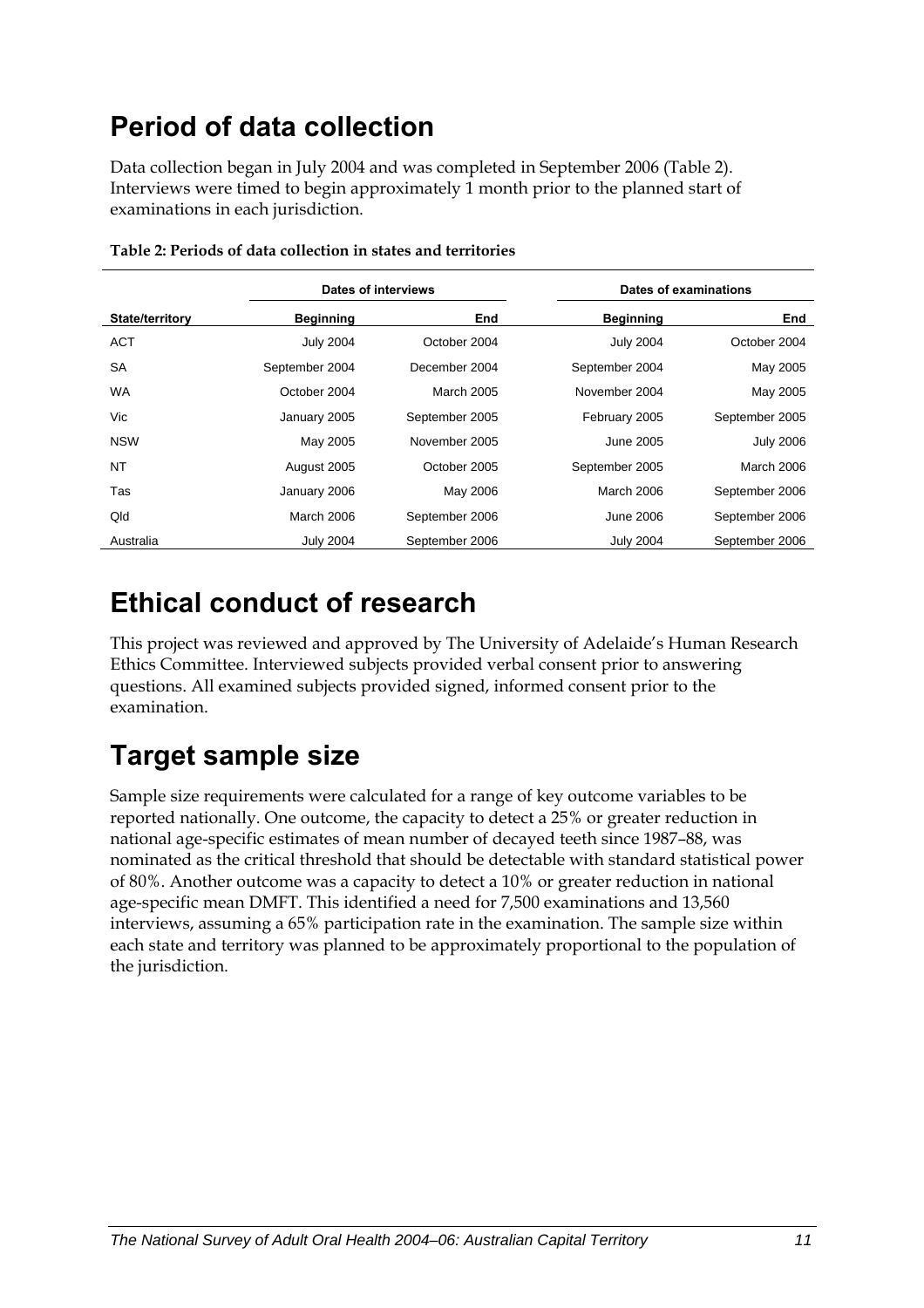## <span id="page-19-0"></span>**Participation in the survey**

National participation rates were lower than intended, both in the interview, where 49.0% of sampled people participated, and the examination, where 43.7% of those eligible took part. Interview participation rates varied from 43.9% in NSW to 61.8% in SA. Examination rates varied from 33.2% in NSW to 57.5% in SA [\(Table 3](#page-19-1)).

<span id="page-19-1"></span>

|                        | No. of<br>people<br>sampled | No. of<br>people<br>interviewed | Per cent of<br>sampled<br>people<br>interviewed | No. of<br>people<br>eligible<br>for exam | No. of<br>people<br>examined | Per cent<br>of eligible<br>people<br>examined |
|------------------------|-----------------------------|---------------------------------|-------------------------------------------------|------------------------------------------|------------------------------|-----------------------------------------------|
| <b>Australia</b>       | 28,812                      | 14,123                          | 49.0                                            | 12,606                                   | 5,505                        | 43.7                                          |
| <b>State/territory</b> |                             |                                 |                                                 |                                          |                              |                                               |
| <b>NSW</b>             | 8,270                       | 3,630                           | 43.9                                            | 3,310                                    | 1,099                        | 33.2                                          |
| Vic                    | 6,013                       | 2,667                           | 44.4                                            | 2,360                                    | 1,181                        | 50.0                                          |
| Qld                    | 4,219                       | 2,052                           | 48.6                                            | 1,841                                    | 824                          | 44.8                                          |
| SA                     | 2,159                       | 1,335                           | 61.8                                            | 1,093                                    | 629                          | 57.5                                          |
| WA                     | 2,365                       | 1,290                           | 54.5                                            | 1,109                                    | 470                          | 42.4                                          |
| Tas                    | 1,745                       | 1,042                           | 59.7                                            | 873                                      | 385                          | 44.1                                          |
| ACT                    | 1,892                       | 1,025                           | 54.2                                            | 981                                      | 400                          | 40.8                                          |
| <b>NT</b>              | 2,149                       | 1,082                           | 50.3                                            | 1,039                                    | 517                          | 49.8                                          |

**Table 3: Number and percentage of people sampled, interviewed and examined(a)** 

(a) Unweighted data.

## **Data analysis**

The aim of the data analysis was to generate summary statistics describing oral health for the [ACT](#page-9-1) population. With the exception of data regarding participation rates, results in this report have been weighted to compensate for individuals' different probabilities of selection and survey participation rates. For the telephone interview survey, weights were adjusted to ensure survey estimates were consistent with the 2005 Australian Bureau of Statistics Estimated Residential Population data. For the oral examination survey, which was restricted to dentate people aged 15 years or more, estimates of the dentate population were derived from the telephone interview survey and used to derive examination weights. This means that results can be generalised to the [ACT](#page-9-1) population.

Tables 35 and 36 contain age-standardised estimates for each indicator presented in preceding tables. Age standardisation is a statistical procedure that aims to remove any effects of age that might account for differences in each oral health indicator between the two comparison groups: health cardholders versus non-health cardholders (Table 35) and insured versus non-insured people (Table 36). For these tables, percentages and means were standardised using the direct method. The reference population was the 2005 Australian Estimated Residential Population classified into 14 five-year age categories within the range 15–84 years and a fifteenth category aged 85 years of more.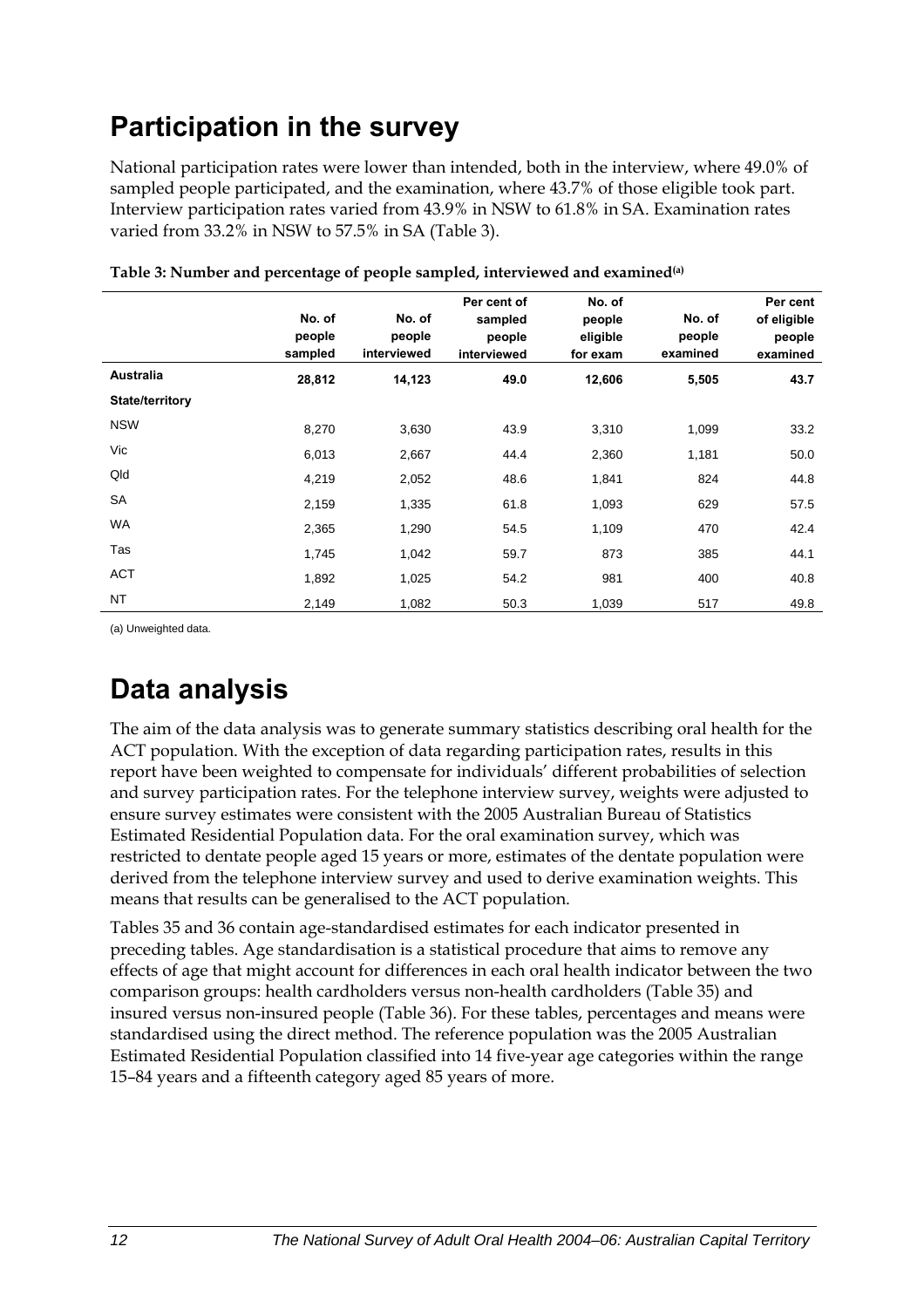### **Presentation of results**

Oral health measures are tabulated for each of three age groups representing the survey participant's age reported in the telephone interview, plus an 'all ages' summary. The three age groups are: 15–34 years, 35–54 years and ≥55 years. The tables report estimates for mutually exclusive subgroups of people created for each of six characteristics based on responses to the telephone interview questions. The subgroups and unweighted number of respondents are listed in the Appendix to this volume and the six characteristics are described below:

**Sex** was classified as 'Male' or 'Female' recorded during the interview.

**Residential location** was classified as 'Capital city' or 'Other places' based on the sampling postcode used in selection of households.

**Postcode socioeconomic status** was used to classify individuals according to the Index of Relative Socioeconomic Advantage/Disadvantage (IRSAD) of the postcode in which they lived. The IRSAD is an aggregate measure of a postcode's socioeconomic status based on characteristics of its residents recorded in the 2001 Population Census. A postcode that has a relatively high proportion of people with high incomes or a skilled labour force is assigned a relatively higher value on this index. Conversely, a low score on the index indicates that an area has a higher proportion of individuals with low incomes and more people who work in unskilled occupations. Postcodes were classified into three groups of ascending socioeconomic status, each group comprising approximately one-third of the [ACT](#page-9-1) population. This type of analysis is said to be 'ecological' because it is not based on individuals' own socioeconomic status, but on the socioeconomic status of the area in which they live. Hence, care should be taken in the interpretation of results—because Socioeconomic Indices for Areas (SEIFA) scores refer to areas, not individuals, results are not interpretable at the level of the individual.

**Government health card** status identified whether or not people were covered either by a pensioner concession card or health care card. Both cards are issued according to a means test administered by Centrelink, an agency of the Australian Government's Family Assistance Office. People with either card and their dependents are eligible for public-sector dental care in most states and territories.

**Place of last dental visit** further disaggregated health cardholders according to the location of their last dental visit. The latter was established during the interview by asking people 'Where did you make your last dental visit?'. Health cardholders who responded 'Government dental clinic' or 'School dental service' were classified as 'Cardholder/Public'. Otherwise, eligible people were classified as 'Cardholder/Non-public' if they reported any of the other locations: Private dental practice (including specialist); Dental technician; Clinic operated by health insurance fund; Armed Services/Defence Force clinic; Other site. People who were not health cardholders were classified as 'Non-cardholder/Non-public' regardless of their reported visit location.

**Dental insurance** coverage was based on responses to the question 'Do you have private insurance cover for dental expenses?'. People were classified as insured if they responded 'yes' and uninsured if they responded 'no'.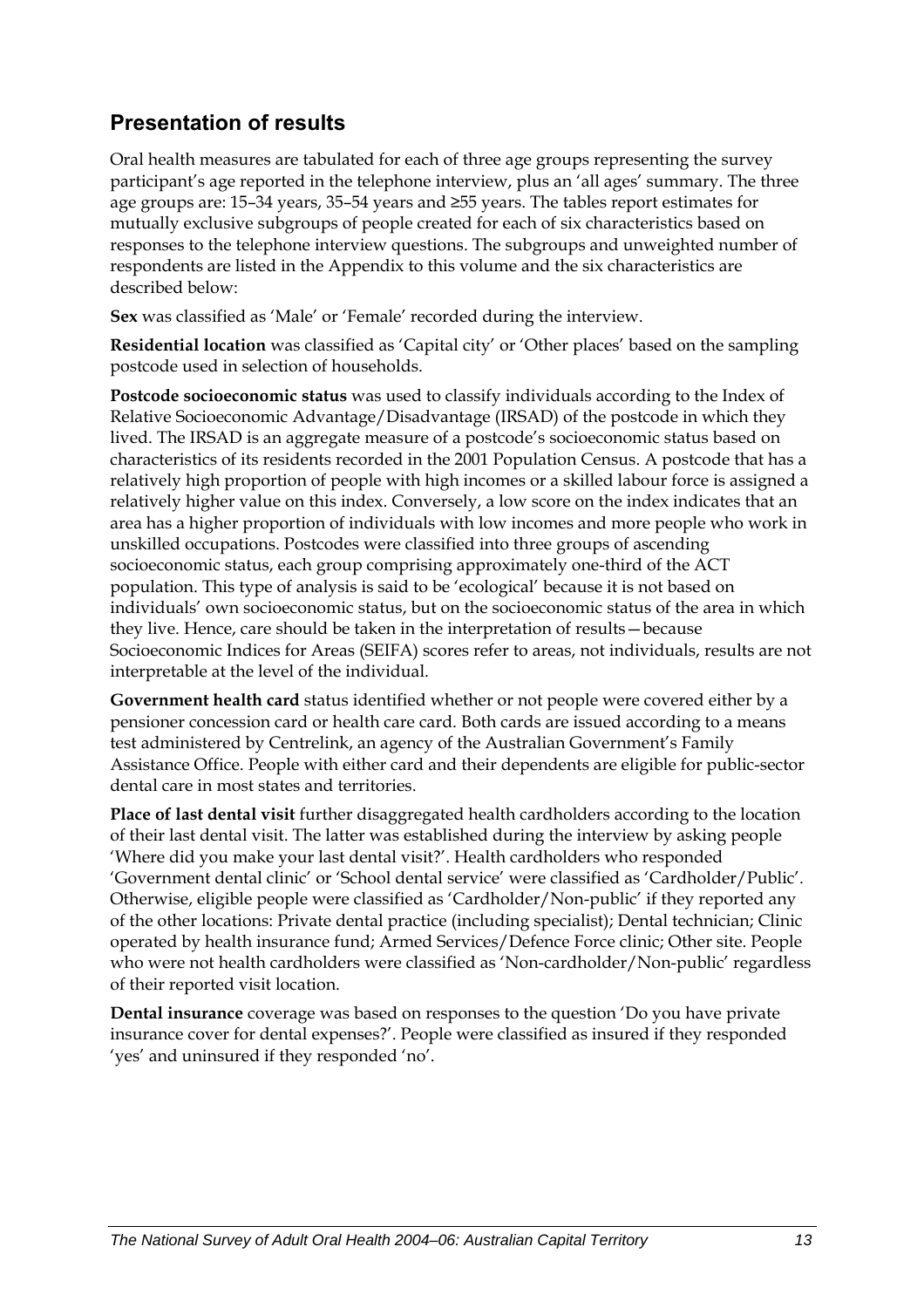### **Criteria for determining statistical significance**

As with any survey where data are collected from only some of the people in the population, proportions and means in this report are estimates of the true population values. The estimates have some degree of uncertainty, which is expressed in this report using 95% confidence intervals (95% CIs). The 95% CI signifies the likely lower and upper limits of the range of values within which the true population percentage would fall. In this context 'likely' means that there is a 95% probability that the true population value lies between those two values.

In this report 95% CIs are used additionally as a guideline to identify differences between population subgroups that are statistically significant. Specifically, when there is no overlap between 95% CIs for two groups, the difference between the groups is deemed to be statistically significant. This criterion for judging statistical significance is more conservative than the alternative method of calculating P-values. In fact, when 95% CIs do not overlap, it means that a test of statistical significance for the difference between the groups would have a P-value of less than 0.05 (the conventional threshold used in many reports), and it could be as small as less than 0.005. The 'conservative' nature of the criterion used in this report comes about because 95% CIs that overlap to a small degree could, nevertheless, be found to differ to a statistically significant degree (at P<0.05 ) using a hypothesis test.

Data files were managed and summary variables computed using SAS software version 9[.1](#page-21-0).<sup>1</sup> Means and their associated 95% CIs were generated using SUDAAN software release 9.0.0.[2](#page-21-1) The SUDAAN procedures used sampling weights to generate population estimates and calculated 95% CIs that allowed for the complex sampling design used in this survey. To do so, 'with replacement' sampling was specified with two levels of stratification (state and section of state). The subject's sampling postcode was specified as the primary sampling unit, which was used by SUDAAN as the clustering variable.

 $\overline{a}$ 

<span id="page-21-0"></span><sup>1</sup> SAS Institute Inc. 100 SAS Campus Drive, Cary, NC 27513–2414, USA.

<span id="page-21-1"></span><sup>2</sup> Research Triangle Institute. PO Box 12194, Research Triangle Park, NC 27709–2194, USA.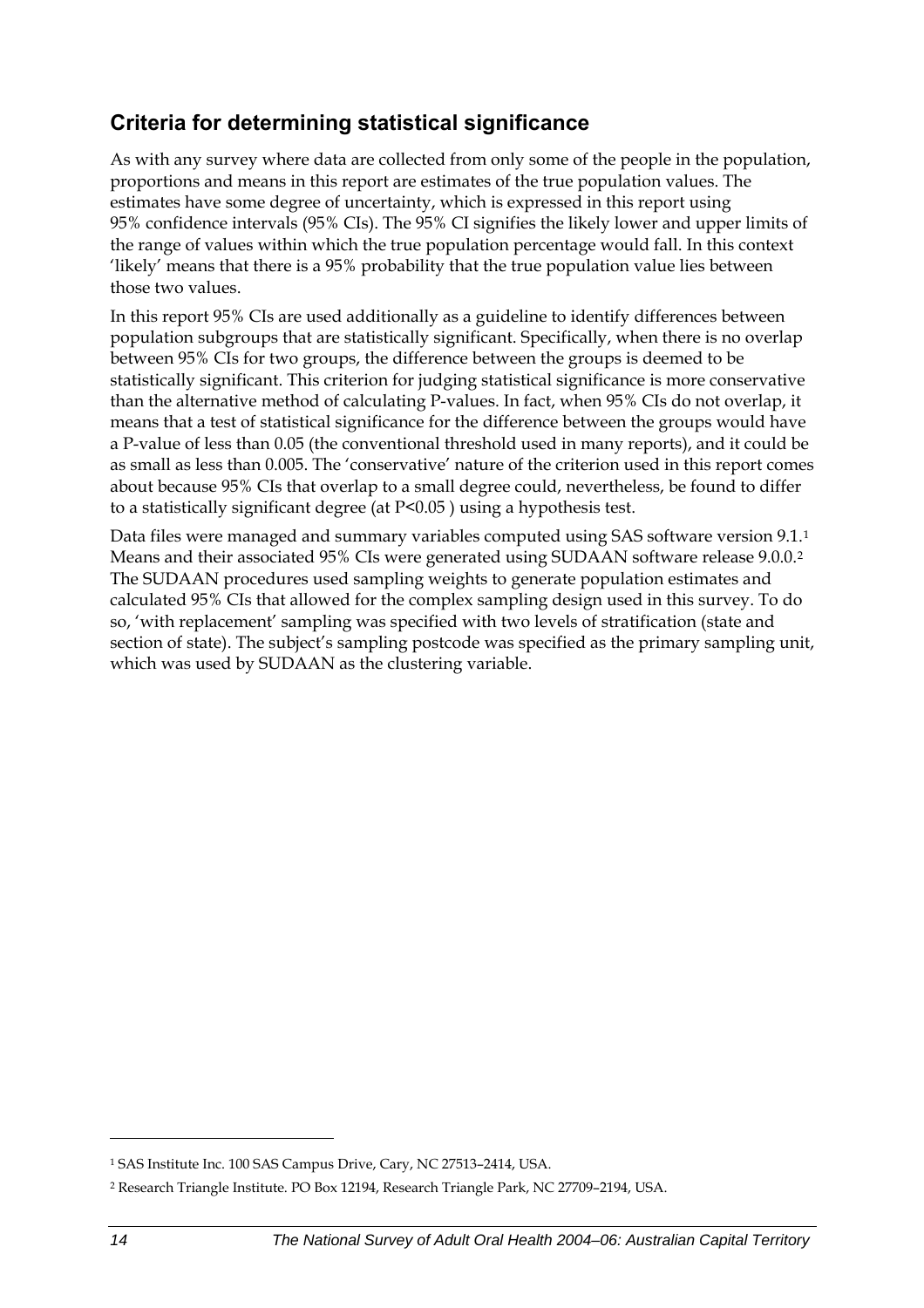## <span id="page-22-0"></span>**Distribution of sociodemographic and dental access characteristics**

Approximately one-half of the [ACT](#page-9-1) population was female, with little variation in the proportion among age groups (Table 4). Due to the sampling design, all were classified as residents of the capital city. By design, people of all ages were approximately evenly distributed among tertiles of postcode socioeconomic status. However, older people were more likely than younger people to live in areas with lower socioeconomic status. Approximately one in six people were government health cardholders, although the proportion was noticeably greater for people aged 55 years and older, and lower for people aged 35–54 years. People who were government health cardholders were less likely to have last attended a public dental clinic than other dental care providers, a pattern that was quite consistent in each age group. Nearly one-half of the [ACT](#page-9-1) population had dental insurance, a figure that did not vary substantially among age groups.

|                                               |          | Age group (years) |           |         |
|-----------------------------------------------|----------|-------------------|-----------|---------|
|                                               | All ages | $15 - 34$         | $35 - 54$ | $>= 55$ |
| <b>Sex</b>                                    |          |                   |           |         |
| Males                                         | 49.8     | 50.8              | 48.8      | 49.5    |
| Females                                       | 50.2     | 49.2              | 51.2      | 50.5    |
| <b>Residential location</b>                   |          |                   |           |         |
| Capital city                                  | 100.0    | 100.0             | 100.0     | 100.0   |
| Other places                                  | 0.0      | 0.0               | 0.0       | 0.0     |
| Postcode socioeconomic status                 |          |                   |           |         |
| Lowest                                        | 37.0     | 38.4              | 39.1      | 31.2    |
| Middle                                        | 29.6     | 30.6              | 26.5      | 33.0    |
| Highest                                       | 33.4     | 31.0              | 34.5      | 35.8    |
| Government health card                        |          |                   |           |         |
| Health care card or pensioner concession card | 17.0     | 15.5              | 7.8       | 34.9    |
| Neither card                                  | 83.0     | 84.5              | 92.2      | 65.1    |
| Place of last dental visit                    |          |                   |           |         |
| Cardholder/Public                             | 4.7      | 5.6               | 2.1       | 7.4     |
| Cardholder/Non-public                         | 12.3     | 10.0              | 5.7       | 27.5    |
| Non-cardholder/Non-public                     | 83.0     | 84.5              | 92.2      | 65.1    |
| <b>Dental insurance</b>                       |          |                   |           |         |
| Insured                                       | 51.0     | 48.5              | 54.6      | 49.6    |
| Uninsured                                     | 49.0     | 51.5              | 45.4      | 50.4    |

**Table 4: Percentage of people with selected sociodemographic and dental access characteristics in the [ACT](#page-9-1) population and three age groups**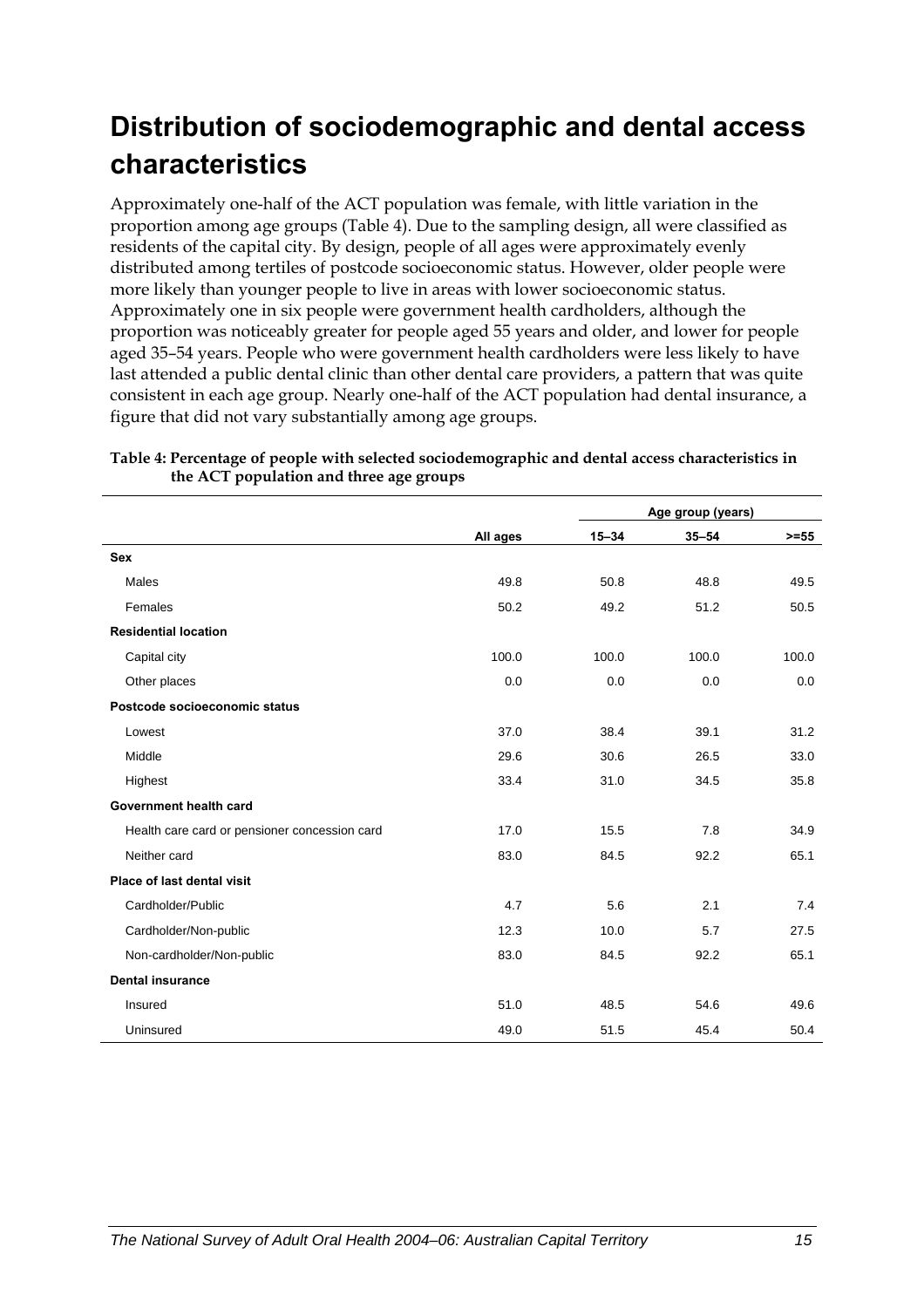# <span id="page-23-0"></span>**3 Oral health status**

## **Complete tooth loss**

In NSAOH, complete tooth loss was assessed in the interview by asking people 'Do you have any of your own natural teeth?'. People who answered 'no' were classified as edentulous. In ACT, edentulous people represented 2.8% of the population aged 15 years or more [\(Table 5](#page-24-0)), which was significantly less than the national estimate of 6.4% (Slade et al. 2007).

### **Key findings**

- The prevalence of edentulism was strongly associated with age, being negligible among people below the age of 55 years but affecting 11.1% of ACT adults aged 55 years or more.
- Among people aged 55 years or more, there was a tendency for prevalence of complete tooth loss to be greater among females than males, although the difference was not statistically significant.
- Similarly, among people aged 55 years or more, prevalence of complete tooth loss tended to be greater in postcodes with low socioeconomic status than in postcodes with high socioeconomic status, although the difference was not statistically significant.
- Among all ages, government health cardholders were six times more likely to be edentulous (9.9%) compared with non-government health cardholders (1.5%). Within age groups, government health cardholder status was statistically significantly associated with edentulism among people aged 55 years or more.
- Within the population of government health cardholders, there was a tendency for prevalence of edentulism to be higher for people whose last dental visit was to the public sector than to other sources of care. While this pattern was observed among people aged 35–54-years and 55 years or more, the differences were not statistically significant.
- The prevalence of complete tooth loss was not associated with dental insurance.

### **Discussion**

As emphasised in the national report, variation among age groups in prevalence of edentulism can be attributed primarily to the differing historical experiences of generations born in different time periods during the 20th century rather than to the effects of ageing. Because edentulism prevalence was so strongly dependent upon age group, comparisons between sociodemographic groups were observed most clearly for the oldest age group. Among 15–34-year-olds, prevalence estimates were all zero, and therefore did not reveal any differences between population groups.

In summary, complete tooth loss in ACT was a condition observed rarely below the age of 55 years, while among people aged 55 years or more, it was associated with government health cardholder status.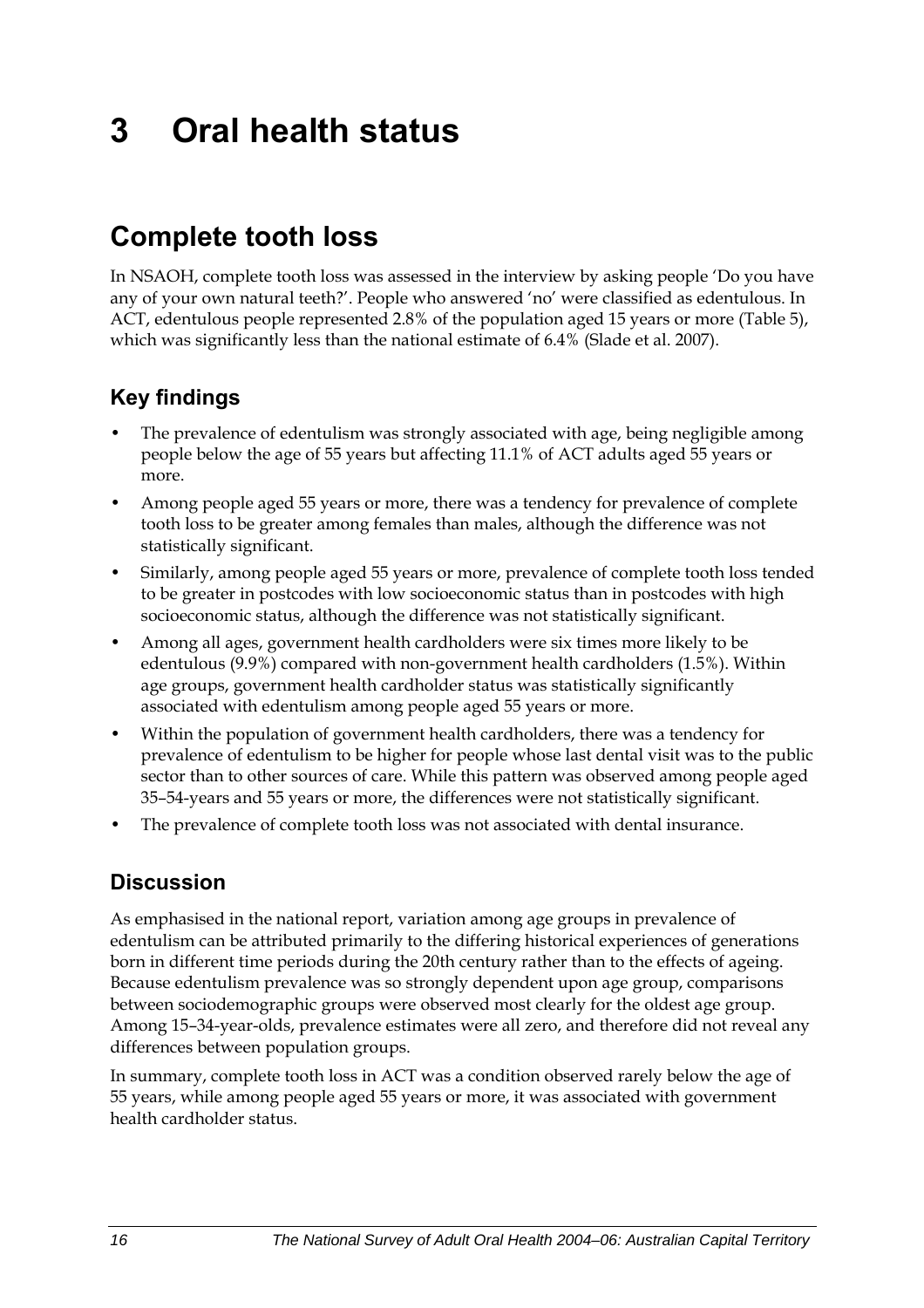|                               |                       |              | Population: all people<br>Age (years) |              |               |
|-------------------------------|-----------------------|--------------|---------------------------------------|--------------|---------------|
|                               |                       | All ages     | $15 - 34$                             | $35 - 54$    | $\geq 55$     |
| All people                    | Per cent of people    | 2.8          | 0.0                                   | 0.3          | 11.1          |
|                               | 95% Cl <sup>(a)</sup> | $2.1 - 3.8$  |                                       | $0.1 - 0.8$  | $8.2 - 14.8$  |
| Sex                           |                       |              |                                       |              |               |
| Males                         | % of people           | 1.6          | 0.0                                   | 0.0          | 6.7           |
|                               | 95% CI                | $0.9 - 2.9$  |                                       |              | $3.8 - 11.5$  |
| Females                       | % of people           | 4.0          | 0.0                                   | 0.5          | 14.9          |
|                               | 95% CI                | $3.0 - 5.4$  |                                       | $0.2 - 1.7$  | $10.8 - 20.3$ |
| Postcode socioeconomic status |                       |              |                                       |              |               |
| Lowest                        | % of people           | 3.0          | 0.0                                   | 0.3          | 13.7          |
|                               | 95% CI                | $1.4 - 6.3$  | $\qquad \qquad$                       | $0.1 - 1.5$  | $6.5 - 26.6$  |
| Middle                        | % of people           | 2.9          | 0.0                                   | 0.4          | 12.1          |
|                               | 95% CI                | $2.1 - 4.1$  | $\overline{\phantom{0}}$              | $0.0 - 2.9$  | $8.7 - 16.7$  |
| Highest                       | % of people           | 2.6          | 0.0                                   | 0.1          | 8.8           |
|                               | 95% CI                | $1.8 - 3.7$  |                                       | $0.0 - 1.1$  | $6.5 - 11.8$  |
| Government health card        |                       |              |                                       |              |               |
| Health care card or pensioner | % of people           | 9.9          | 0.0                                   | 1.7          | 17.4          |
| concession card               | 95% CI                | $6.6 - 14.6$ |                                       | $0.2 - 12.1$ | $11.1 - 26.1$ |
| Neither card                  | % of people           | 1.5          | 0.0                                   | 0.2          | 7.7           |
|                               | 95% CI                | $1.1 - 2.1$  |                                       | $0.0 - 0.7$  | $5.9 - 10.1$  |
| Place of last dental visit    |                       |              |                                       |              |               |
| Cardholder/Public             | % of people           | 15.7         | 0.0                                   | 6.3          | 29.6          |
|                               | 95% CI                | $9.3 - 25.2$ | $\equiv$                              | $0.8 - 37.4$ | $16.1 - 48.0$ |
| Cardholder/Non-public         | % of people           | 7.8          | 0.0                                   | 0.0          | 13.5          |
|                               | 95% CI                | $4.7 - 12.6$ |                                       |              | $8.1 - 21.6$  |
| Non-cardholder/Non-public     | % of people           | 1.5          | 0.0                                   | 0.2          | 7.7           |
|                               | 95% CI                | $1.1 - 2.1$  |                                       | $0.0 - 0.7$  | $5.9 - 10.1$  |
| <b>Dental insurance</b>       |                       |              |                                       |              |               |
| Insured                       | % of people           | 2.4          | $0.0\,$                               | 0.1          | 9.1           |
|                               | 95% CI                | $1.5 - 4.0$  |                                       | $0.0 - 0.8$  | $5.5 - 14.8$  |
| Uninsured                     | % of people           | 3.3          | $0.0\,$                               | 0.4          | 13.0          |
|                               | 95% CI                | $2.4 - 4.5$  |                                       | $0.1 - 1.7$  | $9.0 - 18.3$  |

#### <span id="page-24-0"></span>**Table 5: Percentage of adults with complete tooth loss**

(a) 95% CI = 95% confidence interval for estimated percentage.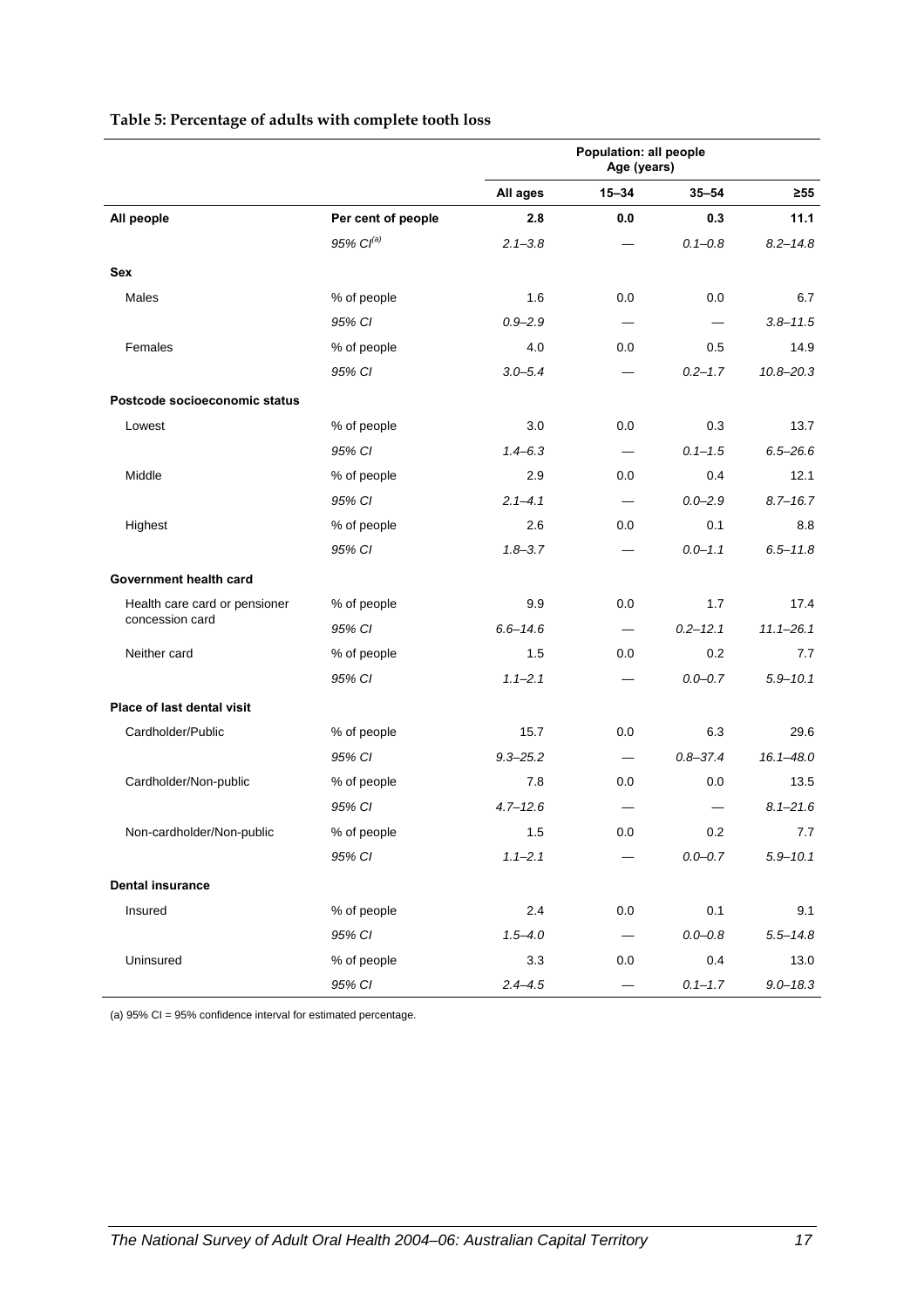## <span id="page-25-0"></span>**Inadequate natural dentition among dentate people**

Adults who have approximately 20 teeth or more usually have satisfactory chewing function (Elias & Sheiham 1998), diet and nutritional status (Sheiham et al. 2002), whereas people with fewer teeth are more likely to suffer impaired quality of oral health (McGrath & Bedi 2002). In NSAOH, people were asked during the interview to report either the number of remaining teeth or the number of missing teeth in their upper jaw and lower jaw. Responses were used to classify people as having an inadequate natural dentition if they reported having fewer than 21 natural teeth, the same threshold that has been reported for the UK population. In ACT, 7.2% of dentate adults had fewer than 21 teeth ([Table 6\)](#page-26-0), which was significantly lower than the national figure of 11.4% (Slade et al. 2007).

### **Key findings**

- The prevalence of an inadequate natural dentition was strongly associated with age, being negligible for people aged 15–34 years but affecting approximately one-quarter of dentate people aged 55 years or more.
- Differences in prevalence between males and females were small and statistically non-significant, both for the population as a whole and within the three age groups.
- Within the 35–54-years and 55 years or more age groups, prevalence of an inadequate natural dentition tended to be lower among people living in postcodes with high socioeconomic status compared with those living in postcodes of low or middle socioeconomic status. However, the differences were not statistically significant.
- Government health cardholder status was associated with elevated prevalence of an inadequate natural dentition, and the difference was statistically significant for all ages combined and within the oldest age group of 55 years or more.
- Within the population of government health cardholders, there was a tendency for age-group-specific prevalence to be higher for those whose last dental visit was to the public sector than for those who attended a private dentist. However, the difference was not statistically significant.
- Large differences in prevalence were observed between people with dental insurance and the insured, and the differences were statistically significant for all ages combined and for people aged 55 years or more.

### **Discussion**

A threshold of fewer than 21 teeth is used here as an indicator of likely impairments in oral function, nutrition and quality of life, rather than a cardinal sign of those problems. As observed for complete tooth loss, there was a pronounced age gradient in prevalence of an inadequate natural dentition. Because of this age association, valid comparisons between other sociodemographic groups should only be made within age groups. Those comparisons reveal that prevalence was associated with both government health cardholder status and dental insurance. Unlike the pattern observed for complete tooth loss, prevalence of an inadequate natural dentition was also significantly higher for dentally uninsured people than for those with dental insurance.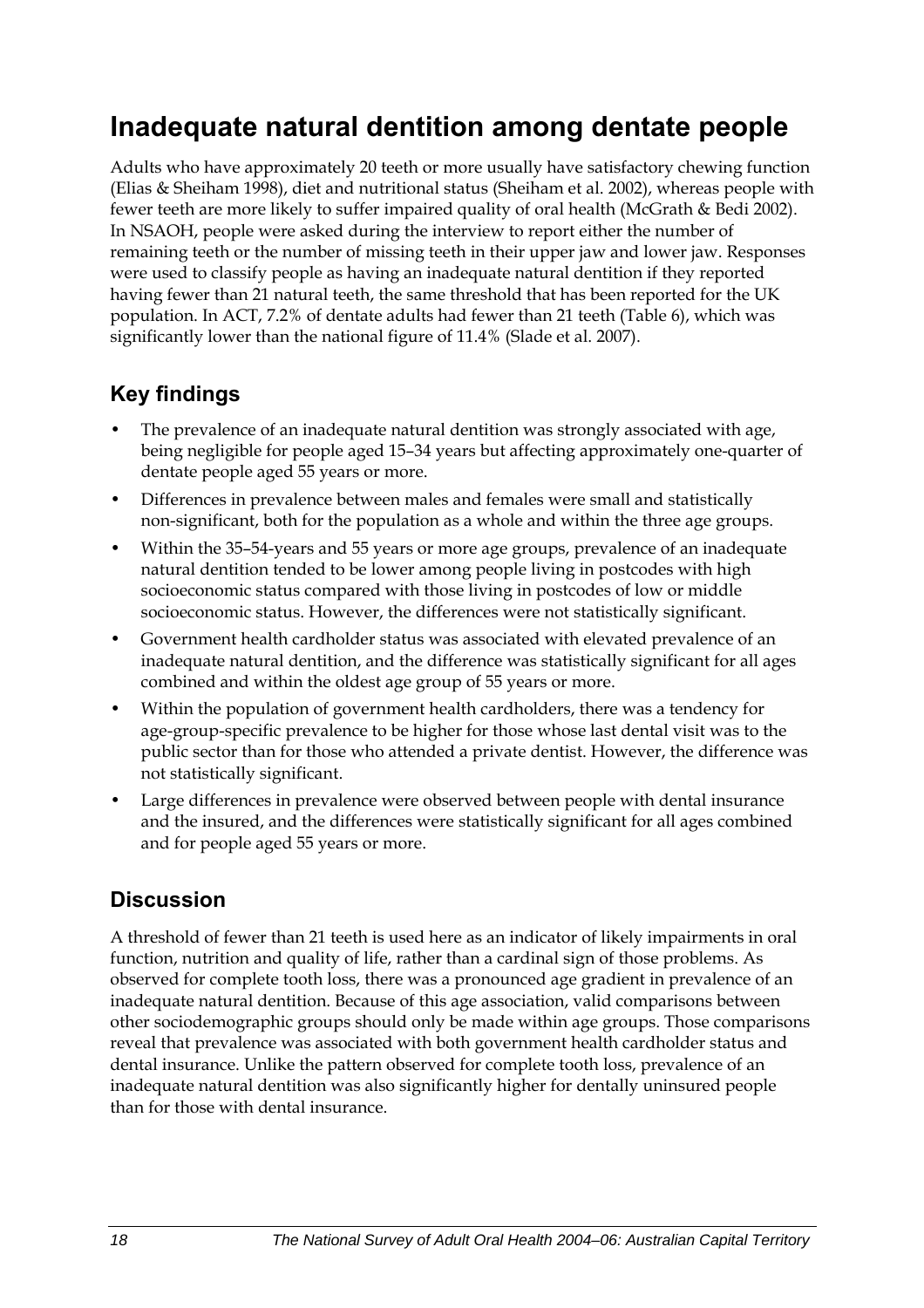|                               |                       | Population: dentate people<br>Age (years) |                          |              |               |
|-------------------------------|-----------------------|-------------------------------------------|--------------------------|--------------|---------------|
|                               |                       | All ages                                  | $15 - 34$                | $35 - 54$    | ≥55           |
| All people                    | Per cent of people    | 7.2                                       | 0.0                      | 3.3          | 26.6          |
|                               | 95% Cl <sup>(a)</sup> | $5.9 - 8.9$                               |                          | $2.0 - 5.3$  | $22.3 - 31.5$ |
| Sex                           |                       |                                           |                          |              |               |
| Males                         | % of people           | 7.0                                       | 0.0                      | 3.6          | 25.1          |
|                               | 95% CI                | $5.2 - 9.2$                               |                          | $1.7 - 7.7$  | $19.1 - 32.2$ |
| Females                       | % of people           | 7.5                                       | 0.0                      | 2.9          | 28.2          |
|                               | 95% CI                | $5.4 - 10.3$                              |                          | $1.2 - 7.3$  | $21.2 - 36.4$ |
| Postcode socioeconomic status |                       |                                           |                          |              |               |
| Lowest                        | % of people           | 7.3                                       | 0.0                      | 4.2          | 30.0          |
|                               | 95% CI                | $4.6 - 11.3$                              |                          | $2.2 - 7.6$  | $21.9 - 39.6$ |
| Middle                        | % of people           | 7.6                                       | 0.0                      | 3.9          | 29.5          |
|                               | 95% CI                | $5.5 - 10.3$                              |                          | $1.9 - 7.7$  | $22.2 - 38.0$ |
| Highest                       | % of people           | 7.0                                       | 0.0                      | 2.0          | 23.0          |
|                               | 95% CI                | $5.3 - 9.1$                               |                          | $0.6 - 6.2$  | 17.9-29.0     |
| Government health card        |                       |                                           |                          |              |               |
| Health care card or pensioner | % of people           | 24.9                                      | 0.0                      | 9.1          | 46.2          |
| concession card               | 95% CI                | 17.6-33.9                                 | $\overline{\phantom{m}}$ | $3.2 - 23.0$ | $33.6 - 59.2$ |
| Neither card                  | % of people           | 4.3                                       | 0.0                      | 2.9          | 17.4          |
|                               | 95% CI                | $3.4 - 5.4$                               |                          | $1.6 - 5.3$  | $13.5 - 22.2$ |
| Place of last dental visit    |                       |                                           |                          |              |               |
| Cardholder/Public             | % of people           | 25.9                                      | 0.0                      | 17.1         | 55.9          |
|                               | 95% CI                | $14.1 - 42.6$                             |                          | $4.7 - 46.3$ | $38.2 - 72.1$ |
| Cardholder/Non-public         | % of people           | 24.5                                      | 0.0                      | 6.2          | 43.6          |
|                               | 95% CI                | $18.3 - 32.0$                             |                          | $1.5 - 22.2$ | $31.0 - 57.2$ |
| Non-cardholder/Non-public     | % of people           | 4.3                                       | 0.0                      | 2.9          | 17.4          |
|                               | 95% CI                | $3.4 - 5.4$                               |                          | $1.6 - 5.3$  | 13.5-22.2     |
| <b>Dental insurance</b>       |                       |                                           |                          |              |               |
| Insured                       | % of people           | 5.4                                       | 0.0                      | 2.6          | 17.7          |
|                               | 95% CI                | $4.0 - 7.2$                               | $\overline{\phantom{m}}$ | $1.1 - 6.0$  | $13.1 - 23.5$ |
| Uninsured                     | % of people           | 9.3                                       | 0.0                      | 4.1          | 35.7          |
|                               | 95% CI                | $7.2 - 11.9$                              |                          | $2.2 - 7.4$  | 27.6-44.8     |

#### <span id="page-26-0"></span>**Table 6: Percentage of people with fewer than 21 teeth**

(a) 95% CI = 95% confidence interval for estimated percentage.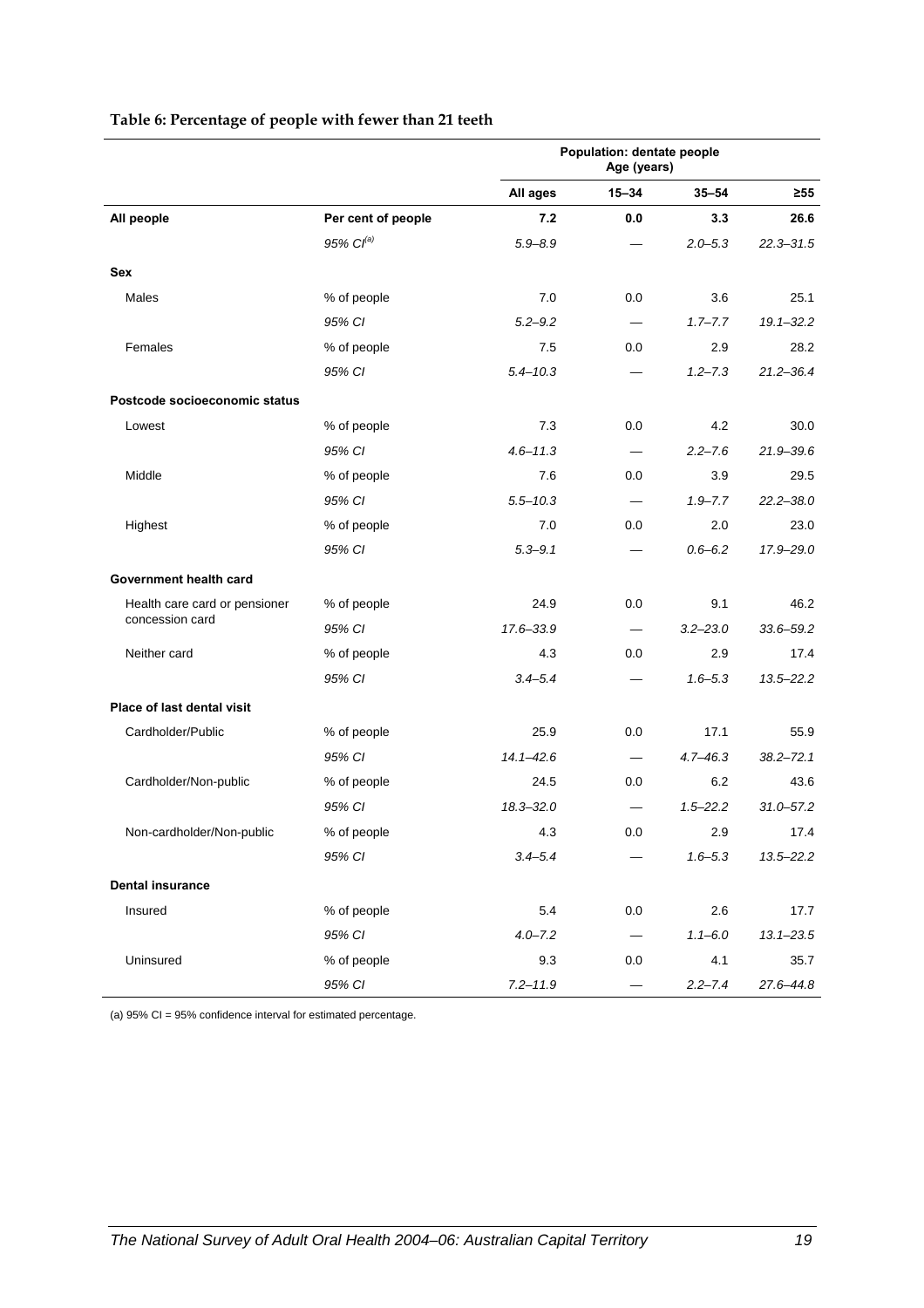## <span id="page-27-0"></span>**Denture wearing by dentate people**

Removable dentures, also called 'false teeth', are worn to replace missing teeth, with the objective to improve function (for example eating), appearance or both. Whereas virtually all edentulous people wear dentures, the decision of dentate people to wear dentures is influenced by numerous factors in addition to the number and location of missing teeth. In NSAOH, removable denture wearing was assessed during the interview by asking two similar questions, 'Do you have a denture or false teeth for your upper (lower) jaw?'. There were 11.0% of dentate adults in ACT who reported wearing one or two dentures [\(Table 7](#page-28-0)), a figure that was significantly lower than the 14.9% (Slade et al. 2007) reported nationally.

### **Key findings**

- The frequency of denture wearing was strongly associated with age, ranging from 2.4% among 15–34-year-olds to 31.6% among people aged 55 years or more.
- Dentures were worn more frequently by females than by males, a difference that was statistically significant in all ages combined and among people aged 55 years or more.
- There was no consistent or statistically significant gradient in frequency of denture wearing among postcodes classified according to their socioeconomic status.
- There was a pronounced difference between government health cardholders (26.8% of whom wore dentures) and non-government health cardholders (8.4% for all ages). The difference was statistically significant for all ages combined and for people aged 55 years or more.
- Within the population of government health cardholders, there was a tendency for denture wearing to be less frequent among those whose last dental visit was to the public sector compared with the non-public sector, although the differences were not statistically significant.
- Among all ages combined, people without dental insurance were significantly more likely to wear dentures than the insured. Within each of the age groups, the same trend was observed, although the differences between insured and uninsured were not statistically significant.

### **Discussion**

The percentage of dentate adults in ACT who wore dentures (11.0%) exceeded the percentage with fewer than 21 natural teeth (7.2%), illustrating that the decision to wear dentures is dictated by factors other than the number of missing teeth. Government health cardholder status and lacking private dental insurance were both associated with higher frequency of denture wearing, which is consistent with variation in the prevalence of an inadequate natural dentition. Additionally, however, females were more likely than males to wear dentures, although they did not differ to a statistically significant degree in prevalence of an inadequate natural dentition.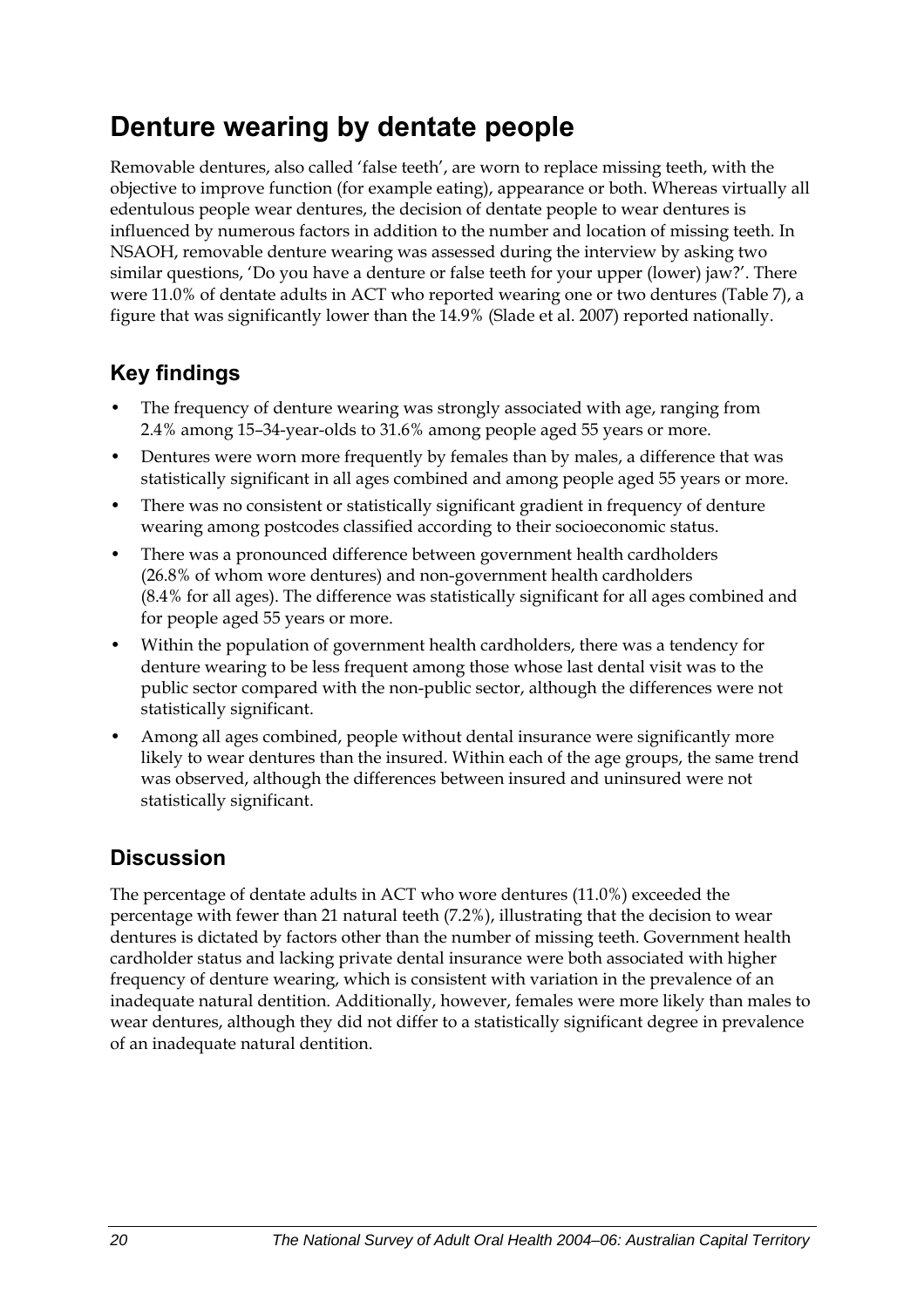<span id="page-28-0"></span>

|                               |                       | Population: dentate people<br>Age (years) |              |              |               |
|-------------------------------|-----------------------|-------------------------------------------|--------------|--------------|---------------|
|                               |                       | All ages                                  | $15 - 34$    | $35 - 54$    | ≥55           |
| All people                    | Per cent of people    | 11.0                                      | 2.4          | 7.8          | 31.6          |
|                               | 95% Cl <sup>(a)</sup> | $9.7 - 12.5$                              | $1.1 - 5.1$  | $5.7 - 10.7$ | $28.0 - 35.5$ |
| Sex                           |                       |                                           |              |              |               |
| Males                         | % of people           | 9.0                                       | 3.0          | 6.7          | 23.5          |
|                               | 95% CI                | $7.2 - 11.1$                              | $1.0 - 8.8$  | $4.1 - 10.9$ | 17.8-30.4     |
| Females                       | % of people           | 13.0                                      | 1.7          | 8.9          | 39.6          |
|                               | 95% CI                | $11.1 - 15.2$                             | $0.6 - 4.7$  | $6.0 - 12.9$ | $34.3 - 45.1$ |
| Postcode socioeconomic status |                       |                                           |              |              |               |
| Lowest                        | % of people           | 10.6                                      | 3.0          | 8.7          | 31.4          |
|                               | 95% CI                | $8.7 - 12.9$                              | $0.7 - 12.6$ | $6.5 - 11.6$ | $23.7 - 40.3$ |
| Middle                        | % of people           | 11.2                                      | 3.1          | 7.2          | 34.6          |
|                               | 95% CI                | $9.8 - 12.7$                              | $1.2 - 7.9$  | $3.3 - 14.9$ | $28.1 - 41.6$ |
| Highest                       | % of people           | 11.3                                      | 1.1          | 7.4          | 30.1          |
|                               | 95% CI                | $8.7 - 14.5$                              | $0.3 - 3.9$  | $4.0 - 13.4$ | $26.0 - 34.5$ |
| Government health card        |                       |                                           |              |              |               |
| Health care card or pensioner | % of people           | 26.8                                      | 2.9          | 10.6         | 47.6          |
| concession card               | 95% CI                | $21.4 - 33.0$                             | $0.4 - 18.1$ | $3.9 - 25.6$ | $39.5 - 55.8$ |
| Neither card                  | % of people           | 8.4                                       | 2.3          | 7.7          | 24.2          |
|                               | 95% CI                | $6.9 - 10.3$                              | $1.0 - 5.4$  | $5.4 - 10.7$ | 19.6-29.4     |
| Place of last dental visit    |                       |                                           |              |              |               |
| Cardholder/Public             | % of people           | 17.2                                      | 0.0          | 0.0          | 41.1          |
|                               | 95% CI                | $9.9 - 28.1$                              |              |              | $21.4 - 64.1$ |
| Cardholder/Non-public         | % of people           | 30.1                                      | 4.3          | 14.4         | 49.3          |
|                               | 95% CI                | $24.1 - 36.8$                             | $0.6 - 23.6$ | $4.9 - 35.7$ | 37.7-60.9     |
| Non-cardholder/Non-public     | % of people           | 8.4                                       | 2.3          | 7.7          | 24.2          |
|                               | 95% CI                | $6.9 - 10.3$                              | $1.0 - 5.4$  | $5.4 - 10.7$ | 19.6-29.4     |
| <b>Dental insurance</b>       |                       |                                           |              |              |               |
| Insured                       | % of people           | 8.9                                       | 1.5          | 4.6          | 26.7          |
|                               | 95% CI                | $7.2 - 10.9$                              | $0.5 - 4.7$  | $2.6 - 8.0$  | 19.4-35.4     |
| Uninsured                     | % of people           | 13.3                                      | 3.2          | 11.1         | 36.8          |
|                               | 95% CI                | $10.9 - 16.0$                             | $1.2 - 8.3$  | $6.8 - 17.6$ | $30.8 - 43.2$ |

#### **Table 7: Percentage of dentate people who wear denture(s)**

(a) 95% CI = 95% confidence interval for estimated percentage.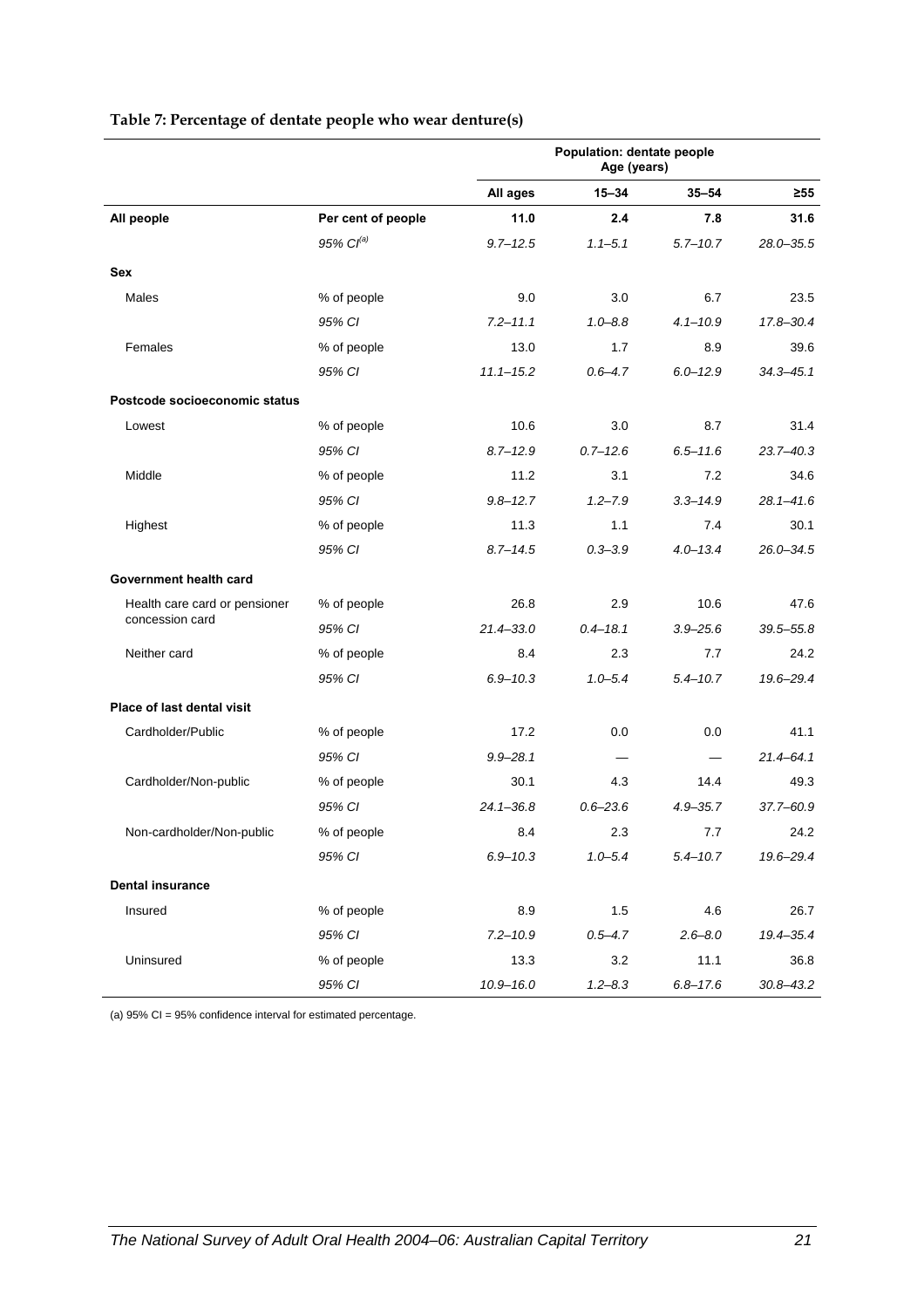## <span id="page-29-0"></span>**Average number of teeth per person missing due to pathology**

During NSAOH examinations of people aged less than 45 years, dentists counted the number of teeth judged to be missing due to decay or gum disease; for older age groups, they counted the number of teeth missing for any reason. The distinction according to age was made because often it is very difficult to judge in older people whether teeth have been extracted because of decay, gum disease or other (for example orthodontic) reasons, or whether the teeth never developed or remain unerupted. Instead, the convention is to assume that teeth not present among people aged 45 years or more are missing due to pathology.

In ACT, dentate people had an average of 3.1 teeth per person missing due to pathology ([Table 8\)](#page-30-0), a figure that was significantly lower then the national average of 4.5 (Slade et al. 2007).

### **Key findings**

- The average number of missing teeth per person was strongly associated with age, ranging from less than 1 among 15–34-year-olds to 8.6 among people aged 55 years or more.
- There was little difference between males and females and the differences were inconsistent between age groups.
- Similarly, there was no statistically significant gradient in average number of missing teeth according to socioeconomic status of the postcodes in which people lived.
- Average levels of tooth loss were higher among government health cardholders compared with non-government health cardholders. The pattern was consistent for all age groups, although the differences were statistically significant only in the oldest (55 years or more) age group and among all ages combined.
- Among government health cardholders, there was no consistent or statistically significant relationship between average levels of tooth loss and location of the last dental visit.
- Average levels of tooth loss due to pathology did not differ to a statistically significant degree between people with dental insurance and the uninsured.

### **Discussion**

Consistent with findings from preceding tables describing other aspects of tooth loss, the average number of teeth missing due to pathology was very low among the youngest (15–34 years) age group. Furthermore, because average levels of tooth loss were so strongly associated with age, it is prudent to limit inferences about sociodemographic variation to comparisons within age groups. It follows that the most reliable assessments of sociodemographic differences were observed among the oldest age group. With that comparison made, government health cardholder status was the only sociodemographic characteristic associated with the average number of teeth lost per person, which is consistent with the finding for prevalence of complete tooth loss.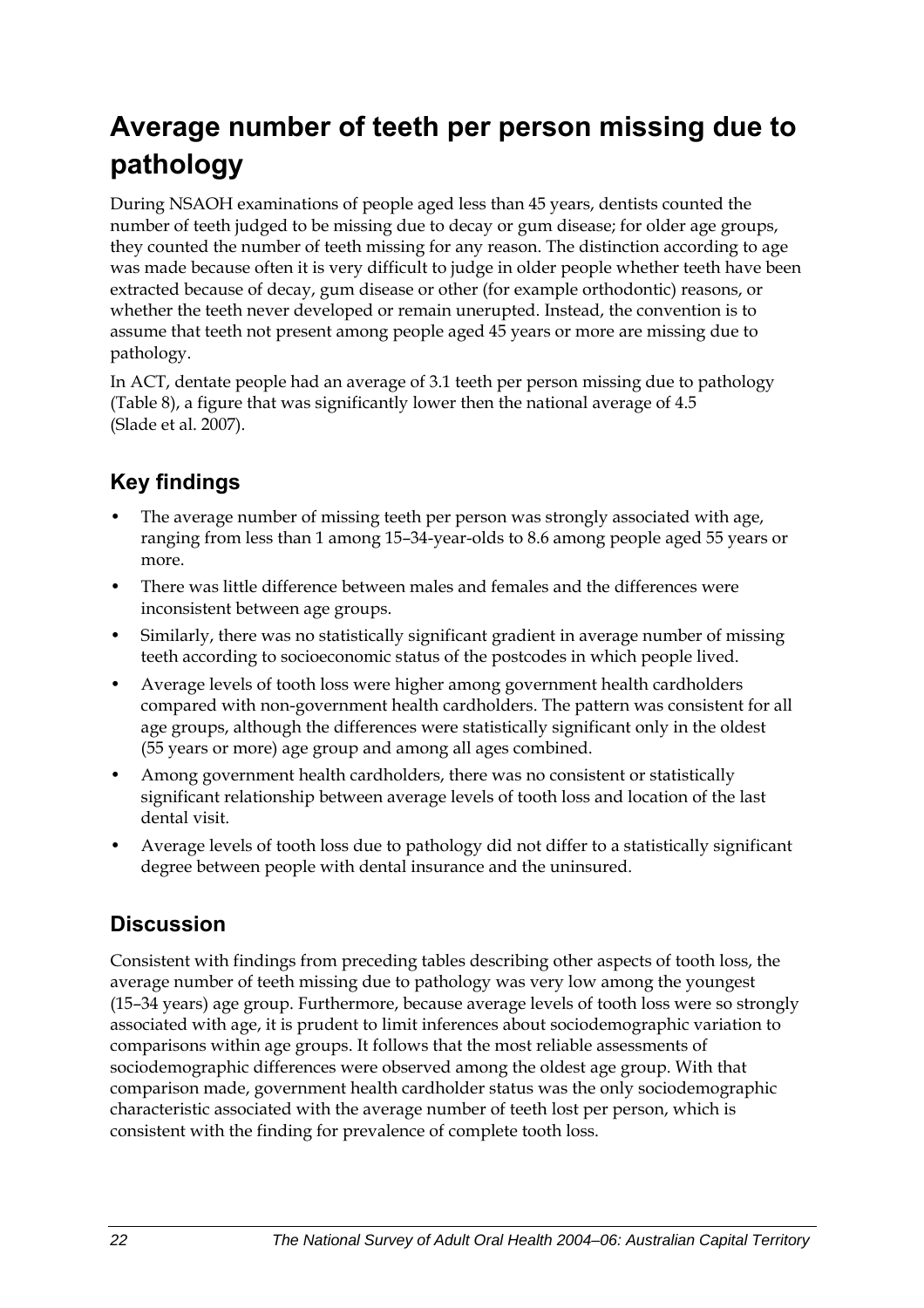|                               |                       | Population: dentate people<br>Age (years) |             |             |               |
|-------------------------------|-----------------------|-------------------------------------------|-------------|-------------|---------------|
|                               |                       | All ages                                  | $15 - 34$   | $35 - 54$   | ≥55           |
| All people                    | mean                  | 3.1                                       | 0.2         | 2.8         | 8.6           |
|                               | 95% Cl <sup>(a)</sup> | $2.5 - 3.6$                               | $< 0 - 0.4$ | $2.4 - 3.3$ | $7.5 - 9.8$   |
| Sex                           |                       |                                           |             |             |               |
| Males                         | mean                  | 2.8                                       | 0.1         | 2.1         | 8.6           |
|                               | 95% CI                | $2.2 - 3.3$                               | $< 0 - 0.4$ | $1.2 - 3.0$ | $7.0 - 10.1$  |
| Females                       | mean                  | 3.4                                       | 0.2         | 3.5         | 8.6           |
|                               | 95% CI                | $2.5 - 4.3$                               | $0.0 - 0.4$ | $2.7 - 4.4$ | $7.4 - 9.9$   |
| Postcode socioeconomic status |                       |                                           |             |             |               |
| Lowest                        | mean                  | 3.1                                       | 0.4         | 2.9         | 9.4           |
|                               | 95% CI                | $2.0 - 4.2$                               | $0.0 - 0.8$ | $2.5 - 3.4$ | $7.1 - 11.7$  |
| Middle                        | mean                  | 3.1                                       | 0.0         | 2.9         | 8.4           |
|                               | 95% CI                | $2.3 - 3.9$                               | $0.0 - 0.0$ | $2.2 - 3.7$ | $7.1 - 9.7$   |
| Highest                       | mean                  | 3.0                                       | 0.1         | 2.7         | 8.1           |
|                               | 95% CI                | $2.2 - 3.8$                               | $<0-0.1$    | $1.8 - 3.6$ | $6.2 - 9.9$   |
| Government health card        |                       |                                           |             |             |               |
| Health care card or pensioner | mean                  | 6.3                                       | 0.5         | 4.7         | 11.6          |
| concession card               | 95% CI                | $4.6 - 8.0$                               | $<0-1.1$    | $1.6 - 7.9$ | $10.1 - 13.0$ |
| Neither card                  | mean                  | 2.4                                       | 0.1         | 2.7         | 7.0           |
|                               | 95% CI                | $2.0 - 2.8$                               | $<0-0.3$    | $2.3 - 3.1$ | $5.7 - 8.3$   |
| Place of last dental visit    |                       |                                           |             |             |               |
| Cardholder/Public             | mean                  | 5.6                                       | 0.0         | 5.6         | 13.2          |
|                               | 95% CI                | $3.4 - 7.8$                               | $0.0 - 0.0$ | $<0-11.8$   | $8.9 - 17.6$  |
| Cardholder/Non-public         | mean                  | 6.6                                       | 0.8         | 4.4         | 11.1          |
|                               | 95% CI                | $4.4 - 8.7$                               | $<-1.7$     | $0.9 - 8.0$ | $9.2 - 13.0$  |
| Non-cardholder/Non-public     | mean                  | 2.4                                       | 0.1         | 2.7         | 7.0           |
|                               | 95% CI                | $2.0 - 2.8$                               | $< 0 - 0.3$ | $2.3 - 3.1$ | $5.7 - 8.3$   |
| <b>Dental insurance</b>       |                       |                                           |             |             |               |
| Insured                       | mean                  | 2.8                                       | 0.1         | 2.8         | 7.4           |
|                               | 95% CI                | $2.1 - 3.5$                               | $< 0 - 0.3$ | $2.3 - 3.2$ | $6.2 - 8.7$   |
| Uninsured                     | mean                  | 3.4                                       | 0.2         | 2.9         | 9.7           |
|                               | 95% CI                | $2.4 - 4.4$                               | $< 0 - 0.6$ | $2.0 - 3.8$ | $8.2 - 11.3$  |

#### <span id="page-30-0"></span>**Table 8: Average number of teeth per person missing due to pathology**

(a) 95% CI = 95% confidence interval for estimated mean.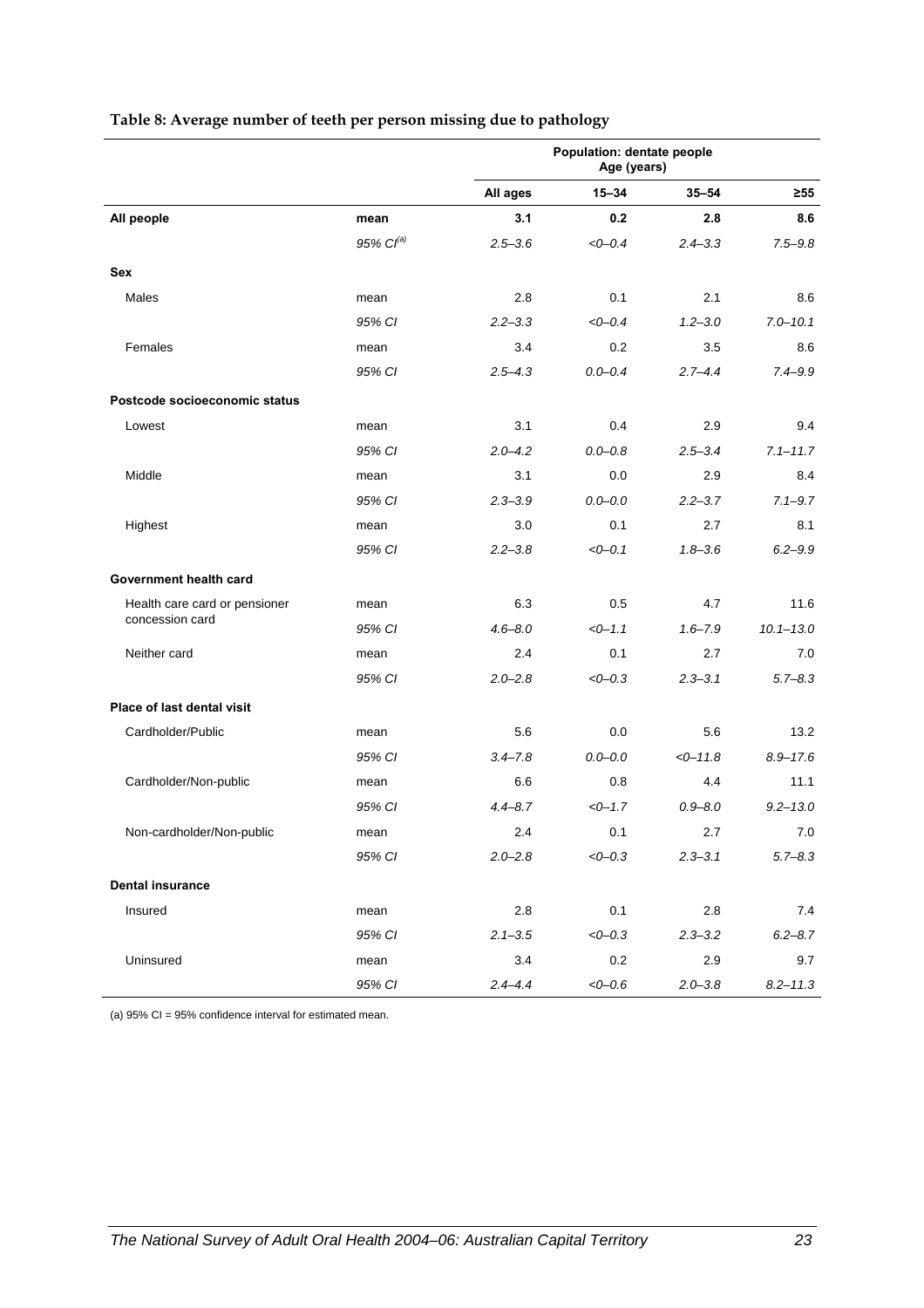## <span id="page-31-0"></span>**Prevalence of untreated coronal decay**

The prevalence of untreated coronal dental decay is reported in Table 9 as the percentage of dentate people who have at least one or more decayed surfaces on the crowns of their teeth. Untreated coronal decay reflects both the prevalence of dental decay in the population and access to dental care for treatment.

The prevalence of untreated coronal decay in ACT was 18.7% ([Table 9\)](#page-32-0), which is lower than the national estimate of 25.5% (Slade et al. 2007).

### **Key findings**

- The prevalence of untreated coronal decay was associated with age, affecting 13.5% of young adults aged 15–34 years compared with 30.9% of older adults aged 55 years or more.
- Among people of all ages, prevalence of untreated coronal decay was not significantly associated with any of the sociodemographic variables examined, as indicated by the overlapping of 95% CIs in each case.
- The highest prevalence was seen among people whose last dental visit was to a public clinic (41.9%) and the lowest among those with private dental insurance (13.6%).
- While not reaching statistical significance, a number of trends may be discerned in the results in relation to sociodemographic factors. There seems to be a higher prevalence among those whose last dental visit was to a public clinic (41.9%) than among both government health cardholders and non-government health cardholders who attended elsewhere (17.2% and 17.5% respectively). More uninsured people appeared to have untreated coronal decay than people with insurance (24.6% versus 13.6%).

### **Discussion**

Prevalence of untreated coronal decay was significantly associated with age but not with any other sociodemographic variables. The lack of association with disadvantage may be due to insufficient sample size to pick up smaller differences.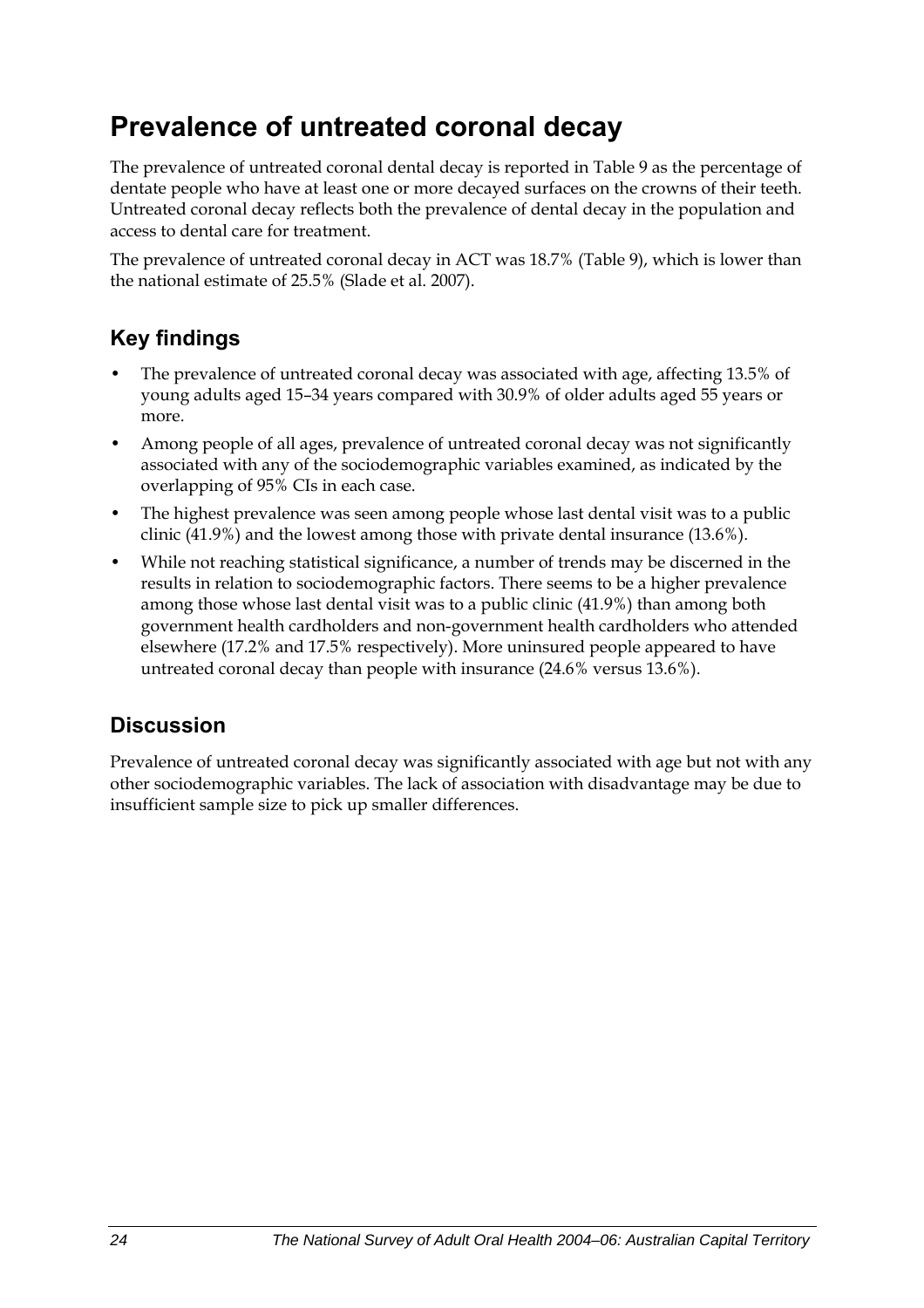<span id="page-32-0"></span>

|                               |                       | Population: dentate people<br>Age (years) |               |               |               |
|-------------------------------|-----------------------|-------------------------------------------|---------------|---------------|---------------|
|                               |                       | All ages                                  | $15 - 34$     | $35 - 54$     | $\geq 55$     |
| All people                    | Per cent of people    | 18.7                                      | 13.5          | 17.0          | 30.9          |
|                               | 95% Cl <sup>(a)</sup> | 14.6-23.8                                 | $8.4 - 21.1$  | $12.6 - 22.5$ | $21.6 - 42.1$ |
| Sex                           |                       |                                           |               |               |               |
| Males                         | % of people           | 17.1                                      | 12.7          | 7.2           | 41.0          |
|                               | 95% CI                | $12.4 - 23.0$                             | $5.8 - 25.5$  | $3.7 - 13.8$  | 27.6-56.0     |
| Females                       | % of people           | 20.4                                      | 14.4          | 26.3          | 21.0          |
|                               | 95% CI                | $15.2 - 26.7$                             | $8.6 - 23.1$  | $17.1 - 38.1$ | $11.1 - 36.2$ |
| Postcode socioeconomic status |                       |                                           |               |               |               |
| Lowest                        | % of people           | 22.4                                      | 18.0          | 17.6          | 41.9          |
|                               | 95% CI                | $14.4 - 33.1$                             | $11.6 - 27.0$ | $10.3 - 28.3$ | $22.1 - 64.8$ |
| Middle                        | % of people           | 15.9                                      | 3.7           | 17.6          | 33.6          |
|                               | 95% CI                | $12.0 - 20.7$                             | $1.0 - 13.3$  | $11.2 - 26.6$ | $21.2 - 48.7$ |
| Highest                       | % of people           | 17.2                                      | 17.5          | 15.8          | 18.9          |
|                               | 95% CI                | $12.6 - 23.0$                             | $9.0 - 31.3$  | $9.2 - 25.7$  | $10.8 - 31.1$ |
| Government health card        |                       |                                           |               |               |               |
| Health care card or pensioner | % of people           | 24.0                                      | 12.1          | 23.3          | 33.7          |
| concession card               | 95% CI                | $14.0 - 38.0$                             | $3.0 - 37.8$  | $9.9 - 45.8$  | 18.9-52.6     |
| Neither card                  | % of people           | 17.5                                      | 13.8          | 16.4          | 28.4          |
|                               | 95% CI                | 13.4 - 22.5                               | $8.1 - 22.6$  | $11.5 - 22.9$ | 19.8-39.0     |
| Place of last dental visit    |                       |                                           |               |               |               |
| Cardholder/Public             | % of people           | 41.9                                      | 24.3          | 58.8          | 57.7          |
|                               | 95% CI                | $17.2 - 71.4$                             | $4.2 - 70.2$  | 11.9-93.8     | $29.5 - 81.6$ |
| Cardholder/Non-public         | % of people           | 17.2                                      | 5.3           | 10.4          | 27.3          |
|                               | 95% CI                | $8.3 - 32.4$                              | $0.6 - 34.3$  | $2.2 - 37.4$  | $14.0 - 46.4$ |
| Non-cardholder/Non-public     | % of people           | 17.5                                      | 13.8          | 16.4          | 28.4          |
|                               | 95% CI                | $13.4 - 22.5$                             | $8.1 - 22.6$  | $11.5 - 22.9$ | 19.8-39.0     |
| <b>Dental insurance</b>       |                       |                                           |               |               |               |
| Insured                       | % of people           | 13.6                                      | 6.4           | 14.2          | 24.8          |
|                               | 95% CI                | $9.0 - 20.0$                              | $1.6 - 21.8$  | $8.4 - 23.0$  | $15.0 - 38.1$ |
| Uninsured                     | % of people           | 24.6                                      | 20.7          | 21.1          | 36.5          |
|                               | 95% CI                | $15.7 - 36.3$                             | $10.1 - 38.0$ | 12.6-33.2     | 24.4-50.6     |

#### **Table 9: Percentage of people with untreated coronal decay**

(a) 95% CI = 95% confidence interval for estimated percentage.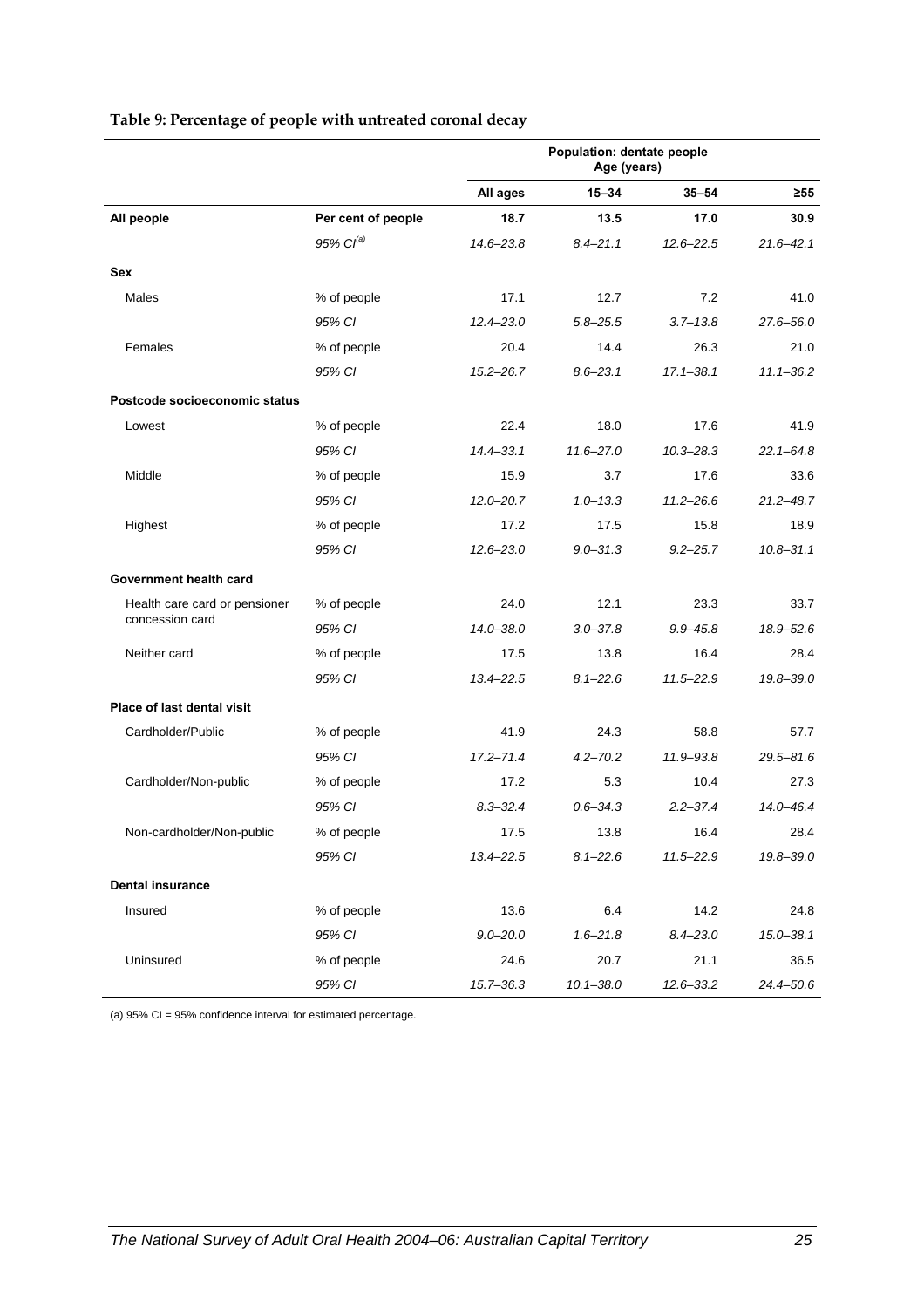## <span id="page-33-0"></span>**Percentage of people with untreated root decay**

The prevalence of untreated root decay is reported as the percentage of people who had at least one natural tooth and one or more surfaces of the roots of their teeth decayed. Decay of the root surface requires that it be exposed in the mouth, and it is usually caused by receding gums. The prevalence of untreated root decay in ACT was 6.5% ([Table 10](#page-34-0)), which is close to the overall Australian population figure of 6.7% (Slade et al. 2007).

### **Key findings**

- Prevalence of untreated root decay was significantly associated with age. There was a 12.3-fold relative difference between the prevalence in those aged 55 years or more and those aged 15–34 years (16.0% versus 1.3%).
- Among people of all ages, the highest prevalence was seen in government health cardholders who last visited a non-public clinic (13.1%) and the lowest in government health cardholders who last visited a public clinic (2.7%).
- Prevalence of root decay was not significantly associated with any of the sociodemographic variables examined, as indicated by the overlapping of 95% CIs.

#### **Discussion**

The association of root decay with gum recession more commonly seen in older people explains the strong relationship of untreated root decay with age.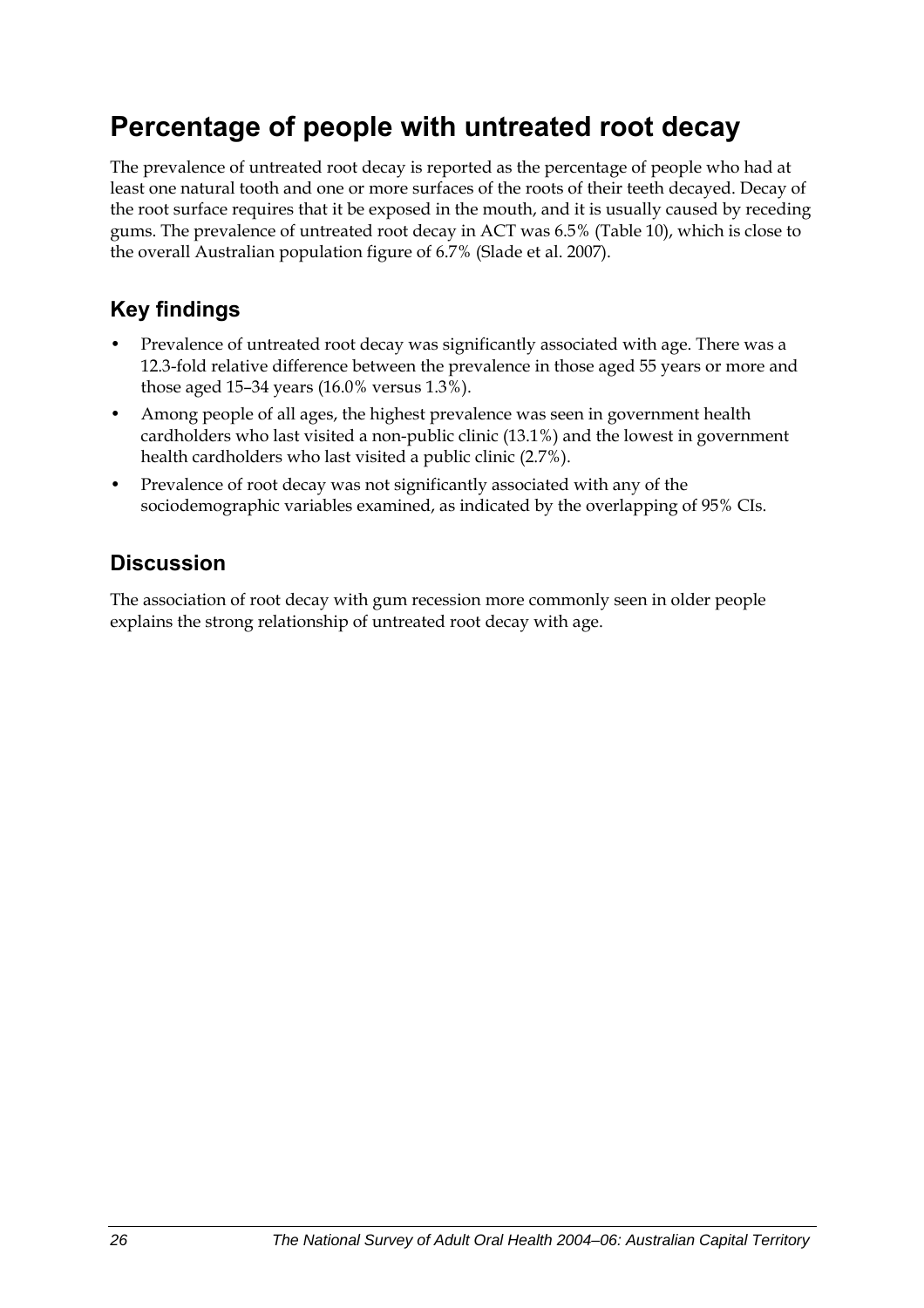<span id="page-34-0"></span>

|                               |                       | Population: dentate people<br>Age (years) |              |              |               |
|-------------------------------|-----------------------|-------------------------------------------|--------------|--------------|---------------|
|                               |                       | All ages                                  | $15 - 34$    | $35 - 54$    | $\geq 55$     |
| All people                    | Per cent of people    | 6.5                                       | 1.3          | 6.5          | 16.0          |
|                               | 95% Cl <sup>(a)</sup> | $4.4 - 9.6$                               | $0.4 - 4.6$  | $2.7 - 14.8$ | $11.9 - 21.2$ |
| Sex                           |                       |                                           |              |              |               |
| Males                         | % of people           | 7.8                                       | 0.0          | 8.5          | 20.8          |
|                               | 95% CI                | $3.9 - 14.9$                              |              | $2.0 - 29.5$ | $12.6 - 32.4$ |
| Females                       | % of people           | 5.3                                       | 2.6          | 4.6          | 11.3          |
|                               | 95% CI                | $2.6 - 10.8$                              | $0.6 - 10.5$ | $1.4 - 14.2$ | $5.3 - 22.7$  |
| Postcode socioeconomic status |                       |                                           |              |              |               |
| Lowest                        | % of people           | 6.2                                       | 1.4          | 5.6          | 17.8          |
|                               | 95% CI                | $3.0 - 12.3$                              | $0.3 - 6.6$  | $2.3 - 13.0$ | $10.4 - 28.9$ |
| Middle                        | % of people           | 9.7                                       | 0.0          | 14.1         | 19.8          |
|                               | 95% CI                | $5.3 - 16.9$                              |              | $3.4 - 43.6$ | $14.3 - 26.7$ |
| Highest                       | % of people           | 4.2                                       | 2.5          | 1.6          | 11.0          |
|                               | 95% CI                | $2.5 - 6.8$                               | $0.5 - 11.9$ | $0.3 - 8.8$  | $6.4 - 18.2$  |
| Government health card        |                       |                                           |              |              |               |
| Health care card or pensioner | % of people           | 10.2                                      | 3.4          | 0.0          | 19.4          |
| concession card               | 95% CI                | $5.0 - 19.9$                              | $0.4 - 23.0$ |              | $11.8 - 30.2$ |
| Neither card                  | % of people           | 5.6                                       | 0.9          | 7.0          | 13.0          |
|                               | 95% CI                | $3.3 - 9.3$                               | $0.1 - 5.9$  | $2.9 - 15.8$ | $8.7 - 18.9$  |
| Place of last dental visit    |                       |                                           |              |              |               |
| Cardholder/Public             | % of people           | 2.7                                       | 0.0          | 0.0          | 7.5           |
|                               | 95% CI                | $0.9 - 7.9$                               |              |              | $2.0 - 24.0$  |
| Cardholder/Non-public         | % of people           | 13.1                                      | 5.3          | 0.0          | 22.6          |
|                               | 95% CI                | $6.0 - 26.1$                              | $0.6 - 34.3$ |              | $12.5 - 37.5$ |
| Non-cardholder/Non-public     | % of people           | 5.6                                       | 0.9          | 7.0          | 13.0          |
|                               | 95% CI                | $3.3 - 9.3$                               | $0.1 - 5.9$  | $2.9 - 15.8$ | $8.7 - 18.9$  |
| <b>Dental insurance</b>       |                       |                                           |              |              |               |
| Insured                       | % of people           | 7.0                                       | 0.0          | 8.8          | 15.8          |
|                               | 95% CI                | $3.3 - 14.4$                              |              | $2.6 - 26.0$ | $9.5 - 25.3$  |
| Uninsured                     | % of people           | 6.1                                       | 2.6          | 4.0          | 15.6          |
|                               | 95% CI                | $3.2 - 11.2$                              | $0.7 - 9.2$  | $1.2 - 12.4$ | $9.4 - 24.9$  |

#### **Table 10: Percentage of people with untreated root decay**

(a) 95% CI = 95% confidence interval for estimated percentage.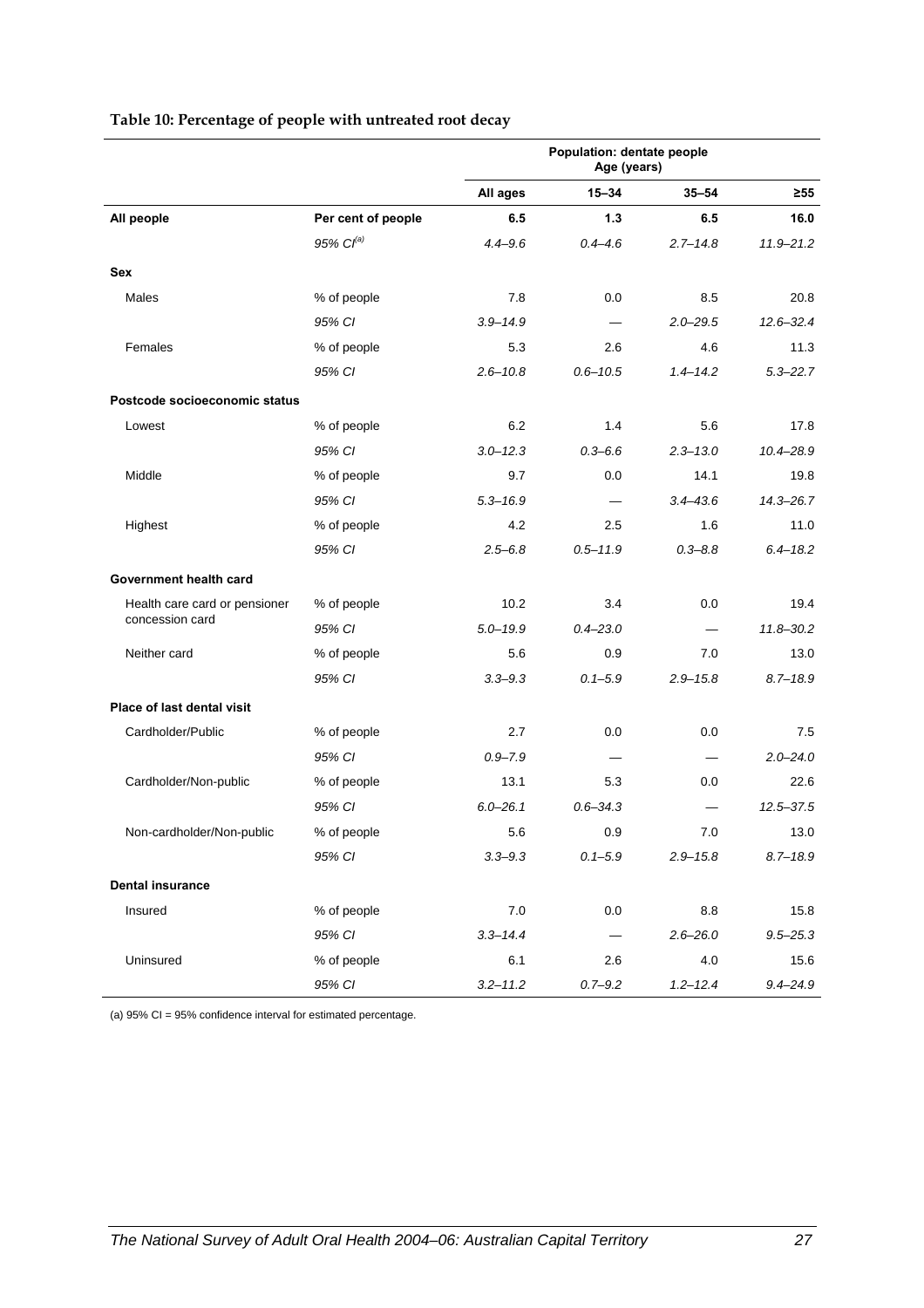## <span id="page-35-0"></span>**Percentage of people with one or more filled teeth**

Fillings for treatment of tooth decay leave permanent marks on the teeth and are one measure of a person's lifetime experience of decay. Filled teeth also indicate patterns of dental treatment and access to dental care. The prevalence of filled teeth in ACT was 78.8% ([Table 11](#page-36-0)), which is slightly lower than the overall Australian population figure (83.9%) (Slade et al. 2007).

### **Key findings**

- Prevalence of filled teeth was significantly associated with age; among those aged 55 years or more and those aged 35–54 years, it was over 1.7 times that of those in the 15–34 years age group (98.1% and 93.3% versus 54.6% respectively).
- Among people of all ages, the highest prevalence was seen in those living in middle socioeconomic status areas (89.3%) and the lowest among government health cardholders who last attended a public clinic (71.6%).
- Prevalence of filled teeth was significantly associated with socioeconomic status of postcodes, with those living in middle status postcodes having a 1.2-fold higher prevalence than those in areas of lowest status (89.3% versus 75.4%).

### **Discussion**

The percentage of people with filled teeth relates to lifetime experience of dental decay and its treatment, and hence is associated with age. Prevalence also reflects access to timely dental care, and with type of care used to treat caries being a restoration rather than an extraction. Those in the middle socioeconomic status areas possibly had higher disease experience than those in the highest group but better access to dental care than those in the lowest group; hence, they had the highest prevalence of filled teeth.

In summary, the percentage of people with filled teeth was much lower in the youngest age group but was also related to socioeconomic status of residential area.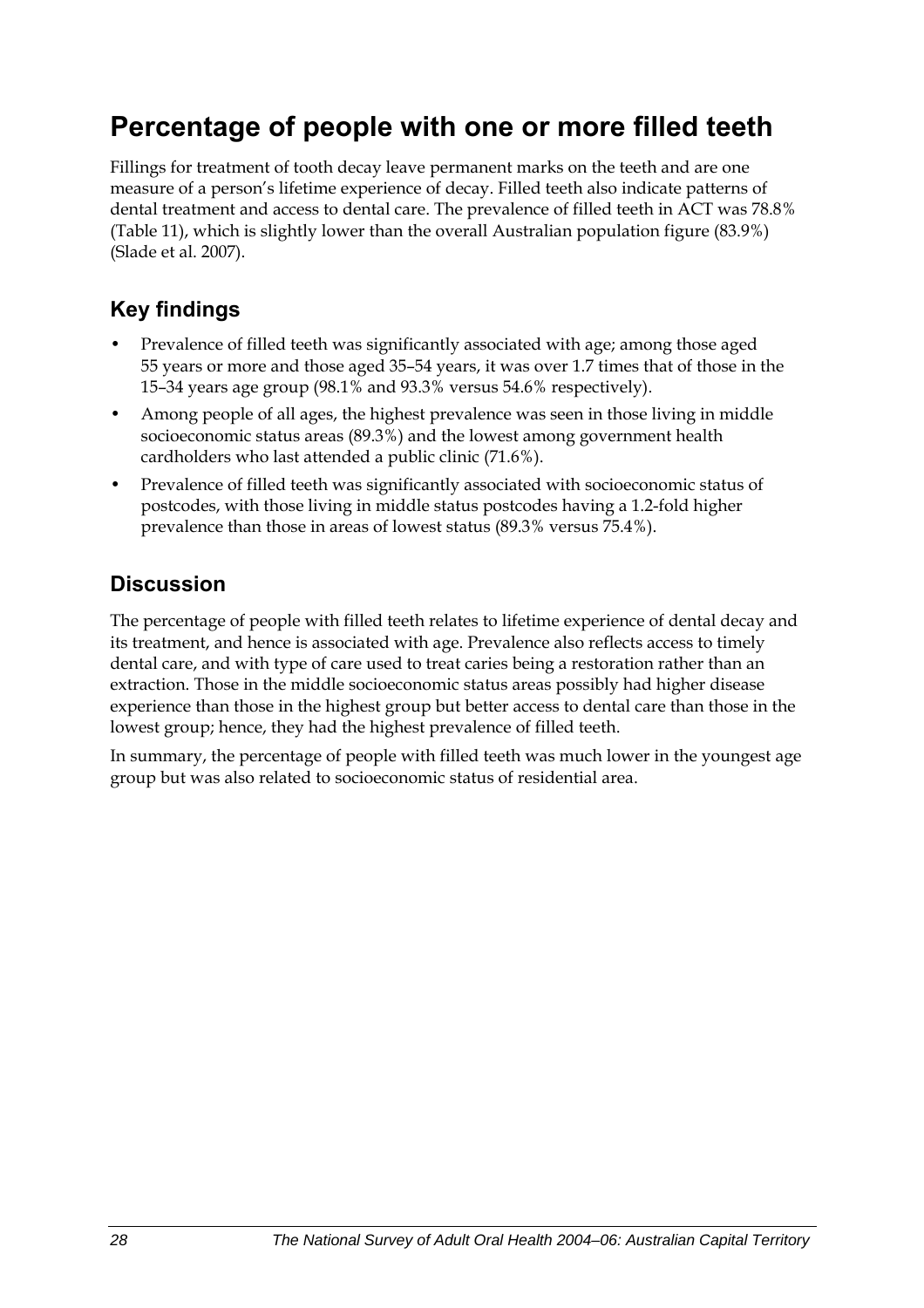|                               |                       | Population: dentate people<br>Age (years) |               |               |           |
|-------------------------------|-----------------------|-------------------------------------------|---------------|---------------|-----------|
|                               |                       | All ages                                  | $15 - 34$     | $35 - 54$     | ≥55       |
| All people                    | Per cent of people    | 78.8                                      | 54.6          | 93.3          | 98.1      |
|                               | 95% Cl <sup>(a)</sup> | 71.7-84.5                                 | 41.4-67.2     | 83.9-97.4     | 92.9-99.5 |
| Sex                           |                       |                                           |               |               |           |
| Males                         | % of people           | 74.1                                      | 50.6          | 87.0          | 96.2      |
|                               | 95% CI                | $64.3 - 81.9$                             | 32.4-68.5     | 69.4-95.2     | 86.8-99.0 |
| Females                       | % of people           | 83.4                                      | 58.7          | 99.3          | 100.0     |
|                               | 95% CI                | 73.6-90.0                                 | $41.5 - 74.0$ | 94.5-99.9     |           |
| Postcode socioeconomic status |                       |                                           |               |               |           |
| Lowest                        | % of people           | 75.4                                      | 57.3          | 85.7          | 94.0      |
|                               | 95% CI                | 71.2-79.2                                 | 45.4-68.4     | $72.0 - 93.3$ | 80.5-98.4 |
| Middle                        | % of people           | 89.3                                      | 74.2          | 100.0         | 100.0     |
|                               | 95% CI                | 79.7-94.6                                 | $53.7 - 87.7$ |               |           |
| Highest                       | % of people           | 73.2                                      | 31.8          | 96.7          | 100.0     |
|                               | 95% CI                | 59.4-83.6                                 | 18.4-49.2     | 86.5-99.3     |           |
| Government health card        |                       |                                           |               |               |           |
| Health care card or pensioner | % of people           | 86.0                                      | 69.1          | 91.4          | 97.4      |
| concession card               | 95% CI                | 70.6-94.0                                 | $35.3 - 90.2$ | 68.0-98.1     | 82.8-99.7 |
| Neither card                  | % of people           | 77.7                                      | 52.2          | 93.4          | 100.0     |
|                               | 95% CI                | 69.9-83.9                                 | 39.9-64.1     | 82.6-97.7     |           |
| Place of last dental visit    |                       |                                           |               |               |           |
| Cardholder/Public             | % of people           | 71.6                                      | 49.8          | 100.0         | 87.8      |
|                               | 95% CI                | $41.1 - 90.1$                             | 11.9-87.9     |               | 44.7-98.5 |
| Cardholder/Non-public         | % of people           | 91.4                                      | 79.9          | 88.2          | 100.0     |
|                               | 95% CI                | 74.2-97.5                                 | 35.9-96.6     | 59.0-97.5     |           |
| Non-cardholder/Non-public     | % of people           | 77.7                                      | 52.2          | 93.4          | 100.0     |
|                               | 95% CI                | 69.9-83.9                                 | $39.9 - 64.1$ | 82.6-97.7     |           |
| <b>Dental insurance</b>       |                       |                                           |               |               |           |
| Insured                       | % of people           | 79.4                                      | 51.5          | 94.8          | 100.0     |
|                               | 95% CI                | $64.5 - 89.1$                             | $32.2 - 70.4$ | 77.0-99.0     |           |
| Uninsured                     | % of people           | 79.6                                      | 59.4          | 93.1          | 96.3      |
|                               | 95% CI                | 68.2-87.7                                 | $38.3 - 77.5$ | 68.7-98.8     | 86.0-99.1 |

#### **Table 11: Percentage of people with one or more filled teeth**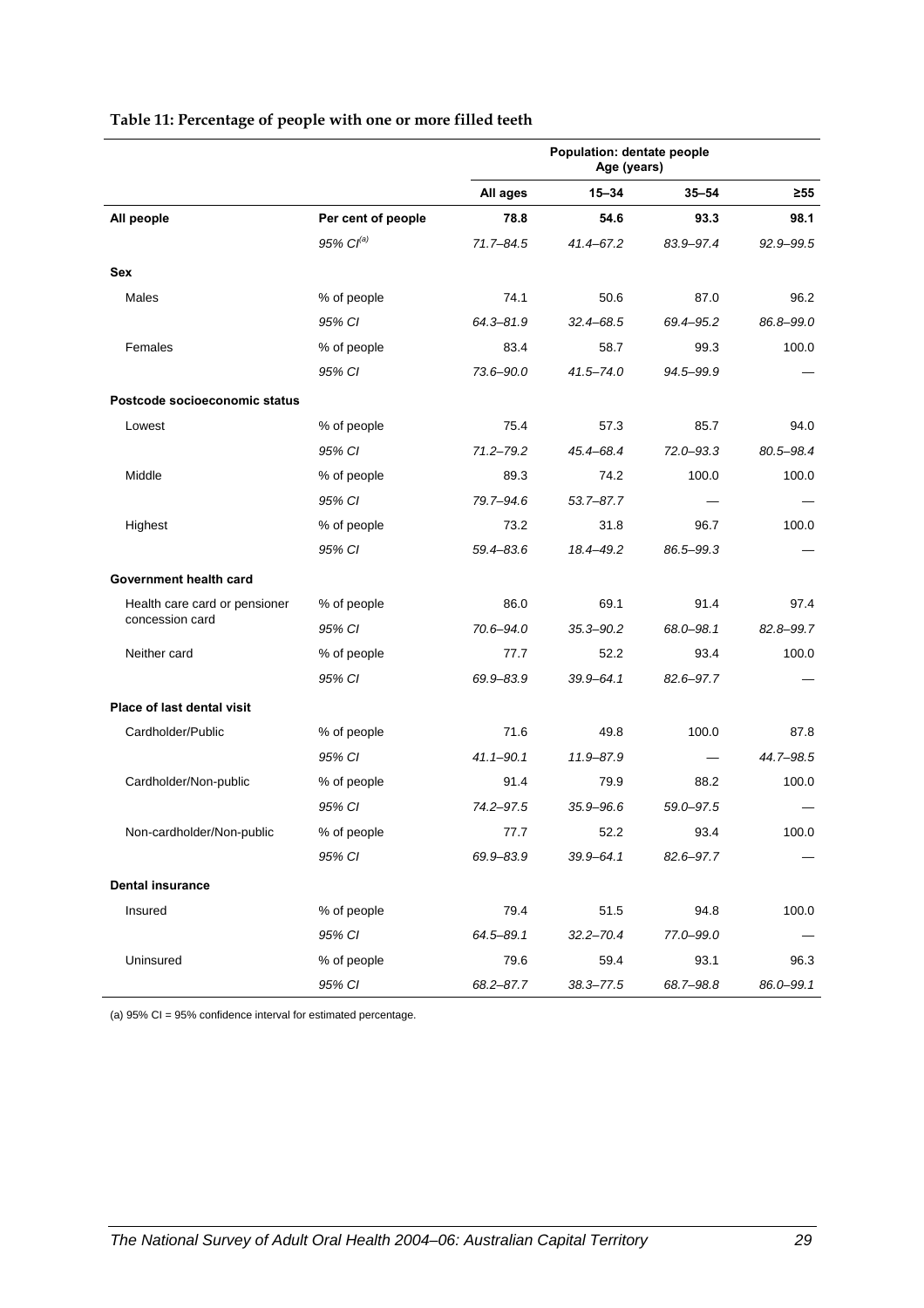# **Average number of decayed, missing and filled teeth per person**

The number of decayed, missing because of pathology, and filled teeth (DMFT) reflects a person's lifetime experience of dental caries. In this survey all missing teeth in people aged 45 years or more were counted as missing due to pathology, while for people aged less than 45 years, the count only included teeth where the examiner judged that dental decay or gum disease was the likely reason for the extraction.

The average DMFT number in ACT was 11.0 ([Table 12](#page-38-0)), which is lower than that for the overall Australian population (12.8) (Slade et al. 2007).

### **Key findings**

- The average number of affected teeth was strongly associated with age, being highest in people aged 55 years or more (22.7 teeth). This was 1.7 times that of those aged 35–44 years (12.9 teeth) and 8.7 times that of the 15–34 years age group (2.6 teeth).
- Among people of all ages, the average DMFT was associated with place of last dental visit, with government health cardholders who last visited a non-public practitioner having significantly higher scores than non-government health cardholders whose last visit was at a non-public clinic (15.8 versus 10.3 teeth).

### **Discussion**

The average number of teeth with caries experience over a lifetime is a cumulative score, and hence is strongly associated with age. Disease experience is related to disadvantage, as evidenced by associations with government health cardholder status and place of last dental visit.

In summary, average DMFT scores were higher among older people and those in more disadvantaged groups.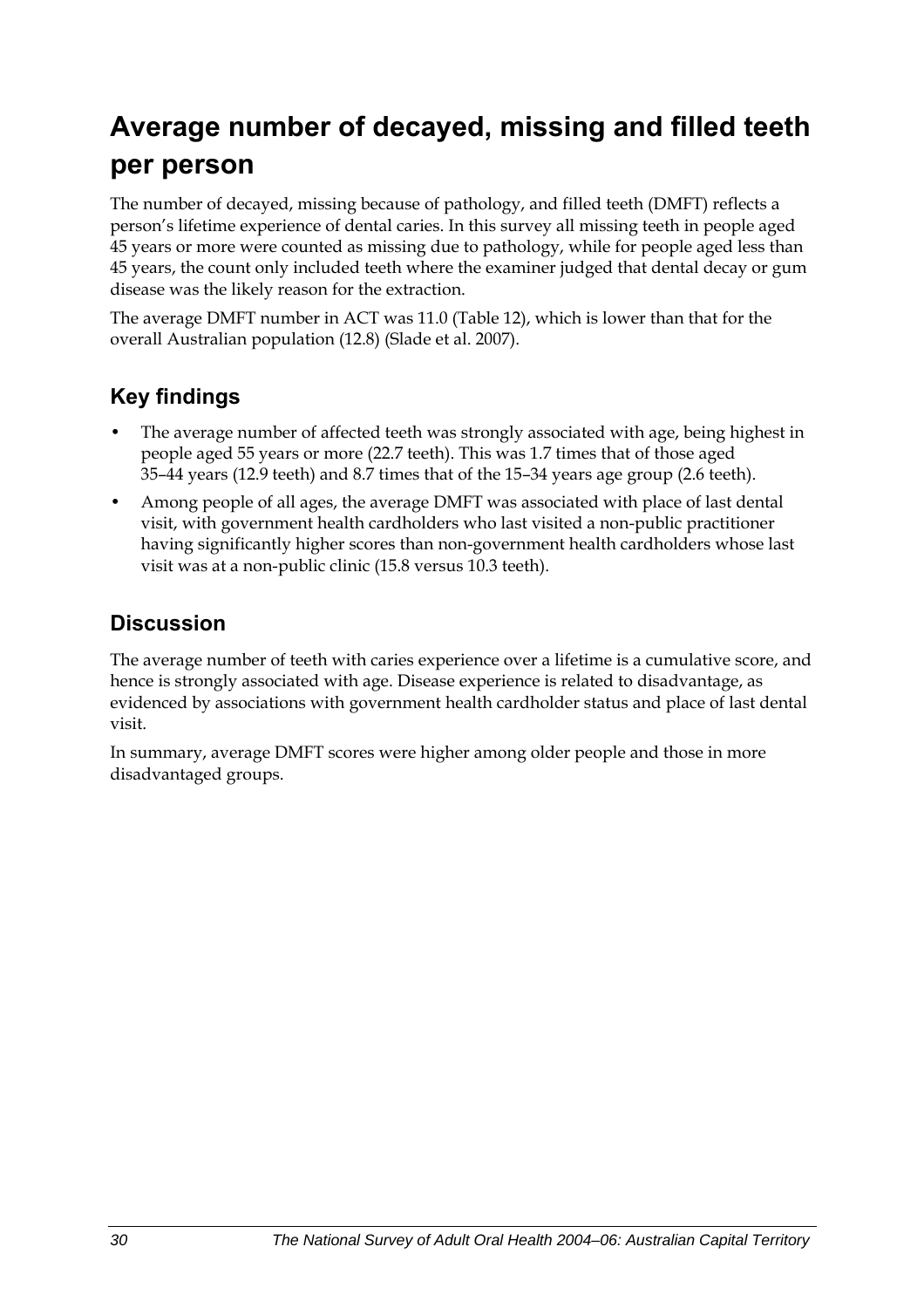|                                   |                       |               | Population: dentate people<br>Age (years) |               |               |
|-----------------------------------|-----------------------|---------------|-------------------------------------------|---------------|---------------|
|                                   |                       | All ages      | $15 - 34$                                 | $35 - 54$     | ≥55           |
| All people                        | mean                  | 11.0          | 2.6                                       | 12.9          | 22.7          |
|                                   | 95% Cl <sup>(a)</sup> | $9.8 - 12.2$  | $1.8 - 3.3$                               | $11.3 - 14.5$ | $21.8 - 23.6$ |
| <b>Sex</b>                        |                       |               |                                           |               |               |
| Males                             | mean                  | 10.1          | 2.2                                       | 11.6          | 22.1          |
|                                   | 95% CI                | $8.1 - 12.0$  | $1.4 - 3.0$                               | $8.6 - 14.6$  | $21.1 - 23.2$ |
| Females                           | mean                  | 11.9          | 3.0                                       | 14.2          | 23.3          |
|                                   | 95% CI                | $9.8 - 13.9$  | $1.7 - 4.4$                               | $12.8 - 15.7$ | $22.1 - 24.5$ |
| Postcode socioeconomic status     |                       |               |                                           |               |               |
| Lowest                            | mean                  | 9.9           | 3.6                                       | 10.8          | 21.9          |
|                                   | 95% CI                | $8.5 - 11.2$  | $2.3 - 4.9$                               | $10.1 - 11.4$ | $20.6 - 23.1$ |
| Middle                            | mean                  | 11.9          | 2.4                                       | 15.1          | 23.3          |
|                                   | 95% CI                | $9.6 - 14.2$  | $1.8 - 3.0$                               | $12.5 - 17.7$ | $21.5 - 25.1$ |
| Highest                           | mean                  | 11.4          | 1.5                                       | 13.7          | 22.9          |
|                                   | 95% CI                | $9.3 - 13.5$  | $0.6 - 2.5$                               | $12.0 - 15.5$ | $21.7 - 24.1$ |
| Government health card            |                       |               |                                           |               |               |
| Health care card or pensioner     | mean                  | 14.5          | 4.2                                       | 12.4          | 23.5          |
| concession card                   | 95% CI                | $11.5 - 17.4$ | $1.3 - 7.1$                               | $8.1 - 16.6$  | $22.3 - 24.6$ |
| Neither card                      | mean                  | 10.3          | 2.3                                       | 13.0          | 22.5          |
|                                   | 95% CI                | $9.0 - 11.6$  | $1.7 - 2.9$                               | $11.3 - 14.7$ | $21.3 - 23.6$ |
| <b>Place of last dental visit</b> |                       |               |                                           |               |               |
| Cardholder/Public                 | mean                  | 11.0          | 1.2                                       | 13.8          | 23.1          |
|                                   | 95% CI                | $7.0 - 15.1$  | $<0-2.4$                                  | $2.6 - 24.9$  | $19.7 - 26.5$ |
| Cardholder/Non-public             | mean                  | 15.8          | 5.9                                       | 11.9          | 23.6          |
|                                   | 95% CI                | $11.9 - 19.7$ | $1.4 - 10.4$                              | $7.5 - 16.3$  | $22.1 - 25.1$ |
| Non-cardholder/Non-public         | mean                  | 10.3          | 2.3                                       | 13.0          | 22.5          |
|                                   | 95% CI                | $9.0 - 11.6$  | $1.7 - 2.9$                               | $11.3 - 14.7$ | $21.3 - 23.6$ |
| <b>Dental insurance</b>           |                       |               |                                           |               |               |
| Insured                           | mean                  | 11.4          | 2.7                                       | 13.1          | 23.1          |
|                                   | 95% CI                | $8.8 - 13.9$  | $1.4 - 4.0$                               | $10.8 - 15.4$ | $21.8 - 24.4$ |
| Uninsured                         | mean                  | 10.7          | 2.6                                       | 12.8          | 22.3          |
|                                   | 95% CI                | $8.6 - 12.8$  | $1.0 - 4.1$                               | $10.2 - 15.4$ | $21.1 - 23.5$ |

#### <span id="page-38-0"></span>**Table 12: Average number of decayed, missing or filled teeth per person**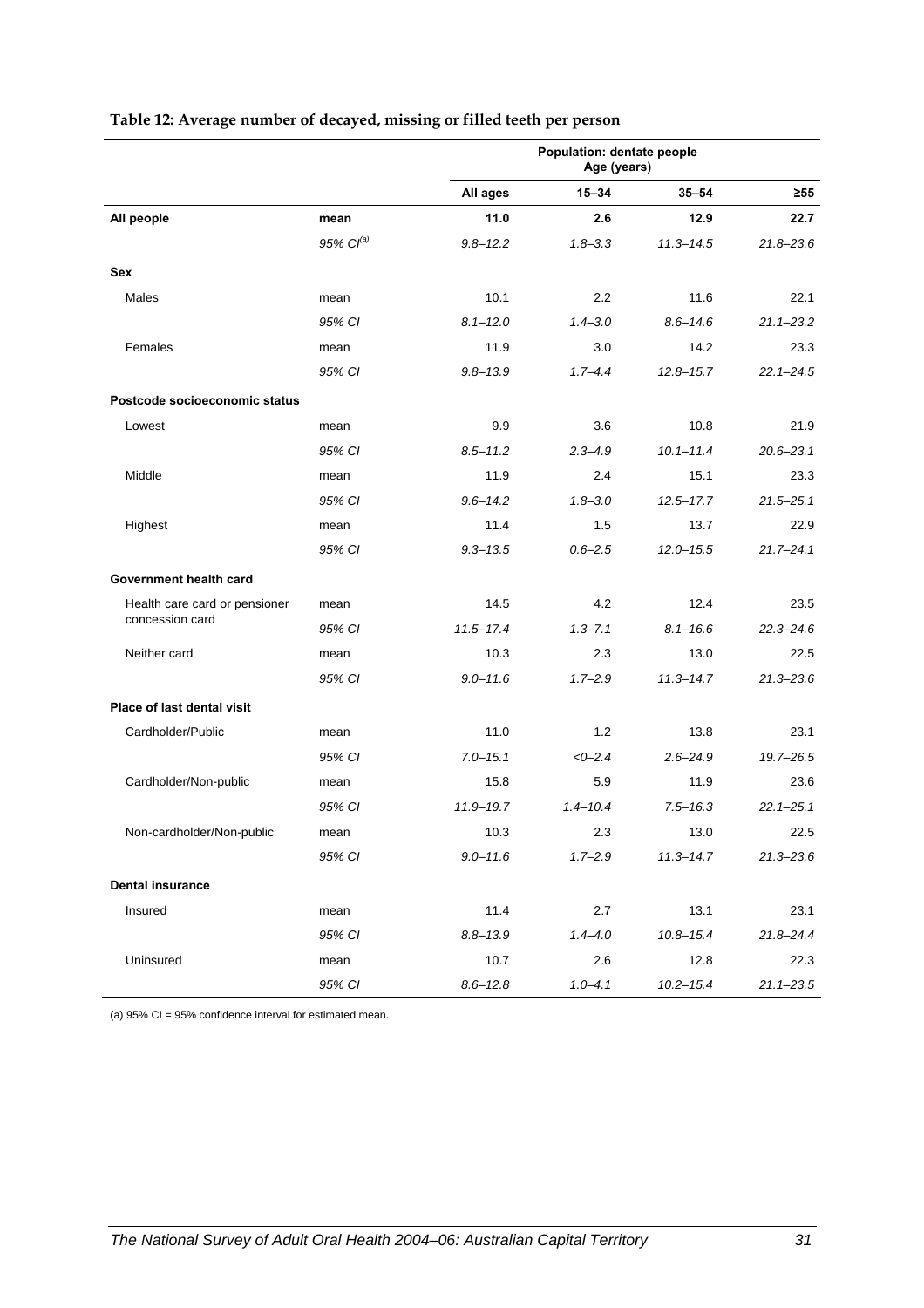## **Prevalence of moderate or severe periodontitis**

A case definition of periodontitis has been developed jointly by the US Centers for Disease Control and Prevention (CDC) and the American Academy of Periodontology (AAP) to describe prevalence of moderate and severe periodontitis. The CDC–AAP defines moderate periodontitis as the presence of either two sites between adjacent teeth where the gum has lost its attachment to the tooth for 4 mm or more, or at least two such sites that have pockets of 5 mm or more. Severe periodontitis has been defined as having at least two sites between adjacent teeth where the gum has lost its attachment to the tooth for 6 mm or more, and there is at least one pocket of 5 mm or greater depth. Table 13 reports estimates of combined moderate and severe periodontitis.

In ACT, a total of 21.8% of the dentate population had moderate or severe periodontitis ([Table 13](#page-40-0)), which was lower, but not significantly, than the national estimate of 22.9% (Slade et al. 2007).

## **Key findings**

- The prevalence of moderate or severe periodontitis was strongly associated with age in ACT, being 10.3% in 15–34-year-old adults but affecting 50.0% of those aged 55 years or more. The difference between those two age groups was statistically significant.
- The prevalence in government health cardholders was more than twice as high as that in non-government health cardholders.
- Likewise, people who did not have private dental insurance had a significantly higher prevalence of periodontitis compared with those who had private insurance. This trend remained significant in the youngest and middle-aged groups.

### **Discussion**

Components of periodontal disease measurement reflect both concurrent disease state and historical accumulation of the disease. Therefore, a strong association with age was fully expected. Because periodontitis was more prevalent in the middle-aged and older segments of the population, comparisons between population groups were observed most clearly in those age groups.

In summary, moderate or severe periodontitis affected one-fifth of the ACT adult population, with the highest proportion of those affected being in the oldest age group. The disease was more likely to be observed in people in a lower socioeconomic position.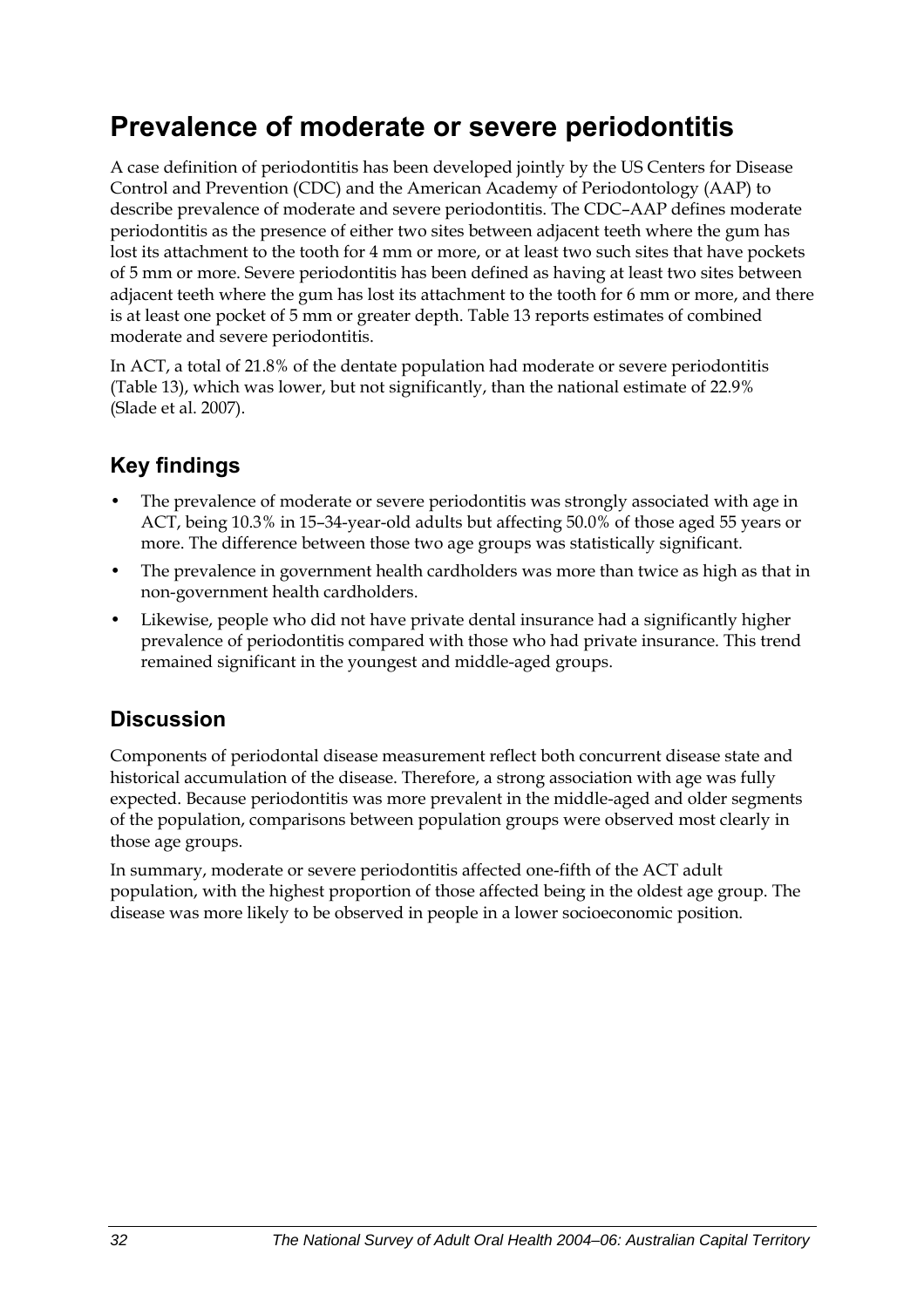|                               |                    | Population: dentate people<br>Age (years) |              |               |               |
|-------------------------------|--------------------|-------------------------------------------|--------------|---------------|---------------|
|                               |                    | All ages                                  | $15 - 34$    | $35 - 54$     | $\geq 55$     |
| All people                    | Per cent of people | 21.8                                      | 10.3         | 18.2          | 50.0          |
|                               | 95% $Cl^{(a)}$     | $17.3 - 27.0$                             | $4.4 - 22.6$ | $13.3 - 24.5$ | $42.2 - 57.9$ |
| <b>Sex</b>                    |                    |                                           |              |               |               |
| Males                         | % of people        | 21.2                                      | 7.9          | 19.6          | 50.1          |
|                               | 95% CI             | 14.9-29.3                                 | $1.7 - 29.9$ | $10.3 - 34.1$ | $34.6 - 65.6$ |
| Females                       | % of people        | 22.4                                      | 13.0         | 16.8          | 50.0          |
|                               | 95% CI             | $15.3 - 31.5$                             | $4.7 - 31.2$ | $8.8 - 29.9$  | 43.3-56.6     |
| Postcode socioeconomic status |                    |                                           |              |               |               |
| Lowest                        | % of people        | 19.8                                      | 7.2          | 22.8          | 42.2          |
|                               | 95% CI             | $13.6 - 27.9$                             | $1.0 - 36.5$ | $18.5 - 27.7$ | $33.7 - 51.2$ |
| Middle                        | % of people        | 26.4                                      | 15.0         | 22.2          | 53.6          |
|                               | 95% CI             | 17.0-38.5                                 | $4.1 - 42.3$ | $10.6 - 40.7$ | $43.5 - 63.3$ |
| Highest                       | % of people        | 19.8                                      | 9.3          | 10.1          | 54.1          |
|                               | 95% CI             | $14.4 - 26.6$                             | $2.0 - 34.1$ | $5.2 - 18.5$  | $39.6 - 68.0$ |
| Government health card        |                    |                                           |              |               |               |
| Health care card or pensioner | % of people        | 39.4                                      | 25.0         | 15.5          | 61.9          |
| concession card               | 95% CI             | $24.1 - 57.1$                             | $6.1 - 63.0$ | $3.9 - 45.5$  | $48.1 - 74.0$ |
| Neither card                  | % of people        | 18.4                                      | 7.5          | 18.4          | 44.9          |
|                               | 95% CI             | $14.4 - 23.3$                             | $2.4 - 21.1$ | $13.1 - 25.3$ | 34.6-55.5     |
| Place of last dental visit    |                    |                                           |              |               |               |
| Cardholder/Public             | % of people        | 38.4                                      | 36.6         | 0.0           | 60.9          |
|                               | 95% CI             | 17.9-64.1                                 | $5.6 - 84.9$ |               | 28.0-86.2     |
| Cardholder/Non-public         | % of people        | 39.8                                      | 18.6         | 22.3          | 62.2          |
|                               | 95% CI             | 23.9-58.2                                 | $2.3 - 68.7$ | $4.5 - 63.5$  | $49.2 - 73.7$ |
| Non-cardholder/Non-public     | % of people        | 18.4                                      | 7.5          | 18.4          | 44.9          |
|                               | 95% CI             | $14.4 - 23.3$                             | $2.4 - 21.1$ | $13.1 - 25.3$ | $34.6 - 55.5$ |
| <b>Dental insurance</b>       |                    |                                           |              |               |               |
| Insured                       | % of people        | 13.4                                      | 1.1          | 6.1           | 50.5          |
|                               | 95% CI             | $8.7 - 20.1$                              | $0.1 - 8.1$  | $2.9 - 12.4$  | $33.7 - 67.1$ |
| Uninsured                     | % of people        | 31.7                                      | 20.0         | 34.0          | 50.0          |
|                               | 95% CI             | $22.8 - 42.2$                             | $8.6 - 40.0$ | 20.8-50.3     | $38.8 - 61.3$ |

#### <span id="page-40-0"></span>**Table 13: Percentage of people with moderate or severe periodontitis**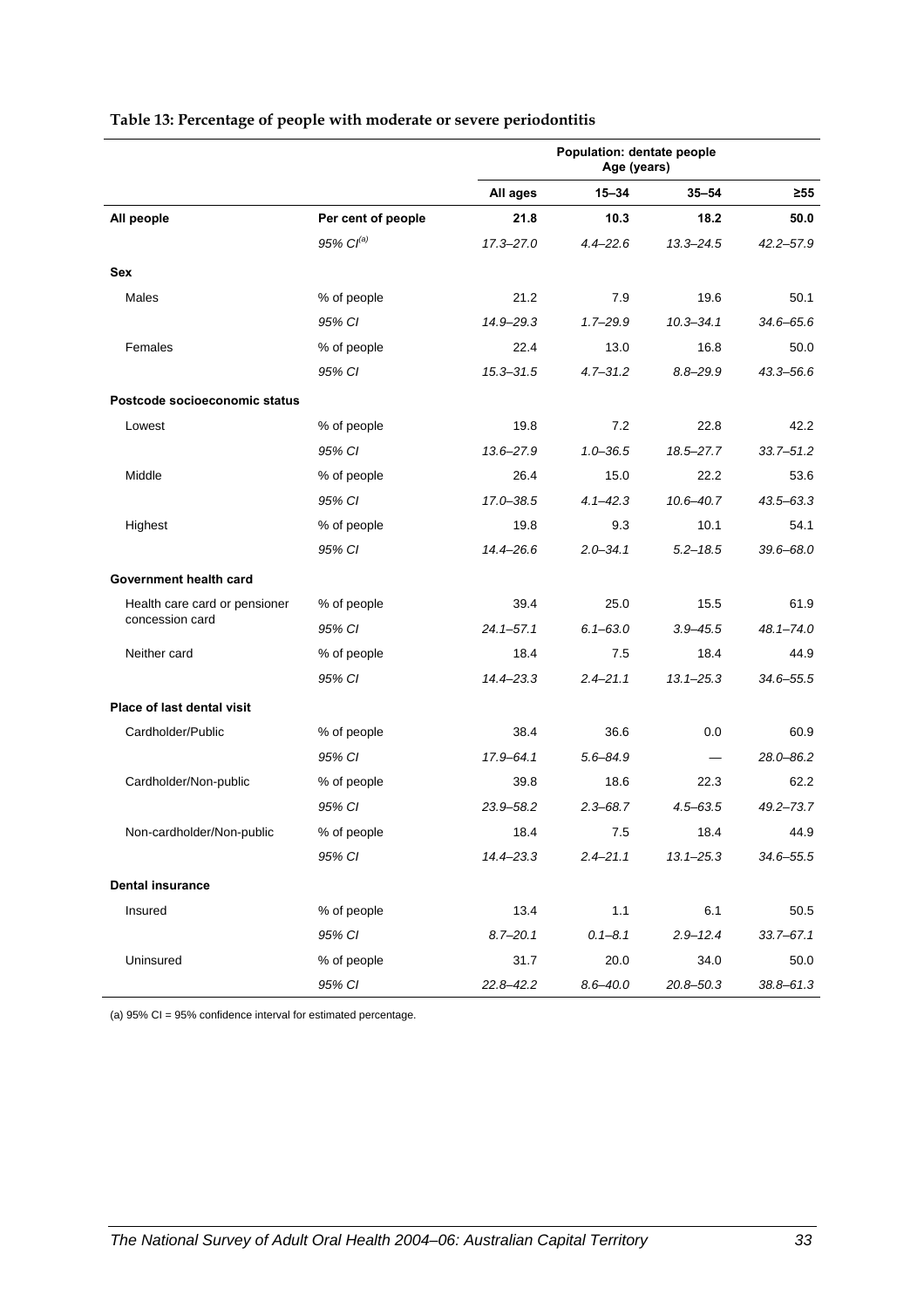## **Prevalence of deep pocket depth**

Deep periodontal pockets have been defined as 4 mm or more. The depth of the pocket, measured in millimetres using a periodontal probe, is an indication of the severity of the destructive process.

In ACT, a total of 36.4% of the dentate adult population had at least one site with periodontal pocket depth of 4 mm or more [\(Table 14\)](#page-42-0), which was significantly higher than the national estimate of 19.8% (Slade et al. 2007).

## **Key findings**

- There was a tendency that the prevalence of deep periodontal pockets increased with age. The oldest age group had the highest prevalence of the condition. The difference between the youngest and the oldest age groups was statistically significant.
- The prevalence of deep periodontal pockets was significantly higher among people who did not have private dental insurance, a trend that remained significant for the youngest and middle-aged groups. Young adults who did not have private insurance had five times the prevalence compared with those of the same age group who had private insurance.

## **Discussion**

The depth of periodontal pockets reflects a more current activity of periodontal inflammation.

In summary, there was a tendency of higher prevalence of deep periodontal pockets among older people and those who were in a lower socioeconomic position.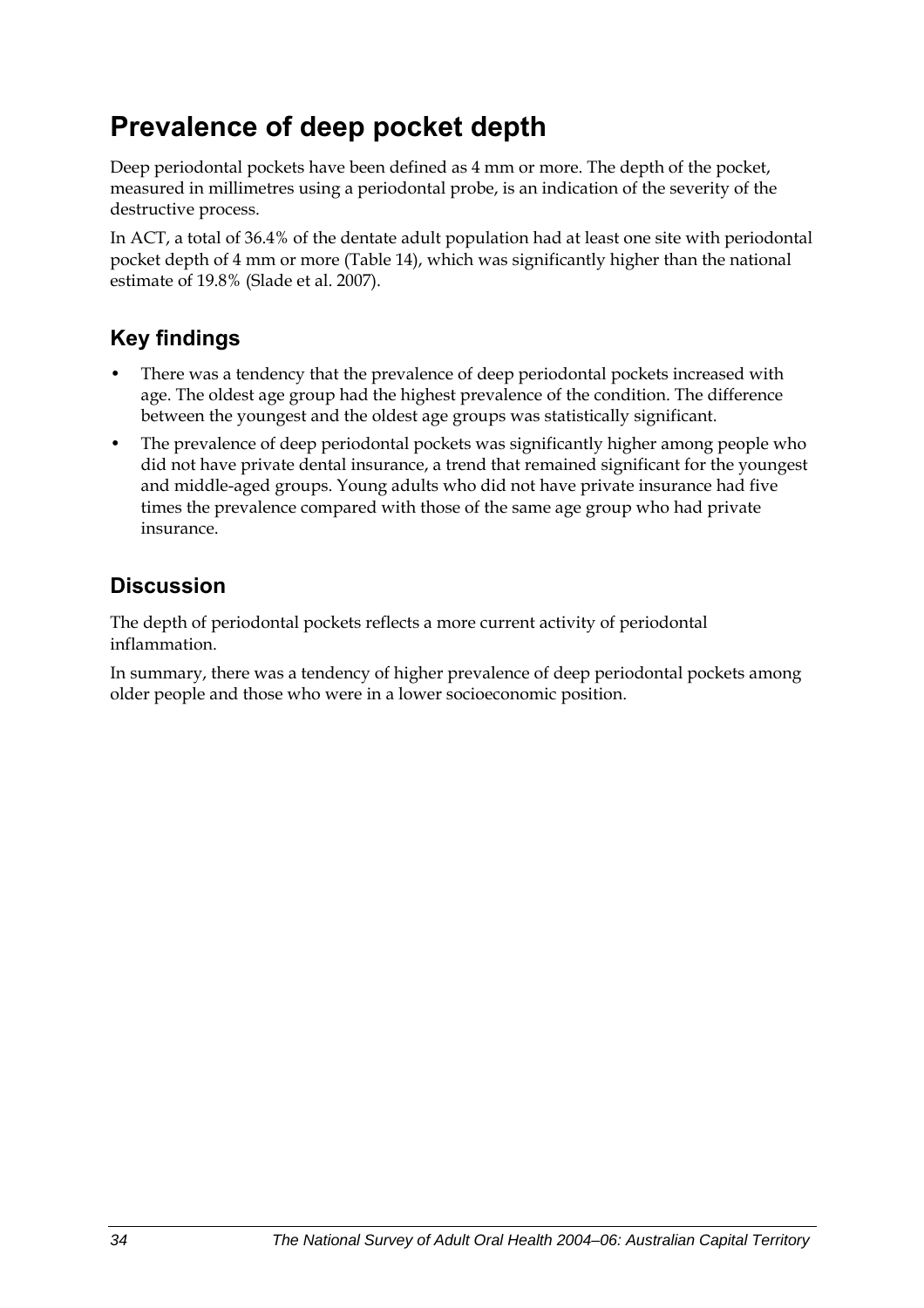|                               |                       | Population: dentate people<br>Age (years) |               |               |               |  |
|-------------------------------|-----------------------|-------------------------------------------|---------------|---------------|---------------|--|
|                               |                       | All ages                                  | $15 - 34$     | $35 - 54$     | $\geq 55$     |  |
| All people                    | Per cent of people    | 36.4                                      | 24.9          | 41.7          | 49.2          |  |
|                               | 95% Cl <sup>(a)</sup> | $30.3 - 43.0$                             | $15.2 - 38.0$ | 34.6-49.1     | $39.0 - 59.5$ |  |
| Sex                           |                       |                                           |               |               |               |  |
| Males                         | % of people           | 32.5                                      | 17.0          | 40.4          | 48.8          |  |
|                               | 95% CI                | $24.1 - 42.2$                             | $7.4 - 34.4$  | $28.1 - 54.1$ | $35.8 - 61.9$ |  |
| Females                       | % of people           | 40.5                                      | 33.3          | 43.0          | 49.6          |  |
|                               | 95% CI                | $30.4 - 51.6$                             | $18.3 - 52.7$ | 31.5–55.2     | $32.3 - 67.1$ |  |
| Postcode socioeconomic status |                       |                                           |               |               |               |  |
| Lowest                        | % of people           | 32.7                                      | 19.8          | 40.9          | 44.8          |  |
|                               | 95% CI                | $23.0 - 44.1$                             | $7.9 - 41.5$  | $29.5 - 53.3$ | $35.8 - 54.2$ |  |
| Middle                        | % of people           | 44.3                                      | 32.8          | 51.2          | 55.6          |  |
|                               | 95% CI                | $31.6 - 57.7$                             | 16.3-54.9     | 44.5-57.8     | $32.0 - 76.9$ |  |
| Highest                       | % of people           | 33.5                                      | 22.9          | 35.2          | 47.2          |  |
|                               | 95% CI                | $26.1 - 41.7$                             | $7.3 - 52.9$  | $25.1 - 46.8$ | $31.2 - 63.8$ |  |
| Government health card        |                       |                                           |               |               |               |  |
| Health care card or pensioner | % of people           | 47.5                                      | 57.3          | 50.7          | 37.0          |  |
| concession card               | 95% CI                | $31.1 - 64.4$                             | $26.8 - 83.1$ | $24.5 - 76.6$ | $23.6 - 52.7$ |  |
| Neither card                  | % of people           | 34.4                                      | 18.7          | 41.0          | 56.2          |  |
|                               | 95% CI                | 26.9-42.8                                 | $9.4 - 33.6$  | $32.7 - 49.8$ | 42.5-69.0     |  |
| Place of last dental visit    |                       |                                           |               |               |               |  |
| Cardholder/Public             | % of people           | 47.5                                      | 62.1          | 12.8          | 43.8          |  |
|                               | 95% CI                | $25.6 - 70.4$                             | $20.6 - 91.2$ | $1.4 - 60.8$  | 14.7-77.9     |  |
| Cardholder/Non-public         | % of people           | 47.4                                      | 54.6          | 67.5          | 35.0          |  |
|                               | 95% CI                | 27.5-68.2                                 | $17.1 - 87.5$ | 35.7-88.6     | $20.1 - 53.6$ |  |
| Non-cardholder/Non-public     | % of people           | 34.4                                      | 18.7          | 41.0          | 56.2          |  |
|                               | 95% CI                | 26.9-42.8                                 | $9.4 - 33.6$  | $32.7 - 49.8$ | $42.5 - 69.0$ |  |
| <b>Dental insurance</b>       |                       |                                           |               |               |               |  |
| Insured                       | % of people           | 27.4                                      | 7.9           | 31.2          | 56.8          |  |
|                               | 95% CI                | $21.3 - 34.5$                             | $2.4 - 22.6$  | $23.3 - 40.3$ | 44.9-67.9     |  |
| Uninsured                     | % of people           | 46.4                                      | 42.9          | 53.5          | 41.9          |  |
|                               | 95% CI                | $35.9 - 57.3$                             | $26.2 - 61.3$ | 40.4-66.2     | $27.3 - 58.1$ |  |

#### <span id="page-42-0"></span>**Table 14: Percentage of people with 4+ mm periodontal pocket depth**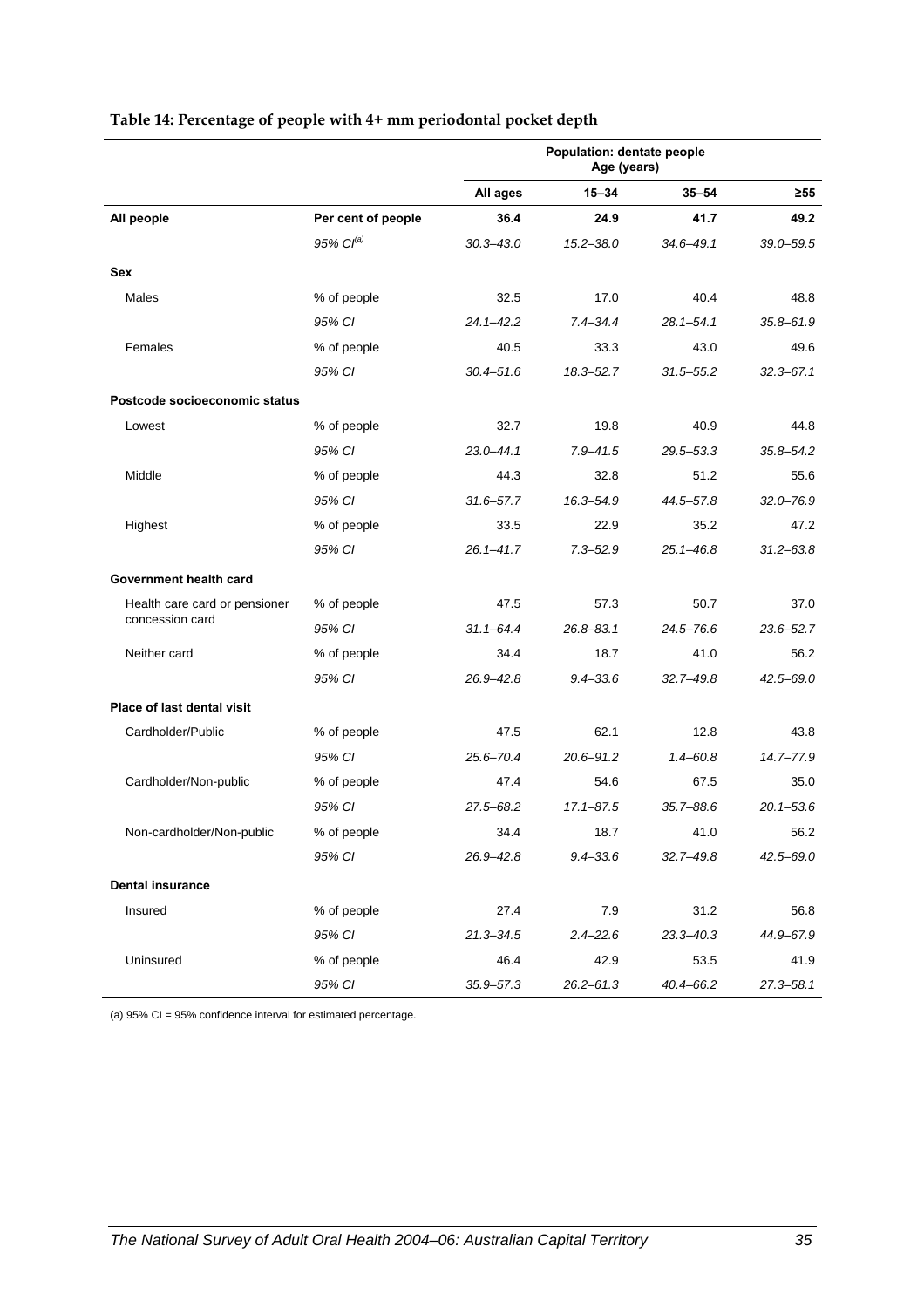## **Prevalence of 4+ mm clinical attachment loss**

Clinical attachment loss (CAL) is the loss of supporting periodontal structure around the tooth. Attachment may be lost through gum recession or the development of periodontal pockets from the inflammatory disease periodontitis. In NSAOH, CAL was measured using a combination of gum recession and periodontal probing depth on three sites per tooth.

In ACT, a total of 40.2% of dentate adults had at least one site with 4 mm or more CAL ([Table 15](#page-44-0)), which was lower, but not significantly, than the national estimate of 42.5% (Slade et al. 2007).

## **Key findings**

- The prevalence of 4+ mm CAL was strongly associated with age in ACT, being 19.5% in 15–34-year-old adults but affecting 40.5% of middle-aged adults and 79.2% of adults aged 55 years or more. The differences between the three age groups were statistically significant.
- There was a tendency that government health cardholders had higher prevalence compared with non-government health cardholders. However, the difference was not statistically significant.
- There was a tendency that people who did not have a private insurance were more likely to have the condition. However, the difference was not statistically significant.

## **Discussion**

Clinical attachment loss reflects an accumulation of activity of periodontal inflammation as well as a physiological process in the gums. Therefore, a strong age effect was observed. This condition was highly prevalent in certain groups of the oldest population.

In summary, clinical attachment loss was highly prevalent in this population. It was more likely to occur in the older population and in people with lower socioeconomic status.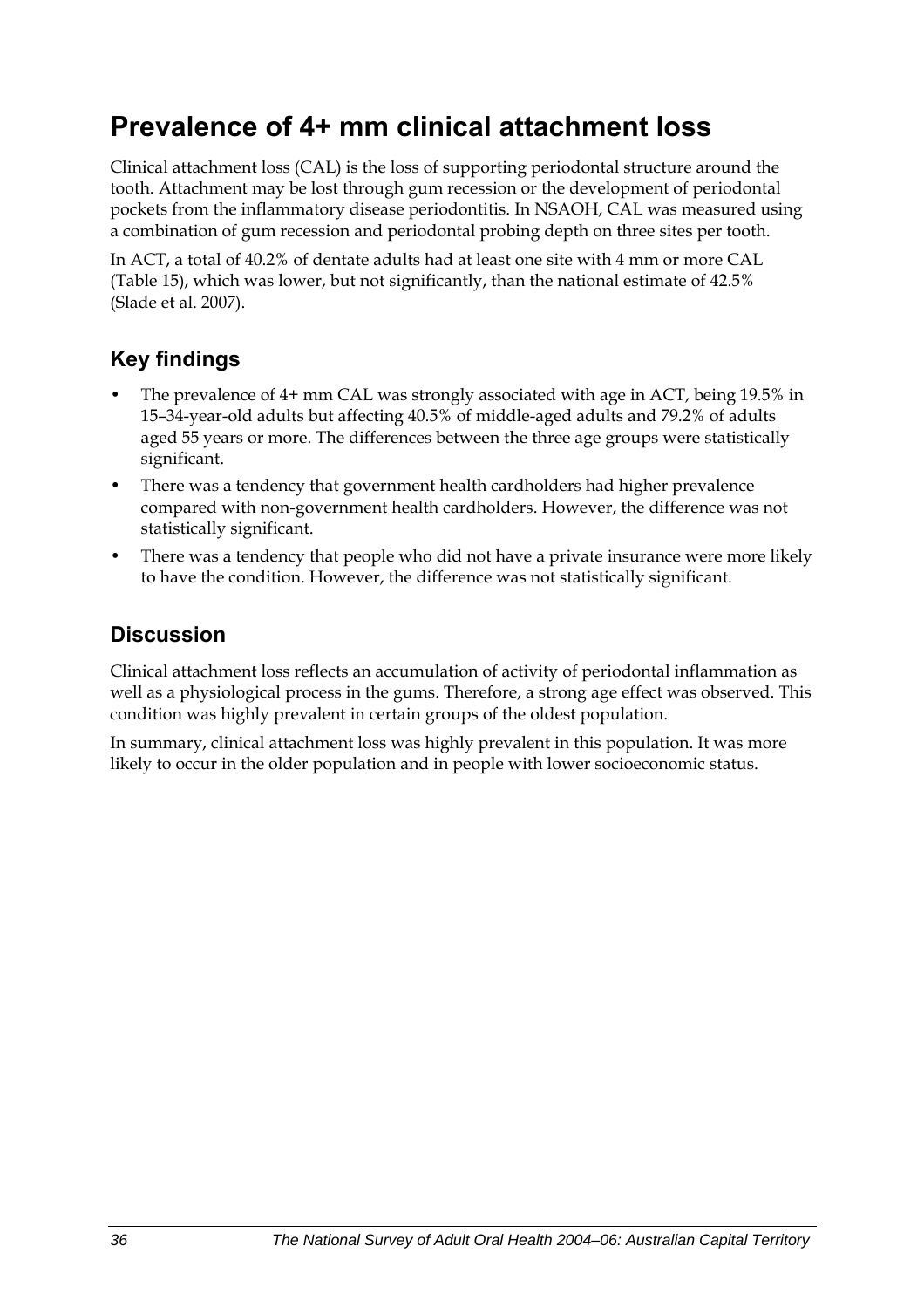|                                  |                    | Population: dentate people<br>Age (years) |               |               |               |
|----------------------------------|--------------------|-------------------------------------------|---------------|---------------|---------------|
|                                  |                    | All ages                                  | $15 - 34$     | $35 - 54$     | $\geq 55$     |
| All people                       | Per cent of people | 40.2                                      | 19.5          | 40.5          | 79.2          |
|                                  | 95% $Cl^{(a)}$     | 34.9-45.7                                 | $10.7 - 32.9$ | 33.9-47.4     | $70.0 - 86.1$ |
| <b>Sex</b>                       |                    |                                           |               |               |               |
| Males                            | % of people        | 38.8                                      | 13.8          | 46.1          | 74.6          |
|                                  | 95% CI             | $30.0 - 48.3$                             | $5.3 - 31.7$  | 34.3-58.3     | 59.0-85.6     |
| Females                          | % of people        | 41.6                                      | 25.5          | 34.8          | 83.9          |
|                                  | 95% CI             | $33.9 - 49.8$                             | $11.3 - 47.9$ | 25.4-45.7     | $72.5 - 91.2$ |
| Postcode socioeconomic<br>status |                    |                                           |               |               |               |
| Lowest                           | % of people        | 38.4                                      | 23.6          | 40.7          | 67.7          |
|                                  | 95% CI             | 29.4-48.3                                 | $7.3 - 54.7$  | $32.2 - 49.8$ | $51.4 - 80.6$ |
| Middle                           | % of people        | 42.1                                      | 10.1          | 53.1          | 86.0          |
|                                  | 95% CI             | $32.5 - 52.4$                             | $3.9 - 24.0$  | 46.4-59.6     | 71.9-93.6     |
| Highest                          | % of people        | 40.4                                      | 24.4          | 30.5          | 83.6          |
|                                  | 95% CI             | $32.7 - 48.6$                             | $15.3 - 36.7$ | 22.9-39.4     | 71.9-91.0     |
| Government health card           |                    |                                           |               |               |               |
| Health care card or pensioner    | % of people        | 45.2                                      | 13.1          | 29.4          | 81.3          |
| concession card                  | 95% CI             | $32.5 - 58.6$                             | $1.7 - 56.3$  | $13.4 - 52.8$ | 66.5-90.4     |
| Neither card                     | % of people        | 39.4                                      | 20.8          | 41.3          | 79.4          |
|                                  | 95% CI             | $34.1 - 44.9$                             | $10.9 - 36.2$ | 34.2-48.9     | 67.0-88.0     |
| Place of last dental visit       |                    |                                           |               |               |               |
| Cardholder/Public                | % of people        | 47.7                                      | 36.6          | 22.5          | 77.3          |
|                                  | 95% CI             | $24.3 - 72.3$                             | $5.6 - 84.9$  | $4.6 - 63.5$  | $35.7 - 95.4$ |
| Cardholder/Non-public            | % of people        | 44.2                                      | 0.0           | 32.5          | 82.4          |
|                                  | 95% CI             | 29.6-59.8                                 |               | $10.2 - 67.1$ | 66.3-91.8     |
| Non-cardholder/Non-public        | % of people        | 39.4                                      | 20.8          | 41.3          | 79.4          |
|                                  | 95% CI             | $34.1 - 44.9$                             | 10.9-36.2     | $34.2 - 48.9$ | 67.0-88.0     |
| <b>Dental insurance</b>          |                    |                                           |               |               |               |
| Insured                          | % of people        | 35.3                                      | 18.4          | 28.2          | 80.8          |
|                                  | 95% CI             | $29.1 - 42.0$                             | $6.2 - 43.6$  | 18.7-40.1     | 64.3-90.8     |
| Uninsured                        | % of people        | 45.7                                      | 21.3          | 54.7          | 77.4          |
|                                  | 95% CI             | $37.5 - 54.1$                             | 10.8-37.8     | $40.1 - 68.5$ | 65.7-85.9     |

#### <span id="page-44-0"></span>**Table 15: Percentage of people with 4+ mm clinical attachment loss**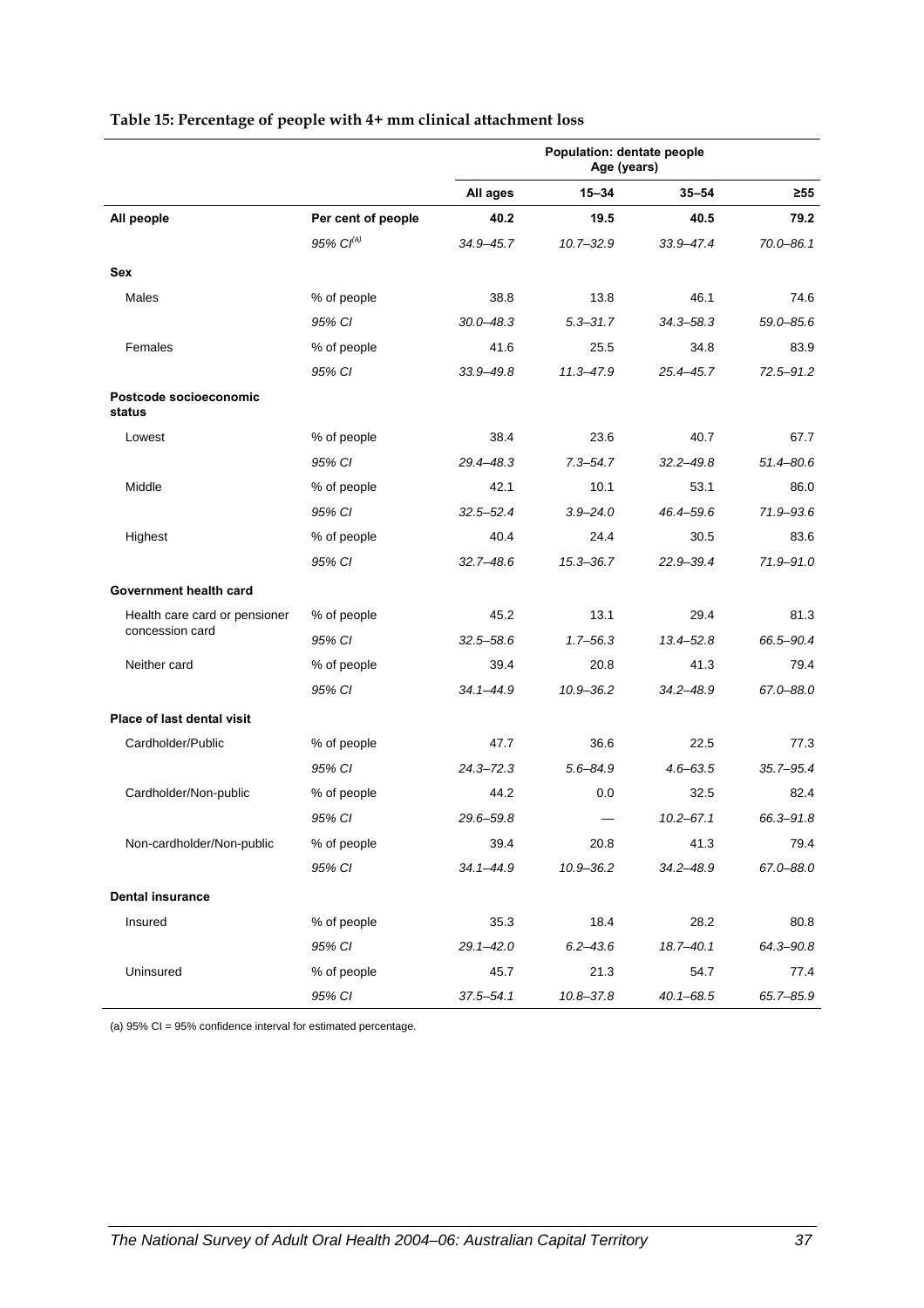## **Prevalence of gingival inflammation**

The gingival index is a measure of gingivitis, inflammation of the gums. Gingivitis occurs as a response to the bacteria in plaque accumulation near the gum line. In NSAOH, gingivitis was assessed on six index teeth. A gingival index score of 2 or more indicated bleeding on probing or spontaneous bleeding, and was classified as indicating gingival inflammation (gingivitis).

In ACT, a total of 18.6% of the dentate adult population had at least one site with a gingival score of 2 or more [\(Table 16\)](#page-46-0), which was lower, but not significantly, than the national estimate of 19.7% (Slade et al. 2007).

## **Key findings**

- The rate of gingival inflammation tended to increase with age. However, the difference between age groups was not statistically significant.
- There was a tendency that people in a lower socioeconomic position were more likely to have gingival inflammation. However, the differences were not statistically significant.
- The prevalence among government health cardholders who last made a visit to a public care service was more than twice that among non-government health cardholders.

## **Discussion**

Gingival inflammation is a condition observed in people of all ages at a similar rate. There was a tendency that people with lower socioeconomic status had higher prevalence of gingival inflammation. However, some differences were small and relatively low numbers of people in each population group made the confidence interval wide, overlapping between most groups.

In summary, gingival inflammation was more likely to affect people with lower socioeconomic status.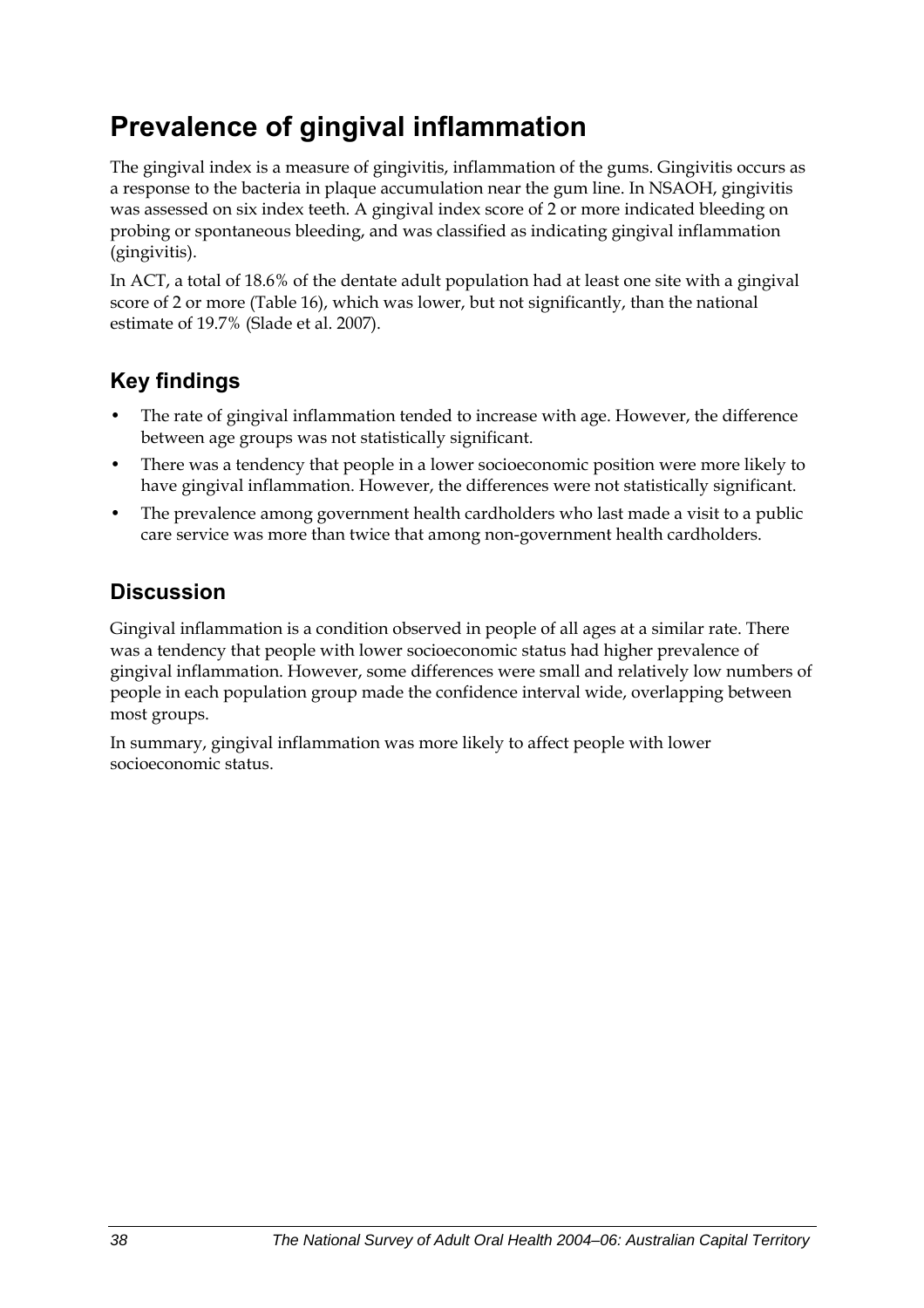<span id="page-46-0"></span>

|                                  |                    | Population: dentate people<br>Age (years) |               |               |               |
|----------------------------------|--------------------|-------------------------------------------|---------------|---------------|---------------|
|                                  |                    | All ages                                  | $15 - 34$     | $35 - 54$     | $\geq 55$     |
| All people                       | Per cent of people | 18.6                                      | 15.5          | 18.3          | 25.3          |
|                                  | 95% $CI^{(a)}$     | $13.7 - 24.8$                             | $8.3 - 27.3$  | 13.7-23.9     | $15.3 - 38.8$ |
| Sex                              |                    |                                           |               |               |               |
| Males                            | % of people        | 16.5                                      | 10.1          | 17.9          | 26.9          |
|                                  | 95% CI             | $9.8 - 26.3$                              | $2.7 - 31.0$  | $11.2 - 27.5$ | 15.9-41.6     |
| Females                          | % of people        | 20.9                                      | 21.4          | 18.7          | 23.7          |
|                                  | 95% CI             | 14.6-29.0                                 | $14.1 - 31.2$ | $11.4 - 29.1$ | $12.1 - 41.2$ |
| Postcode socioeconomic<br>status |                    |                                           |               |               |               |
| Lowest                           | % of people        | 18.8                                      | 11.7          | 21.5          | 29.7          |
|                                  | 95% CI             | $14.6 - 23.9$                             | $6.6 - 19.9$  | 17.6–25.9     | 19.5-42.4     |
| Middle                           | % of people        | 14.3                                      | 10.2          | 17.1          | 18.1          |
|                                  | 95% CI             | $8.2 - 24.0$                              | $2.6 - 33.0$  | $7.9 - 33.1$  | $9.6 - 31.4$  |
| Highest                          | % of people        | 22.4                                      | 26.2          | 15.7          | 28.0          |
|                                  | 95% CI             | $11.7 - 38.6$                             | $9.0 - 55.8$  | $8.9 - 26.0$  | $8.2 - 62.9$  |
| Government health card           |                    |                                           |               |               |               |
| Health care card or pensioner    | % of people        | 21.4                                      | 21.8          | 15.9          | 23.0          |
| concession card                  | 95% CI             | $10.0 - 40.1$                             | $5.4 - 57.6$  | $5.0 - 40.2$  | $12.5 - 38.5$ |
| Neither card                     | % of people        | 17.9                                      | 14.4          | 18.5          | 25.2          |
|                                  | 95% CI             | $13.7 - 23.0$                             | $7.5 - 26.0$  | $13.6 - 24.7$ | $13.6 - 41.8$ |
| Place of last dental visit       |                    |                                           |               |               |               |
| Cardholder/Public                | % of people        | 37.1                                      | 60.8          | 31.5          | 1.0           |
|                                  | 95% CI             | $12.7 - 70.4$                             | 18.0-91.7     | $10.3 - 64.7$ | $0.1 - 7.9$   |
| Cardholder/Non-public            | % of people        | 15.1                                      | 0.0           | 8.5           | 28.8          |
|                                  | 95% CI             | $8.0 - 26.6$                              |               | $1.0 - 46.3$  | $15.4 - 47.3$ |
| Non-cardholder/Non-public        | % of people        | 17.9                                      | 14.4          | 18.5          | 25.2          |
|                                  | 95% CI             | $13.7 - 23.0$                             | $7.5 - 26.0$  | $13.6 - 24.7$ | 13.6-41.8     |
| <b>Dental insurance</b>          |                    |                                           |               |               |               |
| Insured                          | % of people        | 17.3                                      | 9.4           | 22.4          | 22.6          |
|                                  | 95% CI             | $11.6 - 25.0$                             | $3.7 - 22.0$  | $14.7 - 32.6$ | $11.0 - 40.9$ |
| Uninsured                        | % of people        | 20.1                                      | 20.8          | 14.1          | 28.2          |
|                                  | 95% CI             | 12.9-29.9                                 | $8.4 - 42.8$  | $7.8 - 24.3$  | $17.2 - 42.7$ |

#### **Table 16: Percentage of people with gingival inflammation**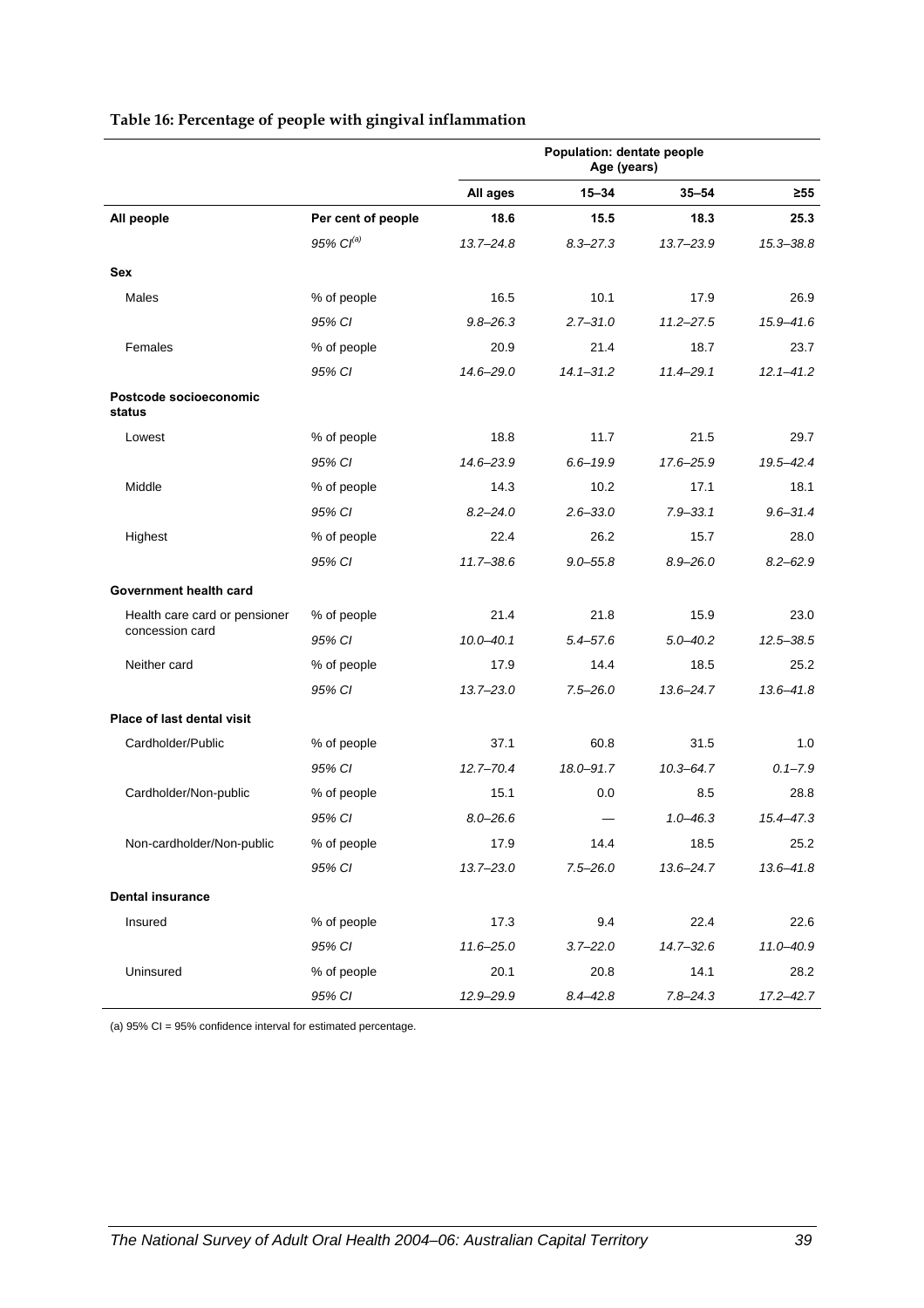# **4 Oral health care**

## **People's most recent dental visit**

Time since last visiting a dentist is a key indicator of access to dental care. In NSAOH, the time since last dental visit was assessed in the interview by asking 'How long ago did you last see a dental professional about your teeth, dentures or gums?'. Five responses were possible including 'Less than 12 months.' In ACT, 66.4% of people aged 15 years or more had visited a dentist within the last 12 months [\(Table 17\)](#page-48-0), significantly higher than the national estimate of 59.4% (Slade et al. 2007).

## **Key findings**

- There was little variation across age groups in the percentage of ACT residents reporting they had visited a dentist within the last 12 months.
- Percentages were slightly higher among females than males (69.0% versus 63.7%). Similar differences between females and males were evident in the two younger age groups although they were not significant.
- Adults living in high socioeconomic postcodes reported a slightly higher prevalence than those who lived in postcodes of low socioeconomic status (70.6% versus 63.6%). Within age groups, differences between high and low socioeconomic areas were larger, with significant differences observed for those aged 35–54 years (81.1% versus 62.3%) and 55 years or more (77.7% versus 58.2%).
- Government health cardholders were less likely to have visited a dentist in the last 12 months than non-government health cardholders (55.6% versus 68.3%). This difference was mainly attributable to adults aged 15–34 years (39.5% versus 64.5%).
- Lowest percentages were reported among government health cardholders who attended a public practice at their last dental visit than those who attended a private practice (48.2% versus 58.3%), although this difference was not significant. Within age groups, the largest difference was observed for 35–54-year-olds, with only 37.9% of public attendees visiting within the last 12 months compared with 83.0% of private attendees. However, this difference was not statistically significant due to large confidence intervals associated with these estimates.
- Insurance status was strongly associated with dental visiting. Insured adults were far more likely to have visited a dentist within the last 12 months than those without dental insurance (77.1% versus 57.2%). Large differences by insurance status were also observed within each age group, particularly for those aged 15–34 years and 35–54 years.

## **Discussion**

Of ACT residents aged 15 years or more, 2 out of 3 visited a dentist within the preceding 12 months. Having dental insurance and not holding a government health card were associated with recent visiting. For adults aged 35 years or more, living in areas of high socioeconomic status was also associated with visiting within the last 12 months. People aged 35–54 years who were government health cardholders and who last visited a public practice reported the lowest percentage.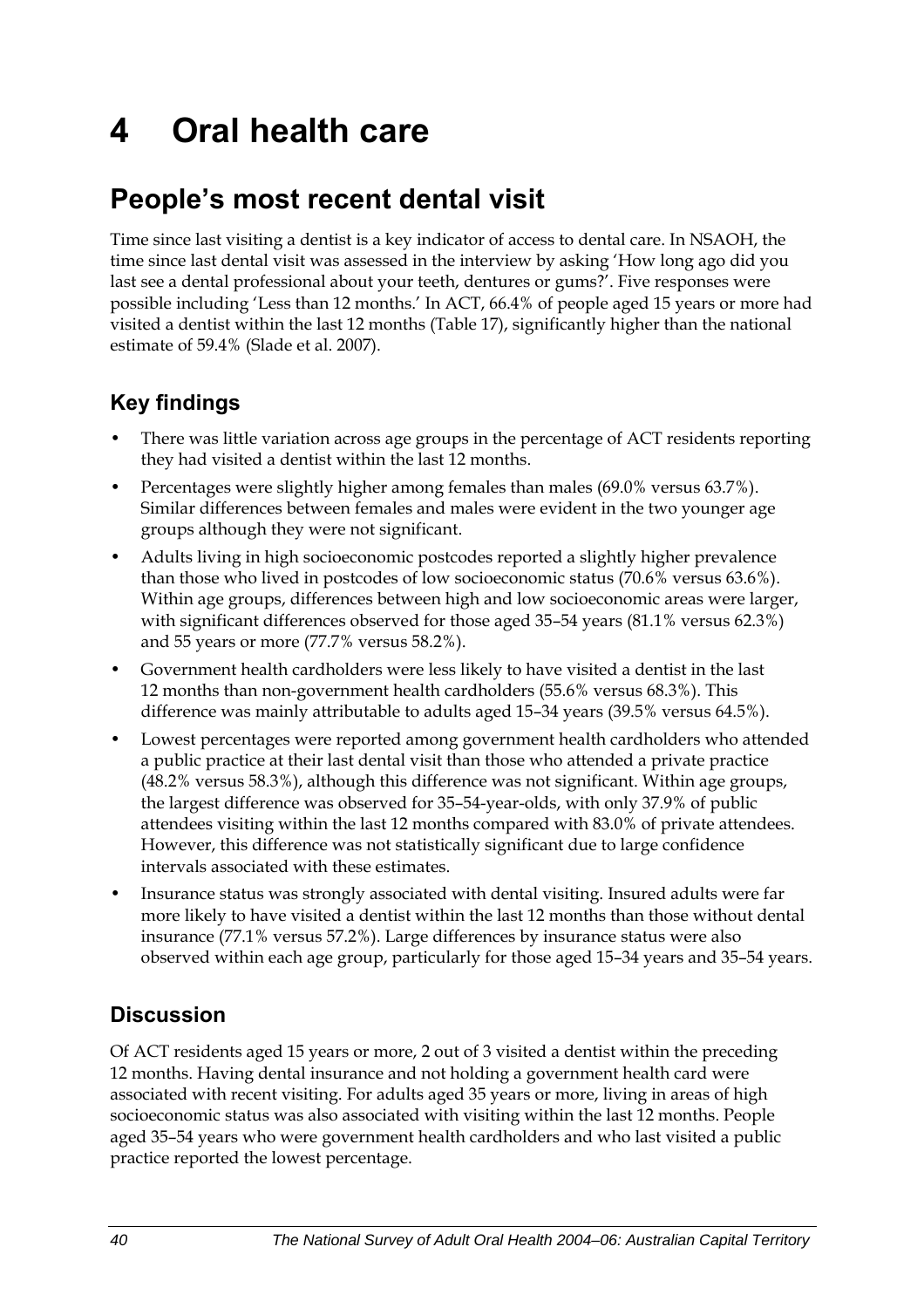|                                   |                    | Population: all people<br>Age (years) |               |               |               |
|-----------------------------------|--------------------|---------------------------------------|---------------|---------------|---------------|
|                                   |                    | All ages                              | $15 - 34$     | $35 - 54$     | ≥55           |
| All people                        | Per cent of people | 66.4                                  | 61.7          | 69.2          | 69.6          |
|                                   | $95\%$ $Cl^{(a)}$  | 63.4-69.3                             | 55.6-67.4     | 63.4-74.5     | 64.0-74.7     |
| <b>Sex</b>                        |                    |                                       |               |               |               |
| Males                             | % of people        | 63.7                                  | 59.3          | 64.5          | 69.8          |
|                                   | 95% CI             | 58.9-68.1                             | 49.8-68.2     | $55.5 - 72.6$ | $62.0 - 76.7$ |
| Females                           | % of people        | 69.0                                  | 64.1          | 73.8          | 69.4          |
|                                   | 95% CI             | 64.4-73.2                             | 56.6-71.0     | 66.6-79.8     | $61.3 - 76.5$ |
| Postcode socioeconomic<br>status  |                    |                                       |               |               |               |
| Lowest                            | % of people        | 63.6                                  | 67.6          | 62.3          | 58.2          |
|                                   | 95% CI             | 57.8-69.0                             | 58.0-75.9     | 56.8-67.6     | $50.5 - 65.5$ |
| Middle                            | % of people        | 64.1                                  | 63.3          | 62.3          | 68.0          |
|                                   | 95% CI             | $60.3 - 67.7$                         | 56.4-69.7     | $52.6 - 71.1$ | $61.8 - 73.7$ |
| Highest                           | % of people        | 70.6                                  | 54.5          | 81.1          | 77.7          |
|                                   | 95% CI             | $66.2 - 74.6$                         | 45.0-63.8     | 73.7-86.7     | $73.1 - 81.7$ |
| Government health card            |                    |                                       |               |               |               |
| Health care card or pensioner     | % of people        | 55.6                                  | 39.5          | 70.5          | 61.2          |
| concession card                   | 95% CI             | $48.9 - 62.1$                         | $26.2 - 54.6$ | $49.3 - 85.4$ | 49.9-71.5     |
| Neither card                      | % of people        | 68.3                                  | 64.5          | 69.1          | 74.5          |
|                                   | 95% CI             | $65.1 - 71.3$                         | 56.9-71.4     | $63.5 - 74.2$ | 67.8-80.2     |
| <b>Place of last dental visit</b> |                    |                                       |               |               |               |
| Cardholder/Public                 | % of people        | 48.2                                  | 45.6          | 37.9          | 52.9          |
|                                   | 95% CI             | $33.1 - 63.7$                         | $19.2 - 74.6$ | $10.6 - 75.9$ | 26.9-77.4     |
| Cardholder/Non-public             | % of people        | 58.3                                  | 36.8          | 83.0          | 63.9          |
|                                   | 95% CI             | 48.5-67.5                             | $23.0 - 53.0$ | $64.8 - 92.8$ | 51.4-74.8     |
| Non-cardholder/Non-public         | % of people        | 68.3                                  | 64.5          | 69.1          | 74.5          |
|                                   | 95% CI             | $65.1 - 71.3$                         | 56.9-71.4     | $63.5 - 74.2$ | 67.8-80.2     |
| <b>Dental insurance</b>           |                    |                                       |               |               |               |
| Insured                           | % of people        | 77.1                                  | 74.3          | 79.7          | 76.5          |
|                                   | 95% CI             | $72.5 - 81.1$                         | $65.3 - 81.7$ | 73.4-84.9     | 70.9-81.3     |
| Uninsured                         | % of people        | 57.2                                  | 53.0          | 58.3          | 62.9          |
|                                   | 95% CI             | $51.7 - 62.5$                         | 43.6-62.2     | $50.9 - 65.4$ | $53.2 - 71.6$ |

#### <span id="page-48-0"></span>**Table 17: Percentage of people visiting dentist within last 12 months**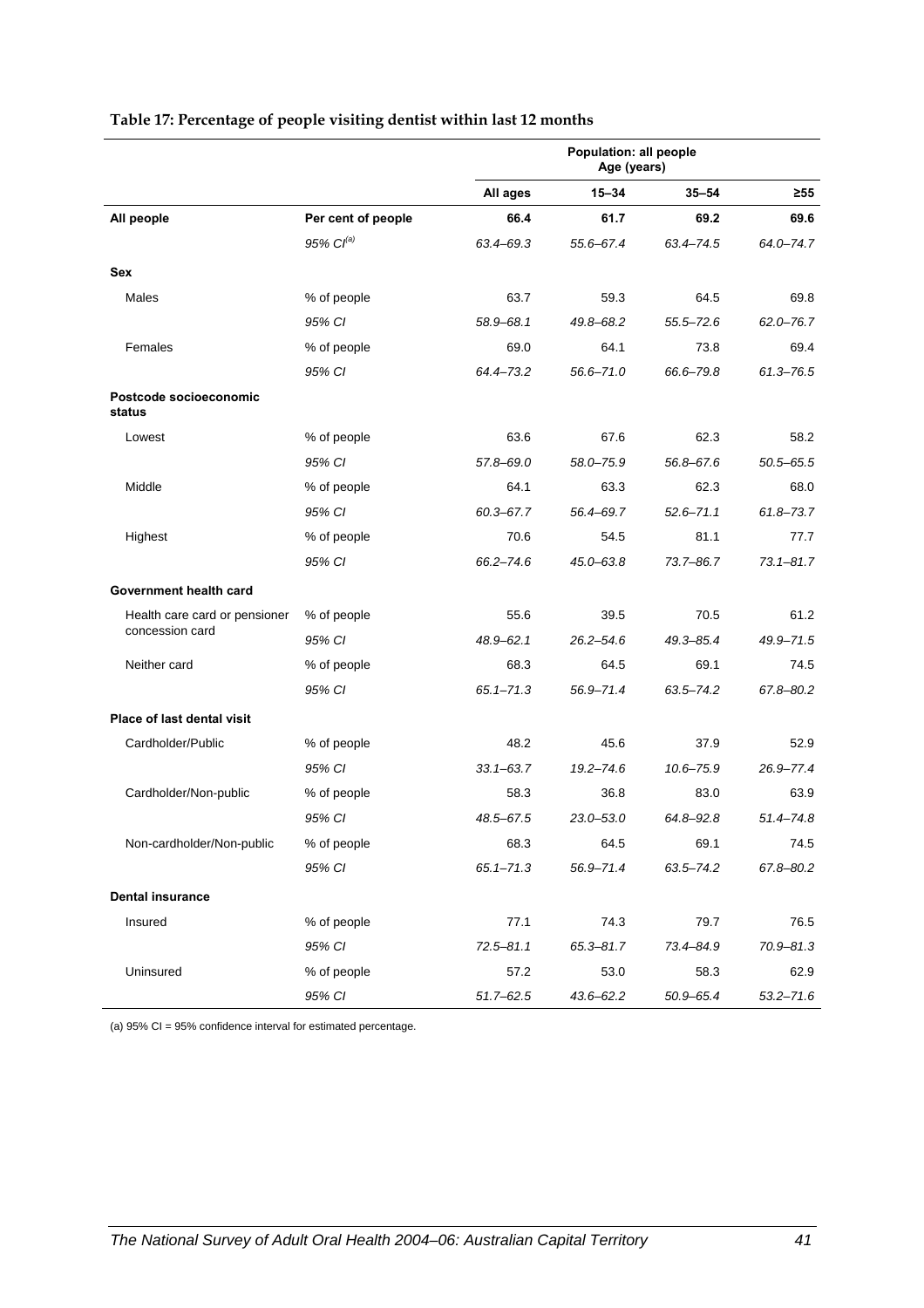## **Attendance at private dental practice**

While most Australians obtain dental care at private dental practices, alternatives exist in the public sector for targeted population groups. The two largest public programs are school dental services targeted to children; and adult public programs provided through dental hospitals, community health centres and regional facilities and targeted to adults holding a government concession card. In NSAOH, people were asked 'Where did you make your last dental visit?' and seven responses were offered. People who reported having visited a general dental practice, a specialist dental practice or a dental clinic associated with a health insurance fund were classified as having attended a private dental practice. In ACT, 89.7% of people aged 15 years or more attended a private practice at their last dental visit ([Table 18\)](#page-50-0), which was significantly higher than the national estimate of 83.1% (Slade et al. 2007).

### **Key findings**

- The percentage visiting a private dental practice was highest among people aged 35–54 years (93.1%).
- Males and females were almost equally likely to report they had visited a private practice at their last dental visit (88.5% versus 90.9%), and variation between males and females remained small within each age group.
- Socioeconomic status had little impact, with residents living in low socioeconomic postcodes just as likely to have visited a private practice as those living in postcodes of high socioeconomic status (89.9% versus 89.7%). However, significant differences between low and high socioeconomic areas were observed for adults aged 55 years or more (84.7% versus 93.4%).
- Despite having a government health card, 70.8% of health cardholders reported that they visited a private practice at their last dental visit. Among government health cardholders, the percentage was lower for 15–34 year-olds (65.7%) although this was not significantly different from older government health cardholders.
- Insured people were more likely to have visited a private practice at their last dental visit than those without dental insurance (96.5% versus 83.5%). Within age groups, significant differences were evident for adults aged 15–34 years (96.5% versus 89.4%) and 55 years or more (96.9% versus 81.5%).

## **Discussion**

Nearly 9 out of 10 ACT residents aged 15 years or more visited a private practice at their last dental visit. Differences between population groups were small, with only dental insurance being moderately associated with private visiting. Despite having a government health card, 71% of cardholders attended a private practice at their last dental visit.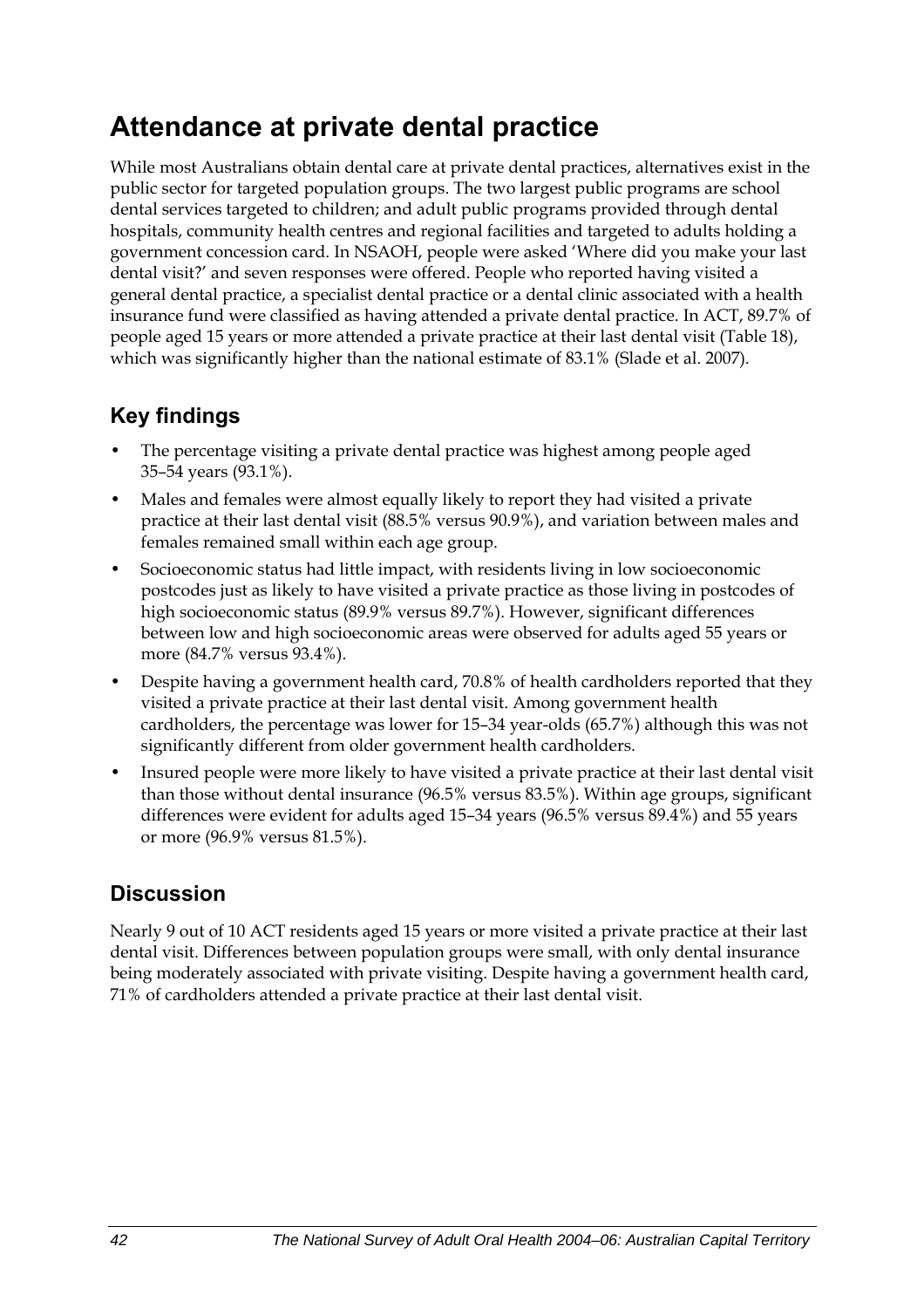|                                  |                       | Population: all people<br>Age (years) |               |               |               |
|----------------------------------|-----------------------|---------------------------------------|---------------|---------------|---------------|
|                                  |                       | All ages                              | $15 - 34$     | $35 - 54$     | $\geq 55$     |
| All people                       | Per cent of people    | 89.7                                  | 87.1          | 93.1          | 89.0          |
|                                  | 95% Cl <sup>(a)</sup> | 88.0-91.3                             | 83.3-90.1     | 90.8-94.9     | $85.0 - 92.1$ |
| <b>Sex</b>                       |                       |                                       |               |               |               |
| Males                            | % of people           | 88.5                                  | 85.9          | 90.7          | 89.7          |
|                                  | 95% CI                | 84.5-91.6                             | $78.1 - 91.2$ | 86.5-93.7     | 83.4-93.8     |
| Females                          | % of people           | 90.9                                  | 88.3          | 95.4          | 88.5          |
|                                  | 95% CI                | 88.9-92.7                             | $82.6 - 92.3$ | $92.8 - 97.1$ | 82.7-92.5     |
| Postcode socioeconomic<br>status |                       |                                       |               |               |               |
| Lowest                           | % of people           | 89.9                                  | 89.9          | 92.6          | 84.7          |
|                                  | 95% CI                | 86.9-92.2                             | 85.7-93.0     | 87.5-95.7     | $77.3 - 90.1$ |
| Middle                           | % of people           | 89.6                                  | 89.1          | 92.7          | 86.2          |
|                                  | 95% CI                | $85.3 - 92.8$                         | 82.8-93.3     | 86.8-96.0     | $80.2 - 90.6$ |
| Highest                          | % of people           | 89.7                                  | 82.6          | 94.0          | 93.4          |
|                                  | 95% CI                | $87.2 - 91.8$                         | $76.2 - 87.5$ | 91.4-95.9     | $90.3 - 95.6$ |
| Government health card           |                       |                                       |               |               |               |
| Health care card or pensioner    | % of people           | 70.8                                  | 65.7          | 72.3          | 73.2          |
| concession card                  | 95% CI                | 64.3-76.4                             | 48.3-79.7     | $54.2 - 85.2$ | 64.6-80.4     |
| Neither card                     | % of people           | 93.3                                  | 90.3          | 94.3          | 97.6          |
|                                  | 95% CI                | $91.4 - 94.8$                         | $87.1 - 92.9$ | 91.7-96.2     | 95.0-98.8     |
| <b>Dental insurance</b>          |                       |                                       |               |               |               |
| Insured                          | % of people           | 96.5                                  | 96.5          | 96.2          | 96.9          |
|                                  | 95% CI                | 94.3-97.9                             | 92.6-98.4     | 90.9-98.5     | 91.9-98.9     |
| Uninsured                        | % of people           | 83.5                                  | 80.3          | 89.4          | 81.5          |
|                                  | 95% CI                | 80.6-86.2                             | 75.6-84.2     | 84.8-92.8     | 75.4-86.3     |

#### <span id="page-50-0"></span>**Table 18: Percentage of people who attended a private dental practice at last dental visit**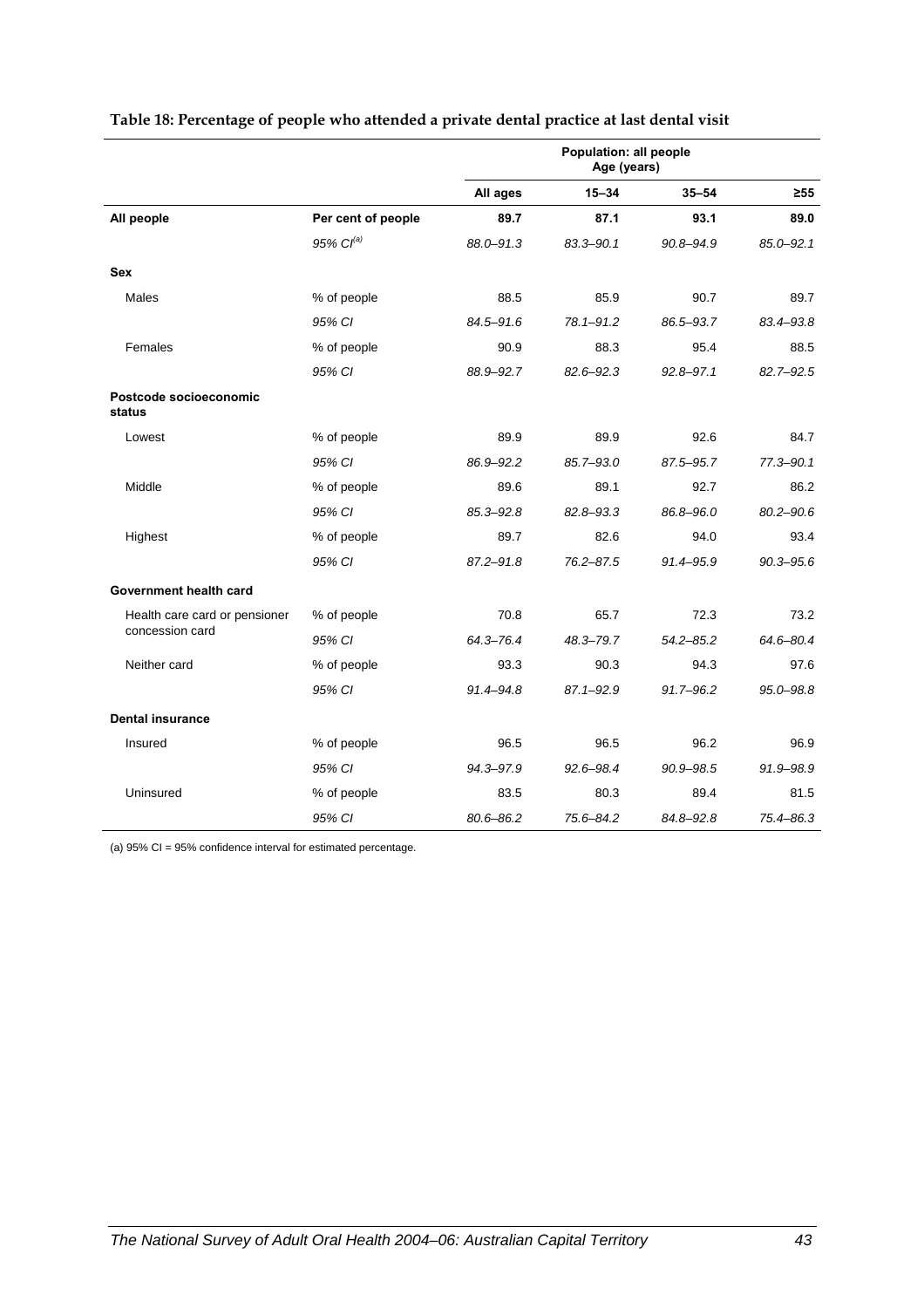## **Payments by patients for dental care**

While the place of the last visit was dominated by private practice, it cannot be assumed automatically that all visits were paid for by the individual. Some visits made to private dentists are paid for by public funds, such as the arrangements for veterans (Department of Veterans Affairs, Local Dental Officers Scheme) and the more limited general dental schemes with contracted private dentists that are funded by state and territory governments. In NSAOH, people who had a government health card and who had visited within the last 5 years were asked 'Did the government or an insurance fund pay any part of the expense for your last dental visit?'. A number of response options were available including 'Paid all own expenses', 'Insurance paid some – patient paid some', 'Insurance paid all', 'Government paid some – patient paid some' and 'Government paid all'. People who reported one of the first three payment mechanisms were classified as having paid for their care. Those who reported 'Government paid some – patient paid some' were excluded as the patient-paid component would be a co-payment associated with publicly funded dental care in the majority of cases. Furthermore, adults who did not have a government health card and who had visited within the last 5-years were classified as having paid for their dental care and were included in the data population. In ACT, 95.8% of people aged 15 years or more who had seen a dentist within the preceding 5 years paid for that visit ([Table 19\)](#page-52-0), significantly higher than the national estimate of 91.4% (Slade et al. 2007).

### **Key findings**

- More than 90% of ACT residents paid for their last dental visit. The percentage was significantly higher for people aged 35–54 years (98.4%) compared to people age 55 years or more (90.6%).
- Males and females who had seen a dentist within the preceding 5 years were equally likely to have paid for their last dental visit (96.4% versus 95.2%), and there was little variation within each age group.
- Socioeconomic area had no impact, with adults living in low socioeconomic postcodes just as likely to have paid for their last visit as people living in high socioeconomic postcodes (96.9% versus 95.9%). Similar results were evident within each age group.
- Despite having a government health card, 70.6% of cardholders who visited a dentist within the preceding 5 years paid for their last dental visit. Government health cardholders within each age group were equally likely to have paid for their last visit.
- Nearly 100% of insured residents paid for their last dental visit compared with 92% of uninsured people. Within the uninsured population, the percentage was lowest for those aged 55 years or more (81.8%).

### **Discussion**

The majority of adult government health cardholders pay for their own dental care. This may be due to long waiting lists for public dental services.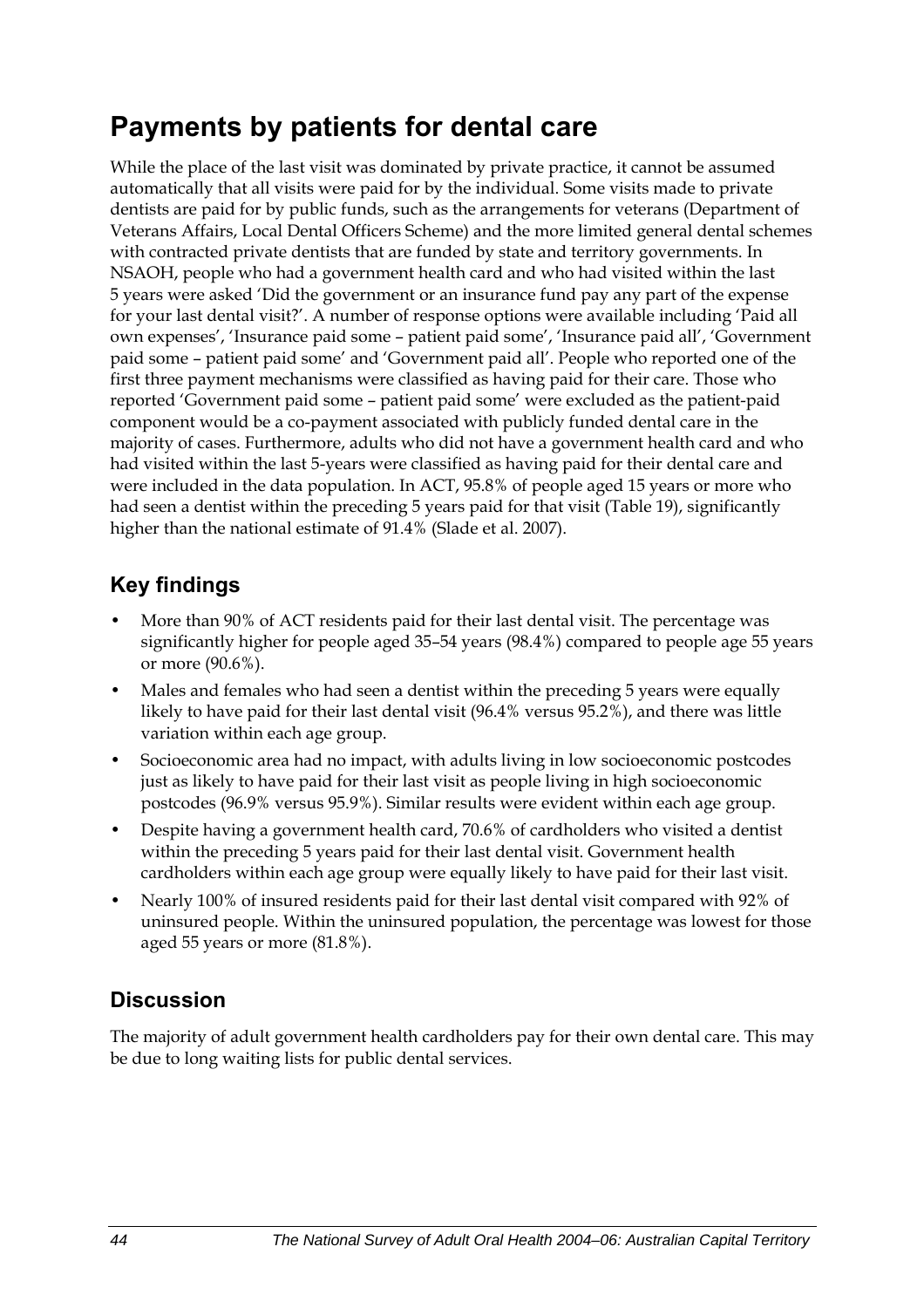<span id="page-52-0"></span>

|                               |                    | Population: people who visited dentist within last 5 years<br>Age (years) |               |                |               |
|-------------------------------|--------------------|---------------------------------------------------------------------------|---------------|----------------|---------------|
|                               |                    | All ages                                                                  | $15 - 34$     | $35 - 54$      | ≥55           |
| All people                    | Per cent of people | 95.8                                                                      | 96.6          | 98.4           | 90.6          |
|                               | $95\%$ $Cl^{(a)}$  | 94.1-97.0                                                                 | $92.0 - 98.6$ | 96.9-99.2      | 87.6-92.9     |
| Sex                           |                    |                                                                           |               |                |               |
| Males                         | % of people        | 96.4                                                                      | 97.7          | 98.8           | 90.8          |
|                               | 95% CI             | 94.1-97.8                                                                 | 91.4-99.4     | 96.0-99.6      | 85.3-94.4     |
| Females                       | % of people        | 95.2                                                                      | 95.6          | 98.1           | 90.4          |
|                               | 95% CI             | 92.8-96.8                                                                 | 89.3-98.2     | 95.3-99.2      | 88.0-92.4     |
| Postcode socioeconomic status |                    |                                                                           |               |                |               |
| Lowest                        | % of people        | 96.9                                                                      | 100.0         | 97.2           | 90.4          |
|                               | 95% CI             | 93.8-98.5                                                                 |               | $92.5 - 99.0$  | $81.3 - 95.3$ |
| Middle                        | % of people        | 94.6                                                                      | 94.1          | 98.8           | 89.5          |
|                               | 95% CI             | 91.0-96.8                                                                 | 84.2-97.9     | 96.3-99.6      | 86.9-91.6     |
| Highest                       | % of people        | 95.9                                                                      | 96.0          | 99.3           | 91.4          |
|                               | 95% CI             | 93.4-97.4                                                                 | 89.7-98.5     | 97.6-99.8      | 86.8-94.5     |
| Government health card        |                    |                                                                           |               |                |               |
| Health care card or pensioner | % of people        | 70.6                                                                      | 70.0          | 70.4           | 71.0          |
| concession card               | 95% CI             | $61.0 - 78.7$                                                             | 44.2-87.3     | $54.1 - 82.8$  | 63.0-77.9     |
| Neither card                  | % of people        | 100.0                                                                     | 100.0         | 100.0          | 100.0         |
|                               | 95% CI             |                                                                           |               |                |               |
| Place of last dental visit    |                    |                                                                           |               |                |               |
| Cardholder/Public             | % of people        | 21.3                                                                      | 38.4          | 0.0            | 17.3          |
|                               | 95% CI             | $9.1 - 42.3$                                                              | $8.9 - 79.9$  |                | $7.1 - 36.5$  |
| Cardholder/Non-public         | % of people        | 86.4                                                                      | 80.7          | 96.4           | 87.1          |
|                               | 95% CI             | 77.0-92.4                                                                 | 55.9-93.2     | 79.1-99.5      | 78.6-92.6     |
| Non-cardholder/Non-public     | % of people        | 100.0                                                                     | 100.0         | 100.0          | 100.0         |
|                               | 95% CI             |                                                                           |               |                |               |
| <b>Dental insurance</b>       |                    |                                                                           |               |                |               |
| Insured                       | % of people        | 99.4                                                                      | 99.3          | 99.7           | 99.1          |
|                               | 95% CI             | 98.2-99.8                                                                 | 94.8-99.9     | $98.1 - 100.0$ | 94.4-99.9     |
| Uninsured                     | % of people        | 92.0                                                                      | 94.3          | 96.8           | 81.8          |
|                               | 95% CI             | 89.3-94.1                                                                 | 86.7-97.7     | 93.3-98.5      | 75.0-87.1     |

#### **Table 19: Percentage of people who paid for their last dental visit**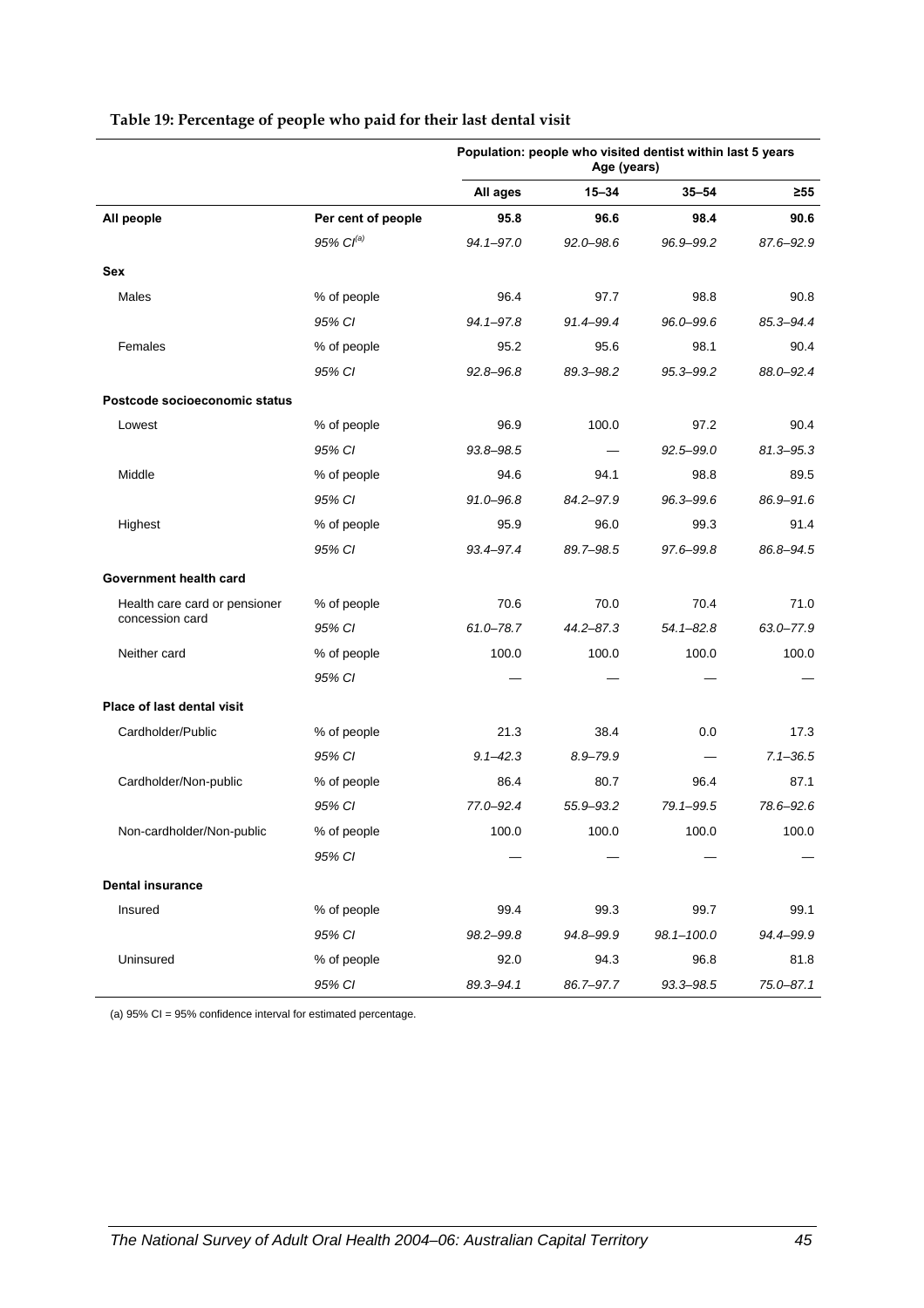## **Government-subsidised dental care in private sector**

In some states and territories, public-sector dental programs provide care to people eligible for their services by referring them to private practitioner dentists. The cost of such care is then subsidised by the state or territory dental program. In ACT, 1.2% of the adult population received territory-subsidised dental care in the private sector [\(Table 20](#page-54-0)). This statistic was not reported nationally.

- People aged 55 years or more were more likely than younger people to receive territory-subsidised dental care in private practice, although the difference was statistically significant only in comparison with 35–54-year-olds.
- Among people with a government health card, 8.4% received territory-subsidised dental care in private practice.
- People living in postcodes that had the lowest socioeconomic status did not receive state-subsidised dental care in private practice.

### **Discussion**

Due to the small percentage of people who received territory-subsidised dental care in the private sector and the small numbers of people sampled in the ACT, it is unwise to draw any firm conclusions from these findings.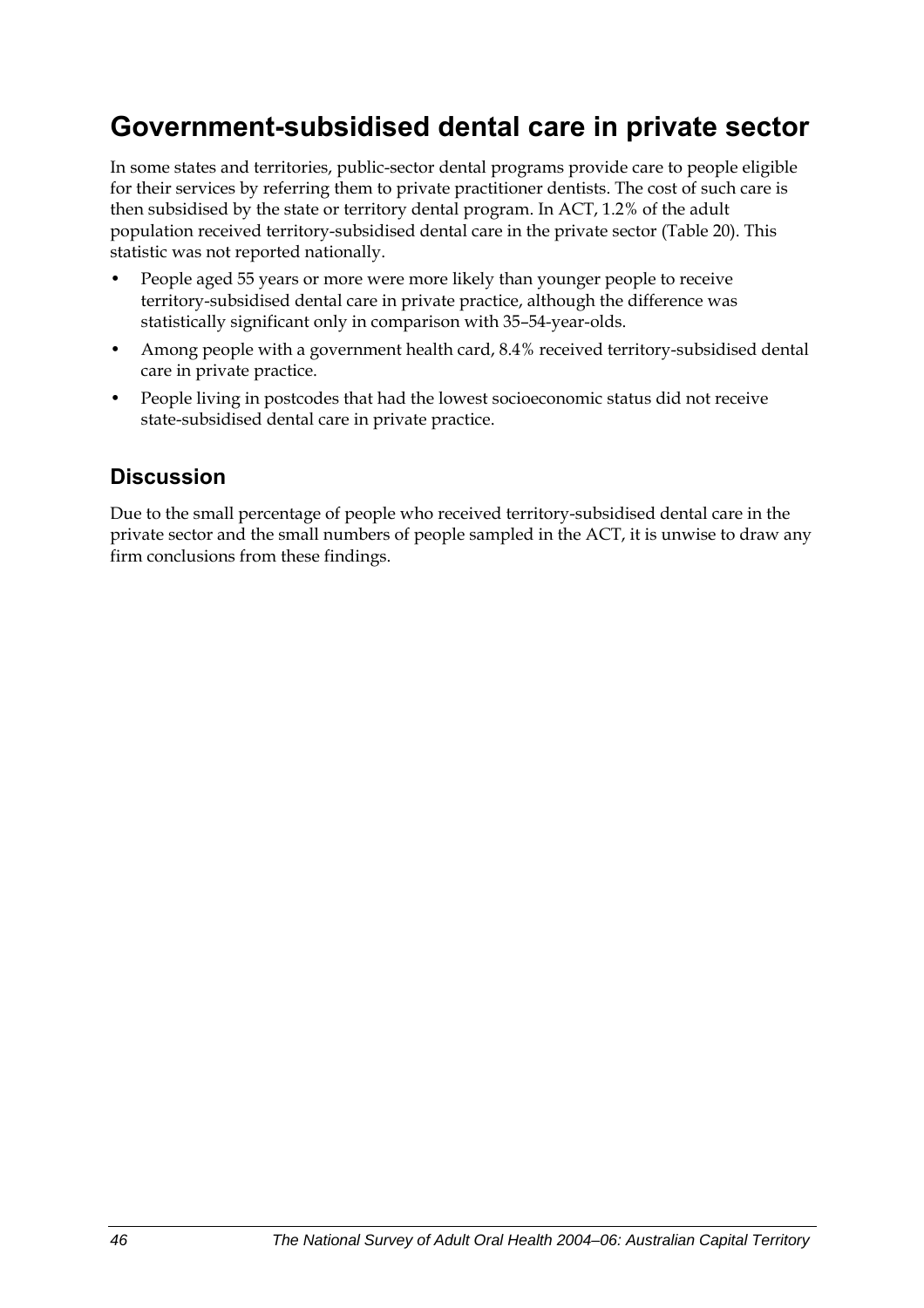|                                  |                       | Population: people who visited dentist within last 5 years<br>Age (years) |              |             |                |
|----------------------------------|-----------------------|---------------------------------------------------------------------------|--------------|-------------|----------------|
|                                  |                       | All ages                                                                  | $15 - 34$    | $35 - 54$   | $\geq 55$      |
| All people                       | Per cent of people    | 1.2                                                                       | 1.1          | 0.1         | 2.9            |
|                                  | 95% Cl <sup>(a)</sup> | $0.6 - 2.5$                                                               | $0.3 - 4.6$  | $0.0 - 1.0$ | $1.7 - 5.1$    |
| Sex                              |                       |                                                                           |              |             |                |
| Males                            | % of people           | 1.0                                                                       | 1.7          | 0.3         | 1.0            |
|                                  | 95% CI                | $0.3 - 3.6$                                                               | $0.3 - 9.9$  | $0.0 - 2.2$ | $0.1 - 7.5$    |
| Females                          | % of people           | 1.4                                                                       | 0.6          | 0.0         | 4.7            |
|                                  | 95% CI                | $0.7 - 2.8$                                                               | $0.1 - 4.5$  |             | $2.9 - 7.4$    |
| <b>Residential location</b>      |                       |                                                                           |              |             |                |
| Capital city                     | % of people           | 1.2                                                                       | 1.1          | 0.1         | 2.9            |
|                                  | 95% CI                | $0.6 - 2.5$                                                               | $0.3 - 4.6$  | $0.0 - 1.0$ | $1.7 - 5.1$    |
| Other places                     | % of people           |                                                                           | $\cdot$      | $\cdot$     | $\blacksquare$ |
|                                  | 95% CI                |                                                                           |              |             |                |
| Postcode socioeconomic<br>status |                       |                                                                           |              |             |                |
| Lowest                           | % of people           | 0.0                                                                       | 0.0          | 0.0         | 0.0            |
|                                  | 95% CI                |                                                                           |              | —           |                |
| Middle                           | % of people           | 2.1                                                                       | 2.5          | 0.0         | 4.2            |
|                                  | 95% CI                | $0.8 - 5.2$                                                               | $0.5 - 10.6$ |             | $1.6 - 10.5$   |
| Highest                          | % of people           | 1.6                                                                       | 0.9          | 0.4         | 3.8            |
|                                  | 95% CI                | 1.2                                                                       | 1.1          | 0.1         | 2.9            |
| Government health card           |                       |                                                                           |              |             |                |
| Health care card or pensioner    | % of people           | 1.2                                                                       | 1.1          | 0.1         | 2.9            |
| concession card                  | 95% CI                | 1.2                                                                       | 1.1          | 0.1         | 2.9            |
| Neither card                     | % of people           | 1.2                                                                       | 1.1          | 0.1         | 2.9            |
|                                  | 95% CI                | $0.6 - 2.5$                                                               | $0.3 - 4.6$  | $0.0 - 1.0$ | $1.7 - 5.1$    |
| <b>Dental insurance</b>          |                       |                                                                           |              |             |                |
| Insured                          | % of people           | 0.6                                                                       | 0.7          | 0.3         | 0.9            |
|                                  | 95% CI                | $0.2 - 1.8$                                                               | $0.1 - 5.2$  | $0.0 - 1.9$ | $0.1 - 5.6$    |
| Uninsured                        | % of people           | 1.9                                                                       | $1.5\,$      | $0.0\,$     | 5.0            |
|                                  | 95% CI                | $0.8 - 4.2$                                                               | $0.3 - 8.7$  |             | $2.5 - 9.8$    |

#### <span id="page-54-0"></span>**Table 20: Percentage of people who received government-subsidised dental care in private sector**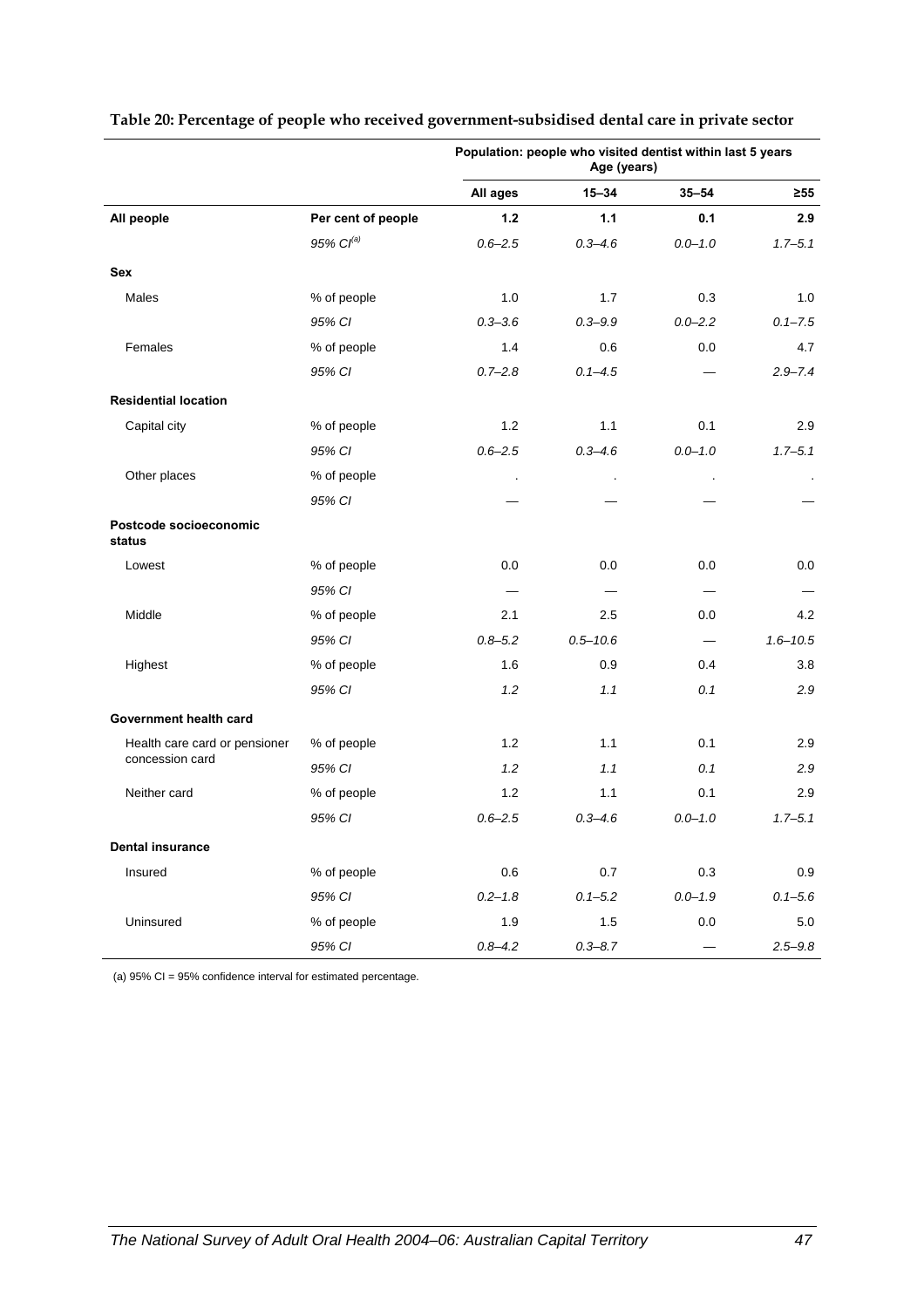## **People's usual pattern of dental visits**

While time since last visiting a dentist provides a snapshot of dental visiting behaviour, people's usual dental attendance patterns reflect longer term behaviours and intentions. In NSAOH, people who were dentate were asked 'How often on average do you seek care from a dental professional?' and four categories of response were offered. In ACT, 60.4% of people aged 15 years or more said that they usually visit a dentist at least once a year [\(Table 21\)](#page-56-0), which was significantly higher than the national estimate of 53.1% (Slade et al. 2007).

## **Key findings**

- Adults aged 15–34 years were least likely to visit a dentist one or more times a year (53.3%), significantly lower than that reported for adults aged 55 years or more (70.5%).
- Females were more likely than males to report they usually visited a dentist at least once a year (65.9% versus 54.8%). Similar differences were observed within each age group.
- Socioeconomic status had some impact, with the percentage being higher for people living in high socioeconomic postcodes than people living in low socioeconomic postcodes (66.5% versus 54.2%). Within age groups, large differences between high and low socioeconomic areas were observed for adults aged 35–54 years (72.7% versus 54.3%) and 55 years or more (82.7% versus 56.2%). However, this pattern was not evident in young adults.
- Percentages were similar for government health cardholders and non-health cardholders (56.5% versus 61.1%). Within age groups, the largest difference by cardholder status occurred for those aged 55 years or more (62.5% versus 74.3%) although this difference was not significant.
- Among government health cardholders, the percentage was lower for people who visited a public practice at their last dental visit than people who visited a private practice (48.5% versus 59.3%), although this difference was not significant. Within age groups, the largest difference by place of last visit was observed for adults aged 55 years or more (39.8% versus 68.5%). In contrast to older adults, those aged less than 35 years who last visited a public practice were more likely to have made annual dental visits than private attendees (59.0% versus 44.8%).
- Dental insurance was strongly associated with annual dental visiting. Insured people were far more likely to usually visit a dentist one or more times a year than uninsured people (74.2% versus 48.2%). Significant differences between insurance groups were also observed for adults aged 15–34 years (71.7% versus 40.0%) and 35–54 years (75.1% versus 48.3%).

## **Discussion**

Six out of 10 ACT residents usually visit the dentist at least once a year. Dental insurance was strongly associated with regular dental visiting, particularly for the two younger age groups. For adults aged 55 years or more, those living in high socioeconomic areas were much more likely to make regular dental visits than those in areas of low socioeconomic status. Government health cardholders aged 55 years or more who last visited a public practice were the least likely to make annual dental visits (39.8%).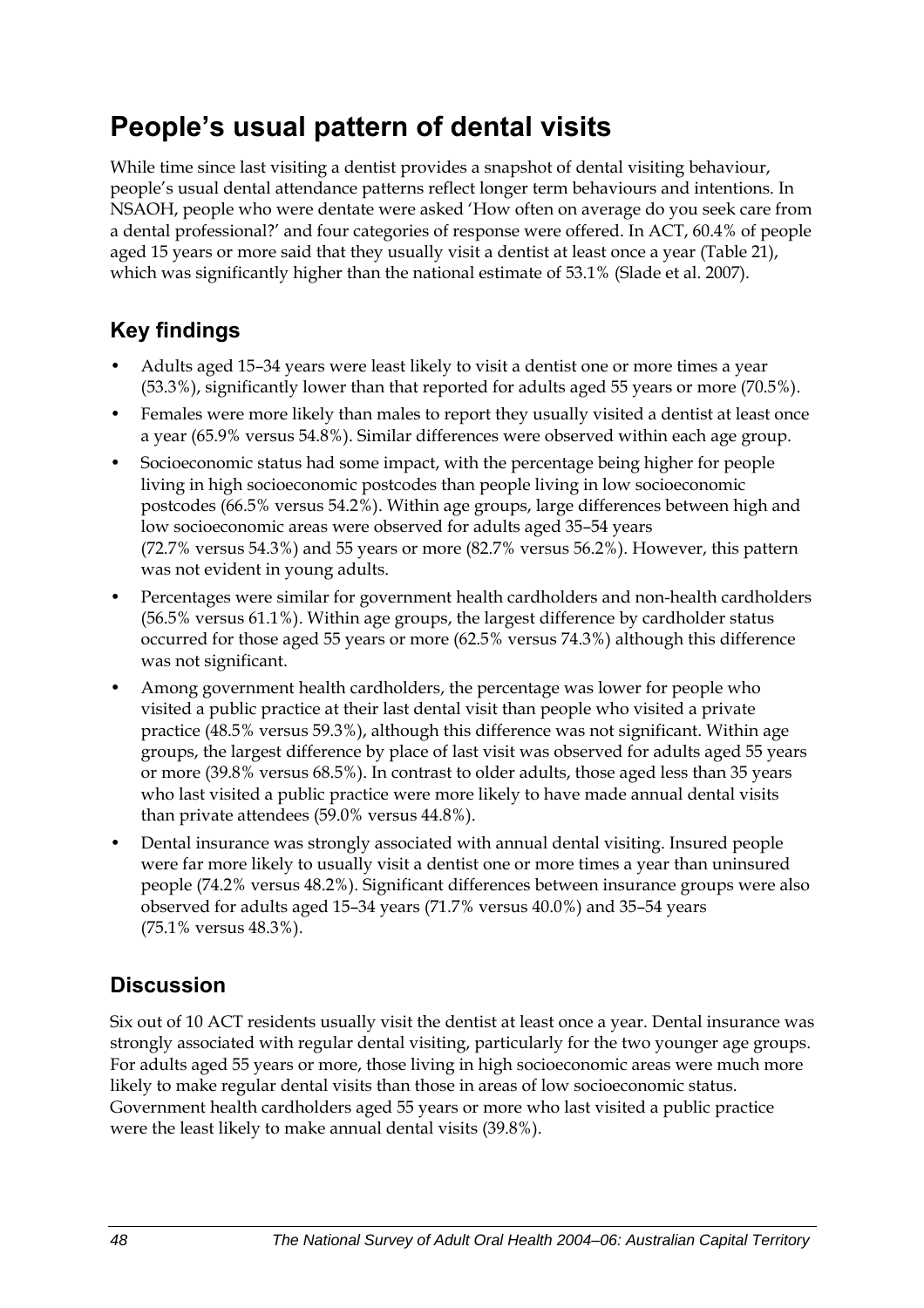|                                   |                    | Population: dentate people<br>Age (years) |               |               |               |  |
|-----------------------------------|--------------------|-------------------------------------------|---------------|---------------|---------------|--|
|                                   |                    | All ages                                  | $15 - 34$     | $35 - 54$     | $\geq 55$     |  |
| All people                        | Per cent of people | 60.4                                      | 53.3          | 61.9          | 70.5          |  |
|                                   | $95\%$ $Cl^{(a)}$  | $56.3 - 64.3$                             | 48.0-58.7     | 55.7-67.8     | 62.5-77.5     |  |
| Sex                               |                    |                                           |               |               |               |  |
| Males                             | % of people        | 54.8                                      | 49.1          | 55.6          | 64.1          |  |
|                                   | 95% CI             | 48.4-61.0                                 | $41.3 - 57.0$ | $47.1 - 63.8$ | 53.0-73.9     |  |
| Females                           | % of people        | 65.9                                      | 57.7          | 67.9          | 76.7          |  |
|                                   | 95% CI             | $61.6 - 70.0$                             | 48.5-66.4     | $60.7 - 74.3$ | 67.7-83.8     |  |
| Postcode socioeconomic status     |                    |                                           |               |               |               |  |
| Lowest                            | % of people        | 54.2                                      | 53.1          | 54.3          | 56.2          |  |
|                                   | 95% CI             | $46.6 - 61.6$                             | $45.7 - 60.3$ | 44.4-63.9     | $42.2 - 69.4$ |  |
| Middle                            | % of people        | 59.4                                      | 58.8          | 57.3          | 63.8          |  |
|                                   | 95% CI             | $55.5 - 63.1$                             | $50.9 - 66.3$ | $52.7 - 61.9$ | $55.2 - 71.7$ |  |
| Highest                           | % of people        | 66.5                                      | 48.6          | 72.7          | 82.7          |  |
|                                   | 95% CI             | $60.3 - 72.2$                             | 38.6-58.8     | 63.5-80.4     | 75.8-88.0     |  |
| Government health card            |                    |                                           |               |               |               |  |
| Health care card or pensioner     | % of people        | 56.5                                      | 49.2          | 53.3          | 62.5          |  |
| concession card                   | 95% CI             | 45.7-66.8                                 | 34.9-63.7     | $29.5 - 75.7$ | $47.6 - 75.3$ |  |
| Neither card                      | % of people        | 61.1                                      | 54.1          | 62.3          | 74.3          |  |
|                                   | 95% CI             | 56.6-65.4                                 | $47.1 - 60.9$ | $56.2 - 68.1$ | $66.1 - 81.2$ |  |
| <b>Place of last dental visit</b> |                    |                                           |               |               |               |  |
| Cardholder/Public                 | % of people        | 48.5                                      | 59.0          | 42.1          | 39.8          |  |
|                                   | 95% CI             | $35.4 - 61.8$                             | $30.2 - 82.7$ | $12.7 - 78.5$ | $21.8 - 61.1$ |  |
| Cardholder/Non-public             | % of people        | 59.3                                      | 44.8          | 57.5          | 68.5          |  |
|                                   | 95% CI             | $45.4 - 71.8$                             | 27.5-63.4     | $31.2 - 80.2$ | $53.2 - 80.6$ |  |
| Non-cardholder/Non-public         | % of people        | 61.1                                      | 54.1          | 62.3          | 74.3          |  |
|                                   | 95% CI             | 56.6-65.4                                 | $47.1 - 60.9$ | $56.2 - 68.1$ | 66.1-81.2     |  |
| <b>Dental insurance</b>           |                    |                                           |               |               |               |  |
| Insured                           | % of people        | 74.2                                      | 71.7          | 75.1          | 75.9          |  |
|                                   | 95% CI             | 68.6-79.0                                 | $61.4 - 80.2$ | 68.5-80.8     | 66.7-83.2     |  |
| Uninsured                         | % of people        | 48.2                                      | 40.0          | 48.3          | 64.9          |  |
|                                   | 95% CI             | $43.1 - 53.4$                             | $33.9 - 46.4$ | 39.0-57.7     | $53.3 - 75.0$ |  |

#### <span id="page-56-0"></span>**Table 21: Percentage of people who usually visit a dental professional at least once a year**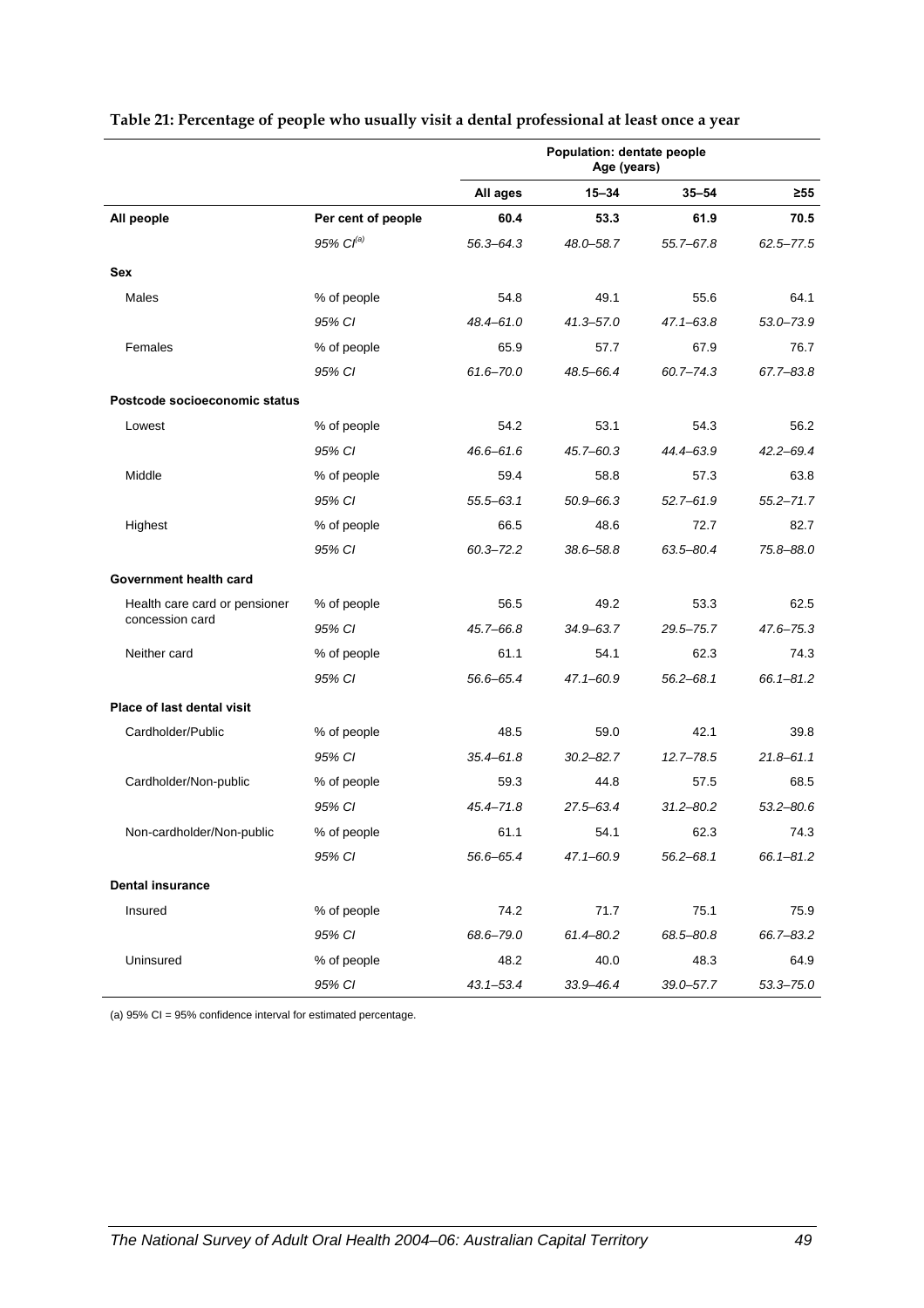## **Usual attendance at the same dentist**

In NSAOH, usual source of care was assessed in the interview by asking people 'Is there a dentist you usually go to for dental care?'. People who answered 'yes, have a usual source of care' were classified as having a dentist they usually attend. In ACT, 83.5% of the dentate population aged 15 years or more who visited a dentist within the last 5 years reported having a dentist they usually attend [\(Table 22\)](#page-58-0), which was significantly higher than the national estimate of 78.6% (Slade et al. 2007).

## **Key findings**

- Across age groups the percentage who replied 'yes' to having a dentist they usually attend was lower for those adults aged 15–34 years (80.1%) compared with those aged 35–54 years (83.3%) and 55 years or more (89.3%). However, differences between age groups were not statistically significant.
- For all ages combined and across age groups, there was little variation among groups classified by sex. A lower percentage of females than males reported having a dentist they usually attend, with the exception of those aged 35–54 years. However, observed differences were not statistically significant.
- For all ages combined, people living in postcodes with low socioeconomic status were significantly less likely to report a usual source of care compared with those in postcodes with high socioeconomic status (83.9% versus 86.2%). However, for each age group, there was little variation in the percentage of adults among groups classified by postcode socioeconomic status. Large 95% CIs in some groups resulted in observed differences not being statistically significant.
- For all ages combined and across age groups, there was little variation among groups classified by government health cardholder status. Percentages were lower for people who held cards than for those who did not.
- Within the population of government health cardholders, older people whose last dental visit was to the public sector were significantly less likely to report having a dentist they usually attend than those who attended elsewhere. The largest differences occurred in the 35–54 years (15.9% versus 88.5%) and 55 years or more (51.3% versus 87.2%) age groups. Note that 95% CIs were large in the youngest age group so the observed difference was not statistically significant.
- The percentage was significantly higher among adults with dental insurance than for those without dental insurance (91.1% versus 76.1%). This difference was mainly attributable to those aged 55 years or more (97.6% compared with 80.6%).

## **Discussion**

In summary, 83.5% of ACT adults reported that they usually visit the same dentist. This type of visiting was more frequent among the older age groups, those who were not government health cardholders and those who are insured.

Choice of an individual dentist is not possible within most public dental clinics.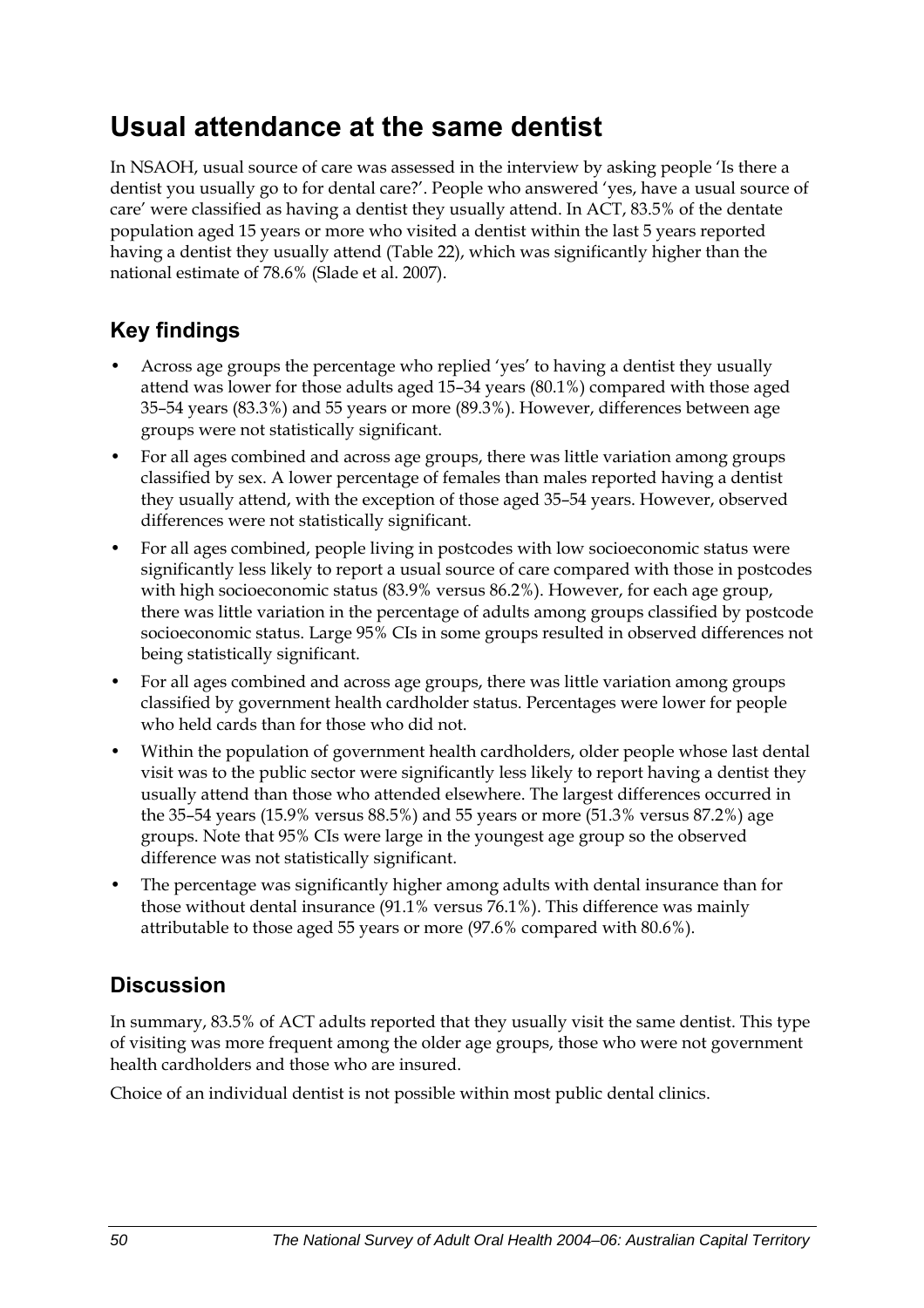|                               |                    | Population: dentate people who visited dentist<br>within last 5 years<br>Age (years) |               |               |           |
|-------------------------------|--------------------|--------------------------------------------------------------------------------------|---------------|---------------|-----------|
|                               |                    | All ages                                                                             | $15 - 34$     | $35 - 54$     | $\geq 55$ |
| All people                    | Per cent of people | 83.5                                                                                 | 80.1          | 83.3          | 89.3      |
|                               | 95% $Cl^{(a)}$     | $80.9 - 85.8$                                                                        | 74.5-84.8     | $78.7 - 87.1$ | 83.7-93.1 |
| Sex                           |                    |                                                                                      |               |               |           |
| Males                         | % of people        | 83.8                                                                                 | 83.1          | 78.2          | 93.5      |
|                               | 95% CI             | $80.1 - 86.9$                                                                        | 75.6-88.6     | 69.9-84.8     | 88.1-96.6 |
| Females                       | % of people        | 83.1                                                                                 | 77.3          | 87.9          | 85.1      |
|                               | 95% CI             | 78.6-86.9                                                                            | 65.7–85.8     | $83.0 - 91.6$ | 77.2-90.7 |
| Postcode socioeconomic status |                    |                                                                                      |               |               |           |
| Lowest                        | % of people        | 83.9                                                                                 | 80.2          | 84.2          | 91.0      |
|                               | 95% CI             | 78.3-88.2                                                                            | 65.3-89.7     | $80.0 - 87.6$ | 85.0-94.8 |
| Middle                        | % of people        | 79.3                                                                                 | 79.9          | 77.4          | 81.3      |
|                               | 95% CI             | $77.2 - 81.4$                                                                        | 76.6-82.8     | 66.8-85.3     | 63.4-91.6 |
| Highest                       | % of people        | 86.2                                                                                 | 80.3          | 86.6          | 93.0      |
|                               | 95% CI             | 82.6-89.2                                                                            | 69.4-88.0     | 77.5-92.4     | 87.9-96.1 |
| Government health card        |                    |                                                                                      |               |               |           |
| Health care card or pensioner | % of people        | 75.3                                                                                 | 70.9          | 68.5          | 79.9      |
| concession card               | 95% CI             | $63.8 - 84.1$                                                                        | $51.5 - 84.9$ | $43.6 - 85.9$ | 67.6-88.3 |
| Neither card                  | % of people        | 84.7                                                                                 | 81.2          | 84.1          | 93.5      |
|                               | 95% CI             | $82.7 - 86.6$                                                                        | 74.9-86.2     | 78.9-88.2     | 88.1-96.6 |
| Place of last dental visit    |                    |                                                                                      |               |               |           |
| Cardholder/Public             | % of people        | 50.5                                                                                 | 63.9          | 15.9          | 51.3      |
|                               | 95% CI             | $27.9 - 72.8$                                                                        | 24.3-90.7     | $2.0 - 63.7$  | 24.4-77.4 |
| Cardholder/Non-public         | % of people        | 83.2                                                                                 | 73.8          | 88.5          | 87.2      |
|                               | 95% CI             | 71.7-90.6                                                                            | 48.1-89.5     | 67.6-96.6     | 77.6-93.1 |
| Non-cardholder/Non-public     | % of people        | 84.7                                                                                 | 81.2          | 84.1          | 93.5      |
|                               | 95% CI             | 82.7-86.6                                                                            | 74.9-86.2     | 78.9-88.2     | 88.1-96.6 |
| <b>Dental insurance</b>       |                    |                                                                                      |               |               |           |
| Insured                       | % of people        | 91.1                                                                                 | 88.4          | 89.5          | 97.6      |
|                               | 95% CI             | 88.0-93.5                                                                            | 80.8-93.3     | 84.2-93.2     | 94.1-99.0 |
| Uninsured                     | % of people        | 76.1                                                                                 | 74.3          | 75.2          | 80.6      |
|                               | 95% CI             | 69.9-81.3                                                                            | 64.0-82.4     | 66.3-82.4     | 68.6-88.7 |

#### <span id="page-58-0"></span>**Table 22: Percentage of people who have a dentist they usually attend**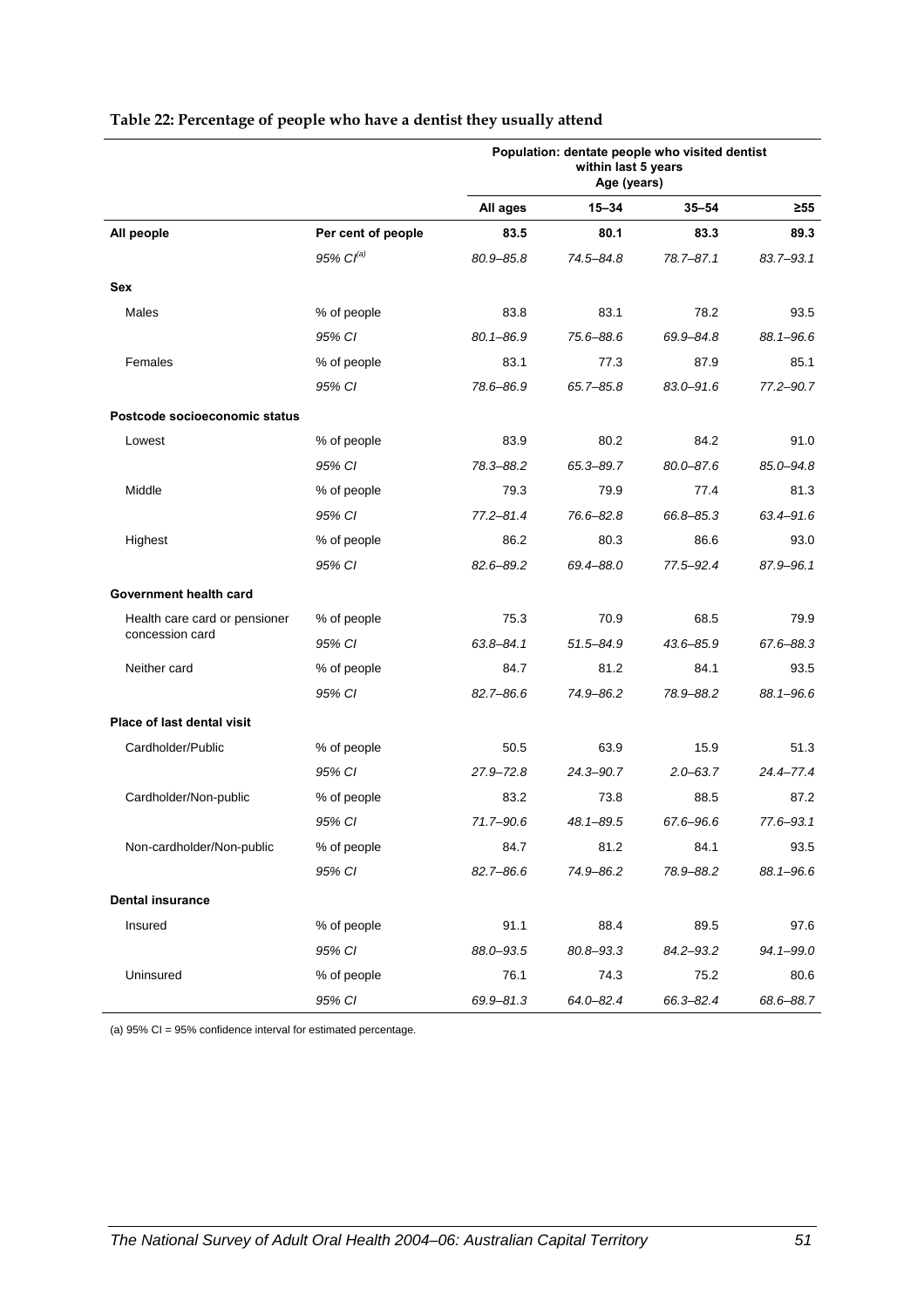## **Usual dental attendance for a check-up**

In NSAOH, dentate people were asked 'Is your usual reason for visiting a dental professional for check-ups or when you have a dental problem?'. In ACT, 63.6% of the adult dentate population reported usually visiting a dentist for a check-up ([Table 23](#page-60-0)), which was significantly higher than the national estimate of 56.2% (Slade et al. 2007).

### **Key findings**

- Across age groups there was little variation in the percentage of adults usually visiting a dentist for a check-up, as indicated by a slightly higher percentage in the youngest (15–34 years) age group (65.5%) compared with those aged 35–54 years (63.2%) and 55 years or more (60.8%). However, differences between age groups were not statistically significant.
- For all ages combined and across age groups, there was little variation among groups classified by sex. A higher percentage of females than males reported having a dentist they usually attend, with the exception of those aged 15–34 years. However, observed differences were not statistically significant.
- People living in postcodes with low and middle socioeconomic status tended to be less likely to report usually visiting for a check-up than those in postcodes with high socioeconomic status, although the majority of the observed differences within age groups were not statistically significant. For people aged 55 years or more, those living in postcodes with middle socioeconomic status were significantly less likely to report usually visiting for a check-up than those with high socioeconomic status (55.4% versus 70.5%).
- The percentage was significantly lower for adults who had a government health card than for those who did not (48.1% versus 66.2%). This pattern was consistent across all age groups.
- Within the population of government health cardholders, people aged 55 years or more whose last dental visit was to the public sector were less likely to report usually visiting a dentist for a check-up than those who attended elsewhere (22.7% versus 63.2%). Note that 95% CIs were large in the younger age groups so the differences observed were not statistically significant.
- The percentage was significantly higher among adults with dental insurance than for those without dental insurance (74.8% versus 53.0%). This pattern was consistent across all age groups.

### **Discussion**

In summary, almost two-thirds of the adult population usually visit the dentist for a check-up, with this percentage being slightly higher for adults aged 15–34 years. Usually visiting for a check-up was significantly associated with not having a government health card and having dental insurance.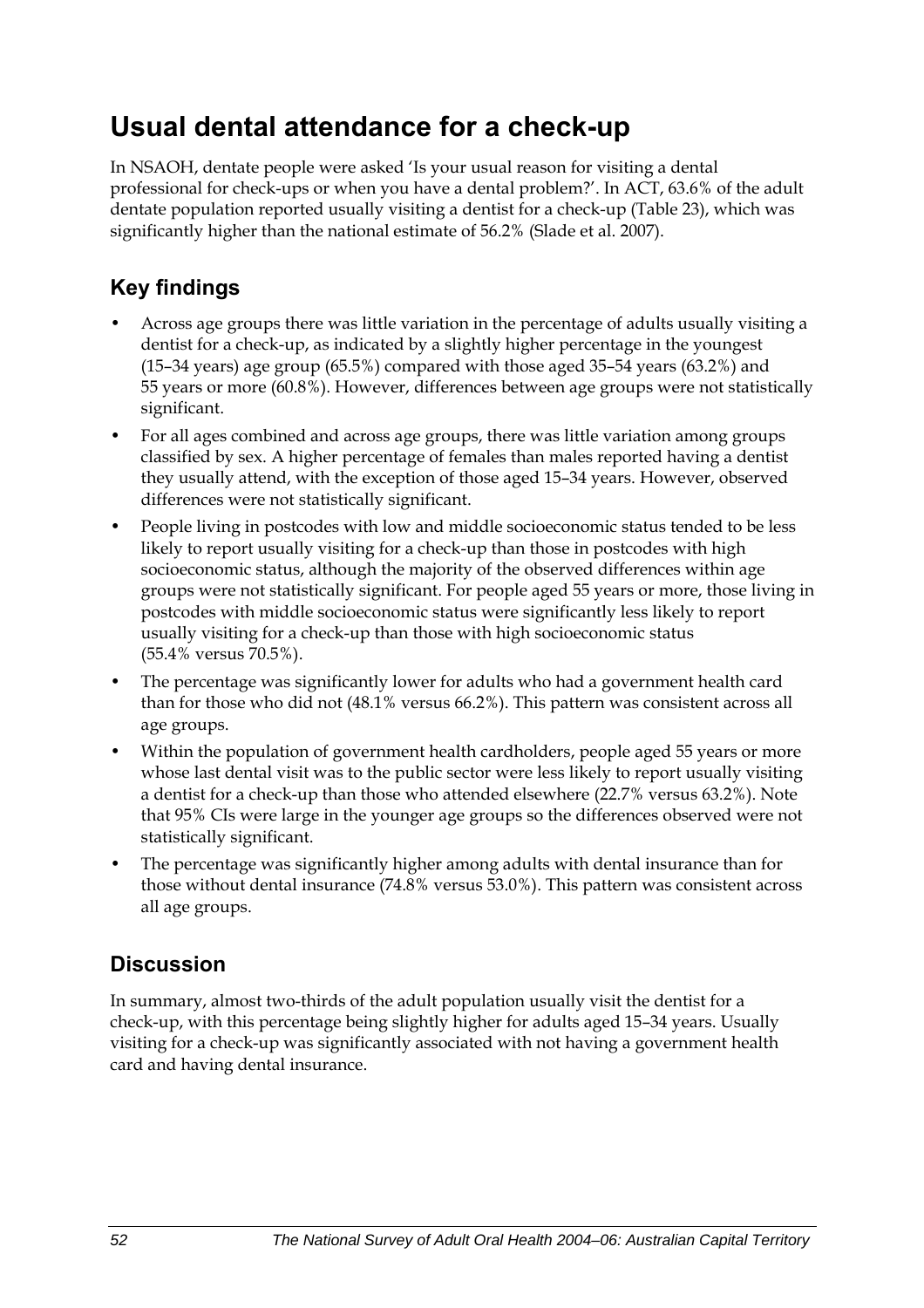|                                                                  |                    | Population: dentate people<br>Age (years) |               |               |               |
|------------------------------------------------------------------|--------------------|-------------------------------------------|---------------|---------------|---------------|
|                                                                  |                    | All ages                                  | $15 - 34$     | $35 - 54$     | ≥55           |
| All people                                                       | Per cent of people | 63.6                                      | 65.5          | 63.2          | 60.8          |
|                                                                  | 95% $Cl^{(a)}$     | 59.5-67.5                                 | 58.9-71.6     | 58.0-68.1     | $53.0 - 68.0$ |
| Sex                                                              |                    |                                           |               |               |               |
| Males                                                            | % of people        | 62.1                                      | 67.1          | 59.8          | 56.6          |
|                                                                  | 95% CI             | $56.7 - 67.3$                             | $56.7 - 76.1$ | $50.7 - 68.3$ | 47.7-65.2     |
| Females                                                          | % of people        | 65.0                                      | 63.8          | 66.5          | 64.7          |
|                                                                  | 95% CI             | $60.2 - 69.5$                             | $56.0 - 71.1$ | 58.5-73.6     | $51.6 - 76.0$ |
| Postcode socioeconomic status                                    |                    |                                           |               |               |               |
| Lowest                                                           | % of people        | 58.5                                      | 63.4          | 57.6          | 49.4          |
|                                                                  | 95% CI             | $52.6 - 64.1$                             | $55.0 - 71.1$ | $50.3 - 64.7$ | 35.5–63.4     |
| Middle                                                           | % of people        | 63.9                                      | 66.7          | 65.4          | 55.4          |
|                                                                  | 95% CI             | 57.7-69.6                                 | $51.6 - 79.1$ | 58.3-71.9     | $51.0 - 59.7$ |
| Highest                                                          | % of people        | 67.7                                      | 66.4          | 67.0          | 70.5          |
|                                                                  | 95% CI             | $61.2 - 73.6$                             | $55.8 - 75.6$ | 57.3-75.5     | $60.2 - 79.0$ |
| Government health card                                           |                    |                                           |               |               |               |
| Health care card or pensioner<br>concession card<br>Neither card | % of people        | 48.1                                      | 42.4          | 36.9          | 54.8          |
|                                                                  | 95% CI             | $40.1 - 56.3$                             | $26.0 - 60.6$ | 18.8-59.5     | 44.8-64.5     |
|                                                                  | % of people        | 66.2                                      | 68.7          | 64.7          | 63.6          |
|                                                                  | 95% CI             | 61.4-70.6                                 | $61.4 - 75.2$ | 59.8-69.3     | $54.0 - 72.3$ |
| Place of last dental visit                                       |                    |                                           |               |               |               |
| Cardholder/Public                                                | % of people        | 32.3                                      | 49.1          | 18.9          | 22.7          |
|                                                                  | 95% CI             | $20.4 - 47.1$                             | $19.2 - 79.7$ | $3.5 - 60.0$  | $9.9 - 44.1$  |
| Cardholder/Non-public                                            | % of people        | 53.1                                      | 39.7          | 43.3          | 63.2          |
|                                                                  | 95% CI             | $41.9 - 64.0$                             | $20.6 - 62.6$ | $21.1 - 68.7$ | $51.3 - 73.7$ |
| Non-cardholder/Non-public                                        | % of people        | 66.2                                      | 68.7          | 64.7          | 63.6          |
|                                                                  | 95% CI             | $61.4 - 70.6$                             | $61.4 - 75.2$ | 59.8-69.3     | $54.0 - 72.3$ |
| <b>Dental insurance</b>                                          |                    |                                           |               |               |               |
| Insured                                                          | % of people        | 74.8                                      | 76.2          | 75.7          | 71.1          |
|                                                                  | 95% CI             | 69.9-79.1                                 | 64.9-84.8     | 68.6-81.6     | $62.5 - 78.4$ |
| Uninsured                                                        | % of people        | 53.0                                      | 57.1          | 48.9          | 50.8          |
|                                                                  | 95% CI             | 46.8-59.0                                 | 48.0-65.8     | $40.7 - 57.2$ | 41.6-59.9     |

#### <span id="page-60-0"></span>**Table 23: Percentage of people who usually visit a dentist for a check-up**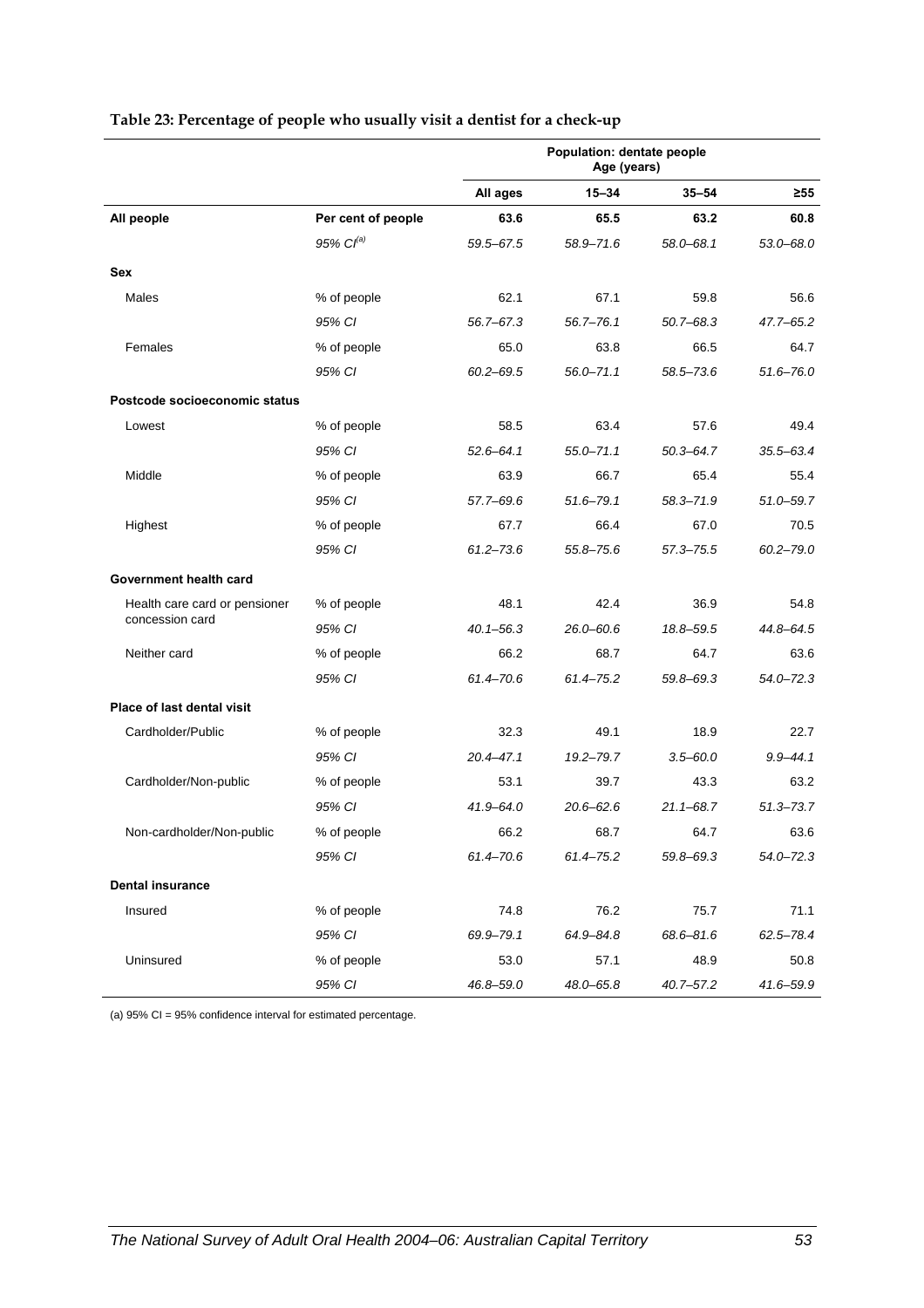## **Dental care avoided or delayed due to cost**

In NSAOH, cost as a barrier to receipt of dental care was assessed with the question 'During the last 12 months, have you avoided or delayed visiting a dental professional because of the cost?'. People who answered 'yes' were classified as having delayed or avoided dental care due to cost. In ACT, they represented 28.7% of the population aged 15 years or more (Table 24), but this estimate was not significantly different from the national estimate of 30.0% (Slade et al. 2007).

### **Key findings**

- There was some variation in the percentage reporting cost as a barrier to receipt of dental care, with statistically significant differences observed between the youngest and oldest age groups, as indicated by 34.9% of adults aged 15–34 years compared with 19.2% of those aged 55 years or more.
- For all ages combined, a significantly greater percentage of females reported that they had avoided or delayed care due to cost compared with males (34.7% versus 22.3%). This difference was mainly attributable to those aged 15–34 years (44.1% compared with  $26.0\%$ ).
- For all ages combined, people living in postcodes with low socioeconomic status were significantly more likely to report having avoided or delayed care due to cost than those in postcodes with middle (34.8% versus 25.1%) and high (34.8% versus 26.1%) socioeconomic status. Among people aged 55 years or more, those with high socioeconomic status were significantly less likely to do so than those with low (12.0% versus 27.4%) and middle (12.0% versus 22.9%) socioeconomic status.
- The percentage was significantly higher for adults who had a government health card than for those who did not (39.6% versus 26.7%). This pattern was consistent across all age groups, with statistically significant differences between cardholders and non-cardholders observed in the 35–54 years age group (51.8% versus 26.8%).
- For all ages combined and across all age groups, within the population who had a government health card, no statistically significant differences were observed among groups classified by place of last visit. Note that 95% CIs were large in some groups so the differences observed were not statistically significant.
- The percentage was significantly higher among uninsured adults than insured adults (38.7% versus 18.0%). Statistically significant differences were observed in the 15–34 years (45.0% versus 22.2%) and 35–54 years (38.4% versus 19.5%) age groups.

### **Discussion**

Adults aged 55 years or more were less likely to report that they had avoided or delayed dental care due to cost compared with their younger counterparts. Dental insurance was strongly associated, and sex and government health cardholder status moderately associated, with having avoided or delayed receipt of dental care due to cost.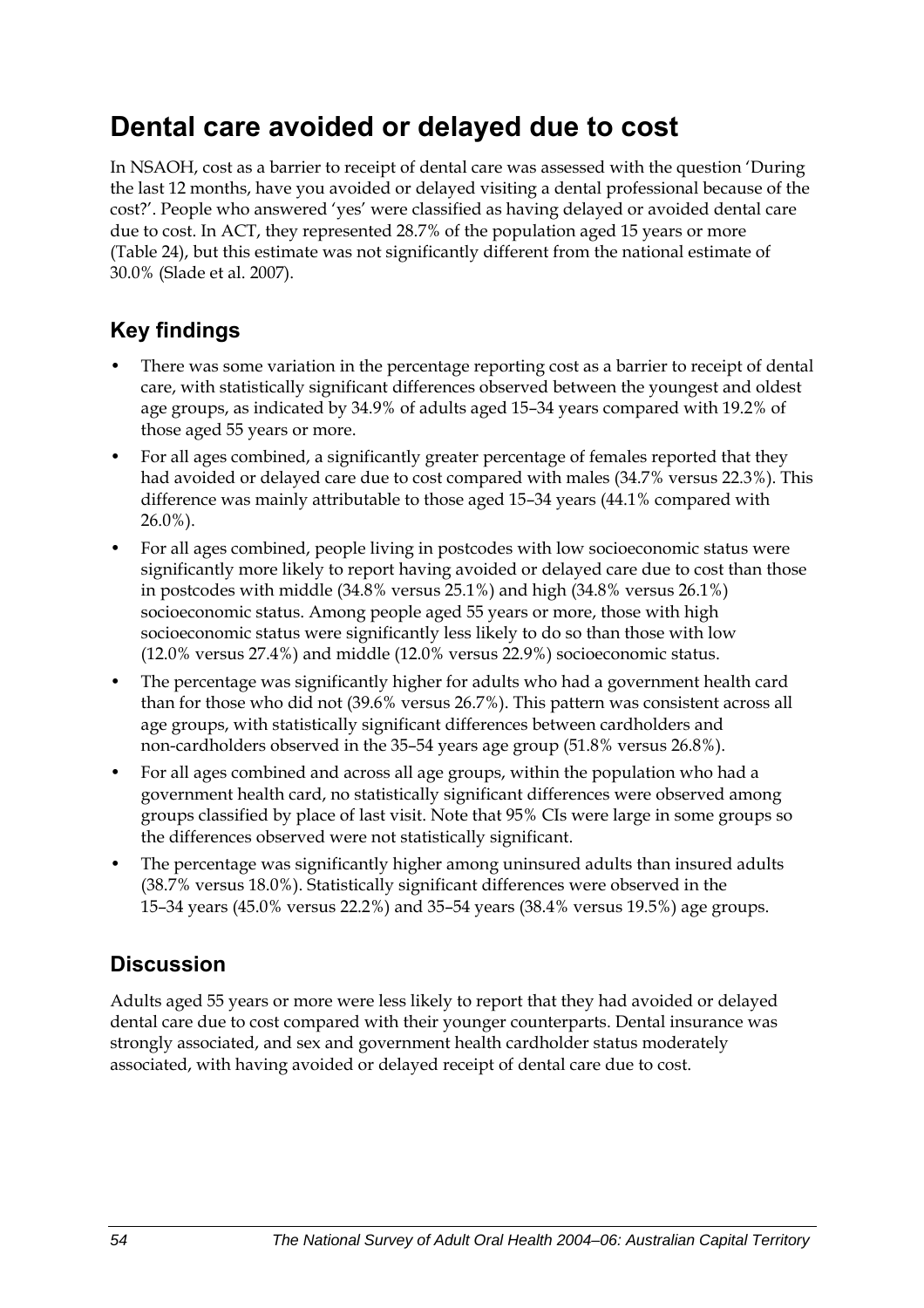|                               |                       | Population: all people<br>Age (years) |               |               |               |
|-------------------------------|-----------------------|---------------------------------------|---------------|---------------|---------------|
|                               |                       | All ages                              | $15 - 34$     | $35 - 54$     | ≥55           |
| All people                    | Per cent of people    | 28.7                                  | 34.9          | 28.3          | 19.2          |
|                               | 95% Cl <sup>(a)</sup> | $25.5 - 32.1$                         | $29.2 - 41.1$ | $24.3 - 32.7$ | $13.9 - 26.0$ |
| <b>Sex</b>                    |                       |                                       |               |               |               |
| Males                         | % of people           | 22.3                                  | 26.0          | 22.0          | 16.7          |
|                               | 95% CI                | 18.6-26.6                             | 19.8-33.2     | 15.8-29.7     | $9.7 - 27.2$  |
| Females                       | % of people           | 34.7                                  | 44.1          | 34.2          | 21.5          |
|                               | 95% CI                | $30.1 - 39.6$                         | $33.7 - 55.1$ | $27.3 - 42.0$ | 16.5-27.5     |
| Postcode socioeconomic status |                       |                                       |               |               |               |
| Lowest                        | % of people           | 34.8                                  | 41.4          | 32.1          | 27.4          |
|                               | 95% CI                | $30.3 - 39.6$                         | $32.7 - 50.7$ | $24.8 - 40.3$ | $16.7 - 41.5$ |
| Middle                        | % of people           | 25.1                                  | 26.2          | 25.2          | 22.9          |
|                               | 95% CI                | 23.5-26.7                             | 20.0-33.5     | $19.8 - 31.4$ | $16.6 - 30.7$ |
| Highest                       | % of people           | 26.1                                  | 36.7          | 26.9          | 12.0          |
|                               | 95% CI                | $22.3 - 30.2$                         | $30.4 - 43.4$ | 19.9-35.2     | $9.4 - 15.2$  |
| Government health card        |                       |                                       |               |               |               |
| Health care card or pensioner | % of people           | 39.6                                  | 54.3          | 51.8          | 28.5          |
| concession card               | 95% CI                | $33.0 - 46.5$                         | 39.4-68.5     | $34.9 - 68.3$ | $21.2 - 37.0$ |
| Neither card                  | % of people           | 26.7                                  | 32.5          | 26.8          | 14.4          |
|                               | 95% CI                | $22.7 - 31.2$                         | 25.7–40.0     | $22.8 - 31.1$ | $8.4 - 23.7$  |
| Place of last dental visit    |                       |                                       |               |               |               |
| Cardholder/Public             | % of people           | 41.9                                  | 44.9          | 54.8          | 36.3          |
|                               | 95% CI                | $26.4 - 59.1$                         | $20.3 - 72.2$ | 18.7-86.5     | $20.4 - 55.7$ |
| Cardholder/Non-public         | % of people           | 38.7                                  | 58.6          | 50.7          | 26.0          |
|                               | 95% CI                | $29.1 - 49.4$                         | $39.8 - 75.2$ | $26.5 - 74.6$ | 17.9-36.0     |
| Non-cardholder/Non-public     | % of people           | 26.7                                  | 32.5          | 26.8          | 14.4          |
|                               | 95% CI                | $22.7 - 31.2$                         | 25.7-40.0     | $22.8 - 31.1$ | $8.4 - 23.7$  |
| <b>Dental insurance</b>       |                       |                                       |               |               |               |
| Insured                       | % of people           | 18.0                                  | 22.2          | 19.5          | 10.3          |
|                               | 95% CI                | $13.7 - 23.3$                         | 13.8-33.6     | $15.1 - 24.9$ | $4.7 - 20.9$  |
| Uninsured                     | % of people           | 38.7                                  | 45.0          | 38.4          | 27.9          |
|                               | 95% CI                | $33.2 - 44.4$                         | 34.9-55.6     | $32.0 - 45.1$ | 19.6-38.2     |

#### **Table 24: Percentage of people who avoided or delayed dental care**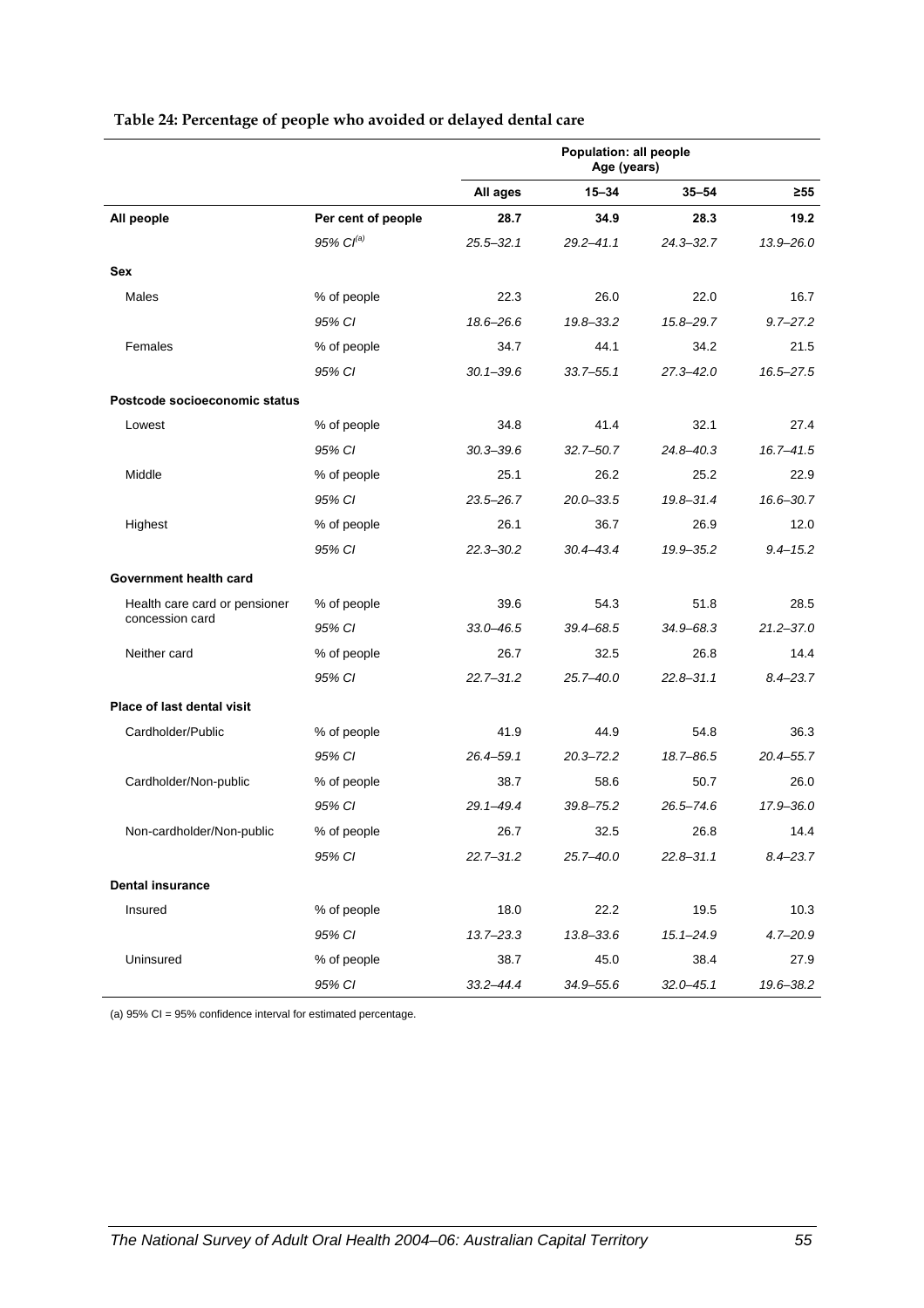## **Recommended dental treatment foregone due to cost**

In NSAOH, treatment foregone due to cost was assessed with the question 'Has the cost prevented you from having any dental treatment that was recommended during the last 2 years?'. People who answered 'yes' were classified as having foregone dental treatment due to cost. In ACT, they represented 22.7% of the population aged 15 years or more ([Table 25](#page-64-0)), which was higher, but not significantly, than the national estimate of 20.6% (Slade et al. 2007).

### **Key findings**

- Across age groups there was little variation in the percentage of adults reporting that they had forgone recommended treatment due to cost, as indicated by a lower percentage of adults aged 55 years or more (16.8%) compared with those aged 15–34 years (23.6%) and 35–54 years (25.7%). However, differences between age groups were not statistically significant.
- For all ages combined and across all age groups, there was little variation in the percentage among groups classified by sex.
- For all ages combined, people living in postcodes with low socioeconomic status were significantly more likely to report forgoing recommended dental treatment due to cost than those with middle socioeconomic status (29.3% versus 19.3%). Among people aged 55 years or more, those with low socioeconomic status were significantly more likely to do so than those with high socioeconomic status (25.5% versus 9.9%).
- For all ages combined and across all age groups, there was little variation in the percentage among groups classified by government health cardholder status. Those who held cards were more likely to report forgoing recommended dental treatment than those who did not. However, since the 95% CIs were large in these groups, the differences were not statistically significant.
- For all ages combined, people with no dental insurance were significantly more likely than the insured to report that they had foregone recommended dental treatment due to cost. However, there were no statistically significant age-specific differences observed.

### **Discussion**

In summary, having foregone recommended dental treatment due to cost was somewhat associated with postcode socioeconomic status and dental insurance. Note that 95% CIs were large in some strata, with the consequence that observed differences were statistically significant.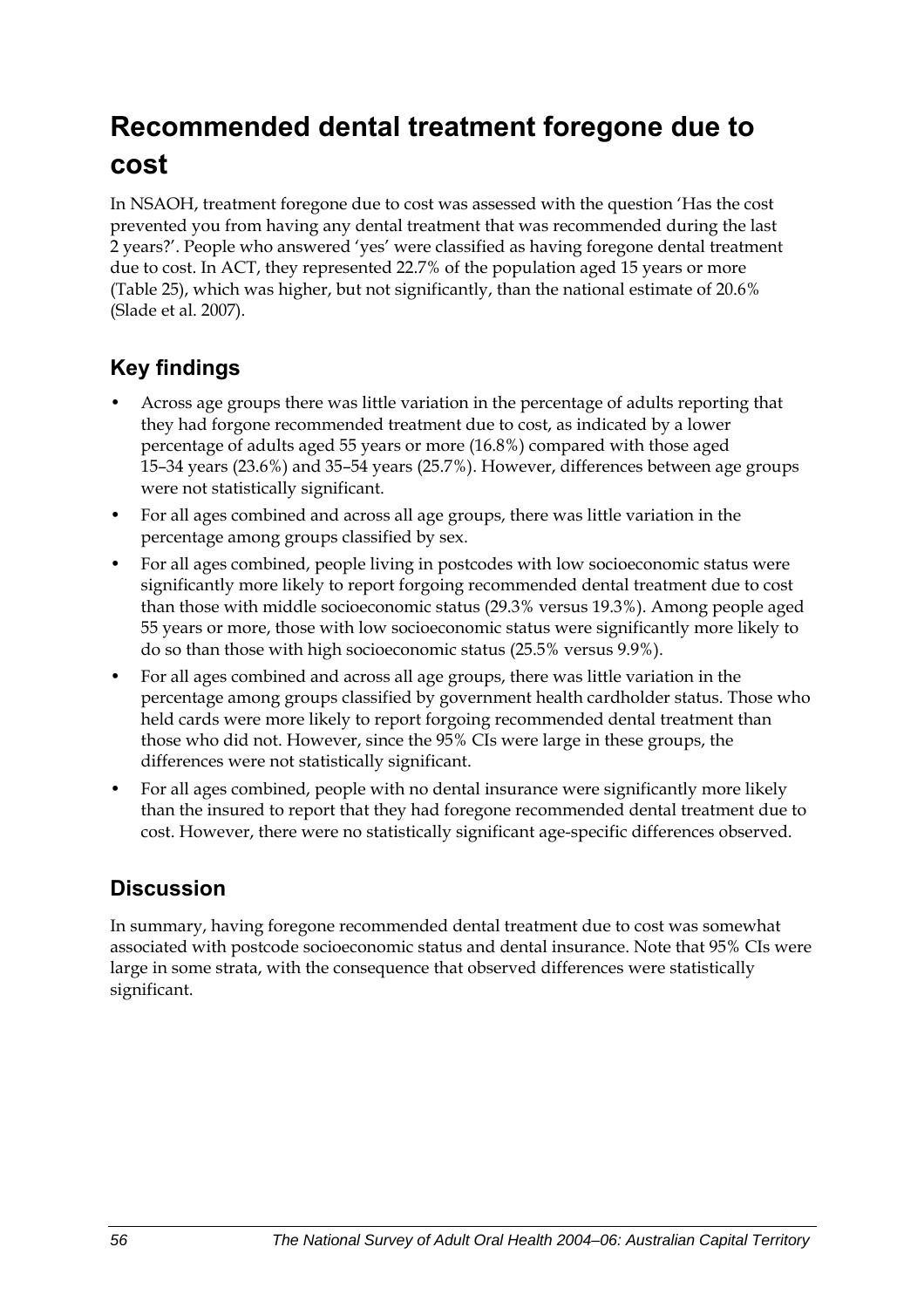|                               |                    | Population: people who visited dentist within last 2 years<br>Age (years) |               |               |               |
|-------------------------------|--------------------|---------------------------------------------------------------------------|---------------|---------------|---------------|
|                               |                    | All ages                                                                  | $15 - 34$     | $35 - 54$     | ≥55           |
| All people                    | Per cent of people | 22.7                                                                      | 23.6          | 25.7          | 16.8          |
|                               | 95% $Cl^{(a)}$     | $19.2 - 26.7$                                                             | 18.6-29.5     | $19.6 - 32.8$ | $11.7 - 23.6$ |
| Sex                           |                    |                                                                           |               |               |               |
| Males                         | % of people        | 20.0                                                                      | 17.8          | 22.4          | 19.6          |
|                               | 95% CI             | $15.2 - 25.8$                                                             | $12.3 - 25.2$ | 16.4-29.8     | $11.1 - 32.3$ |
| Females                       | % of people        | 25.3                                                                      | 29.2          | 28.5          | 14.3          |
|                               | 95% CI             | $20.4 - 30.8$                                                             | 21.4-38.5     | $20.3 - 38.5$ | $9.9 - 20.2$  |
| Postcode socioeconomic status |                    |                                                                           |               |               |               |
| Lowest                        | % of people        | 29.3                                                                      | 31.1          | 29.3          | 25.5          |
|                               | 95% CI             | $24.6 - 34.5$                                                             | $24.3 - 38.8$ | 18.8-42.7     | 14.6-40.5     |
| Middle                        | % of people        | 19.3                                                                      | 18.0          | 19.8          | 21.2          |
|                               | 95% CI             | $17.6 - 21.1$                                                             | $12.8 - 24.6$ | $15.0 - 25.8$ | $13.5 - 31.6$ |
| Highest                       | % of people        | 19.7                                                                      | 21.6          | 25.9          | 9.9           |
|                               | 95% CI             | 14.7-25.9                                                                 | $15.2 - 29.7$ | 15.8-39.5     | $6.8 - 14.0$  |
| Government health card        |                    |                                                                           |               |               |               |
| Health care card or pensioner | % of people        | 30.9                                                                      | 49.1          | 42.6          | 18.0          |
| concession card               | 95% CI             | $21.3 - 42.6$                                                             | $27.2 - 71.4$ | $24.2 - 63.4$ | $11.1 - 27.9$ |
| Neither card                  | % of people        | 21.5                                                                      | 20.6          | 24.7          | 16.3          |
|                               | 95% CI             | $17.4 - 26.2$                                                             | $14.4 - 28.7$ | $18.7 - 32.0$ | $10.5 - 24.3$ |
| Place of last dental visit    |                    |                                                                           |               |               |               |
| Cardholder/Public             | % of people        | 28.9                                                                      | 17.6          | 52.8          | 29.7          |
|                               | 95% CI             | $16.1 - 46.3$                                                             | $4.0 - 52.1$  | $19.5 - 83.7$ | $11.6 - 57.6$ |
| Cardholder/Non-public         | % of people        | 31.5                                                                      | 60.6          | 39.5          | 14.8          |
|                               | 95% CI             | $20.1 - 45.8$                                                             | $31.9 - 83.5$ | 17.7-66.5     | $8.7 - 23.9$  |
| Non-cardholder/Non-public     | % of people        | 21.5                                                                      | 20.6          | 24.7          | 16.3          |
|                               | 95% CI             | 17.4-26.2                                                                 | 14.4-28.7     | $18.7 - 32.0$ | $10.5 - 24.3$ |
| <b>Dental insurance</b>       |                    |                                                                           |               |               |               |
| Insured                       | % of people        | 17.5                                                                      | 18.5          | 18.8          | 14.0          |
|                               | 95% CI             | $13.9 - 21.9$                                                             | $12.2 - 27.2$ | $13.8 - 25.1$ | $8.1 - 23.0$  |
| Uninsured                     | % of people        | 28.9                                                                      | 30.2          | 34.4          | 19.8          |
|                               | 95% CI             | 23.6-34.9                                                                 | 23.6-37.6     | $24.1 - 46.5$ | $12.8 - 29.3$ |

#### <span id="page-64-0"></span>**Table 25: Percentage of people who reported that cost had prevented recommended dental treatment**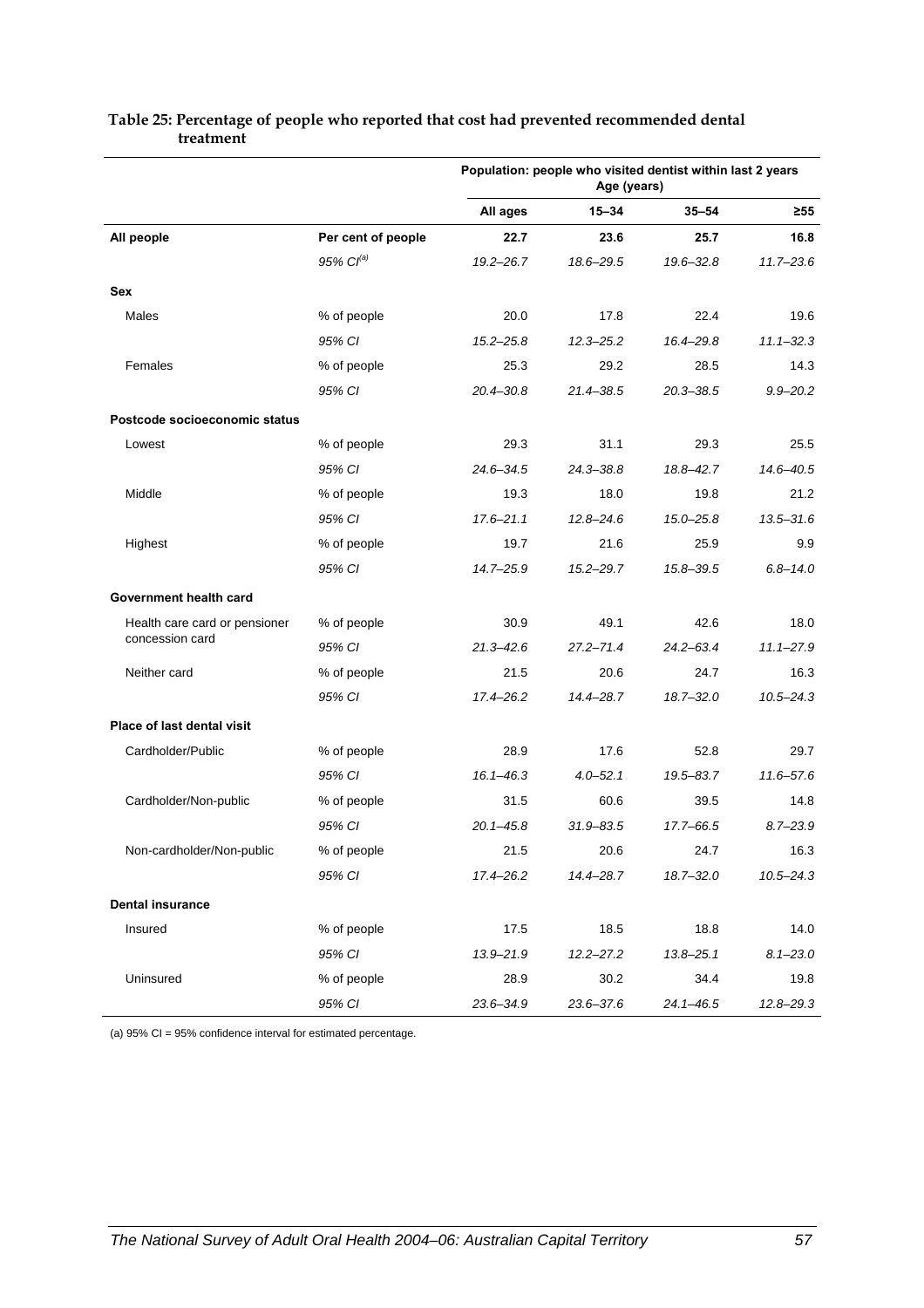## **Difficulty paying a \$100 dental bill**

In NSAOH, difficulty paying for dental care was assessed with the question 'At most times of the year, how much difficulty would you have paying a \$100 dental bill? Would you say none, hardly any, a little, a lot of difficulty, don't know?'. People who answered 'a lot' were classified as having difficulty paying a \$100 dental bill. They represented 14.8% of the population in ACT aged 15 years or more [\(Table 26\)](#page-66-0), which was lower, but not significantly, than the national estimate of 18.2% (Slade et al. 2007).

## **Key findings**

- Across age groups there was little variation in the percentage of adults reporting that they would have difficulty paying a \$100 dental bill, as indicated by a slightly higher percentage of adults aged 15–34 years (16.9%) compared with those aged 35–54 years (12.5%) and 55 years or more (14.6%). However, differences between age groups were not statistically significant.
- For all ages combined and across all age groups, there was little variation among groups classified by sex. Females were more likely than males to report difficulty paying a \$100 dental bill.
- People living in postcodes with low socioeconomic status were significantly more likely to have difficulty than those with middle socioeconomic status (17.9% versus 9.5%). Statistically significant differences were observed in the 35–54 years (16.5% versus 4.7%) and 55 years or more (23.9% versus 9.9%) age groups.
- Among people aged 55 years or more, those with low socioeconomic status were significantly more likely to report that they would have difficulty paying a \$100 dental bill than those with high socioeconomic status (23.9% versus 11.6%).
- There was almost a three-fold difference between people who held a government health card (32.1%) and those who did not (11.5%). The relative difference was greatest in those aged 55 years or more (29.2% versus 6.6%) and smallest in the 15–34 years age group (34.8% versus 14.2%).
- Within the population of government health cardholders, the percentage was higher among people whose last dental visit was to the public sector than those who attended elsewhere. However, due to large 95% CIs in these groups, there were no statistically significant differences observed.
- For all ages combined, adults with no dental insurance were 2.4 times more likely to report that they would have difficulty paying a \$100 dental bill than those with dental insurance (20.3% versus 8.5%). Among people aged 55 years or more, those with no dental insurance were 4.1 times more likely to do so than the insured.

## **Discussion**

In summary, government health cardholder status was strongly associated with having a lot of difficulty paying a \$100 dental bill. There was a moderate association with postcode socioeconomic status and dental insurance.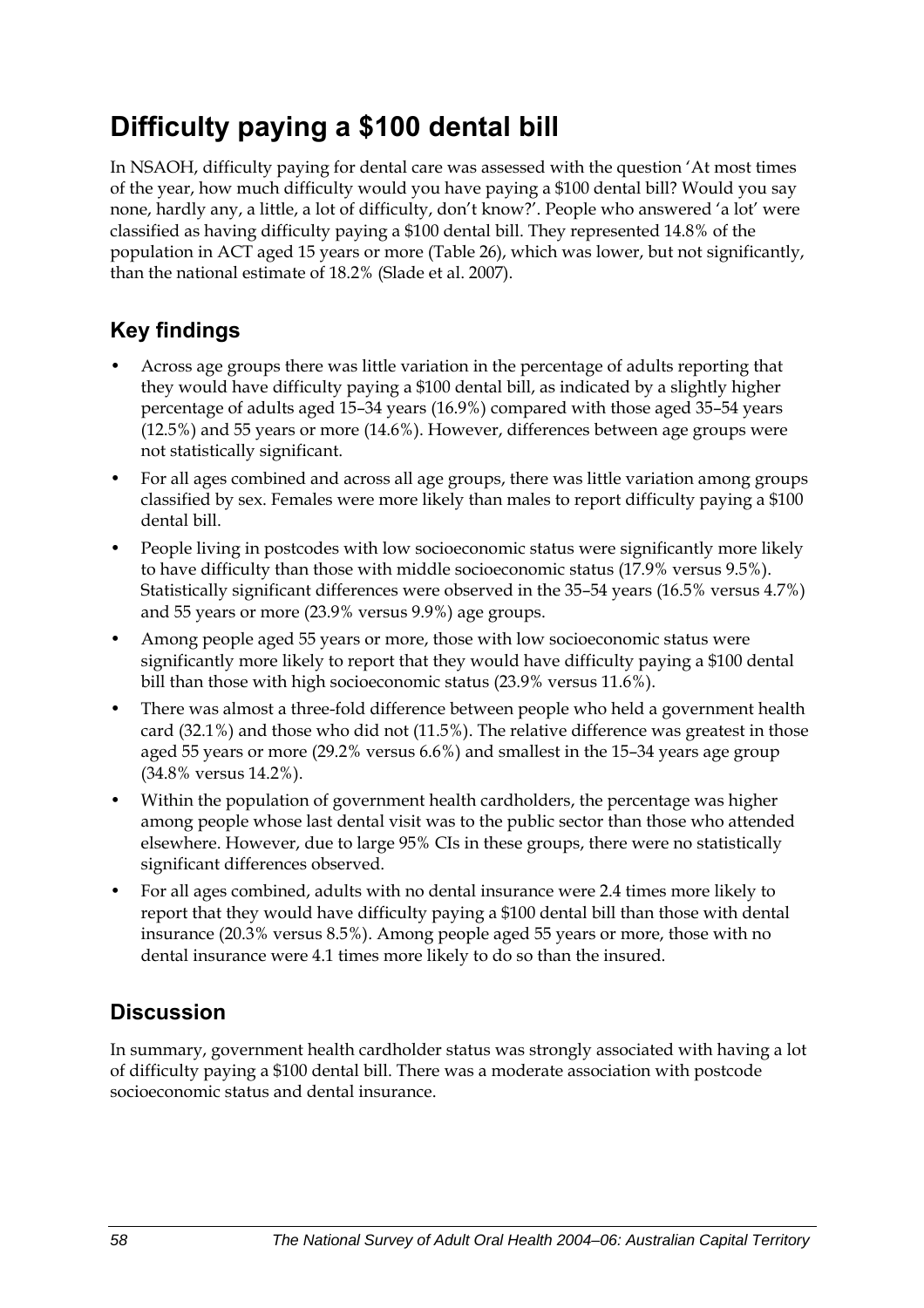|                               |                       | Population: all people<br>Age (years) |               |               |               |
|-------------------------------|-----------------------|---------------------------------------|---------------|---------------|---------------|
|                               |                       | All ages                              | $15 - 34$     | $35 - 54$     | $\geq 55$     |
| All people                    | Per cent of people    | 14.8                                  | 16.9          | 12.5          | 14.6          |
|                               | 95% Cl <sup>(a)</sup> | $11.9 - 18.2$                         | $13.4 - 21.2$ | $8.9 - 17.4$  | $10.2 - 20.4$ |
| Sex                           |                       |                                       |               |               |               |
| Males                         | % of people           | 11.3                                  | 11.9          | 8.6           | 14.2          |
|                               | 95% CI                | $7.9 - 15.8$                          | $7.2 - 19.1$  | $4.4 - 16.1$  | $7.6 - 24.9$  |
| Females                       | % of people           | 18.1                                  | 22.1          | 16.2          | 14.9          |
|                               | 95% CI                | $14.8 - 22.0$                         | 16.0-29.7     | $11.7 - 22.2$ | $11.1 - 19.7$ |
| Postcode socioeconomic status |                       |                                       |               |               |               |
| Lowest                        | % of people           | 17.9                                  | 16.1          | 16.5          | 23.9          |
|                               | 95% CI                | $14.6 - 21.7$                         | $13.2 - 19.6$ | $12.0 - 22.3$ | $15.4 - 35.3$ |
| Middle                        | % of people           | 9.5                                   | 13.1          | 4.7           | 9.9           |
|                               | 95% CI                | $6.7 - 13.4$                          | $9.2 - 18.4$  | $2.1 - 10.2$  | $6.4 - 14.9$  |
| Highest                       | % of people           | 16.1                                  | 21.2          | 14.5          | 11.6          |
|                               | 95% CI                | $11.7 - 21.8$                         | $13.7 - 31.3$ | $9.5 - 21.6$  | $8.9 - 15.2$  |
| Government health card        |                       |                                       |               |               |               |
| Health care card or pensioner | % of people           | 32.1                                  | 34.8          | 37.8          | 29.2          |
| concession card               | 95% CI                | $24.7 - 40.5$                         | $22.2 - 49.8$ | 21.9-56.7     | $19.1 - 42.0$ |
| Neither card                  | % of people           | 11.5                                  | 14.2          | 11.1          | 6.6           |
|                               | 95% CI                | $8.6 - 15.3$                          | $10.5 - 19.0$ | $7.6 - 15.9$  | $3.0 - 13.8$  |
| Place of last dental visit    |                       |                                       |               |               |               |
| Cardholder/Public             | % of people           | 37.8                                  | 28.1          | 46.0          | 42.7          |
|                               | 95% CI                | $26.7 - 50.3$                         | 10.5-56.4     | $18.1 - 76.7$ | 28.4-58.4     |
| Cardholder/Non-public         | % of people           | 30.0                                  | 37.8          | 34.6          | 24.9          |
|                               | 95% CI                | $21.3 - 40.4$                         | $22.1 - 56.6$ | $15.6 - 60.1$ | 14.4-39.6     |
| Non-cardholder/Non-public     | % of people           | 11.5                                  | 14.2          | 11.1          | 6.6           |
|                               | 95% CI                | $8.6 - 15.3$                          | $10.5 - 19.0$ | $7.6 - 15.9$  | $3.0 - 13.8$  |
| <b>Dental insurance</b>       |                       |                                       |               |               |               |
| Insured                       | % of people           | 8.5                                   | 13.3          | 6.3           | 5.7           |
|                               | 95% CI                | $5.7 - 12.5$                          | $8.5 - 20.2$  | $2.9 - 13.3$  | $1.9 - 15.5$  |
| Uninsured                     | % of people           | 20.3                                  | 20.1          | 18.5          | 23.2          |
|                               | 95% CI                | $16.5 - 24.8$                         | 15.8-25.2     | $11.9 - 27.7$ | 15.7-32.9     |

#### <span id="page-66-0"></span>**Table 26: Percentage of people who would have a lot of difficulty paying a \$100 dental bill**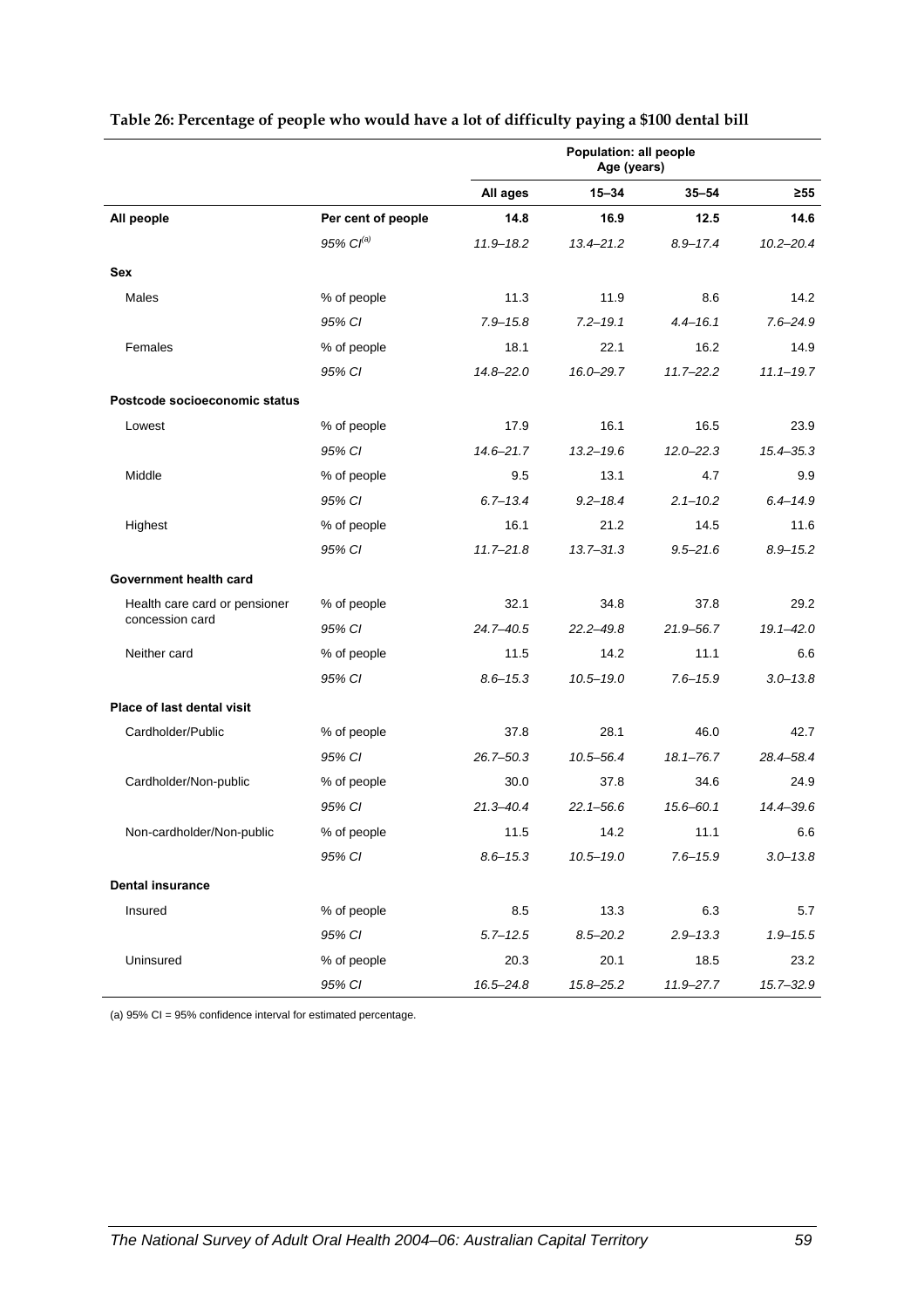## **Percentage of people avoiding foods due to dental problems**

Avoiding food due to dental problems is a sign of poor oral health and may reflect an inability to eat properly. This reduces enjoyment of food and could affect the ability to maintain a healthy nutritional status.

In NSAOH, avoiding food was assessed in the interview by asking people 'How often have you had to avoid eating some foods because of problems with your teeth, mouth or dentures during the last 12 months? Was it: very often, often, sometimes, hardly ever, never during the last 12 months, don't know?'. People who answered 'very often', 'often' or 'sometimes' were classified as having avoided certain foods. They represented 16.1% of the ACT population aged 15 years or more [\(Table 27\)](#page-68-0), which was slightly lower than the national estimate of 17.4% (Slade et al. 2007).

## **Key findings**

- The percentage of people avoiding food due to dental problems was over twice as high for those who had a government health card (29.8%) than in those who did not (13.5%).
- Those who were government health cardholders and who last visited a public dental clinic were three times as likely (45.2%) than non-government health cardholders (13.5%) to avoid foods.
- People with no dental insurance were more likely (20.3%) than those with insurance (11.5%) to avoid foods because of problems with their teeth, mouth or gums.

### **Discussion**

Residents of ACT are less likely than the rest of the Australian population to avoid some foods because of problems with their teeth, mouth or gums. Avoiding some foods because of dental problems was associated with having a government health card, having last visited a public clinic and not having dental insurance. While there were large differences in the point estimates for some other comparisons, small numbers in the sample have resulted in wide confidence intervals and no conclusions about differences can be drawn.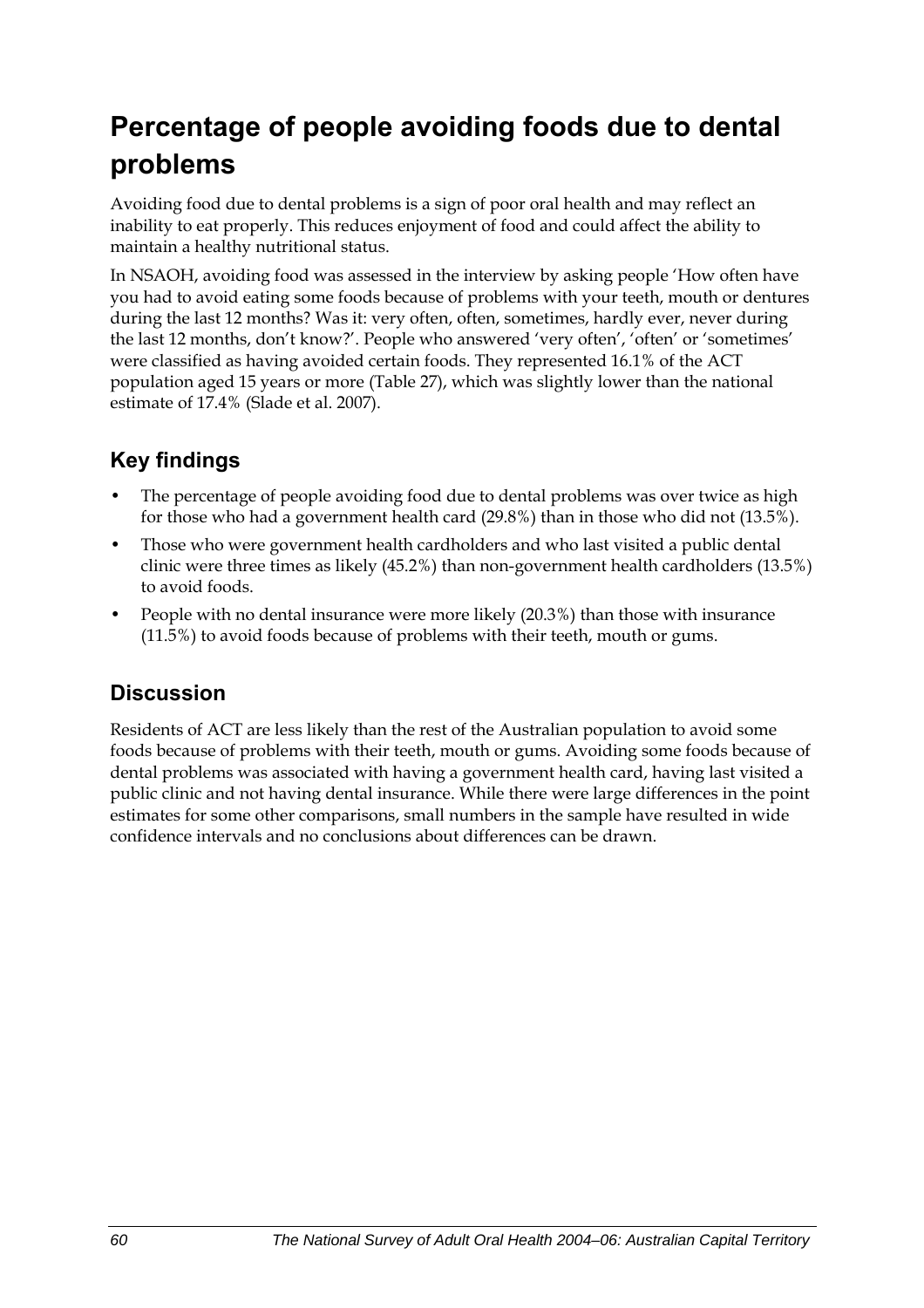|                               |                    | Population: all people<br>Age (years) |               |               |               |
|-------------------------------|--------------------|---------------------------------------|---------------|---------------|---------------|
|                               |                    | All ages                              | $15 - 34$     | $35 - 54$     | $\geq 55$     |
| All people                    | Per cent of people | 16.1                                  | 14.9          | 15.8          | 18.3          |
|                               | $95\%$ $Cl^{(a)}$  | $13.4 - 19.2$                         | $11.1 - 19.6$ | $12.6 - 19.5$ | $13.9 - 23.8$ |
| Sex                           |                    |                                       |               |               |               |
| Males                         | % of people        | 12.8                                  | 13.6          | 11.8          | 12.6          |
|                               | 95% CI             | $9.5 - 16.8$                          | $8.5 - 21.2$  | $8.7 - 15.8$  | $7.5 - 20.4$  |
| Females                       | % of people        | 19.3                                  | 16.2          | 19.5          | 23.4          |
|                               | 95% CI             | $16.1 - 22.9$                         | $10.6 - 24.0$ | $15.5 - 24.2$ | $16.1 - 32.7$ |
| Postcode socioeconomic status |                    |                                       |               |               |               |
| Lowest                        | % of people        | 15.9                                  | 16.2          | 17.8          | 11.7          |
|                               | 95% CI             | $13.2 - 19.0$                         | $11.2 - 22.8$ | $14.0 - 22.4$ | $5.9 - 21.9$  |
| Middle                        | % of people        | 14.5                                  | 14.0          | 11.2          | 20.3          |
|                               | 95% CI             | $9.1 - 22.4$                          | $7.6 - 24.4$  | $8.6 - 14.6$  | $9.9 - 37.1$  |
| Highest                       | % of people        | 17.4                                  | 14.5          | 17.2          | 21.2          |
|                               | 95% CI             | $12.9 - 23.0$                         | $8.4 - 23.7$  | 11.4-24.9     | 16.8-26.4     |
| Government health card        |                    |                                       |               |               |               |
| Health care card or pensioner | % of people        | 29.8                                  | 31.4          | 36.2          | 27.5          |
| concession card               | 95% CI             | $22.8 - 38.0$                         | 18.4-48.2     | $20.3 - 55.7$ | $20.7 - 35.5$ |
| Neither card                  | % of people        | 13.5                                  | 12.3          | 14.6          | 13.5          |
|                               | 95% CI             | $10.7 - 16.9$                         | $8.3 - 17.9$  | $11.3 - 18.7$ | $9.2 - 19.3$  |
| Place of last dental visit    |                    |                                       |               |               |               |
| Cardholder/Public             | % of people        | 45.2                                  | 44.6          | 53.7          | 43.3          |
|                               | 95% CI             | $29.4 - 62.0$                         | $20.1 - 72.2$ | 29.4-76.4     | 24.9-63.8     |
| Cardholder/Non-public         | % of people        | 24.2                                  | 25.4          | 29.4          | 22.4          |
|                               | 95% CI             | $16.5 - 34.0$                         | $13.0 - 43.7$ | $11.6 - 57.0$ | $14.1 - 33.8$ |
| Non-cardholder/Non-public     | % of people        | 13.5                                  | 12.3          | 14.6          | 13.5          |
|                               | 95% CI             | $10.7 - 16.9$                         | $8.3 - 17.9$  | $11.3 - 18.7$ | $9.2 - 19.3$  |
| <b>Dental insurance</b>       |                    |                                       |               |               |               |
| Insured                       | % of people        | 11.5                                  | 9.7           | 12.1          | 12.8          |
|                               | 95% CI             | $8.5 - 15.3$                          | $6.0 - 15.3$  | $7.1 - 19.8$  | $7.3 - 21.4$  |
| Uninsured                     | % of people        | 20.3                                  | 19.2          | 19.6          | 23.3          |
|                               | 95% CI             | 16.4-24.9                             | $13.8 - 26.1$ | $13.8 - 27.1$ | 18.0-29.6     |

#### <span id="page-68-0"></span>**Table 27: Percentage of people avoiding foods due to dental problems**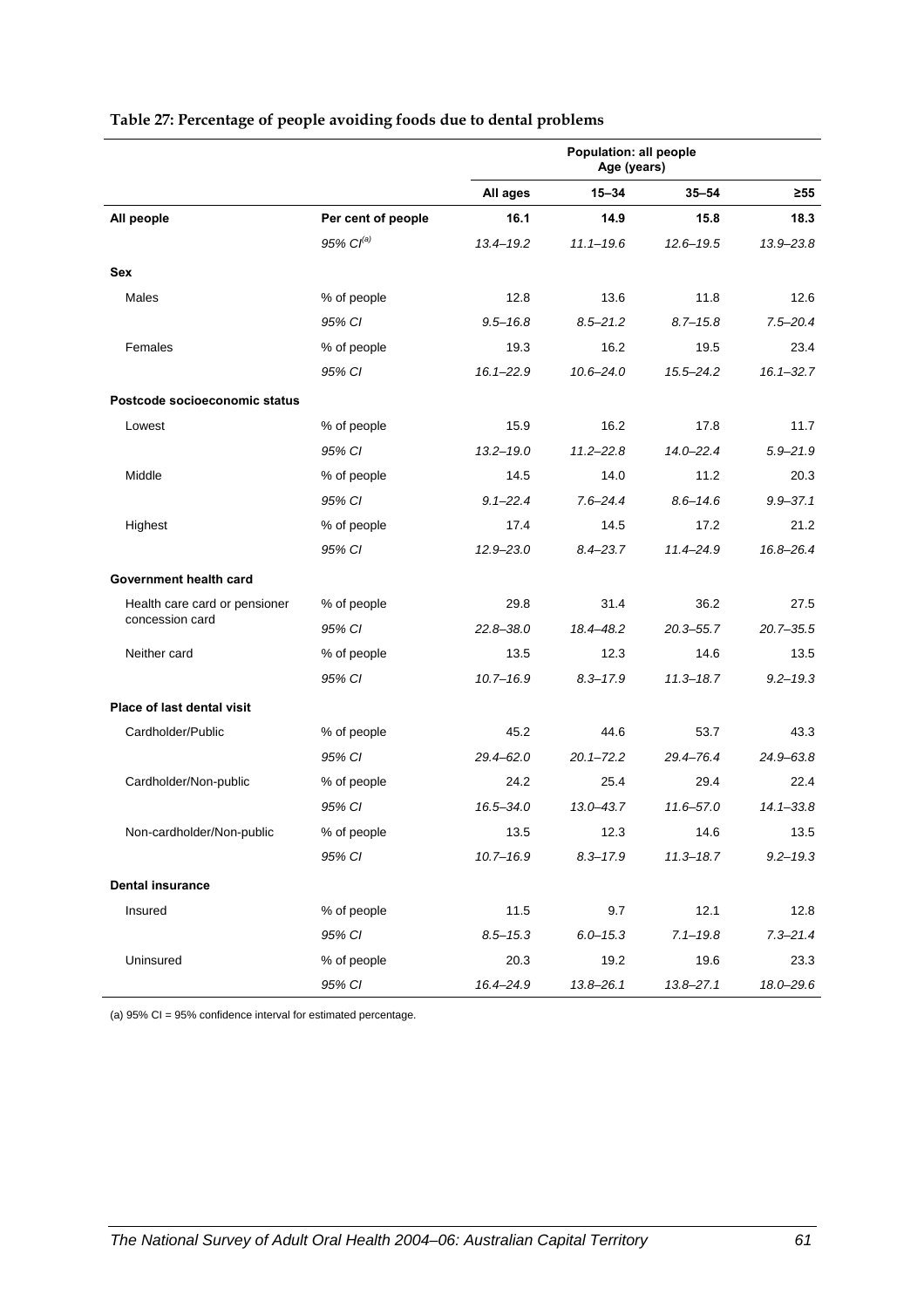# **5 Oral health perceptions**

## **Percentage of people rating their oral health as fair or poor**

Self-reported global measures of oral health reflect an individual's own experience of their oral health. Single-item, self-rated oral health measures are associated with functional impairment and discomfort as well as clinical measures of dental health. They are used widely in research and provide a summary measure of oral symptoms and functioning (Benyamini et al. 2004).

In NSAOH, self-rated oral health was assessed in the interview by asking people 'And how would you rate your own DENTAL health. Would you say that it is: excellent, very good, good, fair, poor, don't know?'. People who answered 'fair' or 'poor' were classified as having fair or poor self-rated oral health. They represented 17.1% of the ACT population aged 15 years or more [\(Table 28\)](#page-70-0), which is slightly higher than the national estimate of 16.4% (Slade et al. 2007).

## **Key finding**

• Within the population of government health cardholders, those who last visited a public dental clinic were more than twice as likely (41.1%) to report fair or poor oral health compared with those who visited a private dentist (17.9%).

### **Discussion**

Dentate residents of ACT were equally as likely as other Australians to report that their oral health was 'fair' or 'poor'. Reporting fair or poor oral health was associated with having last visited a public dental service. While there were large differences in the point estimates for some other comparisons, small numbers in the sample have resulted in wide confidence intervals and no conclusions about differences can be drawn.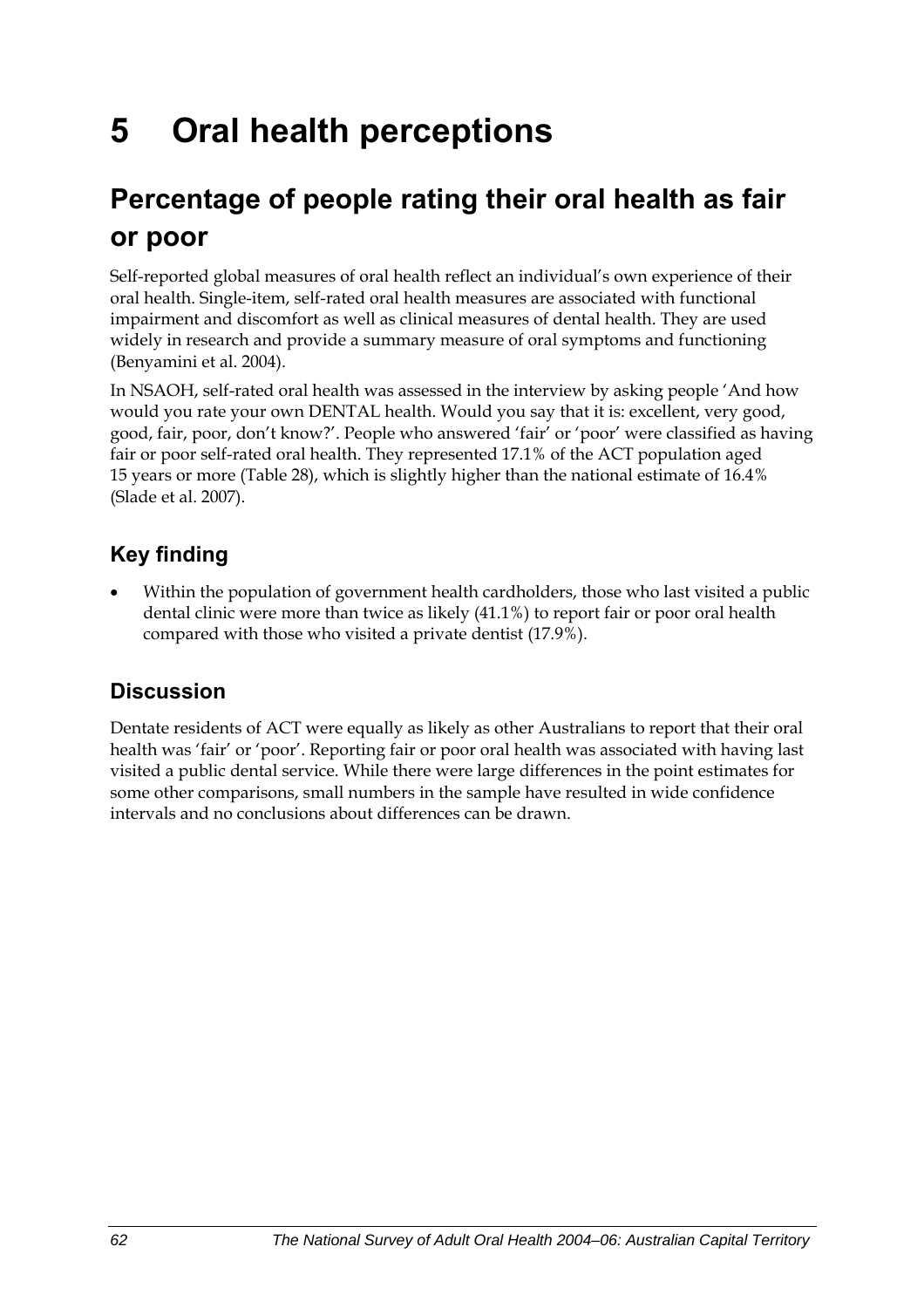<span id="page-70-0"></span>

|                               |                       | Population: dentate people<br>Age (years) |               |               |               |
|-------------------------------|-----------------------|-------------------------------------------|---------------|---------------|---------------|
|                               |                       | All ages                                  | $15 - 34$     | $35 - 54$     | $\geq 55$     |
| All people                    | Per cent of people    | 17.1                                      | 15.5          | 18.7          | 17.4          |
|                               | 95% Cl <sup>(a)</sup> | $13.5 - 21.4$                             | $11.4 - 20.7$ | $13.4 - 25.4$ | $13.7 - 21.9$ |
| Sex                           |                       |                                           |               |               |               |
| Males                         | % of people           | 19.4                                      | 18.8          | 20.4          | 18.8          |
|                               | 95% CI                | 15.5-23.9                                 | $13.1 - 26.3$ | $13.2 - 30.1$ | $13.8 - 25.2$ |
| Females                       | % of people           | 14.8                                      | 12.1          | 17.1          | 16.0          |
|                               | 95% CI                | $10.8 - 20.0$                             | $6.9 - 20.4$  | $11.7 - 24.3$ | $12.0 - 21.0$ |
| Postcode socioeconomic status |                       |                                           |               |               |               |
| Lowest                        | % of people           | 21.7                                      | 18.2          | 26.9          | 18.0          |
|                               | 95% CI                | $14.1 - 31.9$                             | $10.2 - 30.3$ | 18.3-37.7     | $9.4 - 31.7$  |
| Middle                        | % of people           | 13.8                                      | 12.9          | 12.5          | 17.8          |
|                               | 95% CI                | $12.7 - 14.9$                             | $8.9 - 18.2$  | $7.4 - 20.3$  | $12.0 - 25.5$ |
| Highest                       | % of people           | 15.7                                      | 15.3          | 15.2          | 16.8          |
|                               | 95% CI                | $12.5 - 19.5$                             | $9.6 - 23.4$  | $9.8 - 22.8$  | $13.0 - 21.6$ |
| Government health card        |                       |                                           |               |               |               |
| Health care card or pensioner | % of people           | 23.6                                      | 20.6          | 32.5          | 23.3          |
| concession card               | 95% CI                | $17.0 - 31.8$                             | $9.8 - 38.2$  | $17.2 - 52.9$ | $15.9 - 32.7$ |
| Neither card                  | % of people           | 15.9                                      | 14.4          | 17.9          | 14.7          |
|                               | 95% CI                | $12.1 - 20.6$                             | $10.0 - 20.3$ | $12.7 - 24.7$ | $9.9 - 21.3$  |
| Place of last dental visit    |                       |                                           |               |               |               |
| Cardholder/Public             | % of people           | 41.1                                      | 26.2          | 52.9          | 53.3          |
|                               | 95% CI                | $30.0 - 53.2$                             | $9.1 - 55.6$  | $23.9 - 80.1$ | $38.2 - 67.8$ |
| Cardholder/Non-public         | % of people           | 17.9                                      | 18.0          | 25.2          | 16.0          |
|                               | 95% CI                | $11.7 - 26.5$                             | $7.9 - 36.0$  | $10.7 - 48.7$ | $8.5 - 28.3$  |
| Non-cardholder/Non-public     | % of people           | 15.9                                      | 14.4          | 17.9          | 14.7          |
|                               | 95% CI                | $12.1 - 20.6$                             | $10.0 - 20.3$ | $12.7 - 24.7$ | $9.9 - 21.3$  |
| <b>Dental insurance</b>       |                       |                                           |               |               |               |
| Insured                       | % of people           | 14.3                                      | 11.1          | 20.1          | 9.0           |
|                               | 95% CI                | $9.8 - 20.6$                              | $5.6 - 20.7$  | $12.5 - 30.6$ | $5.0 - 15.9$  |
| Uninsured                     | % of people           | 19.9                                      | 18.9          | 17.7          | 25.4          |
|                               | 95% CI                | 16.5-23.8                                 | 13.8-25.4     | 13.8-22.4     | $20.1 - 31.5$ |

#### **Table 28: Percentage of people rating their oral health fair or poor**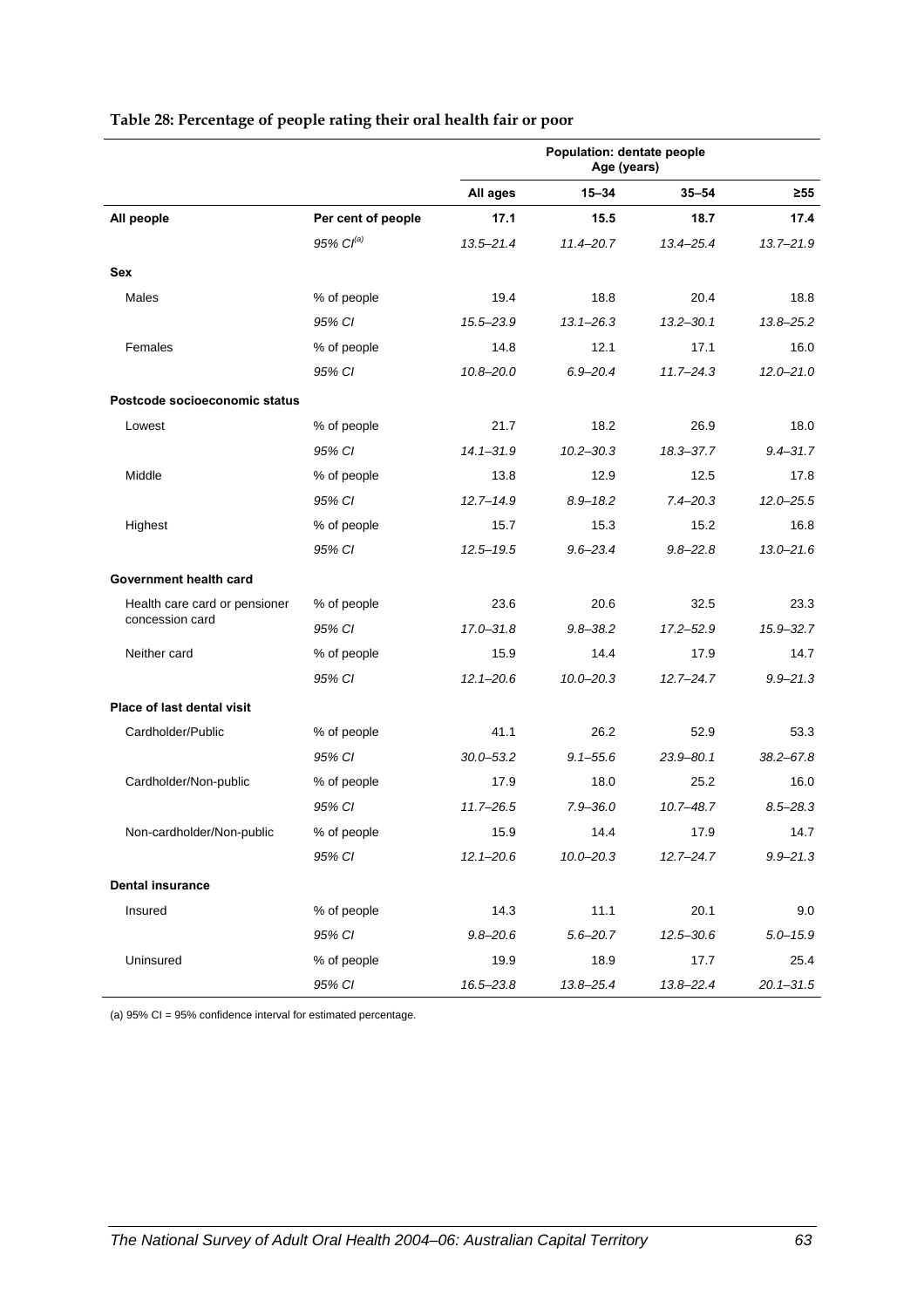## **Percentage of people experiencing toothache**

Toothache is caused when the nerve root of a tooth is irritated. It is most commonly caused by infection, decay, injury or loss of a tooth. However, pain sometimes originates from other areas, most commonly the jaw joint and the ear, and radiates to the jaw, thus appearing to be tooth pain.

In NSAOH, experience of toothache was assessed in the interview by asking dentate people 'During the last 12 months, how often have you had toothache? Was it: very often, often, sometimes, hardly ever, never during the last 12 months, don't know?'. People who answered 'very often', 'often' or 'sometimes' were classified as having experienced toothache. They represented 15.9% of the dentate ACT population aged 15 years or more ([Table 29](#page-72-0)), which was slightly higher than the national estimate of 15.1% (Slade et al. 2007).

### **Key findings**

- The experience of toothache decreased with age, from 21.7% in 15-34 year olds to 10.3% in those aged 55 years or more.
- Experience of toothache was higher in government health cardholders (24.1%) than non-government health cardholders (14.2%).
- Within the population of government health cardholders, those who last visited a public dental clinic were three times as likely (53.5%) than those who visited a private dentist (14.2%) to report experience of toothache. The latter group had the same experience as non-government health cardholders.
- People without private dental insurance (19.3%) were more likely than those without insurance (12.0%) to experience toothache.

### **Discussion**

Residents of ACT were slightly more likely than the rest of the Australian population to experience toothache. Experience of toothache was associated with being young, having a government health card, having last visited a public dental clinic and not having dental insurance. While there were large differences in the point estimates for some other comparisons, small numbers in the sample have resulted in wide confidence intervals and no conclusions about differences can be drawn.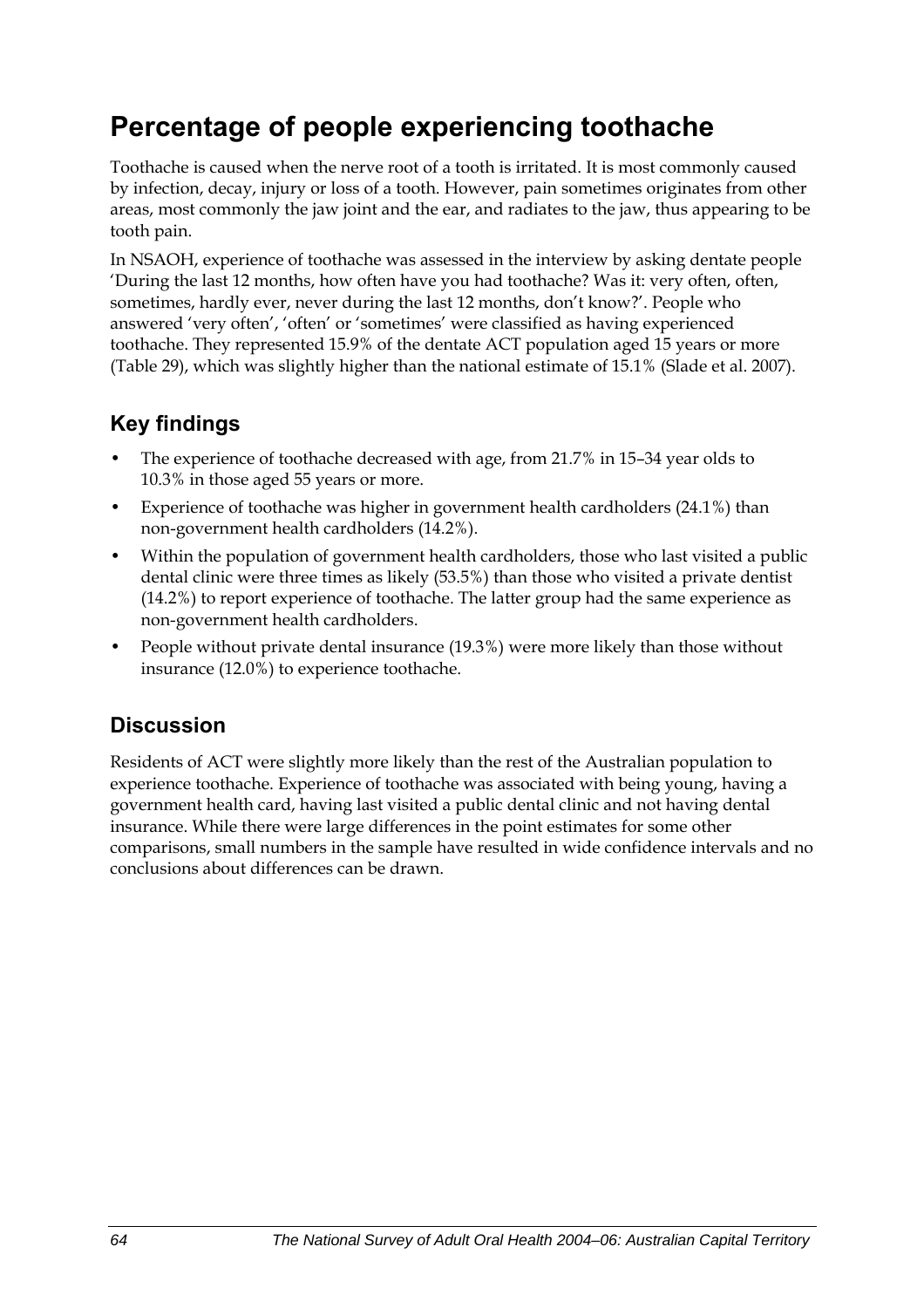<span id="page-72-0"></span>

| Table 29: Percentage of people experiencing toothache |  |  |
|-------------------------------------------------------|--|--|
|-------------------------------------------------------|--|--|

|                               |                       | Population: dentate people<br>Age (years) |               |               |              |
|-------------------------------|-----------------------|-------------------------------------------|---------------|---------------|--------------|
|                               |                       | All ages                                  | $15 - 34$     | $35 - 54$     | $\geq 55$    |
| All people                    | Per cent of people    | 15.9                                      | 21.7          | 13.0          | 10.3         |
|                               | 95% Cl <sup>(a)</sup> | $13.8 - 18.2$                             | 17.3-26.9     | $10.1 - 16.5$ | $6.9 - 15.1$ |
| Sex                           |                       |                                           |               |               |              |
| Males                         | % of people           | 14.2                                      | 19.2          | 9.8           | 12.3         |
|                               | 95% CI                | $11.1 - 18.1$                             | $13.5 - 26.7$ | $6.6 - 14.3$  | $6.9 - 21.0$ |
| Females                       | % of people           | 17.5                                      | 24.2          | 16.0          | 8.4          |
|                               | 95% CI                | $14.4 - 21.1$                             | $17.0 - 33.3$ | $12.0 - 20.8$ | $5.0 - 13.7$ |
| Postcode socioeconomic status |                       |                                           |               |               |              |
| Lowest                        | % of people           | 15.4                                      | 20.1          | 12.1          | 12.2         |
|                               | 95% CI                | $11.9 - 19.7$                             | $12.9 - 30.0$ | $8.6 - 16.8$  | $7.7 - 18.7$ |
| Middle                        | % of people           | 15.3                                      | 21.0          | 9.3           | 13.2         |
|                               | 95% CI                | $11.7 - 19.7$                             | $13.5 - 31.2$ | $4.0 - 20.0$  | $8.3 - 20.5$ |
| Highest                       | % of people           | 16.7                                      | 23.8          | 16.5          | 7.5          |
|                               | 95% CI                | $13.1 - 21.0$                             | $17.0 - 32.3$ | $12.4 - 21.6$ | $3.4 - 15.9$ |
| Government health card        |                       |                                           |               |               |              |
| Health care card or pensioner | % of people           | 24.1                                      | 34.9          | 28.1          | 15.7         |
| concession card               | 95% CI                | 18.4-30.8                                 | 22.4-49.8     | 15.0-46.5     | $9.7 - 24.4$ |
| Neither card                  | % of people           | 14.2                                      | 19.1          | 12.1          | 7.7          |
|                               | 95% CI                | $12.0 - 16.7$                             | $14.4 - 25.0$ | $9.1 - 15.9$  | $4.0 - 14.6$ |
| Place of last dental visit    |                       |                                           |               |               |              |
| Cardholder/Public             | % of people           | 53.5                                      | 66.6          | 66.0          | 35.5         |
|                               | 95% CI                | $38.8 - 67.6$                             | 37.4-86.9     | $38.9 - 85.6$ | 16.9-59.9    |
| Cardholder/Non-public         | % of people           | 14.2                                      | 20.4          | 14.5          | 10.5         |
|                               | 95% CI                | $8.3 - 23.1$                              | $9.4 - 38.8$  | $3.2 - 46.2$  | $5.9 - 18.0$ |
| Non-cardholder/Non-public     | % of people           | 14.2                                      | 19.1          | 12.1          | 7.7          |
|                               | 95% CI                | $12.0 - 16.7$                             | $14.4 - 25.0$ | $9.1 - 15.9$  | $4.0 - 14.6$ |
| <b>Dental insurance</b>       |                       |                                           |               |               |              |
| Insured                       | % of people           | 12.0                                      | 16.1          | 10.0          | 9.8          |
|                               | 95% CI                | $9.5 - 15.2$                              | $10.8 - 23.3$ | $6.4 - 15.2$  | $4.8 - 18.7$ |
| Uninsured                     | % of people           | 19.3                                      | 25.8          | 16.1          | 10.9         |
|                               | 95% CI                | 15.8-23.2                                 | $20.0 - 32.6$ | $11.9 - 21.4$ | $7.0 - 16.6$ |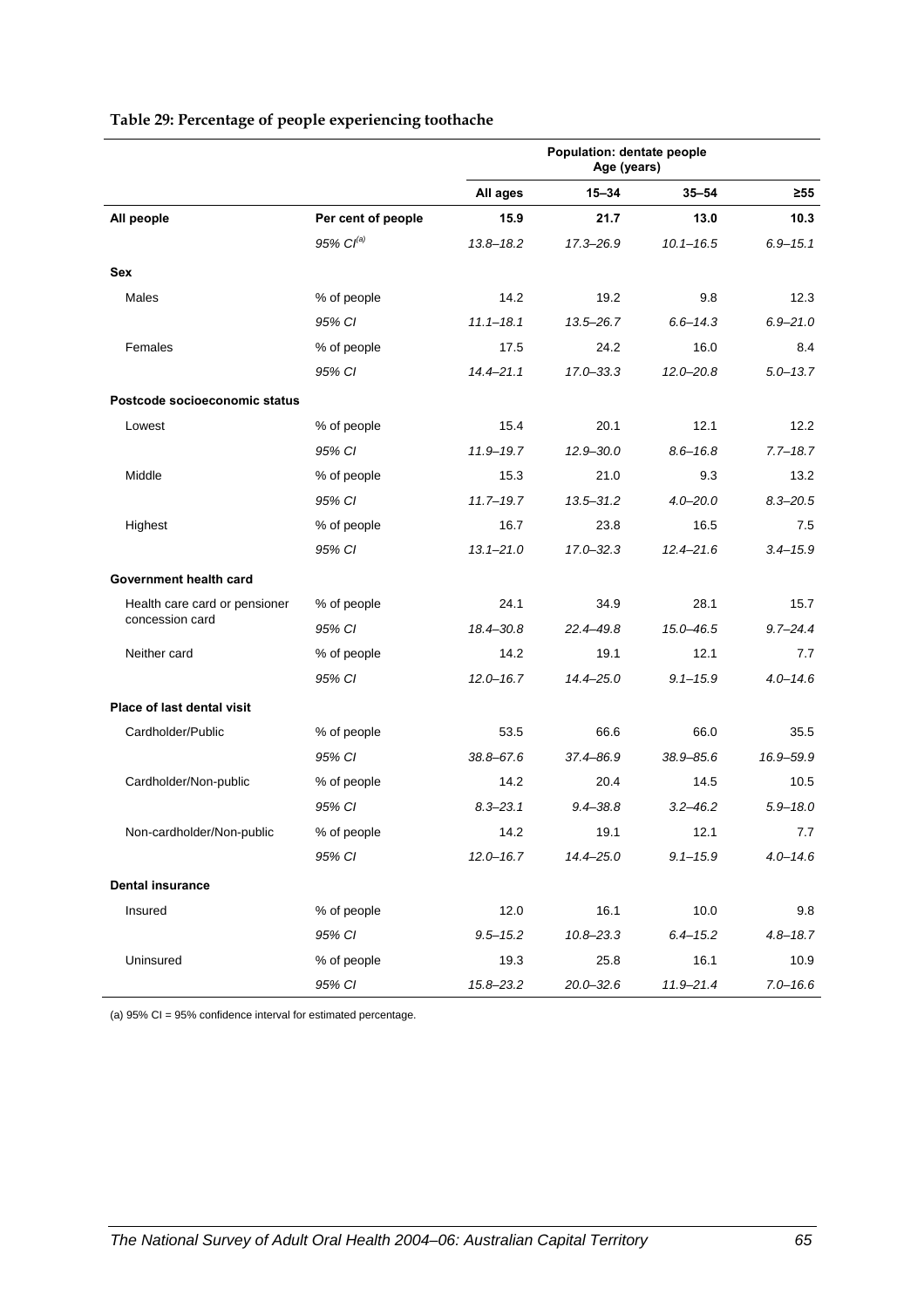## **Percentage of people experiencing orofacial pain**

Orofacial pain can be debilitating and indicates temporomandibular joint dysfunction.

In NSAOH, orofacial pain was assessed in the interview by asking people 'During the last month, have you had pain in the face, jaw, temple, in front of the ear or in the ear?'. People who answered 'yes' were classified as having orofacial pain. They represented 23.8% of the ACT population aged 15 years or more ([Table 30](#page-74-0)), which was slightly higher than the national estimate of 22.6% (Slade et al. 2007).

### **Key findings**

- The experience of orofacial pain decreased with age, from 27.0% in 15-34-year-olds to 15.8% in those aged 55 years or more.
- Females were more likely to report that they had orofacial pain (28.5%) than males (18.9%).
- Among people aged 55 years or more, those who reside in middle socioeconomic postcodes (18.4%) were more than twice as likely to report orofacial pain as those in the lowest socioeconomic postcodes (8.9%).
- Among those aged 35–54 years, government health cardholders (46.5%) were almost twice as likely as non-government health cardholders to experience orofacial pain  $(24.6\%)$ .

### **Discussion**

Residents of ACT were more likely to experience orofacial pain than the rest of the Australian population. Experience of orofacial pain was associated with being young and being female. It was also associated with residing in a middle socioeconomic status postcode in those aged 55 years or more, and having a government health card in the 35–54 years age group. While there were large differences in the point estimates for some other comparisons, small numbers in the sample have resulted in wide confidence intervals and no conclusions about differences can be drawn.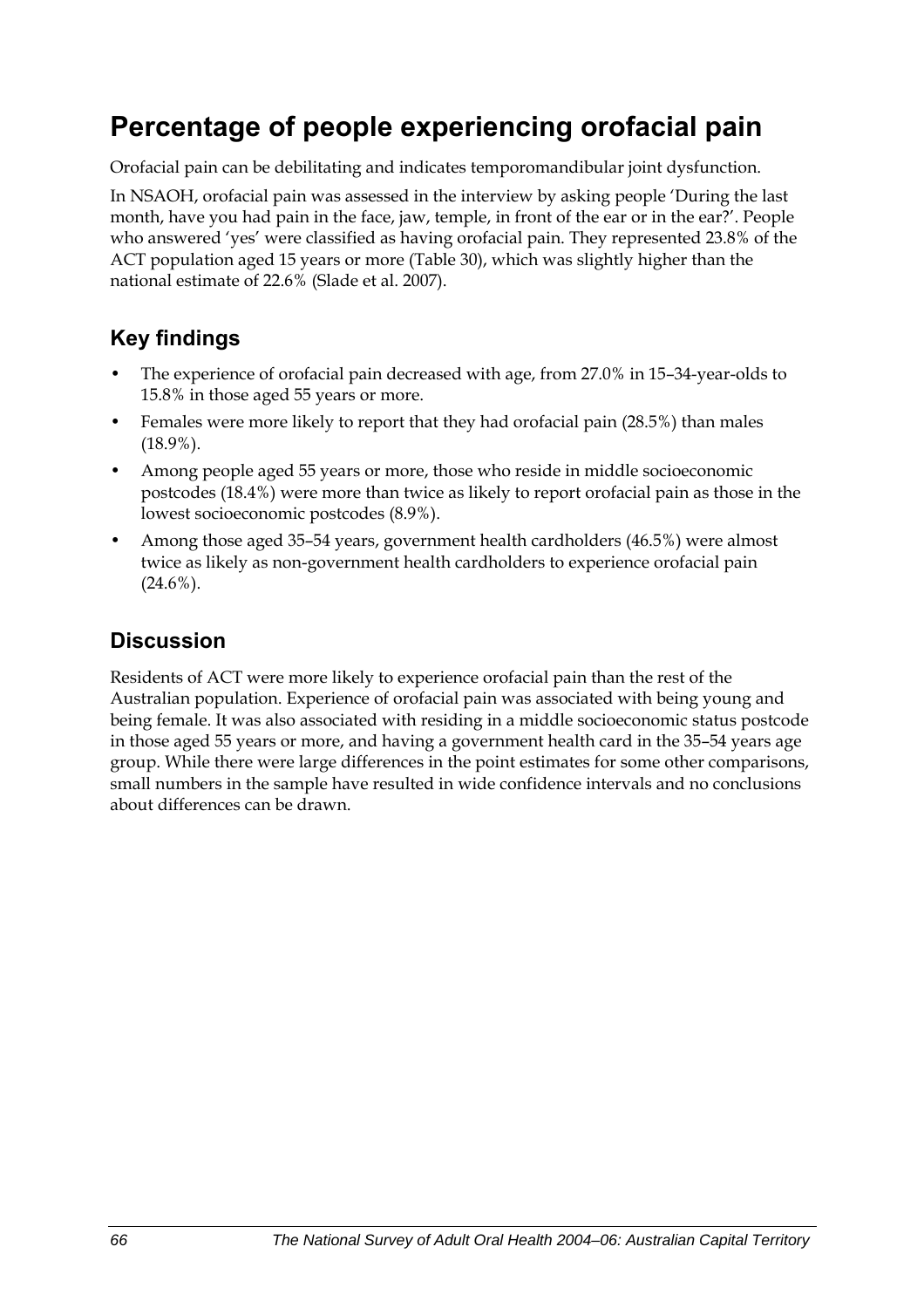<span id="page-74-0"></span>

|                                   |                       | Population: all people<br>Age (years) |               |               |               |
|-----------------------------------|-----------------------|---------------------------------------|---------------|---------------|---------------|
|                                   |                       | All ages                              | $15 - 34$     | $35 - 54$     | $\geq 55$     |
| All people                        | Per cent of people    | 23.8                                  | 27.0          | 25.8          | 15.8          |
|                                   | 95% Cl <sup>(a)</sup> | $21.4 - 26.4$                         | $23.3 - 31.1$ | $21.4 - 30.7$ | $11.8 - 20.8$ |
| Sex                               |                       |                                       |               |               |               |
| Males                             | % of people           | 18.9                                  | 20.6          | 21.9          | 11.8          |
|                                   | 95% CI                | 14.9-23.8                             | 14.4-28.6     | 15.0-30.7     | $6.9 - 19.5$  |
| Females                           | % of people           | 28.5                                  | 33.7          | 29.5          | 19.4          |
|                                   | 95% CI                | $24.7 - 32.6$                         | $26.6 - 41.7$ | 24.5-35.1     | $13.5 - 27.1$ |
| Postcode socioeconomic status     |                       |                                       |               |               |               |
| Lowest                            | % of people           | 25.0                                  | 28.5          | 30.0          | 8.9           |
|                                   | 95% CI                | $21.1 - 29.3$                         | 23.6-33.9     | 23.3-37.8     | $5.7 - 13.6$  |
| Middle                            | % of people           | 23.0                                  | 24.4          | 24.2          | 18.4          |
|                                   | 95% CI                | 18.8-27.7                             | 17.6-32.9     | 16.9-33.4     | $13.8 - 24.0$ |
| Highest                           | % of people           | 23.4                                  | 28.0          | 22.8          | 18.6          |
|                                   | 95% CI                | $19.7 - 27.6$                         | $22.1 - 34.8$ | 16.9-30.0     | $12.2 - 27.1$ |
| Government health card            |                       |                                       |               |               |               |
| Health care card or pensioner     | % of people           | 28.6                                  | 39.9          | 46.5          | 18.2          |
| concession card                   | 95% CI                | $23.3 - 34.6$                         | $26.6 - 55.0$ | $30.9 - 62.8$ | $13.0 - 25.0$ |
| Neither card                      | % of people           | 23.0                                  | 25.5          | 24.6          | 14.6          |
|                                   | 95% CI                | $20.1 - 26.3$                         | $21.1 - 30.4$ | $20.1 - 29.8$ | $10.4 - 20.1$ |
| <b>Place of last dental visit</b> |                       |                                       |               |               |               |
| Cardholder/Public                 | % of people           | 35.1                                  | 51.7          | 53.7          | 18.0          |
|                                   | 95% CI                | $21.6 - 51.4$                         | $20.8 - 81.4$ | 29.4-76.4     | $10.3 - 29.6$ |
| Cardholder/Non-public             | % of people           | 26.3                                  | 34.4          | 43.7          | 18.3          |
|                                   | 95% CI                | $19.0 - 35.1$                         | $20.8 - 51.2$ | $22.2 - 67.9$ | $12.0 - 27.0$ |
| Non-cardholder/Non-public         | % of people           | 23.0                                  | 25.5          | 24.6          | 14.6          |
|                                   | 95% CI                | $20.1 - 26.3$                         | $21.1 - 30.4$ | $20.1 - 29.8$ | $10.4 - 20.1$ |
| <b>Dental insurance</b>           |                       |                                       |               |               |               |
| Insured                           | % of people           | 23.6                                  | 27.2          | 26.7          | 14.1          |
|                                   | 95% CI                | 18.6-29.3                             | $20.7 - 34.8$ | 19.3-35.7     | $9.5 - 20.5$  |
| Uninsured                         | % of people           | 23.1                                  | 25.4          | 24.8          | 17.0          |
|                                   | 95% CI                | 19.7-27.0                             | $19.7 - 32.1$ | 19.5-31.0     | $10.5 - 26.4$ |

#### <span id="page-74-1"></span>**Table 30: Percentage of people experiencing orofacial pain**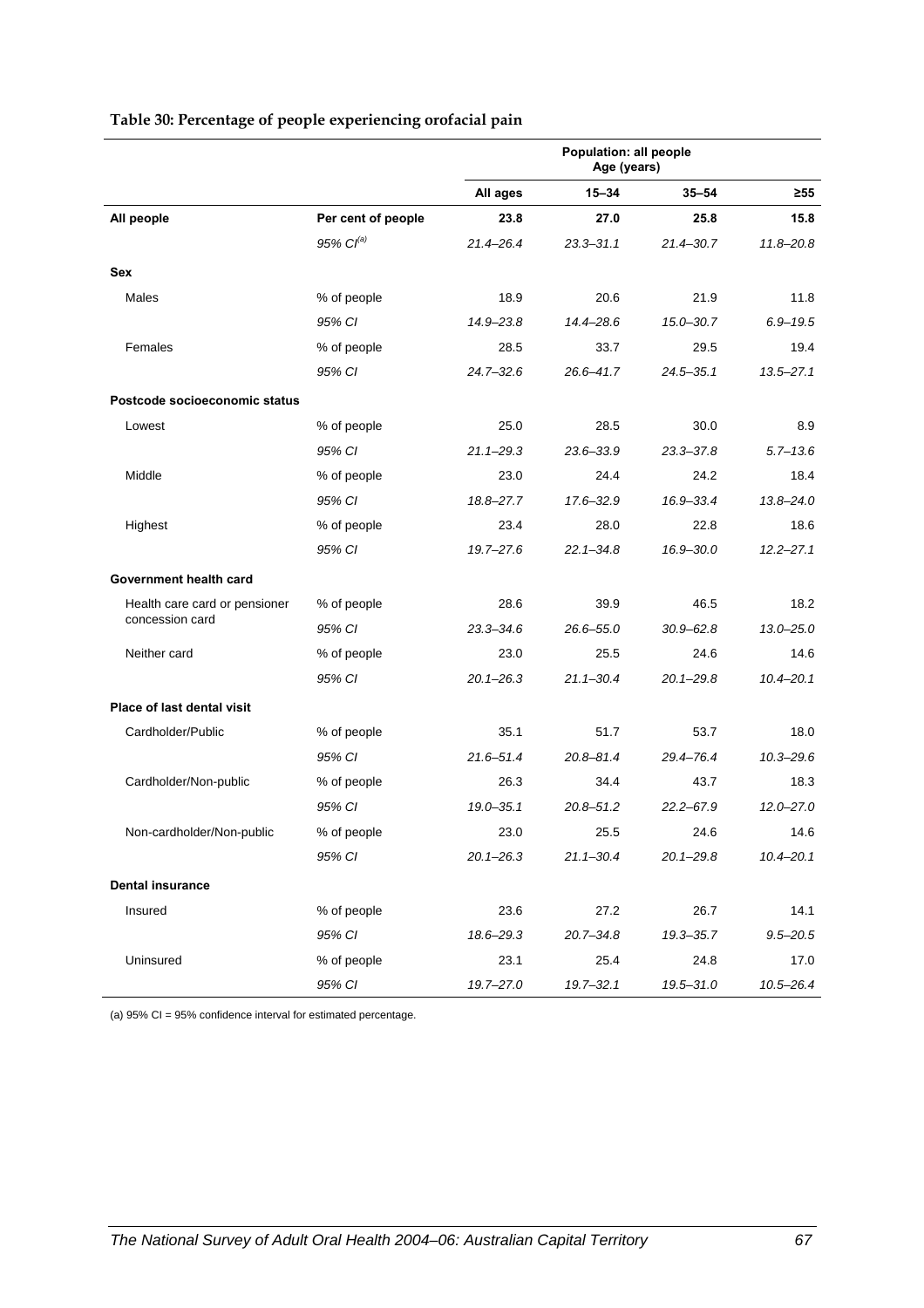## **Perceived need for dentures**

In NSAOH, people were asked at the time of the interview 'Currently, which of the following dental treatments do you think you need to have?'. The possible responses varied for dentate and edentulous people. All people were asked if they felt they needed dentures.

In ACT, 5.5% of people thought they needed dentures ([Table 31](#page-76-0)), which was significantly lower than the national estimate of 7.2% (Slade et al. 2007).

## **Key findings**

- The percentage of adults who thought they needed dentures was strongly age-related, increasing from 1.7% in the 15–34 years age group to 4.6% among 35–54-year-olds and 13.0% in the 55 years or more age group.
- There were no significant differences in the perceived need for dentures by sex, residential location in capital city or other places, or postcode socioeconomic status.
- The need for a denture was more than five times higher among government health cardholders (17.1%) compared with non-government health cardholders (3.4%).
- Those who had a government health card and who last visited a public clinic were most likely to report need for a denture (22.9%). The percentage was not significantly lower among government health cardholders who last visited a private dentist (14.9%) but was significantly lower among non-government health cardholders who last visited a private dentist (3.4%).
- The percentage who reported needing a denture was significantly higher among people without dental insurance (8.4%) compared with those with dental insurance (2.6%).
- The age-relatedness of the need for dentures was evident within subgroups of adults formed by socioeconomic characteristics. For instance, among government health cardholders, the percentage was significantly higher in the 55 years or more age group (27.2%) than the two younger age groups (3.6% and 5.5% respectively).
- Some significant differences were seen across subgroups defined by socioeconomic characteristics within an individual age group. For instance, among people aged 55 years or more, the percentage was higher among government health cardholders (27.2%) than non-government health cardholders (5.4%).

## **Discussion**

The percentage of people who felt they needed new dentures was low. It was related to the observed pattern for complete tooth loss and numbers of missing teeth. However, the level of need for dentures was considerably lower than the percentage of people with either complete tooth loss or reasonable numbers of missing teeth. The relationship between perceived need and professional judgement of the need for dentures is complex, but people generally express a lower need than is assessed by dentists.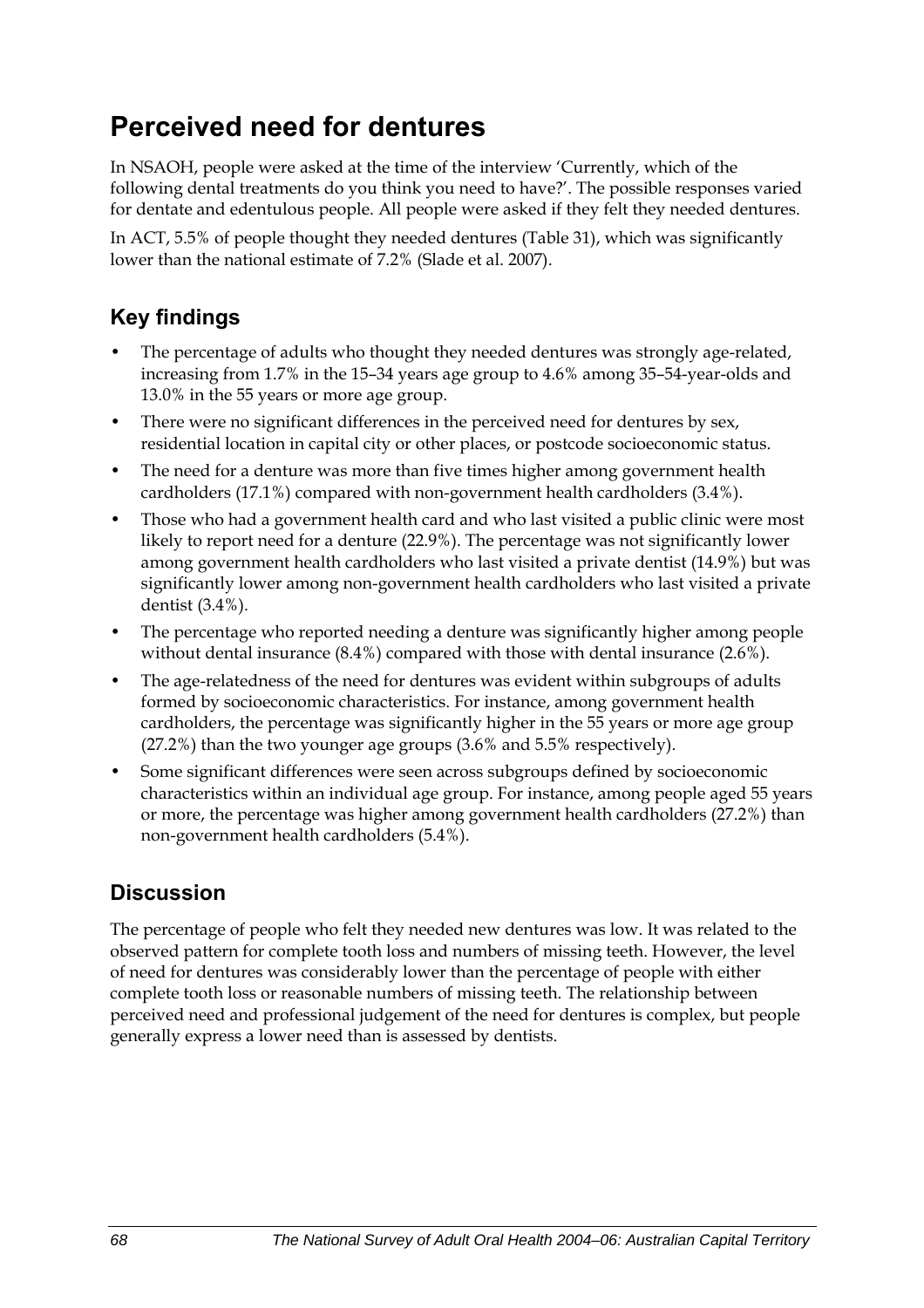<span id="page-76-0"></span>

|                               |                       | Population: all people<br>Age (years) |                          |              |               |
|-------------------------------|-----------------------|---------------------------------------|--------------------------|--------------|---------------|
|                               |                       | All ages                              | $15 - 34$                | $35 - 54$    | ≥55           |
| All people                    | Per cent of people    | 5.5                                   | 1.7                      | 4.6          | 13.0          |
|                               | 95% Cl <sup>(a)</sup> | $4.4 - 7.0$                           | $0.8 - 3.6$              | $2.8 - 7.5$  | $10.0 - 16.7$ |
| Sex                           |                       |                                       |                          |              |               |
| Males                         | % of people           | 4.7                                   | 1.8                      | 4.9          | 9.4           |
|                               | 95% CI                | $3.3 - 6.6$                           | $0.6 - 5.1$              | $2.6 - 9.0$  | $5.8 - 14.9$  |
| Females                       | % of people           | 6.3                                   | 1.6                      | 4.4          | 16.2          |
|                               | 95% CI                | $4.9 - 8.1$                           | $0.4 - 5.4$              | $2.5 - 7.5$  | $12.1 - 21.5$ |
| Postcode socioeconomic status |                       |                                       |                          |              |               |
| Lowest                        | % of people           | 5.6                                   | 1.0                      | 6.4          | 13.1          |
|                               | 95% CI                | $3.6 - 8.8$                           | $0.2 - 5.5$              | $3.6 - 11.2$ | $7.9 - 21.0$  |
| Middle                        | % of people           | 6.0                                   | 2.4                      | 1.8          | 18.7          |
|                               | 95% CI                | $3.6 - 9.8$                           | $0.6 - 8.5$              | $0.5 - 6.1$  | $13.2 - 25.8$ |
| Highest                       | % of people           | 5.1                                   | 1.7                      | 4.9          | 9.4           |
|                               | 95% CI                | $3.9 - 6.5$                           | $0.6 - 4.6$              | $2.3 - 10.5$ | $7.1 - 12.5$  |
| Government health card        |                       |                                       |                          |              |               |
| Health care card or pensioner | % of people           | 17.1                                  | 3.6                      | 5.5          | 27.2          |
| concession card               | 95% CI                | $12.4 - 23.1$                         | $0.5 - 21.9$             | $1.6 - 17.6$ | 19.6-36.4     |
| Neither card                  | % of people           | 3.4                                   | 1.4                      | 4.6          | 5.4           |
|                               | 95% CI                | $2.4 - 4.9$                           | $0.6 - 3.4$              | $2.6 - 7.9$  | $3.1 - 9.1$   |
| Place of last dental visit    |                       |                                       |                          |              |               |
| Cardholder/Public             | % of people           | 22.9                                  | 0.0                      | 9.1          | 43.0          |
|                               | 95% CI                | $13.6 - 35.9$                         | $\overline{\phantom{0}}$ | $1.4 - 41.8$ | 28.4-59.0     |
| Cardholder/Non-public         | % of people           | 14.9                                  | 5.2                      | 4.2          | 22.1          |
|                               | 95% CI                | $9.8 - 22.1$                          | $0.8 - 28.7$             | $0.8 - 18.5$ | $14.6 - 32.1$ |
| Non-cardholder/Non-public     | % of people           | 3.4                                   | 1.4                      | 4.6          | 5.4           |
|                               | 95% CI                | $2.4 - 4.9$                           | $0.6 - 3.4$              | $2.6 - 7.9$  | $3.1 - 9.1$   |
| <b>Dental insurance</b>       |                       |                                       |                          |              |               |
| Insured                       | % of people           | 2.6                                   | 1.4                      | 1.4          | 6.3           |
|                               | 95% CI                | $1.7 - 4.0$                           | $0.3 - 5.5$              | $0.6 - 2.9$  | $3.4 - 11.5$  |
| Uninsured                     | % of people           | 8.4                                   | 2.0                      | 8.5          | 19.6          |
|                               | 95% CI                | $6.3 - 11.2$                          | $0.7 - 5.6$              | $4.9 - 14.3$ | $14.1 - 26.5$ |

#### <span id="page-76-1"></span>**Table 31: Percentage of people who need dentures**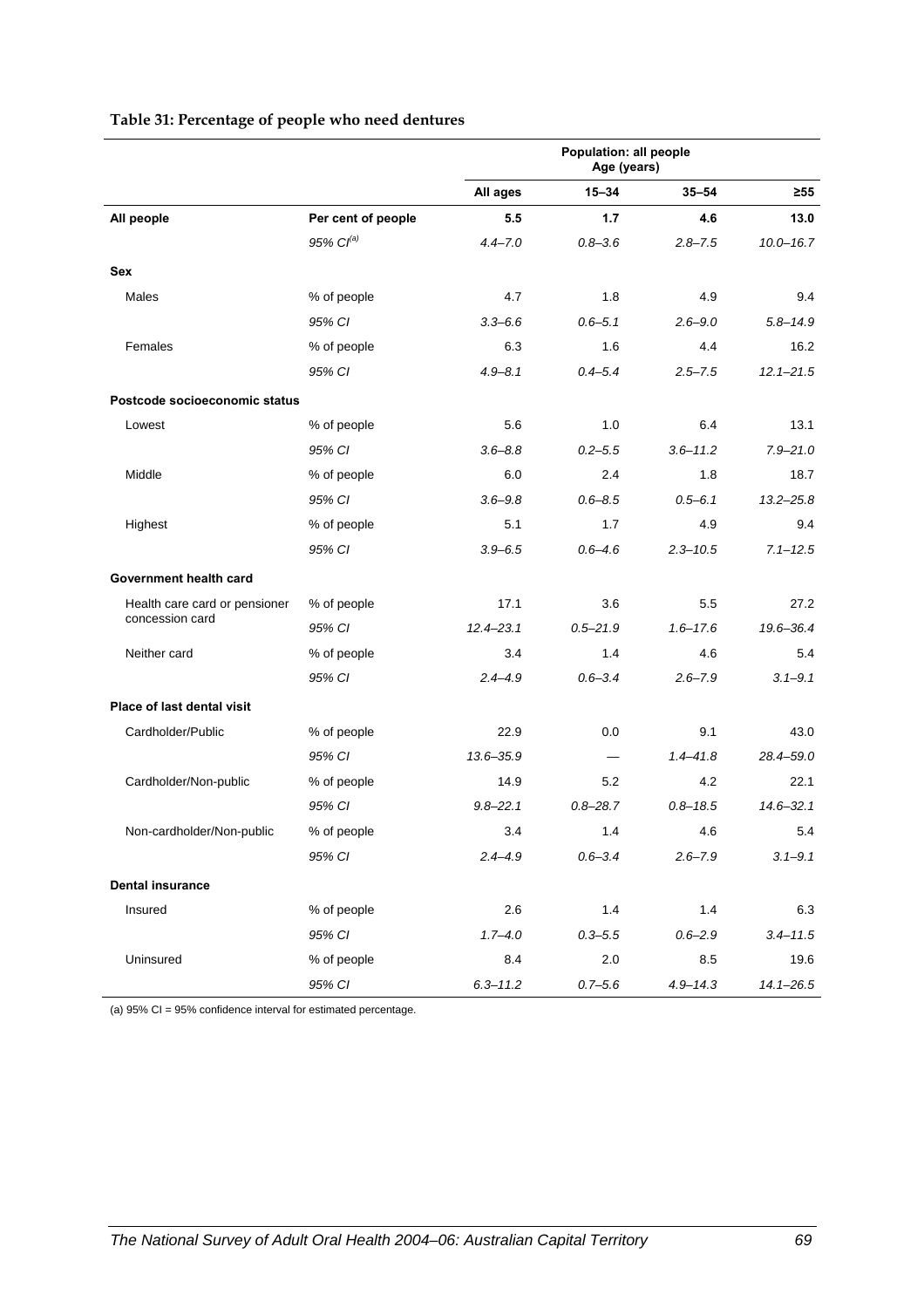## **Perceived need for dental extraction or filling**

Dentate adults were asked about other dental services, including extractions or fillings that they might need. The responses to the options 'Any extractions' or 'Any fillings' have been combined so that the response indicates a perceived dental problem for which one or other of these two aspects of routine dental care is thought to be required, most likely as a sequelae for dental caries. Which of these two dental services would be provided would be determined by a process of negotiation between patient and provider, influenced by both provider and patient circumstances.

In ACT, 29.9% of dentate adults perceived a need for an extraction or filling [\(Table 32\)](#page-78-0), which was a little lower, but not significantly, than the national estimate of 32.9% (Slade et al. 2007).

### **Key findings**

- The percentage of dentate adults who thought they needed extractions or fillings was highest among the 15–34 years age group (33.5%) and lowest among the 55 years or more age group (25.3%). However, these differences were not statistically significant.
- There were no significant differences by sex, postcode socioeconomic status or government health cardholder status.
- People who were government health cardholders and who last visited a public dental clinic had the highest perceived need for an extraction or filling (62.5%), while the prevalence was significantly lower among both government health cardholders (31.3%) and non-government health cardholders who last visited a private dentist (28.3%).
- A higher percentage of adults who were uninsured said they needed dental extraction or fillings (36.3%) than those who were insured (23.0%).
- The lack of an age-related pattern of need for an extraction or filling was seen within all subgroups of adults formed by socioeconomic characteristics, with the exception of dentate adults living in the highest socioeconomic status postcodes. Those in the oldest age group had significantly lower perceived need (16.8%) compared with the youngest age group (42.4%).

### **Discussion**

Less than one-third of dentate adults perceived a need for an extraction or filling. The percentage was not significantly different across the three age groups but showed some socioeconomic characteristic variations. The percentage was higher among people who last visited a public dental clinic compared with non-government health cardholders who last visited a private dentist, and among people who were uninsured compared with those who were insured.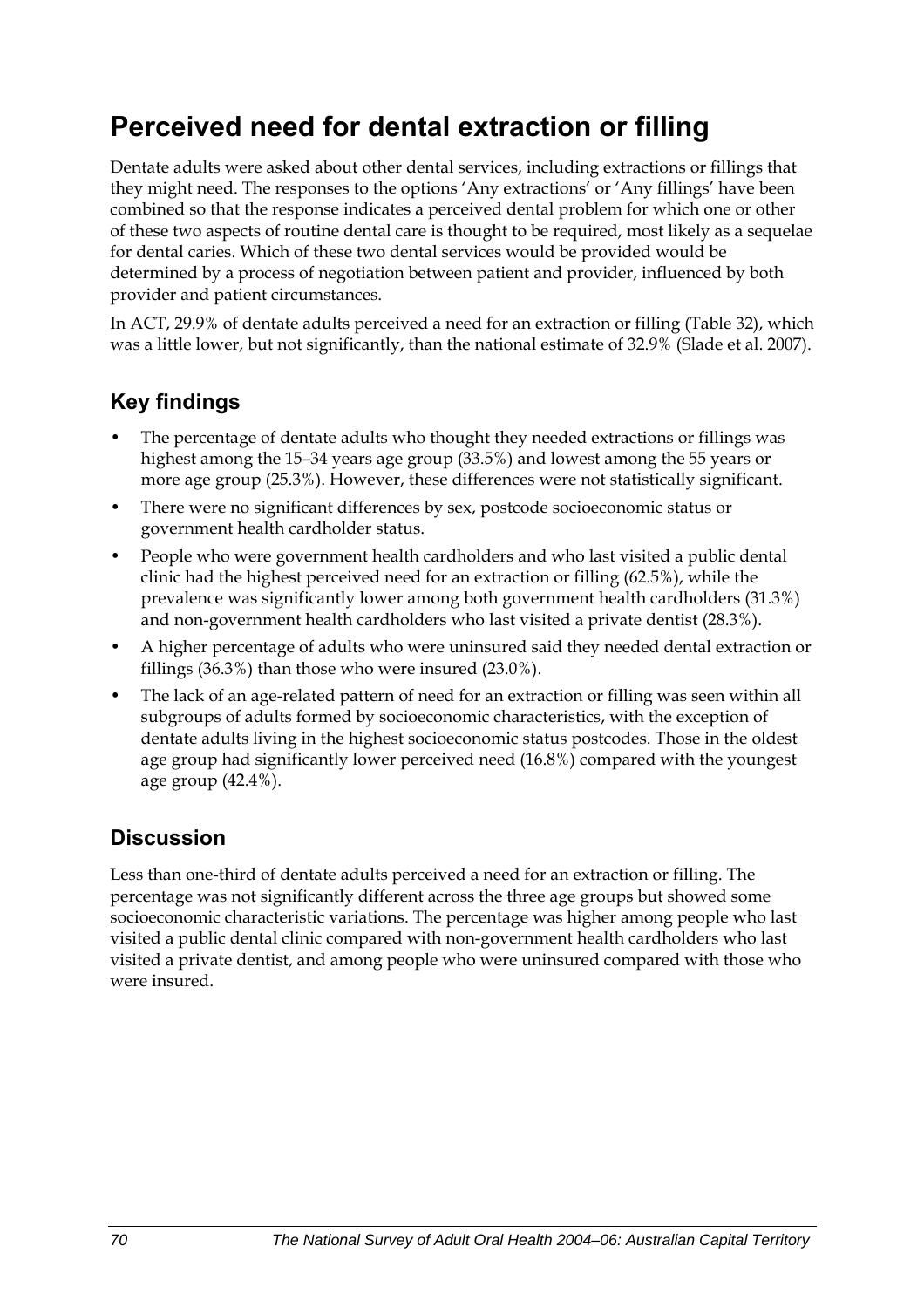<span id="page-78-0"></span>

|                               |                       | Population: dentate people<br>Age (years) |               |               |               |
|-------------------------------|-----------------------|-------------------------------------------|---------------|---------------|---------------|
|                               |                       | All ages                                  | $15 - 34$     | $35 - 54$     | ≥55           |
| All people                    | Per cent of people    | 29.9                                      | 33.5          | 28.9          | 25.3          |
|                               | 95% Cl <sup>(a)</sup> | 26.9-33.1                                 | 28.1-39.4     | $24.9 - 33.2$ | 17.9-34.4     |
| Sex                           |                       |                                           |               |               |               |
| Males                         | % of people           | 33.0                                      | 37.4          | 32.2          | 26.4          |
|                               | 95% CI                | $29.1 - 37.2$                             | $30.1 - 45.3$ | 24.5-40.9     | $19.1 - 35.4$ |
| Females                       | % of people           | 26.9                                      | 29.6          | 25.8          | 24.2          |
|                               | 95% CI                | $22.2 - 32.2$                             | 22.5-37.9     | 19.6-33.1     | $16.0 - 34.8$ |
| Postcode socioeconomic status |                       |                                           |               |               |               |
| Lowest                        | % of people           | 33.6                                      | 32.5          | 34.2          | 34.8          |
|                               | 95% CI                | $29.9 - 37.6$                             | $28.3 - 36.9$ | $31.9 - 36.7$ | 19.9-53.4     |
| Middle                        | % of people           | 26.6                                      | 24.9          | 26.6          | 30.1          |
|                               | 95% CI                | $22.7 - 30.8$                             | 15.9-36.6     | $21.6 - 32.2$ | $21.5 - 40.4$ |
| Highest                       | % of people           | 29.4                                      | 42.4          | 25.5          | 16.8          |
|                               | 95% CI                | $24.7 - 34.5$                             | 34.9-50.4     | 17.6-35.3     | $11.6 - 23.8$ |
| Government health card        |                       |                                           |               |               |               |
| Health care card or pensioner | % of people           | 39.2                                      | 48.2          | 38.6          | 33.3          |
| concession card               | 95% CI                | $30.5 - 48.8$                             | $32.7 - 63.9$ | $19.5 - 62.0$ | 21.0-48.4     |
| Neither card                  | % of people           | 28.3                                      | 31.2          | 28.2          | 21.6          |
|                               | 95% CI                | $24.3 - 32.6$                             | 25.4-37.7     | $23.9 - 32.9$ | $13.3 - 33.0$ |
| Place of last dental visit    |                       |                                           |               |               |               |
| Cardholder/Public             | % of people           | 62.5                                      | 62.5          | 82.6          | 55.5          |
|                               | 95% CI                | 47.4-75.6                                 | $33.2 - 84.9$ | 39.6-97.2     | $37.6 - 72.1$ |
| Cardholder/Non-public         | % of people           | 31.3                                      | 41.6          | 22.2          | 27.5          |
|                               | 95% CI                | $21.1 - 43.8$                             | $22.8 - 63.2$ | $7.5 - 50.2$  | 15.9-43.2     |
| Non-cardholder/Non-public     | % of people           | 28.3                                      | 31.2          | 28.2          | 21.6          |
|                               | 95% CI                | 24.3–32.6                                 | 25.4-37.7     | $23.9 - 32.9$ | $13.3 - 33.0$ |
| <b>Dental insurance</b>       |                       |                                           |               |               |               |
| Insured                       | % of people           | 23.0                                      | 23.5          | 24.3          | 20.0          |
|                               | 95% CI                | 18.3-28.4                                 | 17.9-30.3     | $17.6 - 32.6$ | $13.2 - 29.0$ |
| Uninsured                     | % of people           | 36.3                                      | 40.8          | 34.2          | 30.2          |
|                               | 95% CI                | $33.5 - 39.1$                             | 32.9-49.2     | 26.9-42.3     | 18.7-44.8     |

#### <span id="page-78-1"></span>**Table 32: Percentage of people who need an extraction or filling**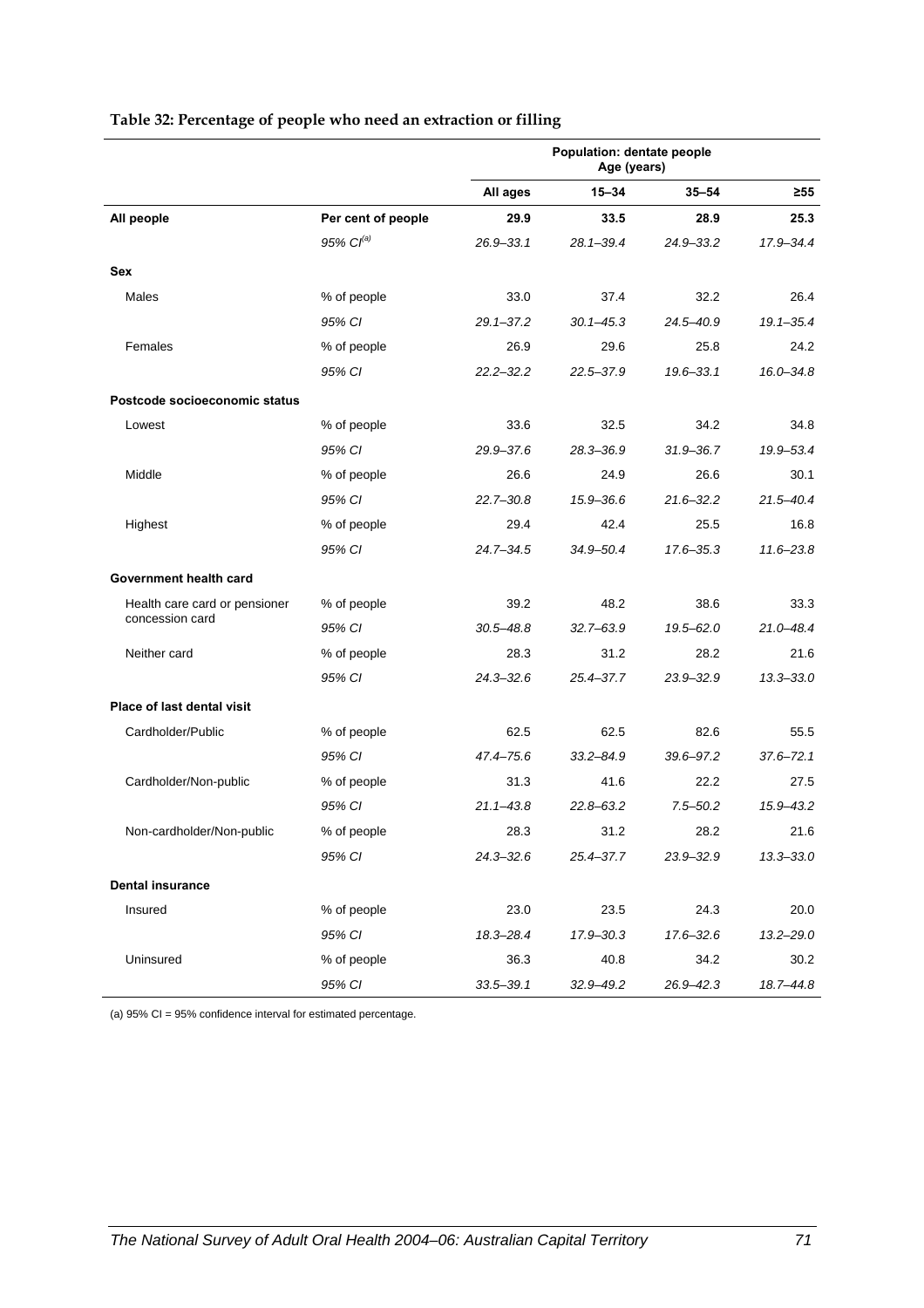## **Perceived need for a dental check-up**

Dentate adults were asked about their perceived need for a check-up. This is regarded as an indicator of compliance with the recommendation of dentists to visit regularly when asymptomatic so as to detect disease earlier and receive prompt treatment for any dental problems. A check-up also provides an opportunity for preventive services to be received.

In ACT, 59.4% of dentate adults perceived a need for a check-up [\(Table 33\)](#page-80-0), which was very similar to the national estimate of 59.6% (Slade et al. 2007).

### **Key findings**

- The percentage of dentate adults who thought they needed a check-up was significantly different across the three age groups. The percentage was higher in the youngest age group (70.5%) than both the 35–54 years (56.8%) and 55 years or more (43.7%) age groups. While the percentage decreased between these two age groups, the difference was not significant.
- There were no significant differences among dentate adults by sex, residential location, postcode socioeconomic status, government health cardholder status or place of last dental visit.
- The percentage was significantly higher among those who were uninsured (64.5%) than those with dental insurance (54.0%).
- The age-related pattern of perceived need for a check-up was repeated within subgroups of adults formed by all of the socioeconomic characteristics. For instance, among the uninsured, the percentage decreased significantly from the 15–34 years age group (76.7%) to the 35–54-year-olds (59.2%) and further to the 55 years or more age group (48.2%).

### **Discussion**

Just less than 6 out of 10 dentate adults perceived a need for a check-up. The percentage decreased significantly from the 15–34 years to the 55 years or more age groups. There was little variation by socioeconomic characteristics, which might reflect a confounding of perceived need for a check-up by time since last dental visit. Those with a higher likelihood of compliance with the recommendation of dentists for a regular check-up visit may have last visited more recently and hence not perceive a need for a further check-up at the time of the interview.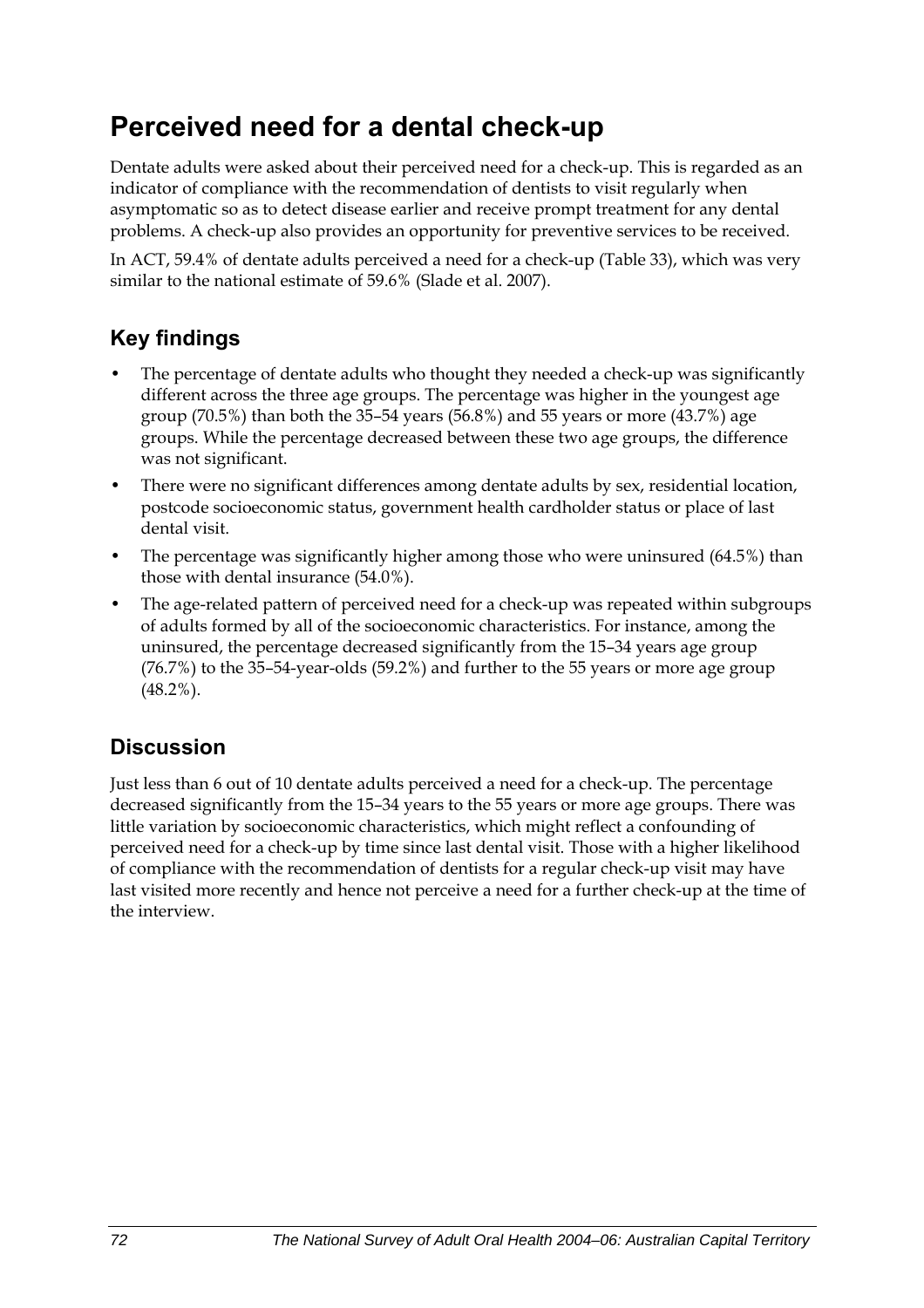|                               |                    | Population: dentate people<br>Age (years) |               |               |               |
|-------------------------------|--------------------|-------------------------------------------|---------------|---------------|---------------|
|                               |                    | All ages                                  | $15 - 34$     | $35 - 54$     | ≥55           |
| All people                    | Per cent of people | 59.4                                      | 70.5          | 56.8          | 43.7          |
|                               | $95\%$ $Cl^{(a)}$  | $56.4 - 62.3$                             | $63.0 - 77.1$ | $50.6 - 62.7$ | $36.1 - 51.7$ |
| Sex                           |                    |                                           |               |               |               |
| Males                         | % of people        | 61.8                                      | 71.0          | 62.0          | 44.7          |
|                               | 95% CI             | 56.7-66.7                                 | $61.2 - 79.2$ | $53.3 - 70.0$ | $34.7 - 55.1$ |
| Females                       | % of people        | 57.0                                      | 70.0          | 51.8          | 42.8          |
|                               | 95% CI             | $51.7 - 62.0$                             | 59.9-78.5     | 43.5-60.1     | 34.6–51.5     |
| Postcode socioeconomic status |                    |                                           |               |               |               |
| Lowest                        | % of people        | 59.2                                      | 66.7          | 57.7          | 46.0          |
|                               | 95% CI             | 53.9-64.4                                 | $47.3 - 81.7$ | 46.6-68.2     | $33.3 - 59.2$ |
| Middle                        | % of people        | 60.4                                      | 71.4          | 56.3          | 44.2          |
|                               | 95% CI             | $57.7 - 63.1$                             | $65.1 - 76.9$ | $52.1 - 60.5$ | $34.2 - 54.6$ |
| Highest                       | % of people        | 58.7                                      | 73.4          | 56.1          | 42.1          |
|                               | 95% CI             | $52.6 - 64.5$                             | $62.2 - 82.2$ | 43.8-67.7     | 29.5-55.9     |
| Government health card        |                    |                                           |               |               |               |
| Health care card or pensioner | % of people        | 57.9                                      | 69.1          | 55.8          | 50.9          |
| concession card               | 95% CI             | $50.4 - 65.0$                             | 55.0-80.4     | $33.9 - 75.7$ | $41.2 - 60.4$ |
| Neither card                  | % of people        | 59.6                                      | 71.0          | 56.7          | 40.0          |
|                               | 95% CI             | 55.7-63.4                                 | $62.3 - 78.4$ | $50.5 - 62.7$ | $28.5 - 52.6$ |
| Place of last dental visit    |                    |                                           |               |               |               |
| Cardholder/Public             | % of people        | 63.8                                      | 59.1          | 91.0          | 59.2          |
|                               | 95% CI             | 49.7-76.0                                 | 29.0-83.7     | 58.2-98.7     | $36.5 - 78.5$ |
| Cardholder/Non-public         | % of people        | 55.9                                      | 73.7          | 43.2          | 48.7          |
|                               | 95% CI             | 45.3-66.0                                 | $52.0 - 87.8$ | $21.7 - 67.5$ | $36.7 - 60.9$ |
| Non-cardholder/Non-public     | % of people        | 59.6                                      | 71.0          | 56.7          | 40.0          |
|                               | 95% CI             | 55.7–63.4                                 | 62.3-78.4     | $50.5 - 62.7$ | $28.5 - 52.6$ |
| <b>Dental insurance</b>       |                    |                                           |               |               |               |
| Insured                       | % of people        | 54.0                                      | 63.9          | 54.3          | 39.5          |
|                               | 95% CI             | 48.5-59.4                                 | $51.0 - 75.1$ | 44.8-63.5     | $28.7 - 51.3$ |
| Uninsured                     | % of people        | 64.5                                      | 76.7          | 59.2          | 48.2          |
|                               | 95% CI             | $60.2 - 68.7$                             | 69.4-82.7     | $52.4 - 65.6$ | $37.5 - 59.1$ |

#### <span id="page-80-1"></span><span id="page-80-0"></span>**Table 33: Percentage of people perceiving a need for a check up**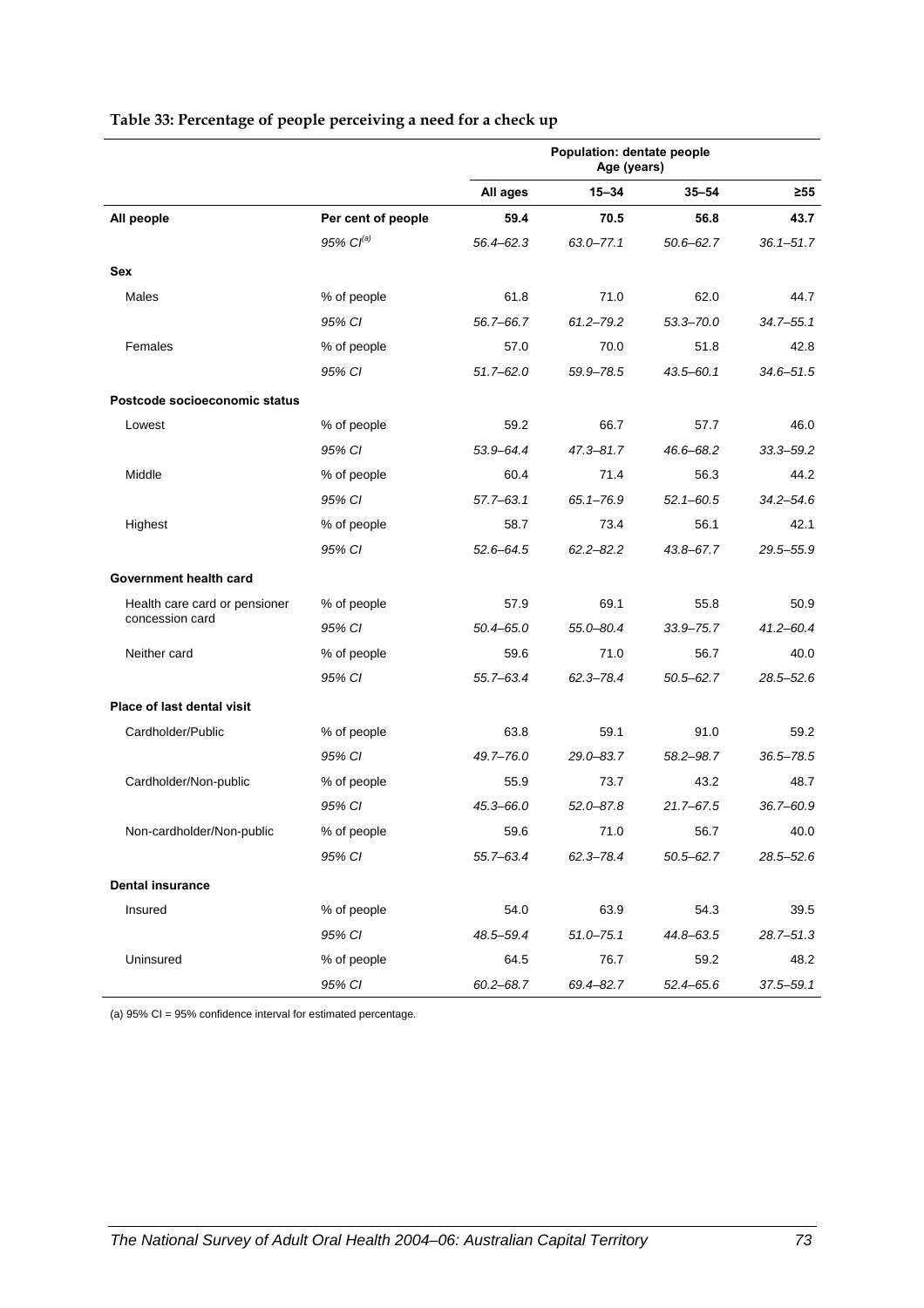## **Perceived urgency of dental treatment needs**

Dentate adults who perceived a need for an extraction or filling were asked about the urgency of needed dental treatment. Dental problems vary from truly urgent problems like dental trauma, swelling in or around the jaws, or bleeding (usually as a complication of dental treatment); through situations where treatment is highly desirable in a short period of time (usually associated with pain); to problems that can reasonably wait to be treated. In NSAOH, dentate adults who perceived a need for an extraction or filling were asked 'How soon do you think you need this dental treatment?' at the time of the interview. The possible responses included a wide range of time periods. These have been collapsed to perceiving a need for treatment within 3 months or longer than 3 months.

In ACT, 70.5% of dentate adults needing an extraction or filling perceived a need for dental treatment within 3 months [\(Table 34\)](#page-82-0), which was a little higher, but not significantly, than the national estimate of 69.3% (Slade et al. 2007).

## **Key findings**

- The percentage of dentate adults needing an extraction or filling who thought they needed treatment within 3 months showed no significant difference by age group, the percentage varying from 67.4% to 74.1% across the three age groups.
- There were no significant differences among subgroups formed by any social characteristic, except postcode socioeconomic status. The percentage varied from 77.5% among those dentate adults living in postcodes of the highest socioeconomic status to 60.8% among those of middle socioeconomic status. Those with the lowest socioeconomic status had an intermediate percentage who needed treatment within 3 months (70.2%).

## **Discussion**

Over 7 out of 10 dentate adults who needed an extraction or filling perceived a need for dental treatment within 3 months. The percentage of people who perceived a need for more urgent treatment was not significantly different across the three age groups. It also showed little significant variation by socioeconomic characteristics, which might reflect a confounding of perceived need for dental treatment within 3 months by time since last dental visit.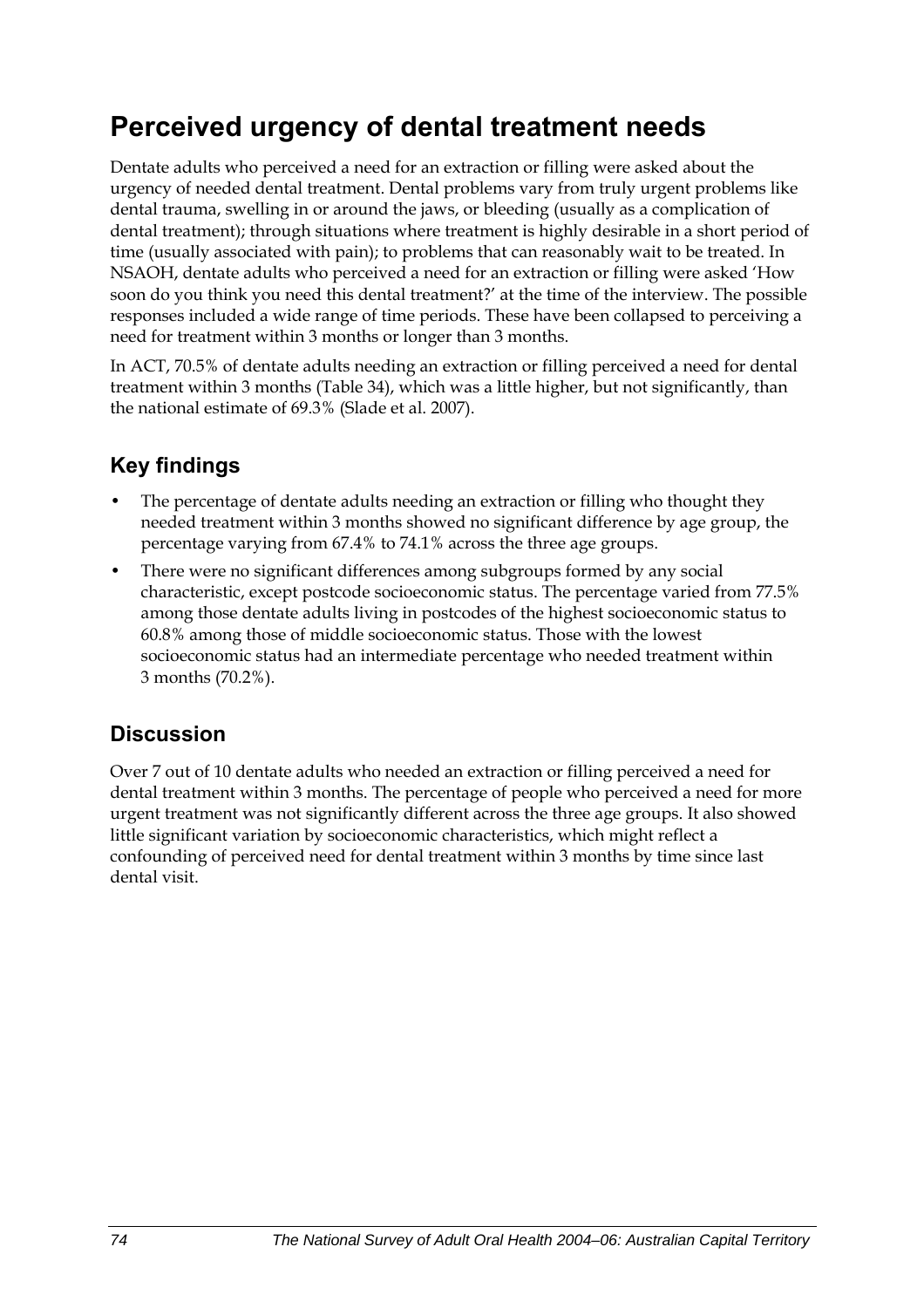|                               |                    |               | Population: dentate people who need an extraction or filling<br>Age (years) |               |               |  |
|-------------------------------|--------------------|---------------|-----------------------------------------------------------------------------|---------------|---------------|--|
|                               |                    | All ages      | 15-34                                                                       | $35 - 54$     | ≥55           |  |
| All people                    | Per cent of people | 70.5          | 74.1                                                                        | 67.4          | 67.9          |  |
|                               | 95% $Cl^{(a)}$     | 64.7-75.7     | $65.6 - 81.1$                                                               | 56.8-76.5     | 56.8–77.2     |  |
| <b>Sex</b>                    |                    |               |                                                                             |               |               |  |
| Males                         | % of people        | 71.6          | 73.1                                                                        | 68.0          | 74.5          |  |
|                               | 95% CI             | $63.0 - 78.8$ | $58.2 - 84.1$                                                               | $52.3 - 80.5$ | 57.0-86.5     |  |
| Females                       | % of people        | 69.3          | 75.4                                                                        | 66.7          | 60.4          |  |
|                               | 95% CI             | $62.2 - 75.5$ | $62.9 - 84.7$                                                               | 54.7-76.8     | 40.8-77.2     |  |
| Postcode socioeconomic status |                    |               |                                                                             |               |               |  |
| Lowest                        | % of people        | 70.2          | 69.1                                                                        | 72.6          | 67.1          |  |
|                               | 95% CI             | $61.3 - 77.8$ | $53.5 - 81.3$                                                               | 57.5-83.8     | 51.9-79.5     |  |
| Middle                        | % of people        | 60.8          | 64.7                                                                        | 53.8          | 63.9          |  |
|                               | 95% CI             | $53.2 - 67.8$ | 49.7-77.3                                                                   | 34.3-72.2     | $41.2 - 81.7$ |  |
| Highest                       | % of people        | 77.5          | 82.6                                                                        | 71.0          | 72.7          |  |
|                               | 95% CI             | 68.8-84.2     | $71.2 - 90.2$                                                               | 55.4-82.8     | 54.5–85.6     |  |
| Government health card        |                    |               |                                                                             |               |               |  |
| Health care card or pensioner | % of people        | 65.9          | 62.6                                                                        | 74.1          | 66.5          |  |
| concession card               | 95% CI             | $53.6 - 76.3$ | $38.6 - 81.7$                                                               | 39.5-92.6     | 43.7-83.5     |  |
| Neither card                  | % of people        | 71.3          | 76.1                                                                        | 66.6          | 68.8          |  |
|                               | 95% CI             | 65.7-76.2     | 67.9-82.8                                                                   | 55.4–76.2     | 54.9-80.0     |  |
| Place of last dental visit    |                    |               |                                                                             |               |               |  |
| Cardholder/Public             | % of people        | 68.3          | 43.9                                                                        | 89.2          | 90.0          |  |
|                               | 95% CI             | $42.6 - 86.3$ | $10.9 - 83.4$                                                               | 54.5–98.3     | 77.0-96.0     |  |
| Cardholder/Non-public         | % of people        | 64.3          | 75.9                                                                        | 53.4          | 56.4          |  |
|                               | 95% CI             | 44.9-79.9     | $40.1 - 93.7$                                                               | $8.9 - 93.1$  | $31.0 - 78.8$ |  |
| Non-cardholder/Non-public     | % of people        | 71.3          | 76.1                                                                        | 66.6          | 68.8          |  |
|                               | 95% CI             | 65.7-76.2     | 67.9-82.8                                                                   | 55.4–76.2     | 54.9-80.0     |  |
| <b>Dental insurance</b>       |                    |               |                                                                             |               |               |  |
| Insured                       | % of people        | 81.6          | 94.1                                                                        | 73.7          | 77.0          |  |
|                               | 95% CI             | $71.1 - 88.8$ | $71.0 - 99.1$                                                               | $57.5 - 85.3$ | 57.6-89.2     |  |
| Uninsured                     | % of people        | 65.7          | 68.0                                                                        | 63.7          | 62.6          |  |
|                               | 95% CI             | 57.3-73.2     | 55.0-78.7                                                                   | $47.2 - 77.5$ | 45.7-76.9     |  |

#### <span id="page-82-1"></span><span id="page-82-0"></span>**Table 34: Percentage of people perceiving a need for treatment within 3 months**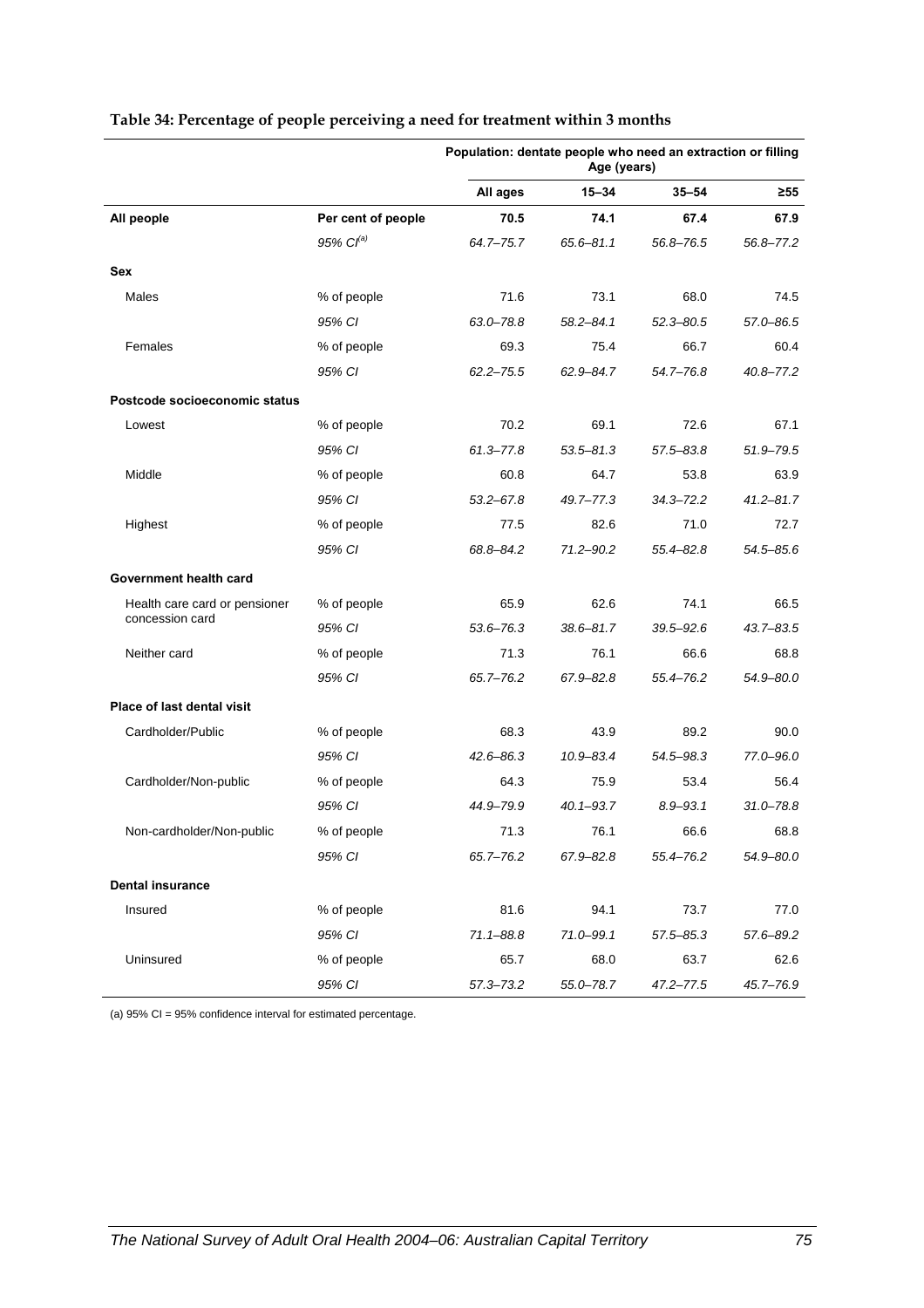## **Age-standardised comparison between government health cardholders and non-health cardholders**

Findings from 29 of the preceding tables are summarised in [Table 35,](#page-84-0) to compare oral health indicators between people with a government health card and non-cardholders. Percentages and means for the two groups are age-standardised, a statistical procedure that aims to remove any effects of age that might account for differences between the two groups in each oral health indicator. As noted in Table 4, smaller percentages of people in the two younger age groups had a health care card or pensioner concession card than in the oldest age group. Age standardisation seeks to compensate for that difference in age distribution, so that differences in any single indicator between the two groups are not confounded by age.

- For 17 indicators reported in [Table 35,](#page-84-0) health cardholders had significantly poorer oral health status, oral health care and perceived oral health.
- For measures relating to tooth loss, the magnitude of difference in age-standardised estimates between the two groups was noticeably smaller than the difference between the same two groups noted in preceding tables where there was no adjustment for age. For example, health cardholders had a statistically non-significant 1.5-fold greater prevalence of complete tooth loss when the comparison was adjusted for age [\(Table 35](#page-84-0)), whereas prevalence differed by a factor of 6.4 when all ages were contrasted in Table 5 (9.9% for health cardholders compared with 1.5% for non-cardholders). This degree of attenuation indicates that age was an important confounder of the relationship between health card status and complete tooth loss.
- Marked attenuation of the difference between the two groups also occurred for moderate to severe periodontal disease.
- In contrast, the relative differences between the two groups were amplified in the age-standardised results compared with the unstandardised results for four indicators: cost barrier to receiving recommended dental care, fair to poor self-rated oral health, orofacial pain and perceived need for an extraction or filling.
- However, for most other indicators, the relative differences in age-standardised results between the two groups were similar in magnitude to the preceding tables. This is because there was only a weak association between age and indicators such as dental attendance, with the consequence that there was little confounding of the difference between the two groups by age.

In summary, the findings in [Table 35](#page-84-0) confirm that health cardholders are disadvantaged with respect to several indicators of oral health status, oral health care and perceived oral health, and that the disadvantage is not due to the older age profile of health cardholders compared to non-cardholders. Exceptions occurred for some indicators relating to tooth loss and periodontal disease, where adjustment by age produced attenuated differences between the two groups.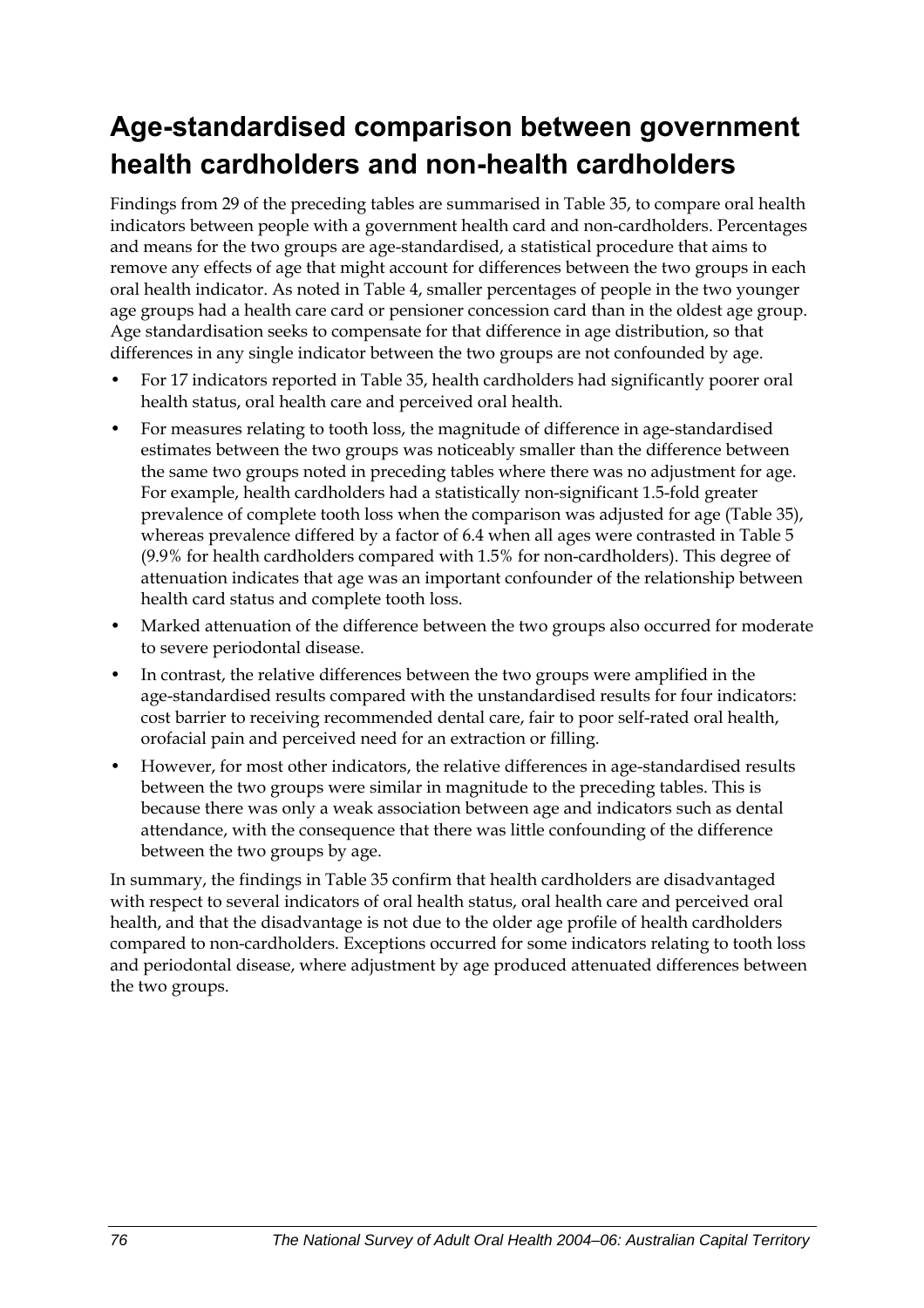<span id="page-84-0"></span>

|                                                                                  | <b>Cardholders</b>  | Non-cardholders     |
|----------------------------------------------------------------------------------|---------------------|---------------------|
| Variable                                                                         | Estimate (95%CI)    | Estimate (95%CI)    |
| % of people with complete tooth loss                                             | $4.4(2.8-6.1)$      | $2.9(2.0-3.9)$      |
| % of people with fewer than 21 teeth                                             | 17.2 (10.4–24.0)    | $7.8(6.1 - 9.6)$    |
| % of dentate people who wear denture(s)                                          | 19.5 (13.6–25.5)    | $12.0(10.0-14.0)$   |
| Average number of missing teeth per person                                       | $5.4(4.5-6.3)$      | 3.1 (2.7–3.5)       |
| % of people with untreated coronal decay                                         | 24.7 (15.0–34.3)    | 18.7 (14.4–23.1)    |
| % of people with untreated root decay                                            | $7.5(2.0-13.0)$     | $7.8(4.8 - 10.8)$   |
| % of people with one or more filled teeth                                        | 88.1 (79.9–96.3)    | 80.5 (76.0–84.9)    |
| Average number of DMF teeth per person                                           | 13.8 (12.9–14.8)    | 12.0 (11.3–12.6)    |
| % of people with moderate or severe periodontitis                                | 33.8 (27.0–40.6)    | 23.8 (18.1–29.4)    |
| % of people with 4+ mm periodontal pocket depth                                  | 44.9 (34.6–55.1)    | 38.0 (32.2-43.9)    |
| % of people with 4+ mm clinical attachment loss                                  | 39.8 (30.1–49.5)    | 45.8 (41.8–49.8)    |
| % of people with gingival inflammation                                           | 18.6 (7.4-29.9)     | 18.7 (13.1-24.4)    |
| % of people visiting dentist within last 12 months                               | 55.4 (43.8-66.9)    | 69.1 (66.2-71.9)    |
| % of people who attended a private dental practice at last dental visit          | 67.9 (59.7-76.1)    | $93.9(92.4 - 95.3)$ |
| % of people who paid for their last dental visit                                 | 71.2 (59.7-82.6)    | 100.0 (100.0-100.0) |
| % of people who usually visit a dental professional at least once a year         | 50.1 (41.9–58.2)    | 63.5 (59.7-67.4)    |
| % of people who have a dentist they usually attend                               | 69.9 (57.9-82.0)    | 85.7 (83.2-88.2)    |
| % of people who usually visit a dentist for a check up                           | 38.3 (30.4-46.2)    | 66.7 (61.8–71.6)    |
| % of people who avoided or delayed dental care                                   | 48.2 (38.8–57.5)    | 23.9 (20.3–27.4)    |
| % of people who reported that cost had prevented recommended dental<br>treatment | 37.5 (29.0–45.9)    | 19.6 (15.7-23.5)    |
| % of people who would have a lot of difficulty paying a \$100 dental bill        | $40.9(31.3 - 50.6)$ | $10.6(7.7-13.4)$    |
| % of people avoiding foods due to dental problems                                | 33.1 (23.8–42.4)    | 14.1 (10.8–17.3)    |
| % of people rating their oral health fair or poor                                | $30.2(22.0 - 38.3)$ | 16.6 (12.8-20.5)    |
| % of people experiencing toothache                                               | 25.8 (17.0-34.6)    | 13.7 (11.2-16.2)    |
| % of people experiencing orofacial pain                                          | 35.2 (26.8-43.6)    | 22.2 (19.3-25.1)    |
| % of people who need dentures                                                    | $11.2(6.2 - 16.1)$  | $4.0(2.5-5.5)$      |
| % of people who need an extraction or filling                                    | 40.3 (31.2-49.4)    | 26.1 (21.6-30.6)    |
| % of people perceiving a need for a check up                                     | 57.4 (46.8-68.0)    | 56.3 (52.4-60.2)    |
| % of people perceiving a need for treatment within 3 months                      | 69.8 (62.3-77.3)    | 70.3 (64.3-76.4)    |

#### <span id="page-84-1"></span>**Table 35: Age-standardised comparison of health cardholders and non-health cardholders**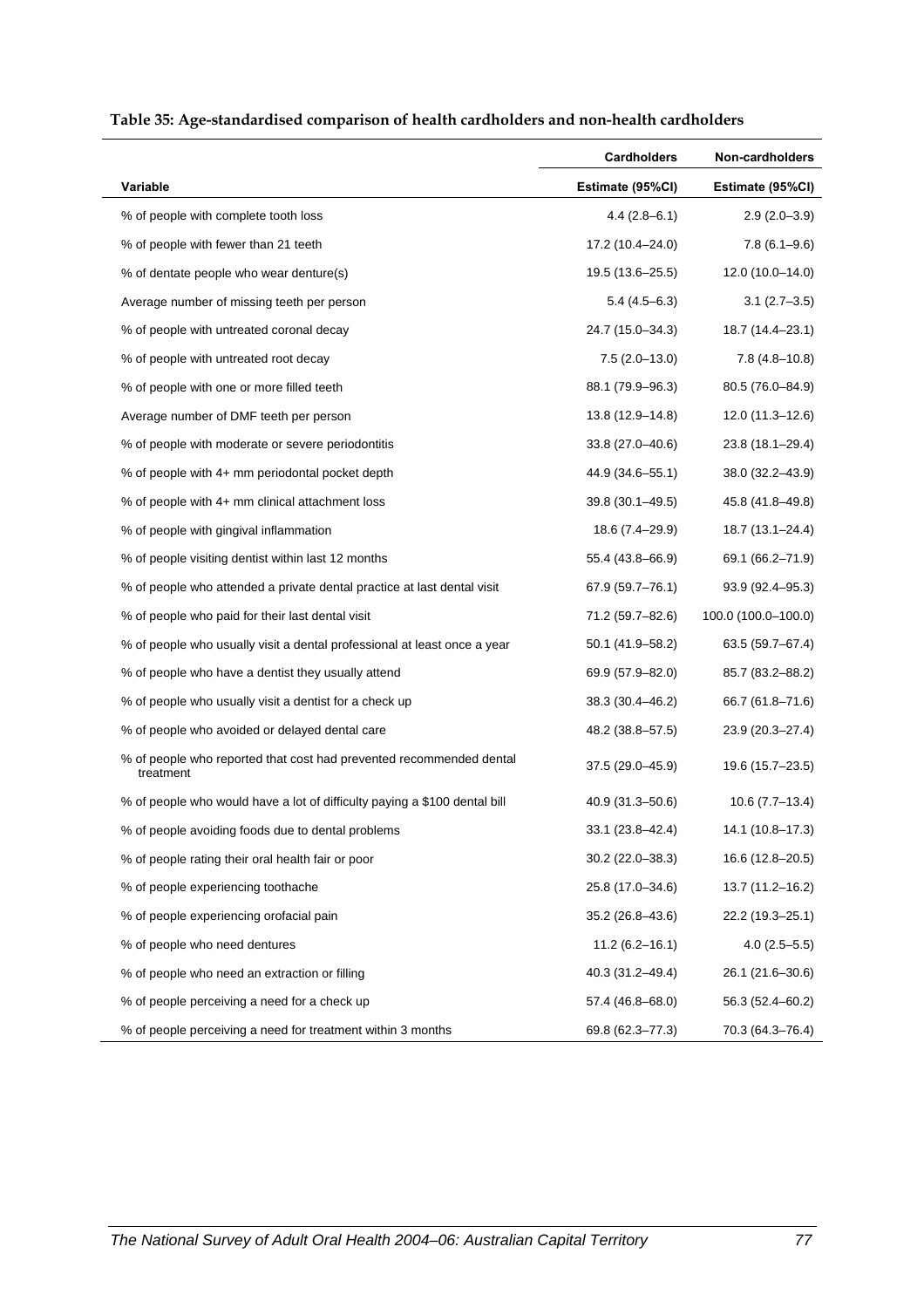## **Age-standardised comparison between the dentally insured and the uninsured**

Age standardisation has been used in [Table 36](#page-86-0) to make comparisons between dentally insured and uninsured people in each of the 30 oral health indicators presented in Tables 5–34. These comparisons are based on the same principles noted for [Table 35](#page-84-0). That is, age standardisation aims to compare insured and uninsured people after adjusting for potential differences in the age distribution between the two groups. In principle, however, there should be little confounding of these effects because there were only small differences in dental insurance coverage among the three age groups (Table 4).

- The results in [Table 36](#page-86-0) show statistically significantly poorer outcomes for uninsured people in 17 of the 30 indicators. For most of those indicators, statistically significant differences were also observed in the preceding tables.
- Conversely, the 16 indicators that did not differ to a statistically significantly degree between insured and uninsured people in [Table 36](#page-86-0) were similarly non-significant when contrasted between the two groups in previous tables that did not use age standardisation.
- Overall, age standardisation produced very little attenuation of the relative difference between the two groups.

In summary, the findings in [Table 36](#page-86-0) confirm generally poorer oral health outcomes for uninsured people compared to insured people. Age standardisation did not appreciably alter the relationship between insurance status and any of the indicators, inferring that there was very little confounding of the effects of insurance due to age.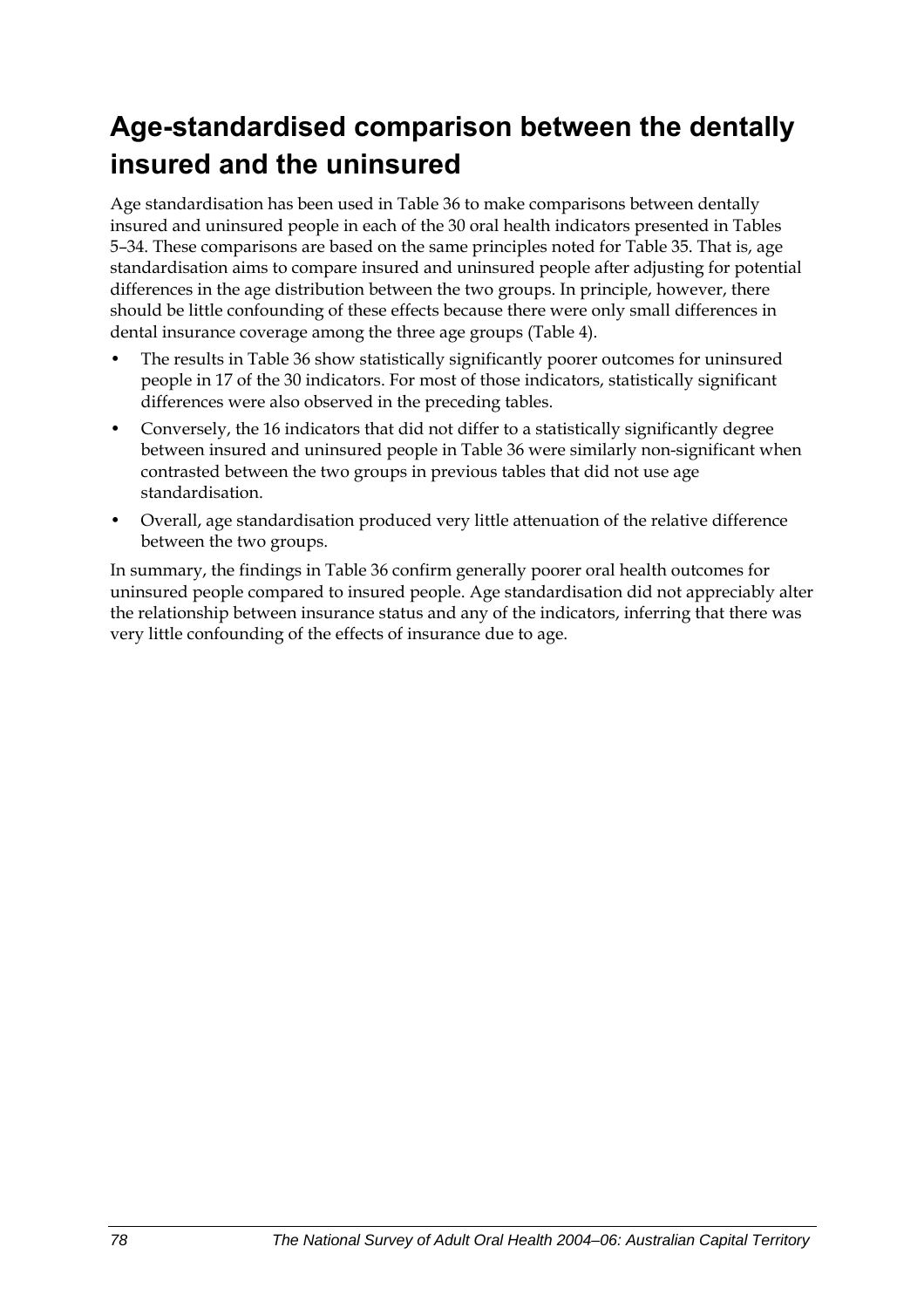<span id="page-86-0"></span>

|                                                                                  | <b>Insured</b>      | <b>Uninsured</b>    |
|----------------------------------------------------------------------------------|---------------------|---------------------|
| Variable                                                                         | Estimate (95%CI)    | Estimate (95%CI)    |
| % of people with complete tooth loss                                             | $3.0(1.1 - 4.9)$    | $3.9(2.8 - 5.0)$    |
| % of people with fewer than 21 teeth                                             | $7.4(5.6-9.2)$      | 13.1 (10.4-15.8)    |
| % of dentate people who wear denture(s)                                          | $11.1 (9.0 - 13.2)$ | 16.9 (14.1-19.7)    |
| Average number of missing teeth per person                                       | $3.3(3.0 - 3.6)$    | $4.1(3.5 - 4.7)$    |
| % of people with untreated coronal decay                                         | $13.7(8.7 - 18.7)$  | 25.9 (17.0-34.8)    |
| % of people with untreated root decay                                            | $8.2(3.5-13.0)$     | $8.0(4.6 - 11.4)$   |
| % of people with one or more filled teeth                                        | 83.2 (75.7-90.7)    | 80.6 (74.0–87.2)    |
| Average number of DMF teeth per person                                           | 12.6 (11.7–13.5)    | 11.9 (11.1–12.7)    |
| % of people with moderate or severe periodontitis                                | 17.9 (12.9-23.0)    | 34.3 (27.4–41.1)    |
| % of people with 4+ mm periodontal pocket depth                                  | 29.7 (25.1-34.4)    | 46.0 (38.2-53.8)    |
| % of people with 4+ mm clinical attachment loss                                  | 40.5 (34.6-46.4)    | 49.4 (44.1-54.7)    |
| % of people with gingival inflammation                                           | 17.8 (11.2-24.5)    | 21.0 (12.3-29.7)    |
| % of people visiting dentist within last 12 months                               | 77.1 (73.2–81.1)    | 58.3 (52.8–63.8)    |
| % of people who attended a private dental practice at last dental visit          | 96.7 (95.3-98.1)    | 83.5 (81.1-86.0)    |
| % of people who paid for their last dental visit                                 | 99.4 (98.7–100.1)   | 91.3 (88.9-93.6)    |
| % of people who received government-subsidised dental care in private<br>sector  | $0.6$ ( $<0$ -1.3)  | $1.9(0.7 - 3.1)$    |
| % of people who usually visit a dental professional at least once a year         | 74.2 (69.5-78.9)    | 50.9 (45.3-56.5)    |
| % of people who have a dentist they usually attend                               | 91.5 (88.7-94.2)    | 76.4 (70.9-81.9)    |
| % of people who usually visit a dentist for a check up                           | 75.5 (71.5-79.4)    | 52.7 (46.8-58.6)    |
| % of people who avoided or delayed dental care                                   | 18.1 (13.8-22.4)    | 36.9 (31.8–42.0)    |
| % of people who reported that cost had prevented recommended dental<br>treatment | 17.8 (14.5–21.2)    | 28.3 (23.2-33.5)    |
| % of people who would have a lot of difficulty paying a \$100 dental bill        | $8.4(5.2 - 11.6)$   | 21.4 (17.2-25.6)    |
| % of people avoiding foods due to dental problems                                | $11.5(8.2 - 14.9)$  | 20.8 (16.7-24.8)    |
| % of people rating their oral health fair or poor                                | $14.8(10.1 - 19.4)$ | 20.6 (17.0-24.1)    |
| % of people experiencing toothache                                               | $12.2(9.4 - 14.9)$  | 18.1 (14.8-21.5)    |
| % of people experiencing orofacial pain                                          | 24.0 (19.4-28.6)    | 22.8 (18.9-26.7)    |
| % of people who need dentures                                                    | $3.7(2.2 - 5.2)$    | $9.5(7.2 - 11.7)$   |
| % of people who need an extraction or filling                                    | 23.0 (17.9-28.2)    | 34.4 (31.2-37.7)    |
| % of people perceiving a need for a check up                                     | 53.1 (47.6-58.6)    | $61.5(57.3 - 65.7)$ |
| % of people perceiving a need for treatment within 3 months                      | 82.6 (73.9-91.2)    | 61.0 (52.6-69.4)    |

#### <span id="page-86-1"></span>**Table 36: Age-standardised comparison of the dentally insured and the uninsured**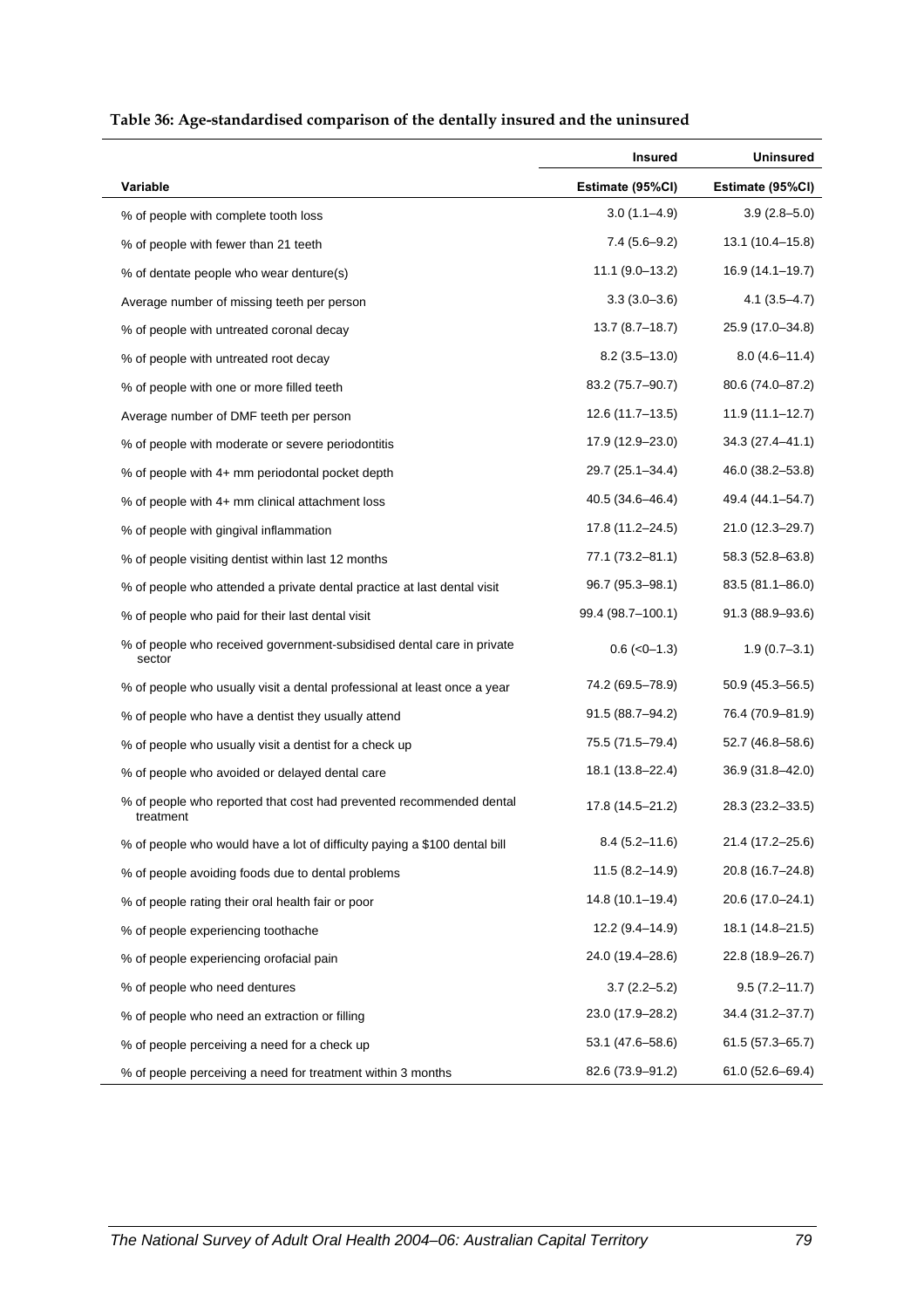# **Appendix**

## **Sample counts**

#### **Table A.1: Table counts of interviewed people**

|                                                  | Age group (years)    |                      |              |              |
|--------------------------------------------------|----------------------|----------------------|--------------|--------------|
|                                                  | All ages             | $15 - 34$            | $35 - 54$    | $\geq 55$    |
| All people                                       | 984                  | 298                  | 370          | 316          |
| <b>Sex</b>                                       |                      |                      |              |              |
| <b>Males</b>                                     | 423                  | 127                  | 167          | 129          |
| Females                                          | 561                  | 171                  | 203          | 187          |
| <b>Residential location</b>                      |                      |                      |              |              |
| Capital city                                     | 984                  | 298                  | 370          | 316          |
| Other places                                     | $\ddot{\phantom{0}}$ | $\ddot{\phantom{0}}$ | $\sim$ .     | $\sim$       |
| Postcode socioeconomic status                    |                      |                      |              |              |
| Lowest                                           | 301                  | 99                   | 124          | 78           |
| Middle                                           | 274                  | 91                   | 99           | 84           |
| Highest                                          | 409                  | 108                  | 147          | 154          |
| Government health card                           |                      |                      |              |              |
| Blank but applicable                             | $\overline{4}$       | $\overline{2}$       | $\mathbf{1}$ | $\mathbf{1}$ |
| Health care card or pensioner<br>concession card | 189                  | 38                   | 32           | 119          |
| Neither card                                     | 791                  | 258                  | 337          | 196          |
| Place of last dental visit                       |                      |                      |              |              |
| Cardholder/Public                                | 54                   | 11                   | 11           | 32           |
| Cardholder/Non-public                            | 135                  | 27                   | 21           | 87           |
| <b>Dental insurance</b>                          |                      |                      |              |              |
| Blank but applicable                             | 18                   | 12                   | 5            | $\mathbf{1}$ |
| Insured                                          | 441                  | 113                  | 187          | 141          |
| Uninsured                                        | 525                  | 173                  | 178          | 174          |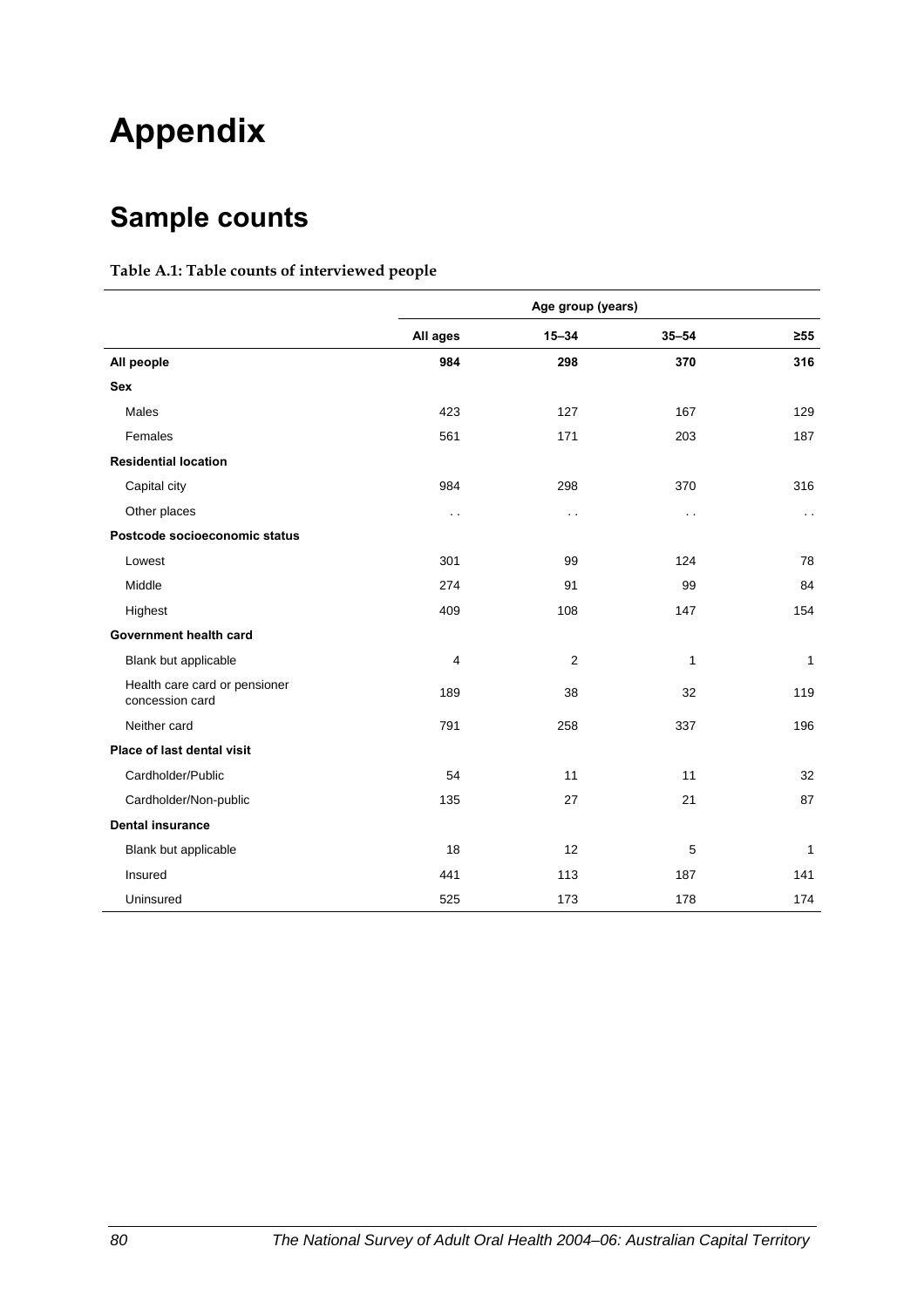#### **Table A.2: Table counts of examined people**

|                               | Age group (years) |                      |               |             |
|-------------------------------|-------------------|----------------------|---------------|-------------|
|                               | All ages          | $15 - 34$            | $35 - 54$     | $\geq 55$   |
| All people                    | 386               | 82                   | 151           | 153         |
| Sex                           |                   |                      |               |             |
| Males                         | 158               | 25                   | 59            | 74          |
| Females                       | 228               | 57                   | 92            | 79          |
| <b>Residential location</b>   |                   |                      |               |             |
| Capital city                  | 386               | 82                   | 151           | 153         |
| Other places                  | $\sim$ $\sim$     | $\ddot{\phantom{0}}$ | $\sim$ $\sim$ | $\sim$      |
| Postcode socioeconomic status |                   |                      |               |             |
| Lowest                        | 116               | 27                   | 50            | 39          |
| Middle                        | 96                | 20                   | 35            | 41          |
| Highest                       | 174               | 35                   | 66            | 73          |
| Government health card        |                   |                      |               |             |
| Blank but applicable          | $\mathbf{1}$      | 1                    | $\mathbf 0$   | $\mathbf 0$ |
| Cardholder                    | 89                | 14                   | 16            | 59          |
| Non-cardholder                | 295               | 67                   | 135           | 93          |
| Place of last dental visit    |                   |                      |               |             |
| Cardholder/Public             | 26                | 6                    | 5             | 15          |
| Cardholder/Non-public         | 63                | 8                    | 11            | 44          |
| <b>Dental insurance</b>       |                   |                      |               |             |
| Blank but applicable          | $\overline{7}$    | 6                    | $\mathbf 0$   | 1           |
| Insured                       | 190               | 35                   | 81            | 74          |
| Uninsured                     | 189               | 44                   | 67            | 78          |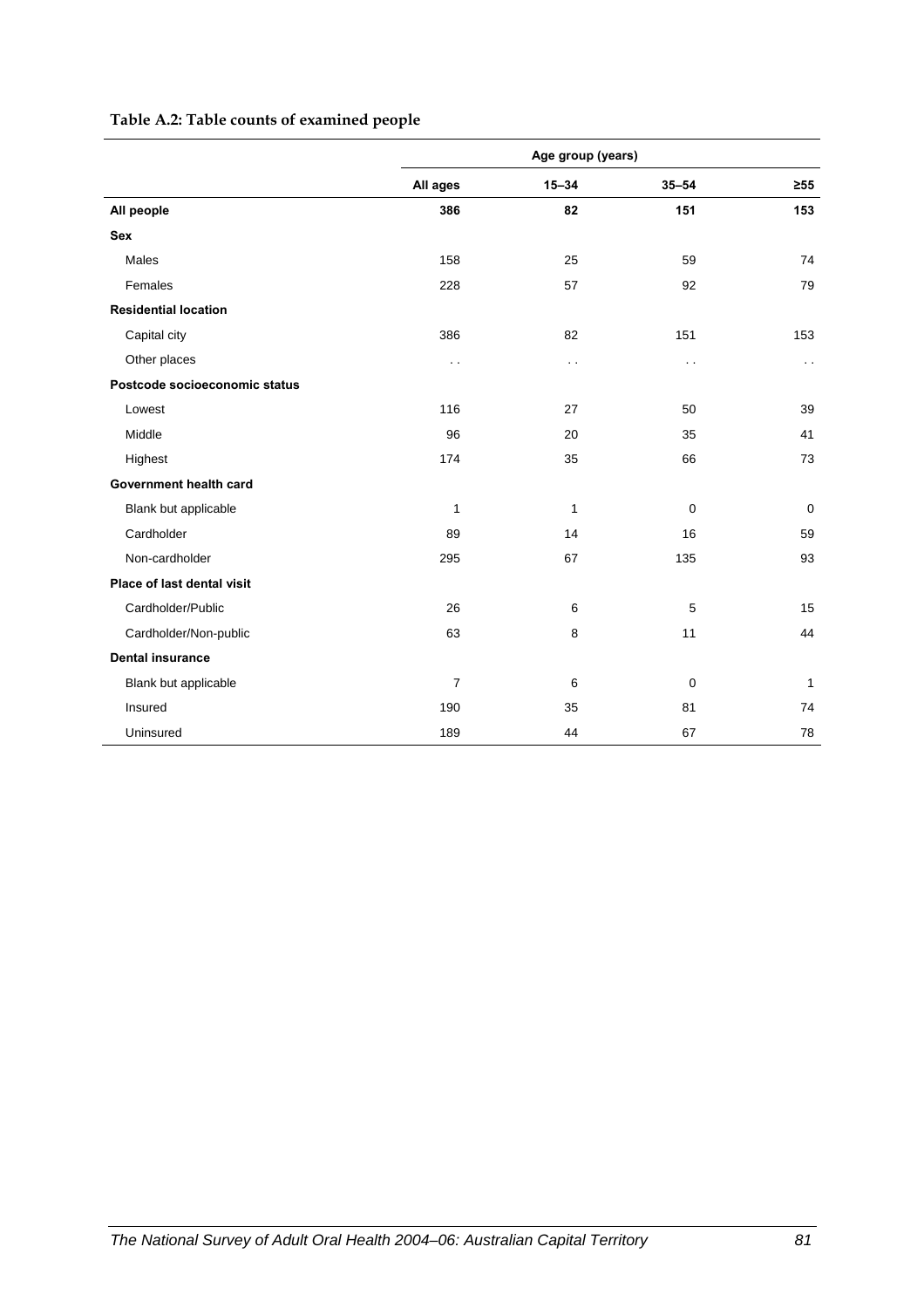# **Glossary**

**95% confidence interval** Defines the uncertainty around an estimated value—there is a 95% probability that the true value falls within the range of the upper and lower limits.

**Attachment loss** The distance in millimetres measured from the edge of the enamel of a tooth to the gum tissue that is adherent to its root.

**Calibration** A procedure to promote standardisation between examiners performing the oral examinations.

**Canine** One of four 'eye teeth' positioned next to the incisors and used for tearing food.

**Capital city** The administrative seat of government of each of Australia's six states and two territories—each capital city also represents the most populous location of its respective state or territory.

**Cemento-enamel junction** Point on a tooth surface where the tooth crown joins the tooth root.

**Census** The Census of Population and Housing conducted every 5 years by the Australian Bureau of Statistics.

**Complete tooth loss** Loss of all natural teeth (also referred to as edentulism).

**Coronal** Pertaining to the crown of a tooth.

**Crown** The portion of tooth covered by white enamel that usually is visible in the mouth.

**Dental attendance** Behaviour related to the use of dental services.

**Dental caries** The process in which tooth structure is destroyed by acid produced by bacteria in the mouth—see dental decay.

**Dental caries experience** The cumulative effect of the caries process through a person's lifetime, manifesting as teeth that are decayed, missing or filled.

**Dental decay** Cavity resulting from dental caries.

**Dental insurance** Dental care is not covered under Australia's universal public health insurance vehicle, Medicare, and consequently people seeking cover can elect to carry private dental insurance.

**Dentate** Having one or more natural teeth.

**Dentition** The set of teeth—a complete dentition comprises 32 adult teeth.

**Denture** A removable dental prosthesis that substitutes for missing natural teeth and adjacent tissues.

**DMFT** An index of dental caries experience measured by counting the number of decayed (D), missing (M) and filled (F) teeth (T).

**Edentulous** A state of complete loss of all natural teeth.

**Enamel** Hard white mineralised tissue covering the crown of a tooth.

**Epidemiology** The study of the distribution and causes of health and disease in populations.

**Examination protocol** Methods and guidelines for conducting standardised oral examinations in a survey.

**Extraction** Removal of a natural tooth.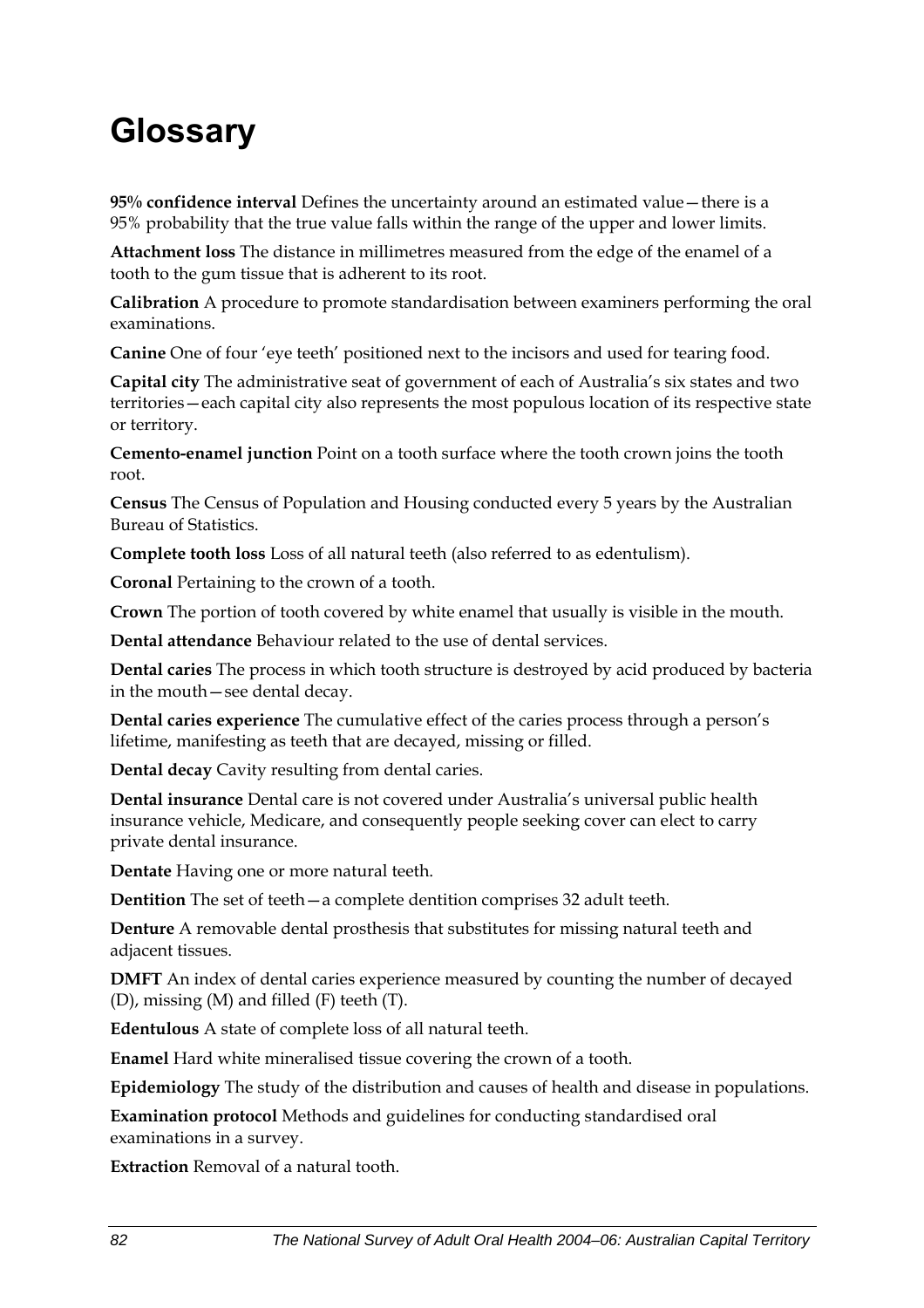**Generation** A group of people born during a defined period of time (also referred to as a birth cohort).

**Gingiva** Gum tissue.

**Gingivitis** Redness, swelling or bleeding of the gums caused by inflammation.

**Government health card** A concession card issued by the Australian Government that entitles the holder to services including public dental care.

**Incisor** One of eight front teeth used during eating for cutting food.

**Index of Relative Socioeconomic Advantage/Disadvantage (IRSAD)** One of four indices measuring area-level disadvantage derived by the Australian Bureau of Statistics—the IRSAD is derived from attributes such as low income, low educational attainment, high unemployment and jobs in relatively unskilled occupations.

**Indigenous identity** A person who states that they are of Aboriginal and/or Torres Strait Islander descent is an Indigenous Australian.

**Mean** The arithmetic average of a set of values.

**Molar** One of 12 back teeth used in grinding food.

**Natural teeth** Refers to a person's own teeth as opposed to artificial teeth.

**Orofacial pain** Pain located in the face, jaw, temple, in front of the ear or in the ear.

**Participation rate** The proportion of people from whom survey information is collected from among the total number of people selected as intended study participants.

**Periodontal disease** Disease of the gums and other tissues that attach to and anchor teeth to the jaws.

**Periodontal pocket** A space below the gum line that exists between the root of a tooth and the gum surrounding that tooth.

**Periodontitis** Disease of the gums caused by bacteria, characterised by swelling and bleeding of the gums and loss of tissue that attaches the tooth to the jaw.

**Permanent teeth** Adult teeth (secondary teeth).

**Plaque** A film composed of bacteria and food debris that adheres to the tooth surface.

**Prevalence** The proportion of people with a defined disease within a defined population.

**Probing pocket depth** The measured depth of the periodontal pocket.

**Public dental care** State or territory funded dental care available to adults with low income or other forms of social disadvantage.

**Recorder** A person, usually a dental assistant, who recorded the results of an oral examination onto a laptop computer.

**Relative difference** The difference between two values calculated as a ratio of one value divided by another.

**Restoration** A filling to repair a tooth damaged by decay or injury.

**Retained root** A residual fragment of tooth retained in the jaw after extensive decay or following incomplete extraction in which a tooth broke.

**Root** That part of the tooth below the crown which is anchored to the jaw.

**Root surface** The surface of the root of a tooth.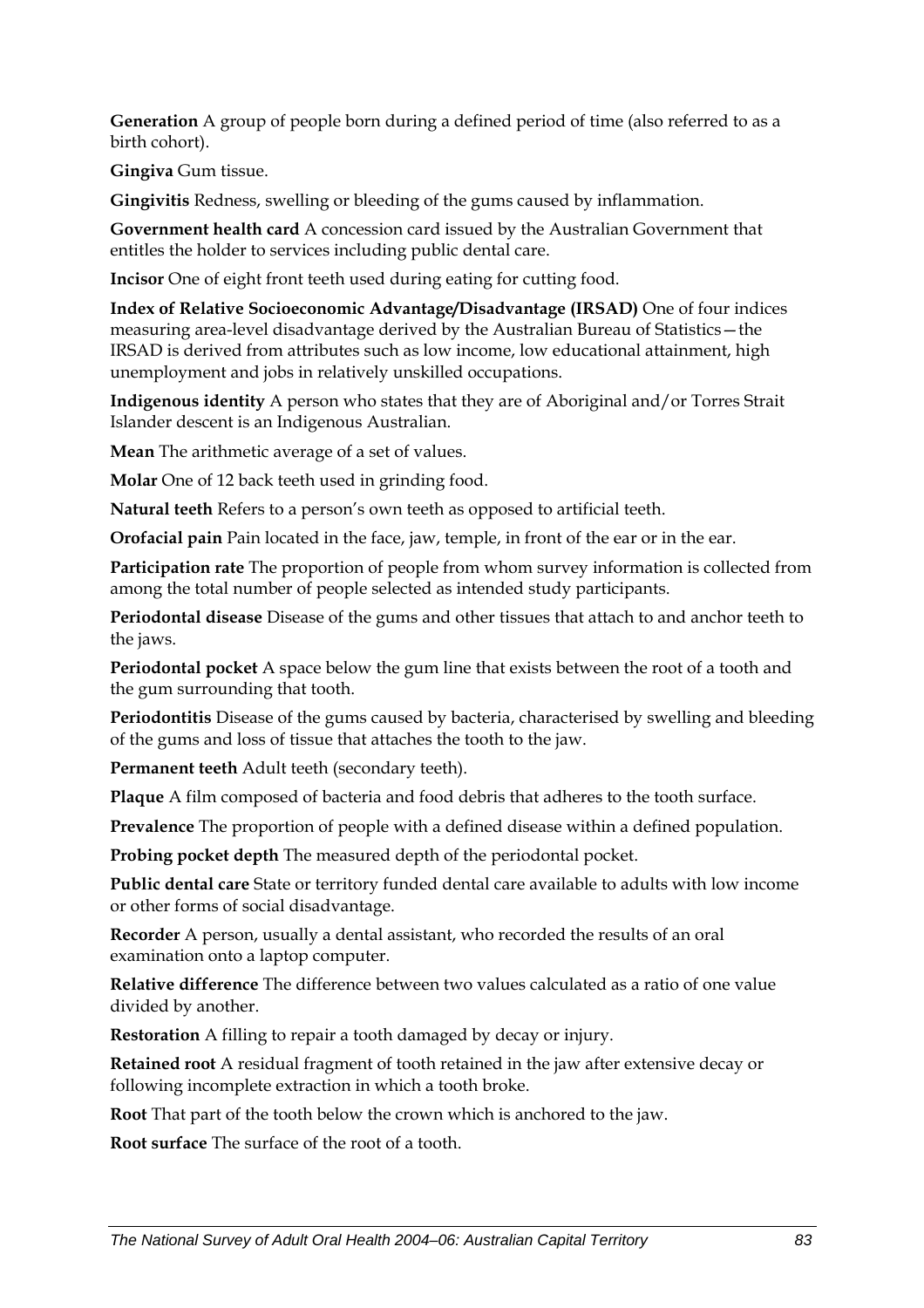**Sampling bias** A flaw in either the study design or selection of participants that leads to an erroneous interpretation.

**Socioeconomic Indices for Areas (SEIFA)** A set of four indices derived by the Australian Bureau of Statistics from population census data to measure aspects of socioeconomic position for geographic areas.

**Socioeconomic position** Descriptive term for a position in society and usually measured by attributes such as income, education, occupation or characteristics of residential area.

**State/territory** Geographic regions of Australia—the nation has six states and two territories.

**Statistical significance** An indication from a statistical test that an observed association is unlikely (usually less than 5% probability) to be due to chance created when a random sample of people is selected from a population.

**Trend** The general direction in which change over time is observed.

**Unerupted tooth** A tooth that has failed to emerge through the gums into the mouth.

**Weights** Numbers applied to groups of study participants to correct for differences in probability of selection and in participation.

**Wisdom tooth** One of four molars, each positioned at the back of the mouth.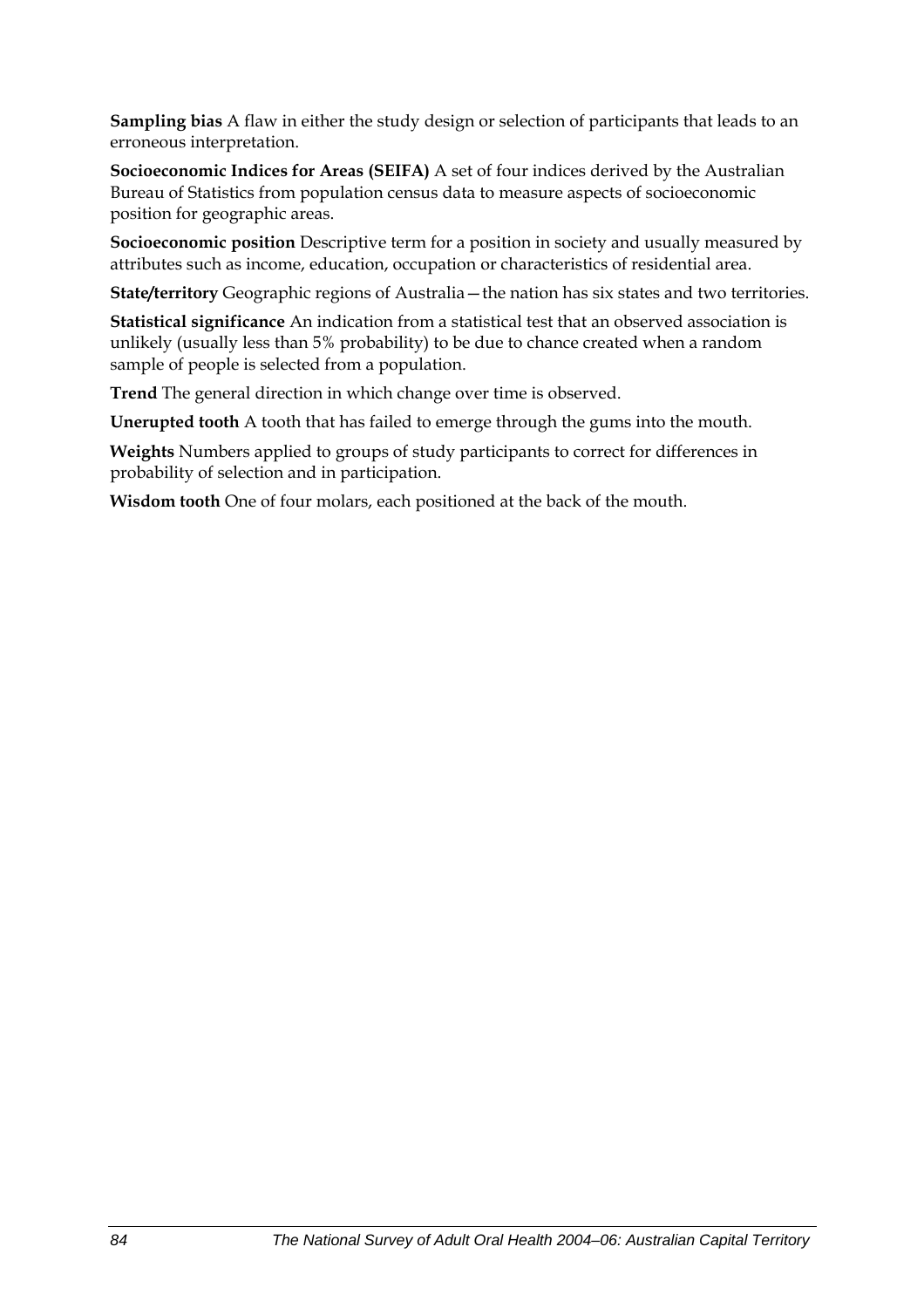# **References**

AHMAC (Australian Health Ministers' Advisory Council) 2001. Steering Committee for National Planning for Oral Health. Oral health of Australians: National planning for oral health improvement. Adelaide: SA Department of Human Services.

AIHW (Australian Institute of Health and Welfare) 2000. Australia's health 2000: The seventh biennial health report of the Australian Institute of Health and Welfare. Canberra: AIHW.

AIHW 2007. Health expenditure Australia 2005–06. Health and Welfare Expenditure Series no. 30. Cat. no. HWE 37. Canberra: AIHW.

Barnard PD 1993. National Oral Health Survey Australia 1987–1988. Canberra: Australian Government Publishing Service.

Benyamini Y, Leventhal H & Leventhal EA 2004. Self-rated oral health as an independent predictor of self-rated general health, self-esteem and life satisfaction. Social Science & Medicine 59(5)*:*1109–16.

Bergman JD, Wright FA & Hammond RH 1991. The oral health of the elderly in Melbourne. Australian Dental Journal 36(4)*:*280–5.

Brennan DS & Spencer AJ 2004. Changes in caries experience among Australian public dental patients between 1995/96 and 2001/02. Australian and New Zealand Journal of Public Health 28(6)*:*542–8.

Brennan DS, Spencer AJ & Roberts-Thomson KF 2007. Caries experience among 45–54-year-olds in Adelaide, South Australia. Australian Dental Journal 52(2)*:*122–7.

Brennan DS, Spencer AJ & Slade GD 2000. Caries experience among publicly-funded dental patients in Australia, 1995–96: type of care and geographic location. Australian Dental Journal 45(1)*:*37–45.

Brennan DS, Spencer AJ & Slade GD 2001. Prevalence of periodontal conditions among public-funded dental patients in Australia. Australian Dental Journal 46(2)*:*114–21.

Chalmers JM, Carter KD, Fuss JM, Spencer AJ & Hodge CP 2002. Caries experience in existing and new nursing home residents in Adelaide, Australia. Gerodontology 19(1)*:*30–40.

Chalmers JM, Carter KD & Spencer AJ 2002. Caries incidence and increments in community-living older adults with and without dementia. Gerodontology 19(2)*:*80–94.

Chalmers JM, Carter KD & Spencer AJ 2005. Caries incidence and increments in Adelaide nursing home residents. Special Care Dentistry 25(2)*:*96–105.

Chalmers JM, Hodge C, Fuss JM, Spencer AJ & Carter KD 2002. The prevalence and experience of oral diseases in Adelaide nursing home residents. Australian Dental Journal 47(2)*:*123–30.

Coates E, Slade GD, Goss AN & Gorkic E 1996. Oral conditions and their social impact among HIV dental patients. Australian Dental Journal 41(1)*:*33–6.

Coates EA, Brennan D, Logan RM, Goss AN, Scopacasa B, Spencer AJ et al. 2000. Hepatitis C infection and associated oral health problems. Australian Dental Journal 45(2)*:*108–14.

Dawson AS & Smales RJ 1994. Dental health changes in an Australian Defence Force population. Australian Dental Journal 39(4)*:*242–6.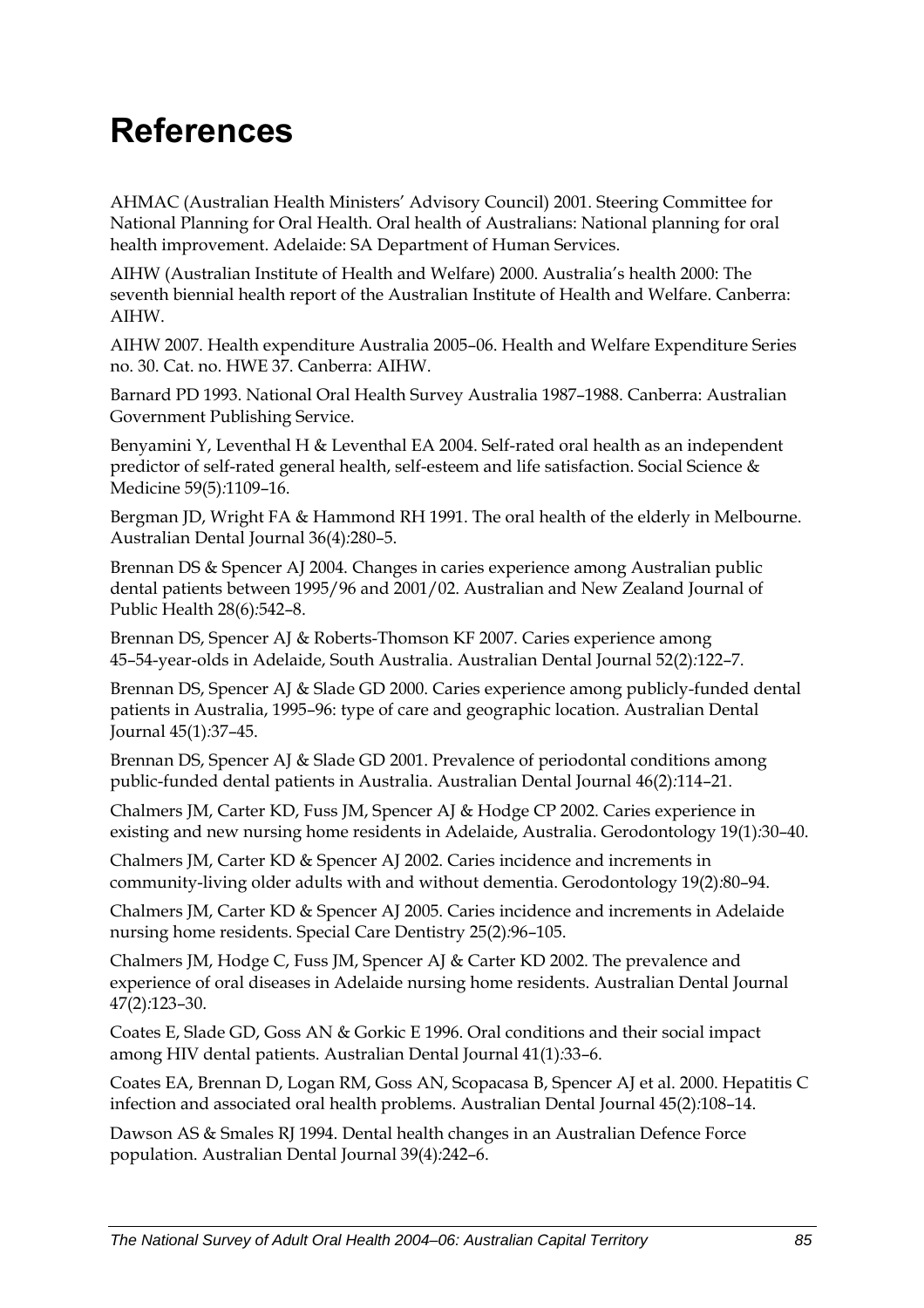Dillman DA 2000. Mail and internet surveys: The tailored design method, 2nd edn. New York: John Wiley Company.

Elias AC & Sheiham A 1998. The relationship between satisfaction with mouth and number of position of teeth. Journal of Oral Rehabilitation 25:649–61.

Endean C, Roberts-Thomson K & Wooley S 2004. Anangu oral health: The status of the Indigenous population of the Anangu Pitjantjatjara lands. Australian Journal of Rural Health 12(3)*:*99–103.

Hopcraft M & Morgan MV 2003a. Dental caries experience in a young adult military population. Australian Dental Journal 48(2)*:*125–9.

Hopcraft MS & Morgan MV 2003b. Exposure to fluoridated drinking water and dental caries experience in Australian army recruits, 1996. Community Dentistry and Oral Epidemiology 31(1)*:*68–74.

Hopcraft M & Morgan MV 2005. Dental caries experience in Australian Army recruits 2002–2003. Australian Dental Journal 50(1)*:*16–20.

Hopcraft MS & Morgan MV 2006. Pattern of dental caries experience on tooth surfaces in an adult population. Community Dentistry and Oral Epidemiology 34(3)*:*174–83.

Kingsford Smith D & Szuster F 2000. Aspects of tooth decay in recently arrived refugees. Australian and New Zealand Journal of Public Health 24(6)*:*623–6.

Loe H & Silness J 1963. Periodontal disease in pregnancy: 1. Prevalence and severity. Acta Odontologica Scandinavica 21:533–51.

Marino R, Calache H, Wright C, Morgan M, Schofield SM & Minichiello V 2007. Profile of the oral health among ambulant older Greek and Italian migrants living in Melbourne. Australian Dental Journal 52(3)*:*198–204.

Marino R, Wright FA & Minas IH 2001. Oral health among Vietnamese using a community health centre in Richmond, Victoria. Australian Dental Journal 46(3)*:*208–15.

McGrath C & Bedi R 2002. Population based norming of the UK oral health related quality of life measure (OHQoL–UK). British Dental Journal 193:521–4.

Morgan MV, Stonnill A & Laslett AM 1992. Dental caries amongst Royal Australian Navy recruits, 1988. Australian Dental Journal 37(3)*:*201–4.

NHANES (National Health and Nutrition Examination Survey). Dental examiners' procedures manual. Hyattsville, MD: US Department of Health and Human Services, Centers for Disease Control and Prevention, National Center for Health Statistics. Viewed 14 February 2007

<http://www.cdc.gov/nchs/data/nhanes/nhanes\_03\_04/DentalExaminers-2004.pdf>.

Osborn M, Butler T & Barnard PD 2003. Oral health status of prison inmates–New South Wales, Australia. Australian Dental Journal 48(1)*:*34–8.

Saub R & Evans RW 2001. Dental needs of elderly hostel residents in inner Melbourne. Australian Dental Journal 46(3)*:*198–202.

Sheiham A, Steele JG, Marcenes W, Finch S & Walls AW 2002. The relationship between oral health status and body mass index among older people: a national survey of older people in Great Britain. British Dental Journal 192:703–6.

Slade GD & Spencer AJ 1995. Periodontal attachment loss among adults aged 60+ in South Australia. Community Dentistry and Oral Epidemiology 23(4)*:*237–42.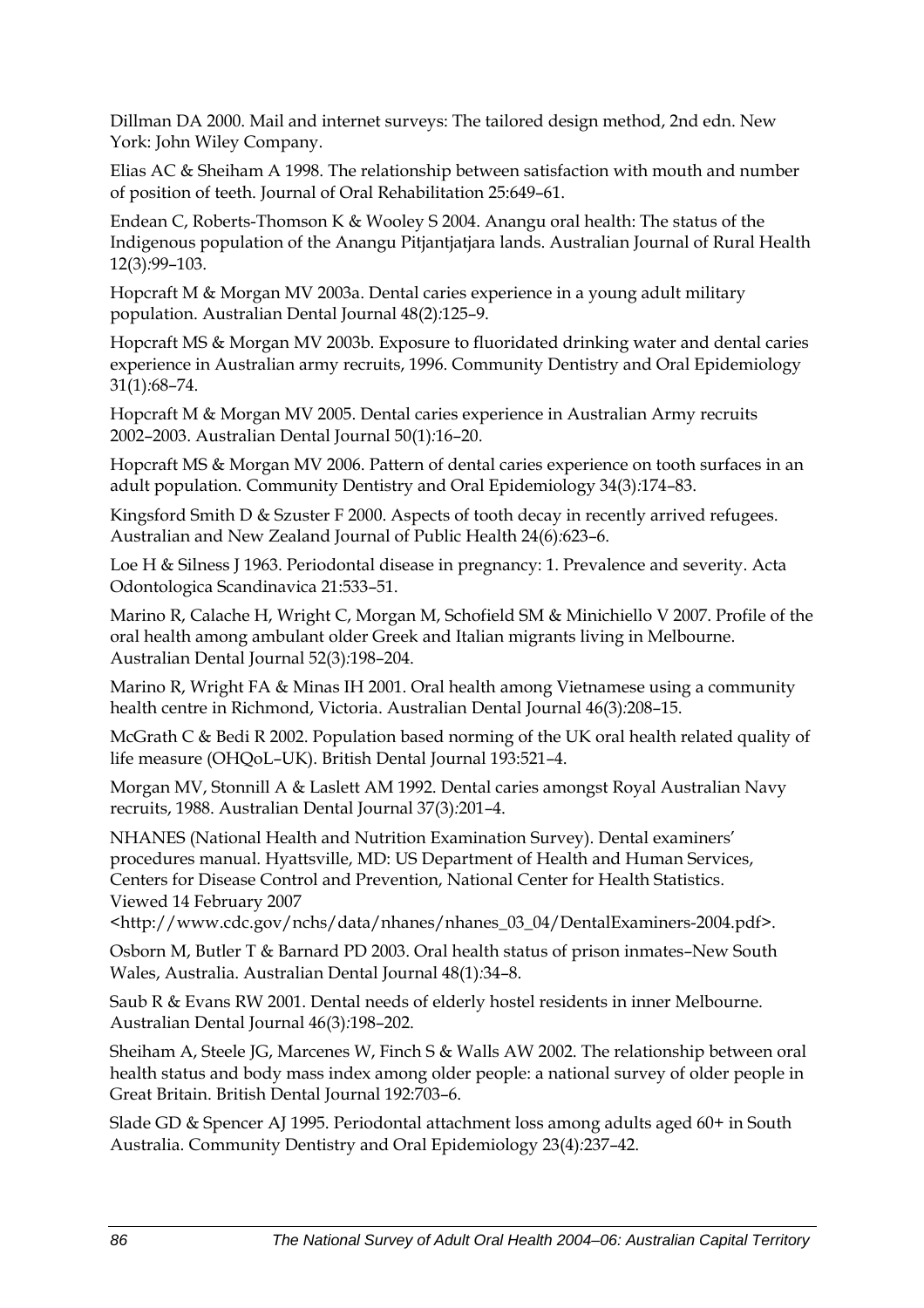Slade GD & Spencer AJ 1997. Distribution of coronal and root caries experience among persons aged 60+ in South Australia. Australian Dental Journal 42(3)*:*178–84.

Slade GD, Spencer AJ, Gorkic E & Andrews G 1993. Oral health status and treatment needs of non-institutionalized persons aged 60+ in Adelaide, South Australia. Australian Dental Journal 38(5)*:*373–80.

Slade GD, Spencer AJ & Roberts-Thomson KF (eds) 2007. Australia's dental generations: The National Survey of Adult Oral Health 2004–06. AIHW cat. no. DEN 165. Canberra: Australian Institute of Health and Welfare (Dental Statistics and Research Series No. 34).

Smith K, Kruger E, Dyson K & Tennant M 2007. Oral health in rural and remote Western Australian indigenous communities: a two-year retrospective analysis of 999 people. International Dental Journal 57(2)*:*93–9.

Surgeon General 2000. The health consequences of smoking: A report of the Surgeon General. Atlanta, Georgia: U.S. Department of Health and Human Services, Centers for Disease Control and Prevention, National Center for Chronic Disease Prevention and Health Promotion, Office on Smoking and Health.

Thomson WM, Slade GD & Spencer AJ 1995. Dental caries experience and use of prescription medications among people aged 60+ in South Australia. Gerodontology 12(12)*:*104–10.

Wright FA, Hammond RH & Lewis JM 1994. Changes in periodontal conditions of adults from Melbourne, Australia. International Dental Journal 44(3)*:*207–14.